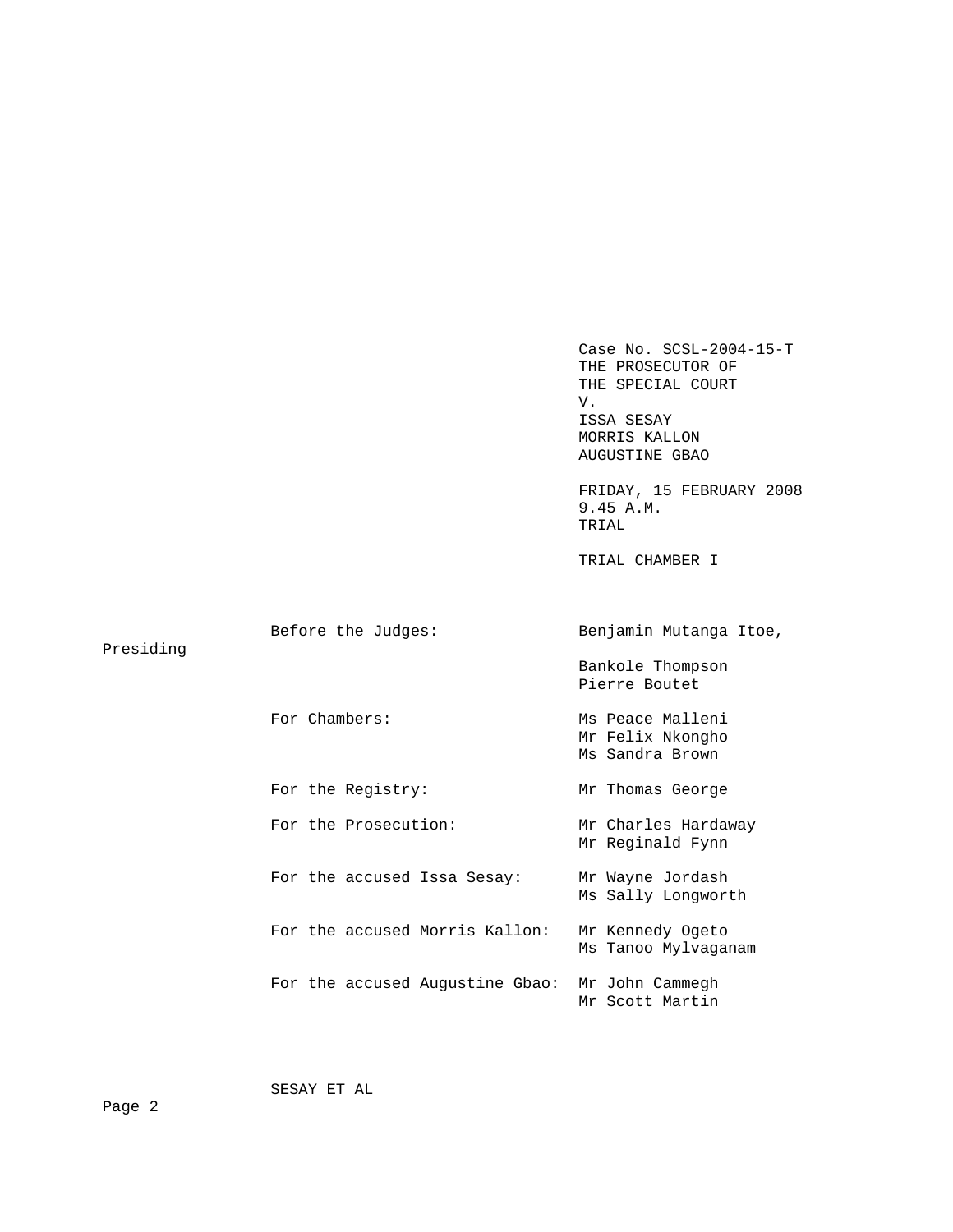15 FEBRUARY 2008 OPEN SESSION

1 [RUF1FEB08A-DG] 2 Friday, 15 February 2008 3 [Open session] 4 [The accused present] 09:39:30 5 [Upon commencing at 9.45 a.m.] 6 [The witness entered Court] 7 PRESIDING JUDGE: Learned counsel, good morning. We are 8 resuming our proceedings, and I see a witness on the stand. I 9 hope Mr Jordash is not starting with an application, as usual. 09:49:02 10 MR JORDASH: I'm not. I think I've got a way around it. 11 PRESIDING JUDGE: Good, okay. Yes, this would be your 12 30th? 13 MR JORDASH: This is witness, yes, number 30. 14 PRESIDING JUDGE: That's the 30th witness. 09:49:25 15 MR JORDASH: DIS-010. DIS-010. 16 PRESIDING JUDGE: DIS-010? 17 MR JORDASH: Your Honour, yes. 18 PRESIDING JUDGE: Yes, can you swear him in, please. He's 19 testifying in what language, Mr Jordash? 09:50:05 20 MR JORDASH: Temne. 21 PRESIDING JUDGE: Temne. 22 WITNESS: DIS-010 [Sworn] 23 **Example 23** [The witness answered through interpreter] 24 THE INTERPRETER: Your Honours, it seems as if the witness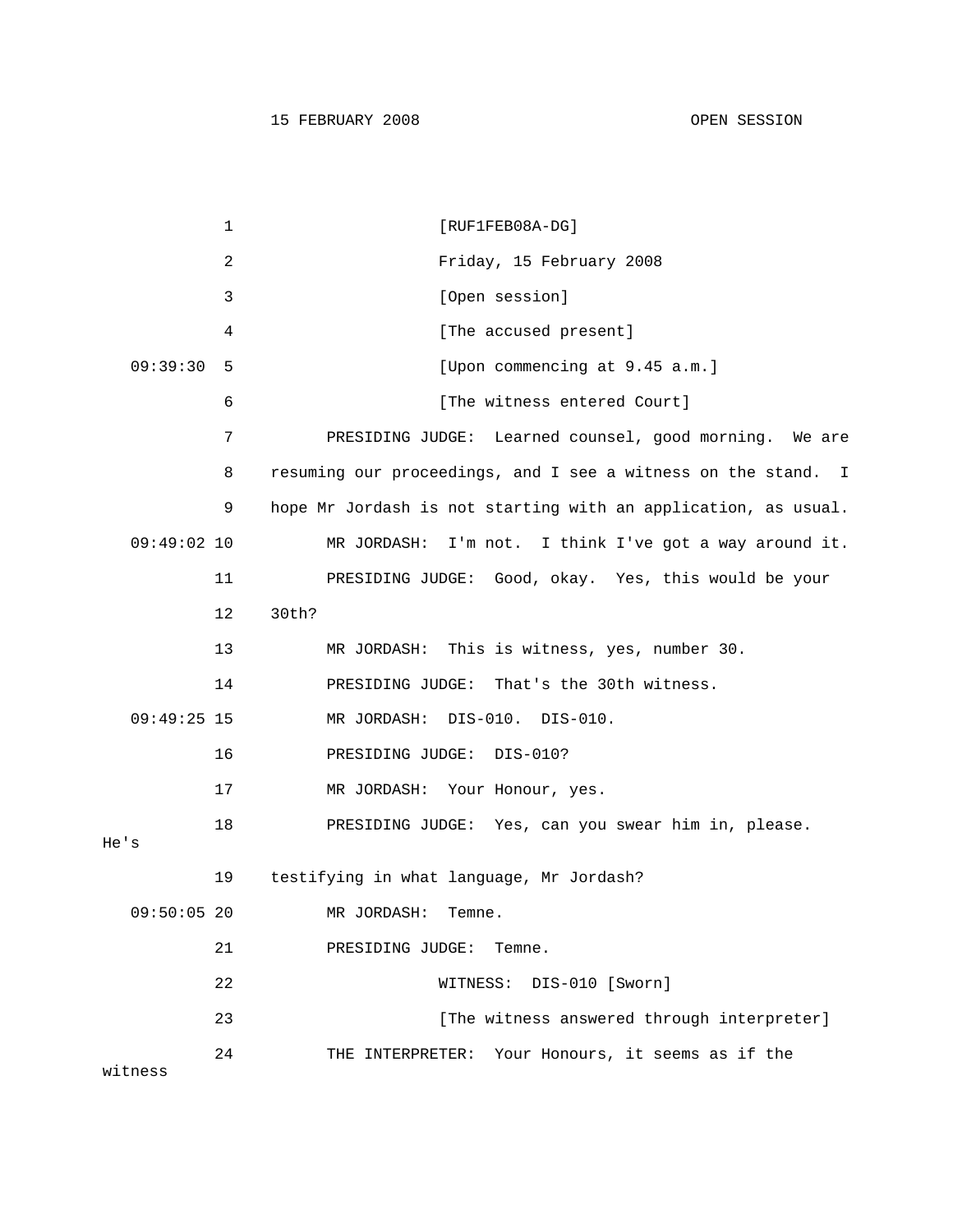09:50:55 25 is not getting us from the booth, because we are speaking Temne 26 and he's speaking English. 27 PRESIDING JUDGE: He's taking the oath in, in English? I 28 think things should be explained to her, please. 29 MR JORDASH: To him, Your Honour. SCSL - TRIAL CHAMBER I SESAY ET AL Page 3 15 FEBRUARY 2008 OPEN SESSION

 1 PRESIDING JUDGE: Or rather to him. 2 MR JORDASH: Let me just test, Mr Witness, whether you're 3 receiving me in Temne through the headphones. 4 THE WITNESS: Okay, okay. 09:51:51 5 MR JORDASH: Your Honours, in order to avoid going into  $-1$  6 or applying to go into a closed session, we have drafted a brief 7 description of who this witness is and what he does presently. 8 And I ask Your Honours to have a look at it, I've given it to the 9 Prosecution. I don't think there's any objection. 09:52:16 10 PRESIDING JUDGE: Any objection? 11 MR JORDASH: Any objection. 12 PRESIDING JUDGE: Is there any objection, Mr Hardaway.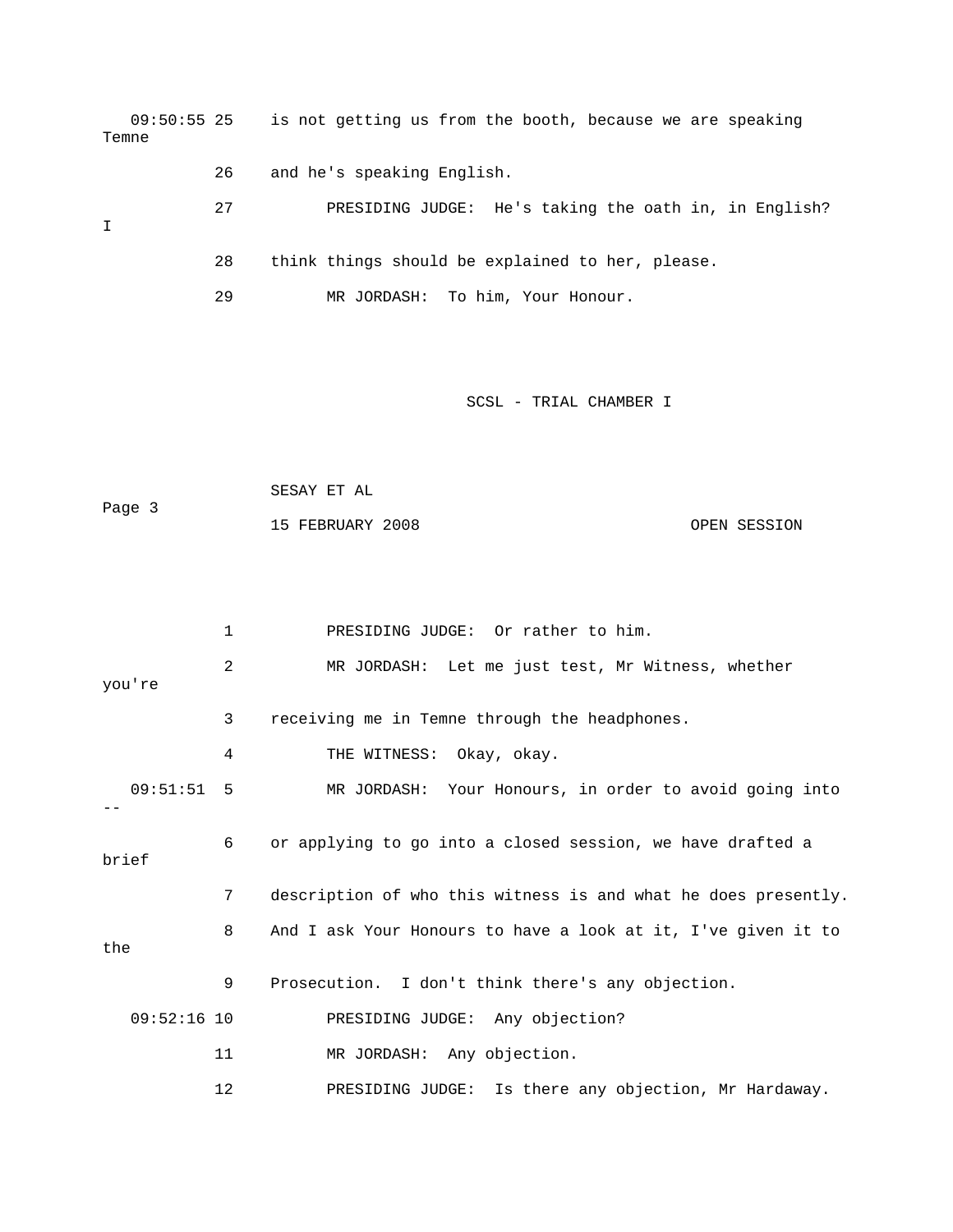13 MR HARDAWAY: Upon review of the statement, Your Honour, no 14 objection. 09:52:25 15 PRESIDING JUDGE: Well, I think we can admit that in 16 evidence and mark it confidentially. 17 MR JORDASH: Yes, good idea. I'll give -- I'll hand up 18 copies for Your Honours so Your Honours could see. 19 PRESIDING JUDGE: Let's -- let's see. What of the other 09:52:42 20 accused? I mean the other Defence teams, have they -- have they 21 been given copies? I presumed they have done so. Yes, there's 22 no objection from any side of the aisle, is there? No, I don't 23 think so. Well, I think we can start by admitting this as -- 24 yes, we would admit this document and mark it as Exhibit 284 - - 09:54:31 25 MR GEORGE: 284, My Lord. 26 PRESIDING JUDGE: Thank you. 27 JUDGE THOMPSON: Did you -- 28 PRESIDING JUDGE: Sorry. The document is admitted and 29 marked confidentially as Exhibit 284. Yes.

## SCSL - TRIAL CHAMBER I

 SESAY ET AL Page 4 15 FEBRUARY 2008 OPEN SESSION

1 [Exhibit No. 284 was admitted]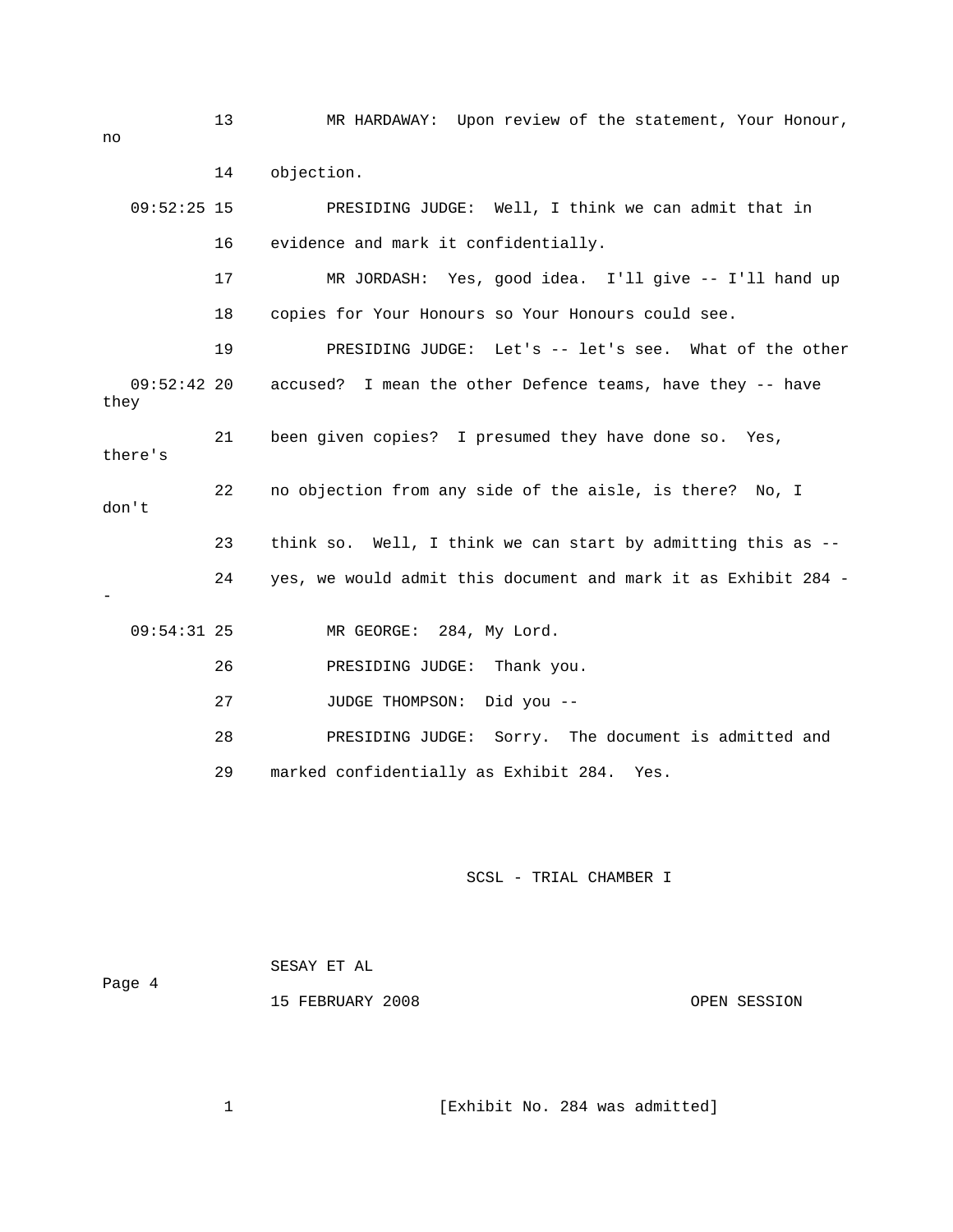|               | 2  | JUDGE THOMPSON: Did I get a hint that this was meant to     |
|---------------|----|-------------------------------------------------------------|
|               | 3  | update the possibility of going into closed session?        |
|               | 4  | MR JORDASH: Yes, Your Honour, I don't anticipate having     |
| 09:55:16      | 5  | to -- in fact I won't.                                      |
|               | 6  | JUDGE THOMPSON:<br>Thank you.                               |
|               | 7  | EXAMINED BY MR JORDASH:                                     |
|               | 8  | MR JORDASH:                                                 |
|               | 9  | Mr Witness, good morning?<br>Q.                             |
| $09:55:28$ 10 |    | Good morning.<br>Α.                                         |
| description   | 11 | Now, I've given -- I've given the Court a brief<br>Q.       |
| your          | 12 | of the role you played in Bombali. I think you can discuss  |
|               | 13 | evidence without disclosing your specific role. Although, I |
| right?        | 14 | don't think it's problematic to say your an imam; is that   |
| $09:56:26$ 15 |    | Α.<br>Yes.                                                  |
| although      | 16 | Now, we are in what is called an open session, so<br>Q.     |
| imam,         | 17 | you can discuss being -- although you can discuss being an  |
| that,         | 18 | don't say anything which would identify who you are beyond  |
|               | 19 | okay?                                                       |
| $09:56:48$ 20 |    | Okay.<br>Α.                                                 |
|               | 21 | PRESIDING JUDGE: Mr Jordash, what about his name.           |
|               | 22 | I just realised that, as I looked at the --<br>MR JORDASH:  |
| and           | 23 | the sheet. Perhaps I can write it down on one of the sheets |
|               | 24 | this could be filed in as the exhibit.                      |
| $09:57:09$ 25 |    | PRESIDING JUDGE: What about -- yeah okay.<br>Yeah.          |
|               | 26 | MR JORDASH: Sorry, Your Honours I --                        |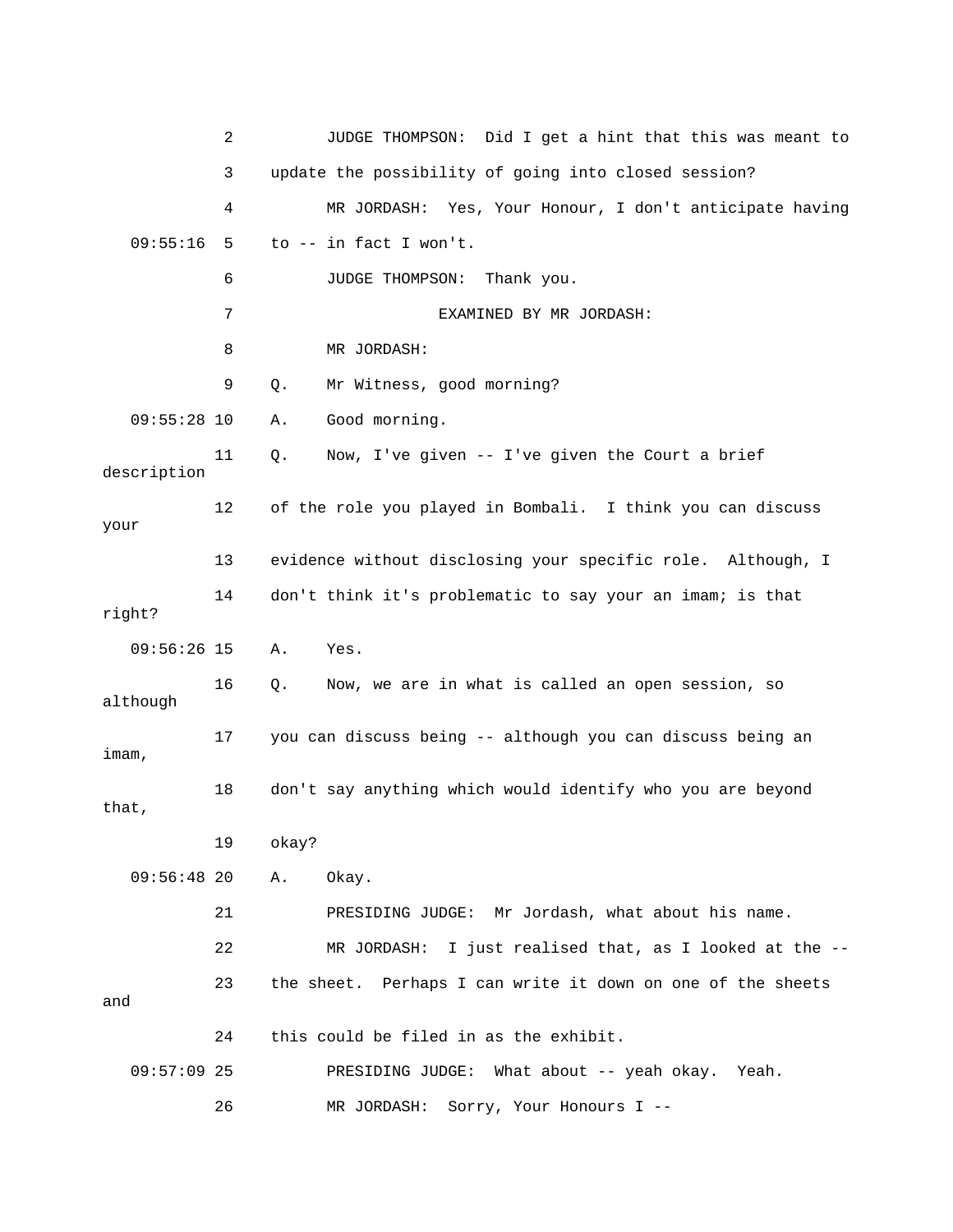27 PRESIDING JUDGE: Please give the name to -- give the name 28 to the other parties. You can give it to them, so that they can 29 write it on their sheets, Mr -- Mr George. Pass it on to them,

SCSL - TRIAL CHAMBER I

```
 SESAY ET AL 
Page 5 
             15 FEBRUARY 2008 OPEN SESSION
```

| one           | $\mathbf{1}$   | let them write it on their sheets. Mr Jordash has written on |
|---------------|----------------|--------------------------------------------------------------|
|               | $\overline{2}$ | already.                                                     |
| name?         | 3              | JUDGE BOUTET: Is it a K -- is it an O or a U for the         |
|               | 4              | PRESIDING JUDGE: Is it a K?                                  |
| 09:58:31 5    |                | JUDGE BOUTET: K-U or K-O.                                    |
|               | 6              | MR JORDASH: K-O.                                             |
|               | 7              | JUDGE BOUTET: K-O.                                           |
|               | 8              | MR JORDASH: Yes.                                             |
|               | 9              | JUDGE BOUTET: Thank you.                                     |
| $09:58:52$ 10 |                | PRESIDING JUDGE: Well, we take it that the -- that           |
| here          | 11             | Exhibit 284 now has the name. Now has a name of the witness  |
|               | $12 \,$        | on it.                                                       |
|               | 13             | Thank you.<br>MR JORDASH:                                    |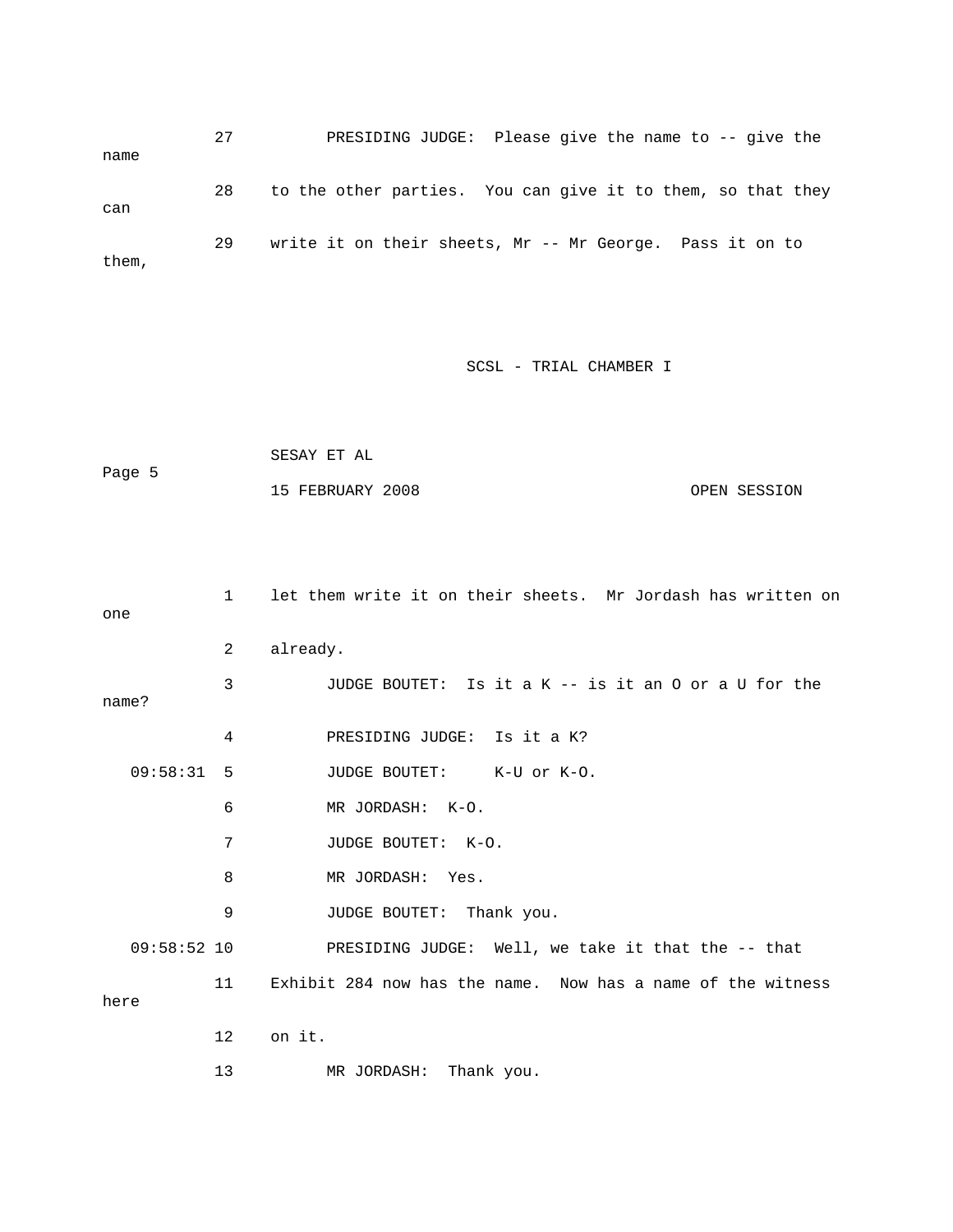14 PRESIDING JUDGE: Yes. Yes, I was waiting for you, yeah. 10:00:33 15 MR JORDASH: I beg your pardon. Sorry, yes. 16 PRESIDING JUDGE: All right. Okay. 17 MR JORDASH: 18 Q. Mr Witness, let's take you back. Can you recall where you 19 were in late 1998? 10:00:59 20 A. Yes. I can recall. 21 Q. Where were you -- 22 PRESIDING JUDGE: Well, we take it that his name is as 23 indicated in Exhibit 284. 24 MR JORDASH: Yes. 10:01:21 25 Q. Can you then indicate, where -- which -- which town were 26 you living in, in late 1998? 27 A. I was in Makeni. 28 Q. And without saying exactly where, where were you working, 29 in late 1998?

SCSL - TRIAL CHAMBER I

 SESAY ET AL Page 6 15 FEBRUARY 2008 OPEN SESSION

 1 A. Where I had been working? I used to work -- I used to 2 work -- I used to teach Arabic in the Muslim brotherhood mission.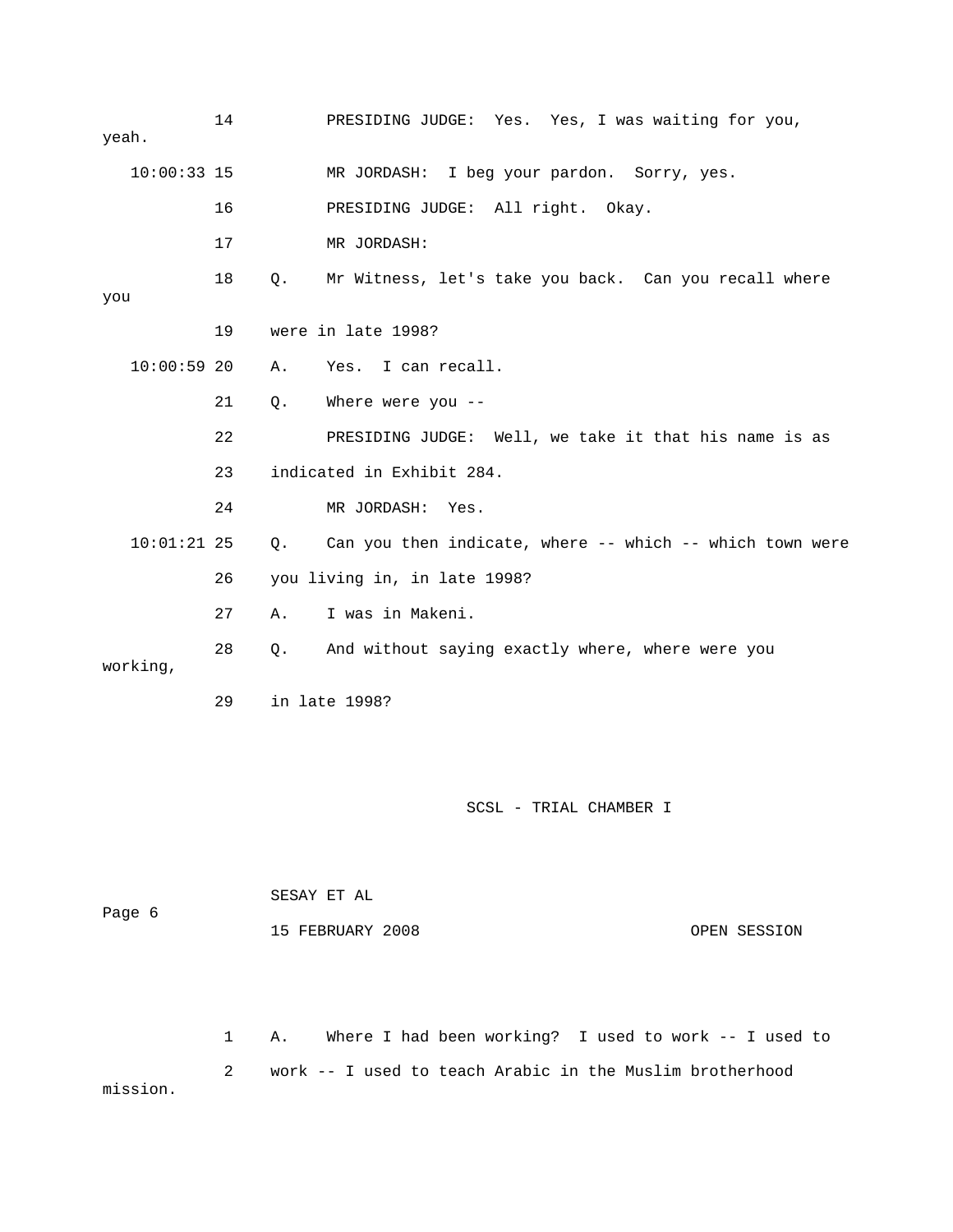|               | 3  | I used to teach Arabic and the Koran.                            |  |  |  |
|---------------|----|------------------------------------------------------------------|--|--|--|
|               | 4  | Just be careful about giving too specific<br>Okay.<br>Q.         |  |  |  |
| 10:02:31      | 5  | information about what you did. Just because we don't want to    |  |  |  |
|               | 6  | identify you to the public, okay?                                |  |  |  |
|               | 7  | There is no problem.<br>Okay.<br>Α.                              |  |  |  |
|               | 8  | Did something happen in late 1998 in Makeni?<br>Q.               |  |  |  |
| time.         | 9  | Certainly yes, something happened there during that<br>Α.        |  |  |  |
| $10:03:11$ 10 |    | What happened?<br>Q.                                             |  |  |  |
| attacked      | 11 | What happened? That was the time that the rebels<br>Α.           |  |  |  |
| it            | 12 | It was in December but I cannot recall the date, but,<br>Makeni. |  |  |  |
|               | 13 | was in December.                                                 |  |  |  |
|               | 14 | And how did you find out that the rebels had attacked<br>Q.      |  |  |  |
| $10:03:40$ 15 |    | Makeni?                                                          |  |  |  |
| heard.        | 16 | Well, we came to know, through the shooting that we<br>Α.        |  |  |  |
| everywhere    | 17 | In fact, there was sporadic shooting in Makeni, almost           |  |  |  |
|               | 18 | that is how we came to know.                                     |  |  |  |
|               | 19 | And at that time, were you outside or were you in a<br>Q.        |  |  |  |
| $10:04:07$ 20 |    | building?                                                        |  |  |  |
|               | 21 | During that time, I was outside my house.<br>Α.                  |  |  |  |
|               | 22 | Were you able to see anything from --<br>Q.                      |  |  |  |
|               | 23 | Your Honours, would the witness be<br>THE INTERPRETER:           |  |  |  |
|               | 24 | instructed to listen to the Temne and not to the Krio channel.   |  |  |  |
| $10:04:38$ 25 |    | MR JORDASH: Pause there. Can we have a translation               |  |  |  |
|               | 26 | please.                                                          |  |  |  |
| the           | 27 | THE INTERPRETER: Your Honours, I just mentioned that             |  |  |  |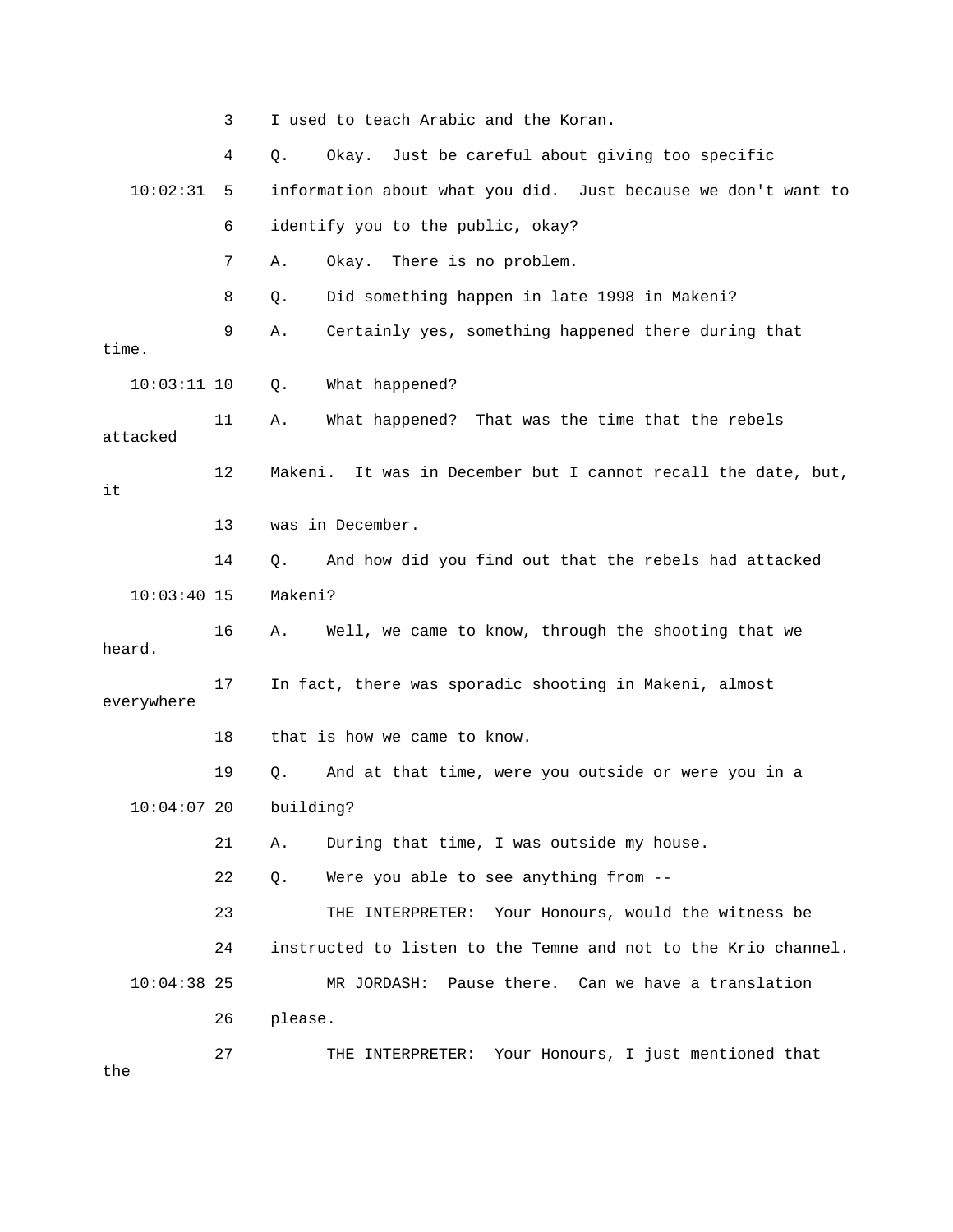28 witness should be instructed to listen to the Temne channel and 29 not the Krio channel.

SCSL - TRIAL CHAMBER I

 SESAY ET AL Page 7 15 FEBRUARY 2008 OPEN SESSION

 1 MR JORDASH: Wait. One second there's a problem with the 2 unit so Mr George will organise it. Are you listening to the 3 Temne channel? 4 A. Yes, I do hear. 10:05:21 5 Q. Could you just go over the last two sentences that you 6 said? 7 A. I said that I heard the shooting everywhere in Makeni, then 8 people had been moving away from Makeni. Going with their 9 bundles. 10:05:54 10 Q. Did you see the people moving away with their bundles? 11 A. Yes, I saw them. 12 Q. Did you do anything at this time? 13 A. I also run away but I was not able to take any of my 14 bundles so I went to my village. 10:06:15 15 Q. Did you go alone to your village? 16 A. It was not I alone, we were so many in Makeni. Everybody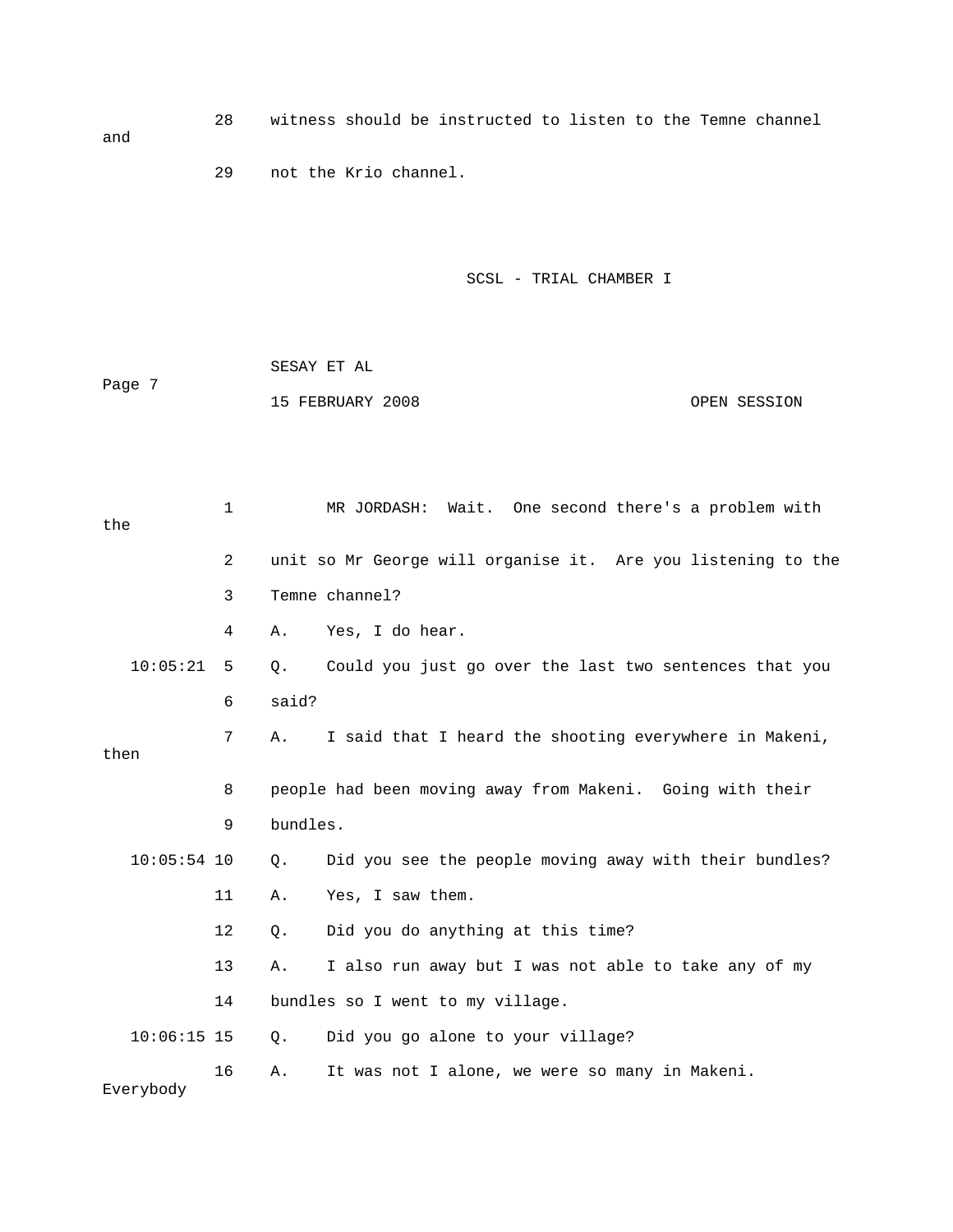|       |               | 17 |    | tried to find his or her own village.                       |
|-------|---------------|----|----|-------------------------------------------------------------|
|       |               | 18 | О. | How far away was the place you went to from Makeni?         |
|       |               | 19 | Α. | It would be something like three miles.                     |
|       | 10:06:4620    |    | 0. | Did your family go with you?                                |
|       |               | 21 | Α. | Yes, I went with all my family.                             |
|       |               | 22 | Q. | And did you stay in your village for a period of time?      |
|       |               | 23 | Α. | Yes, I stayed there for some time.                          |
|       |               | 24 | 0. | Did you receive any news from Makeni during that time?      |
| after | $10:07:23$ 25 |    | Α. | Yes, when I was there, I cannot recall properly but         |
|       |               | 26 |    | two weeks I received a message from Makeni.                 |
|       |               | 27 | О. | What was the message?                                       |
|       |               | 28 | Α. | The message was that all those people that went to the      |
| what  |               | 29 |    | village should come to a meeting so that we could listen to |

| Page 8 | SESAY ET AL      |              |
|--------|------------------|--------------|
|        | 15 FEBRUARY 2008 | OPEN SESSION |

 1 the rebels had to say. 2 Q. Was it clear at that time who the message was coming from? 3 A. Yes. They told us that it was Issa Sesay who sent the 4 message asking people to leave the village and to come to Makeni. 10:08:22 5 Q. Was it clear, was it clear from the message why it was

Issa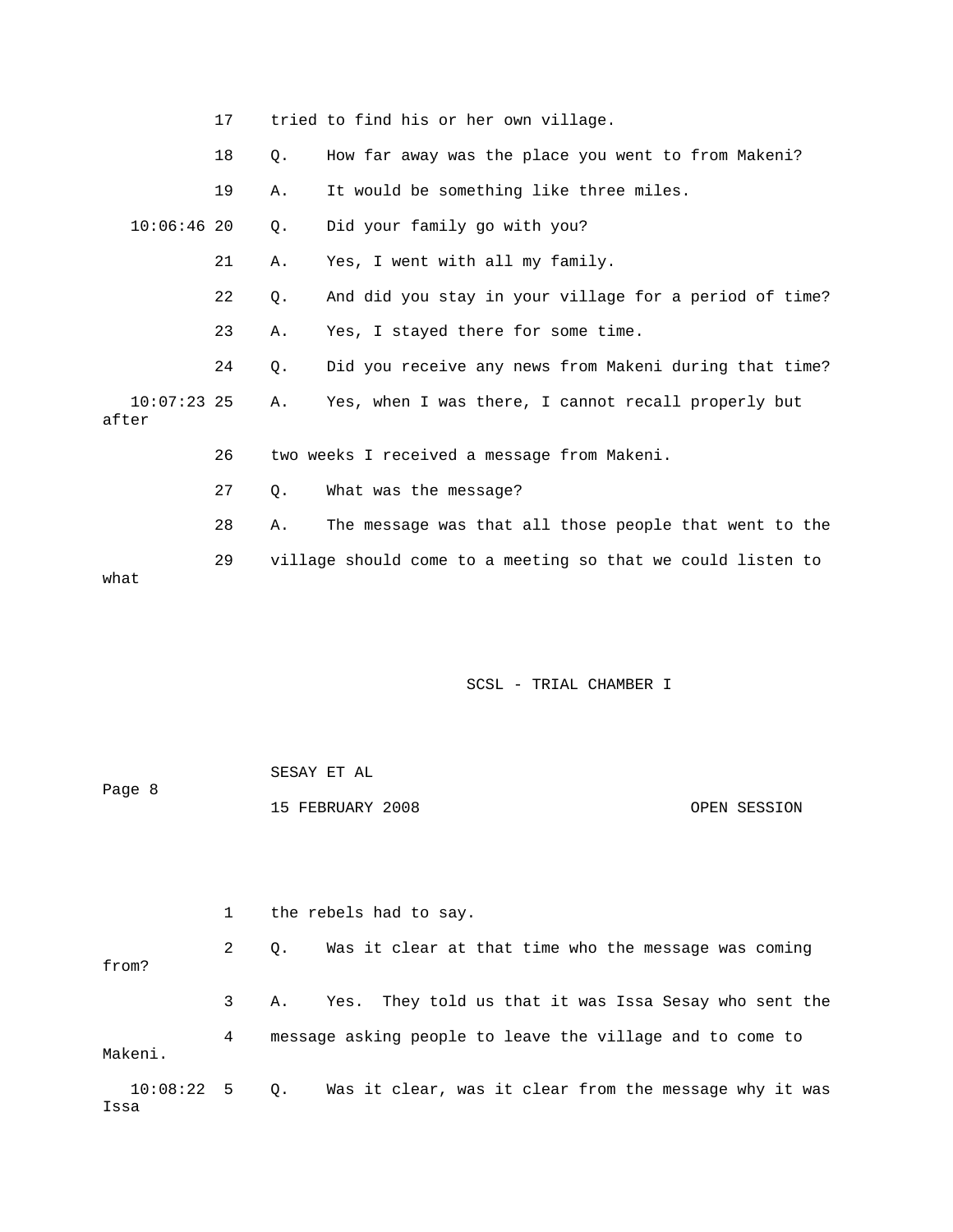6 Sesay wanted you and the others to leave and come back? 7 MR HARDAWAY: Objection Your Honour, leading. 8 PRESIDING JUDGE: Was it clear? How is it leading. 9 MR HARDAWAY: [Indiscernible] Your Honour -- 10:08:55 10 PRESIDING JUDGE: Was it clear? I mean Mr Jordash, please 11 put the question again. Was it clear, I mean is that not how he 12 started it? 13 MR JORDASH: Was it clear from the message why Issa Sesay 14 wanted the witness and others to come back to Makeni? 10:08:59 15 PRESIDING JUDGE: That's the question, what is leading in 16 it, Mr Hardaway? 17 MR HARDAWAY: I stand corrected on that Your Honour, but 18 then again I would have another objection on the fact it's been 19 asked and answered. The answer is, to go to a meeting. And he's 10:09:16 20 already answered that. 21 PRESIDING JUDGE: I'm supposing he wants to go further, you 22 know, to get better particulars as to whether he knew the reason 23 for the meeting. 24 MR HARDAWAY: That would be a different question then, Your 10:09:30 25 Honour. The question as stated was already then asked and 26 answered. 27 PRESIDING JUDGE: The objection is overruled. 28 MR JORDASH: Thank you.

29 Q. Shall I repeat the question for you, or did you get my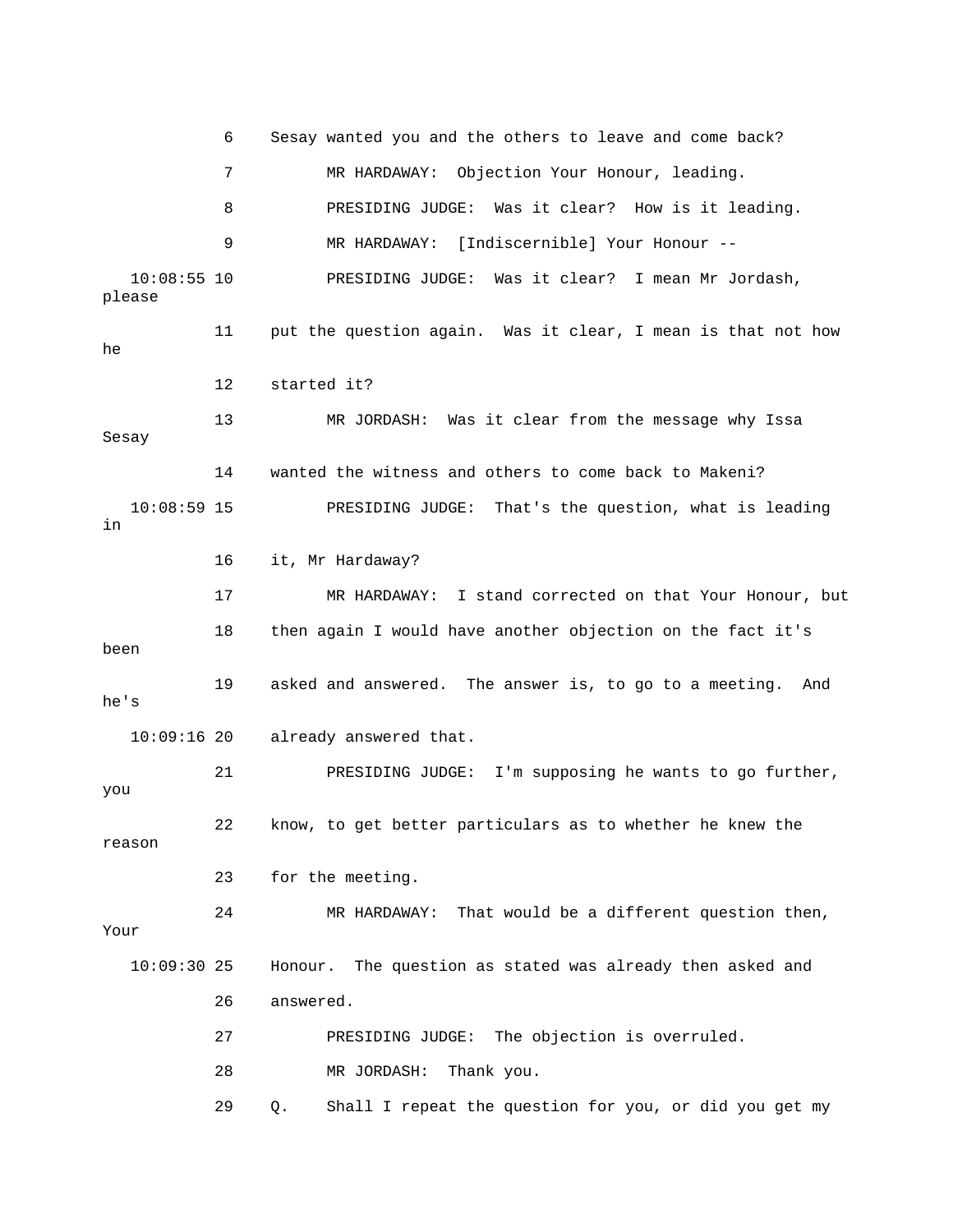SESAY ET AL Page 9 15 FEBRUARY 2008 OPEN SESSION 1 question? 2 A. Yes. 3 Q. Was it -- let me phrase it differently. 4 A. Okay. 10:10:04 5 Q. Okay. Was it, was it -- let me phrase it differently. 6 A. Okay. 7 Q. The news that you received, was there any information about 8 the purpose of the meeting? 9 A. Yes. They informed us that Issa Sesay said that they had 10:10:22 10 come to make peace, so that all of us that ran away should 11 converge in Makeni and to listen to them. 12 Q. And when you received that news, did you do anything? 13 A. Well, when I received the message, I went to the meeting. 14 Q. Did you -- where was the meeting? 10:11:05 15 A. This meeting was held at a hill that was called Mena Hill 16 in Makeni. 17 Q. Before going to the meeting, did you go anywhere else in 18 Makeni?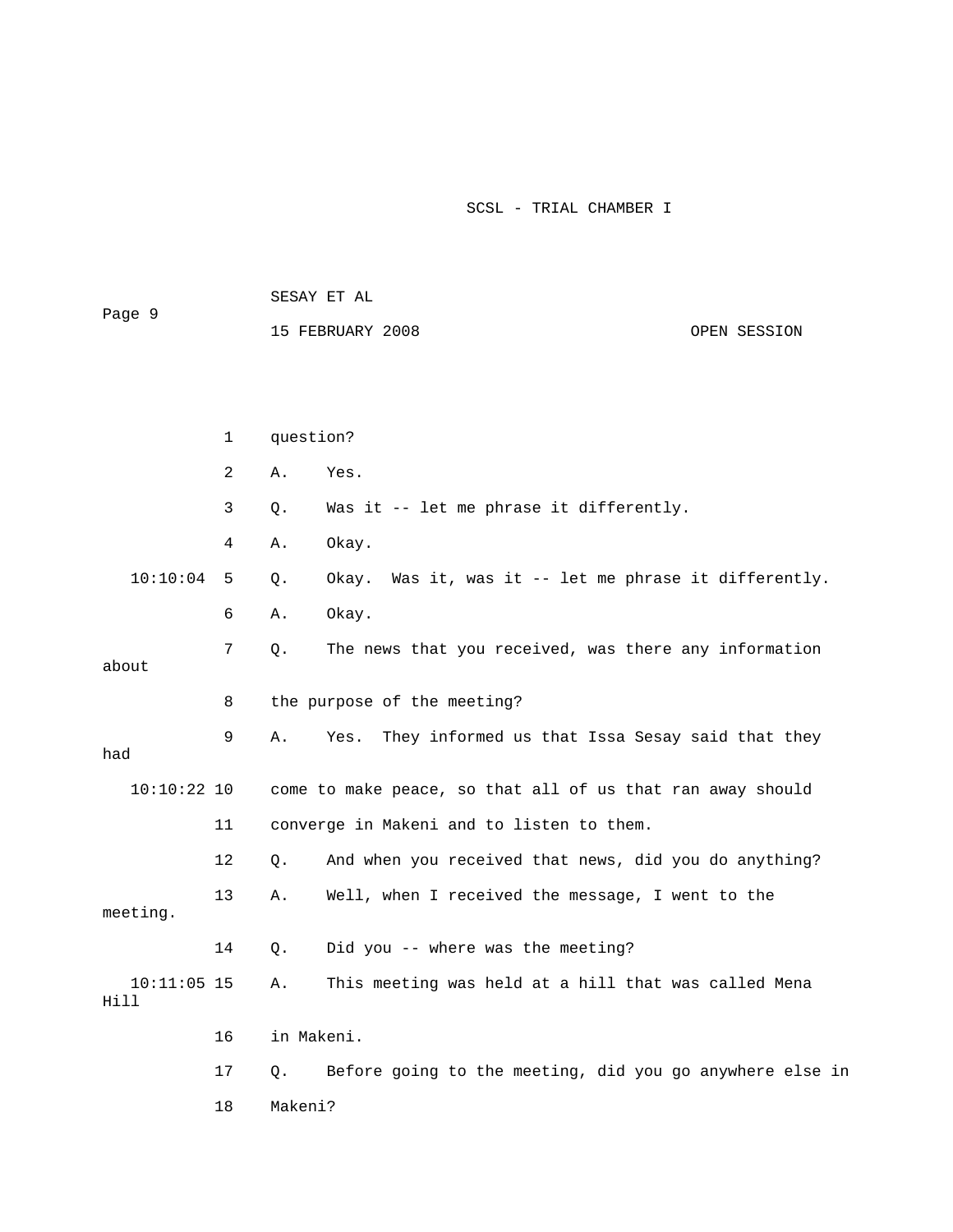19 A. I went to my village. Before I went to the meeting, I 10:11:37 20 first of all went to my village. 21 Q. Just so that I understand, were you not in your village 22 when you received the message to go to a meeting? 23 A. Yes, there I was. 24 Q. All right. So you went to your village, then you went to 10:12:09 25 Makeni. And when you arrived at the meeting, did you see who was 26 there? 27 A. Yes, I saw it. 28 Q. Who was there? 29 PRESIDING JUDGE: That meeting which was held in -- was

SCSL - TRIAL CHAMBER I

|         | SESAY ET AL      |              |
|---------|------------------|--------------|
| Page 10 |                  |              |
|         | 15 FEBRUARY 2008 | OPEN SESSION |

 1 held in Mena Hill, was it an open space, or in a building or so? 2 THE WITNESS: It was in the open. It was outside. 3 MR JORDASH: 4 Q. Yes, was it outside a particular place, a particular 10:12:54 5 building? 6 A. It was outside the house of the provincial secretary and 7 the DO's office. The meeting was held between that open space.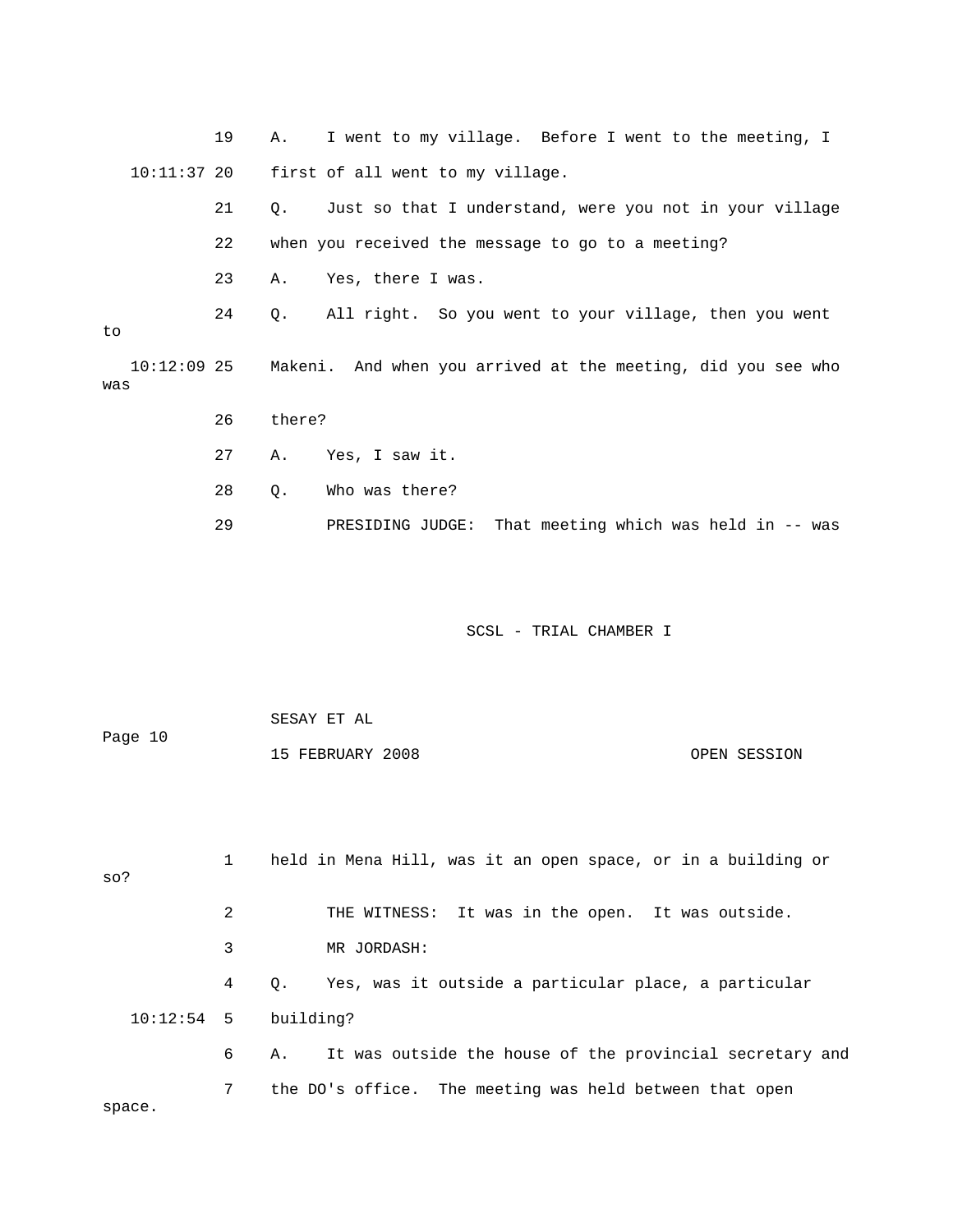|                           | 8  | Q.       | Do you recall how many people were in attendance?              |
|---------------------------|----|----------|----------------------------------------------------------------|
| who?                      | 9  |          | PRESIDING JUDGE:<br>That's the provincial secretary and        |
|                           |    |          |                                                                |
| $10:13:35$ 10             |    |          | I'm sorry, the house of the provincial secretary and what, the |
|                           | 11 | Gio?     |                                                                |
|                           | 12 |          | THE WITNESS: I said between the house of the provincial        |
| the                       | 13 |          | secretary and the DO. See, it was in that space that we held   |
|                           | 14 | meeting. |                                                                |
| $10:13:54$ 15             |    |          | PRESIDING JUDGE:<br>Okay.                                      |
|                           | 16 |          | THE WITNESS: Your welcome.                                     |
|                           | 17 |          | MR JORDASH:                                                    |
|                           | 18 | Q.       | Did you observe how many people, approximately, were in        |
|                           | 19 |          | attendance?                                                    |
| $10:14:14$ 20             |    | Α.       | Well I cannot tell the exact number, but if one should         |
|                           | 21 |          | recall the number, then it was well over 300 people.           |
|                           | 22 | Q.       | And was this soldiers or civilians or both?                    |
|                           | 23 | Α.       | Yes we had civilians and soldiers.                             |
|                           | 24 | Q.       | And which commanders, if any, did you observe there?           |
| $10:14:58$ 25<br>convened |    | Α.       | The ones that I knew most, the very individual who             |
| called                    | 26 |          | the meeting, who was Issa Sesay, and one commander who was     |
|                           | 27 |          | Colonel Bopleh. But I was informed that he came from Liberia.  |
|                           | 28 | Q.       | And were the soldiers dressed in a particular way?             |
| because                   | 29 | Α.       | Well, I did not see them dressed in a different way            |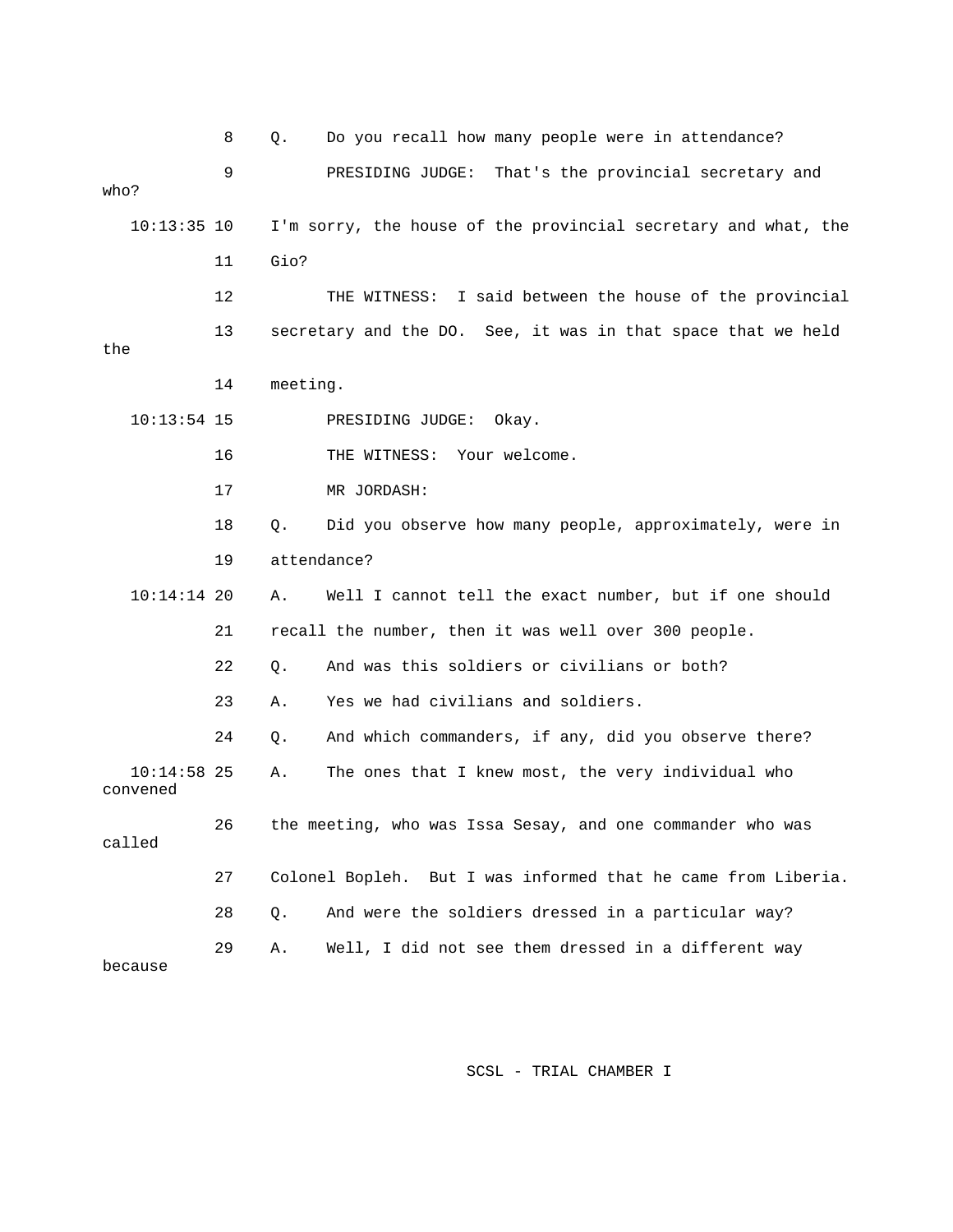| Page 11 | SESAY ET AL      |              |
|---------|------------------|--------------|
|         | 15 FEBRUARY 2008 | OPEN SESSION |

 1 they and the civilians, it was difficult for us to be able to 2 distinguish between them, but some had white bands sit on their 3 head, some had white bands around their neck, and to show that 4 peace had come. 10:16:15 5 Q. And did you stay and hear what was said at the meeting? 6 A. Yes, I was there. I was present and I heard. 7 Q. Did Issa Sesay speak at the meeting? 8 A. Yes, he spoke. 9 Q. What did he say? 10:16:47 10 A. He said that at this particular point in time they wanted 11 there to be peace, and they wanted the civilians not to be afraid 12 and that nobody would harass them anymore, and that they had put 13 some laws in place that who so ever cross them would be dealt 14 with. And he wanted those who had gone into the bushes would 10:17:14 15 come. 16 Q. Was anything said about raping? 17 A. Yes, they spoke about that. They said that he did not want 18 to hear that raping had been going on, and that he did not want 19 to hear that somebody's property has been looted, and he don't 10:17:40 20 want to hear that civilians had been harassed.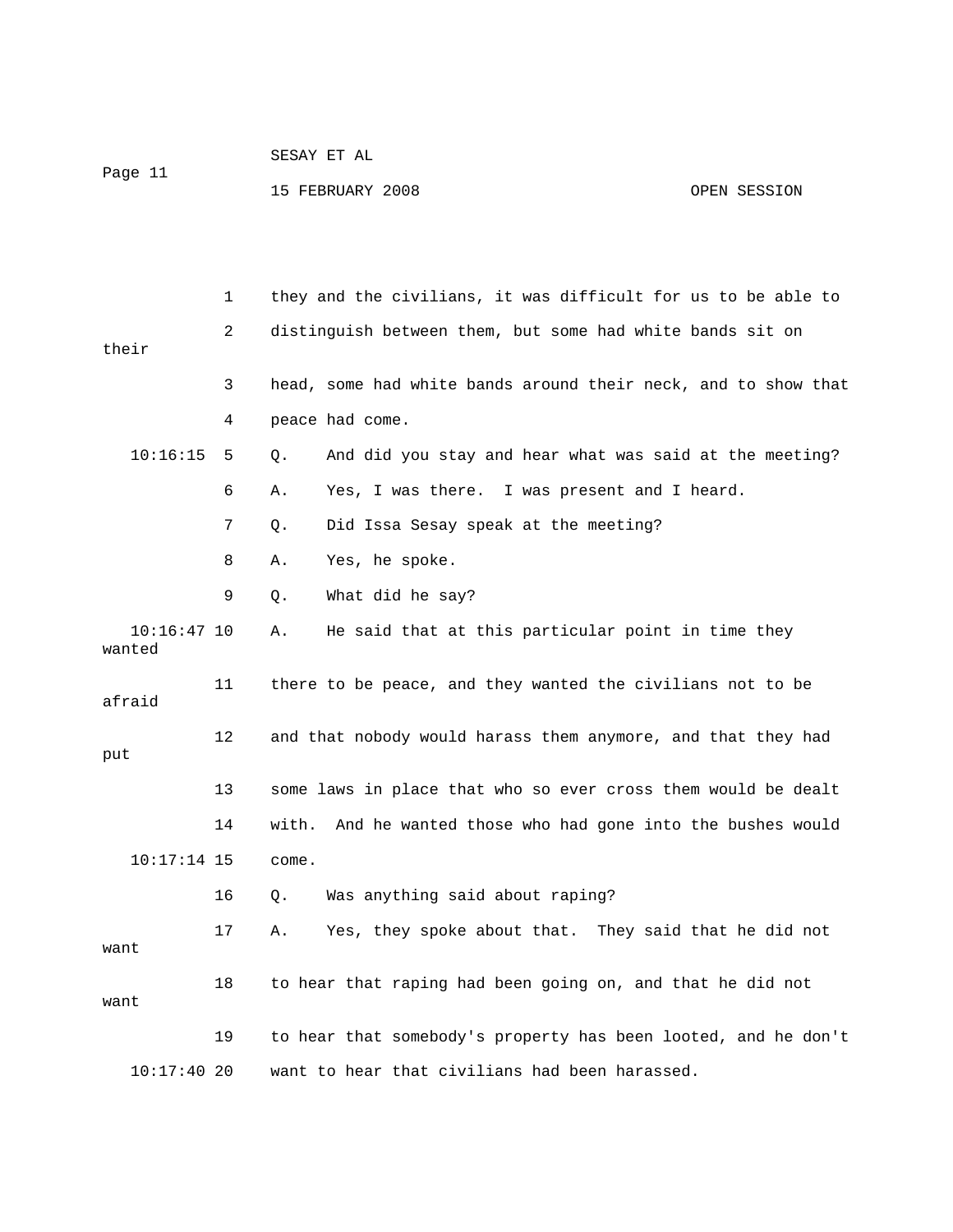| the           | 21 | Do you recall, Mr Witness, whether this meeting was at<br>$\circ$ . |
|---------------|----|---------------------------------------------------------------------|
|               | 22 | end of 1998, or had 1999 begun?                                     |
|               | 23 | Well, as far as I could recall it was -- well we had<br>Α.          |
|               | 24 | already been in 1999.                                               |
| $10:18:30$ 25 |    | Do you know someone called Pa Kapr Bana Sesay?<br>Q.                |
|               | 26 | Yes, I know him.<br>Α.                                              |
|               | 27 | And at the time of the meeting, do you know what he did,<br>О.      |
|               | 28 | what his job was?                                                   |
|               | 29 | At the time that they heard, they had the meeting, when<br>Α.       |

 SESAY ET AL Page 12

15 FEBRUARY 2008 OPEN SESSION

 1 Issa Sesay had spoken to say that they had come for peace and 2 that nobody should disturb any other person. He responded by 3 saying that he was happy because he was a speaker, number one. 4 And that he was happy because the rebels had come to town, and 10:19:25 5 that they had not burnt Makeni. Then if they again went to 6 explain to people that nobody should wreck anymore, no more 7 looting. He said he was very glad and that he blessed them. 8 That was his whole response. That is what he said. 9 Q. After the meeting did you do anything, Mr Witness? Did you

10:20:16 10 go anywhere?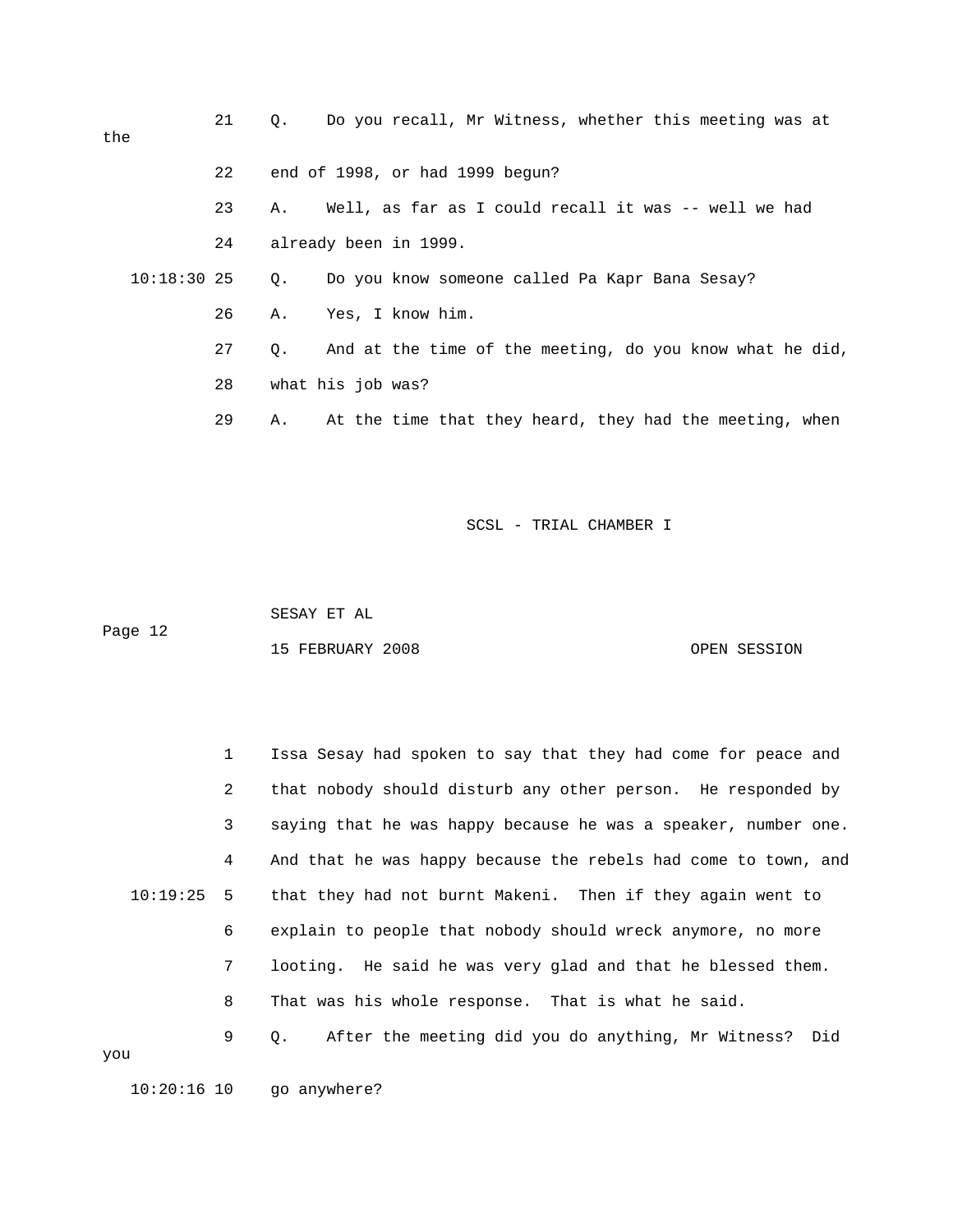|                      | 11 | Well, I just went back to my house.<br>Α.                        |
|----------------------|----|------------------------------------------------------------------|
|                      | 12 | Which house is that, in Makeni or in your village?<br>О.         |
|                      | 13 | I went to Makeni, in my house in Makeni.<br>Α.                   |
|                      | 14 | And did you remain living in your village or Makeni?<br>Q.       |
| $10:20:43$ 15<br>was |    | No, I was in these two places. I was in Makeni and I<br>Α.       |
| to                   | 16 | at the same time in my village because of what we were trying    |
| cassava,             | 17 | get to feed ourselves. Because we had potatoes, we had           |
|                      | 18 | so I had been shopping from Makeni to my village and from my     |
|                      | 19 | village to Makeni.                                               |
| $10:21:02$ 20        |    | After the meeting, do you know if there was any response<br>Q.   |
|                      | 21 | from civilians who'd left the town?                              |
|                      | 22 | I understood that some people, they broke the law.<br>Α.<br>Yes. |
|                      | 23 | That is the law that Issa established, because he said that      |
|                      | 24 | nobody should take anybody's property. They should not loot,     |
| $10:21:47$ 25        |    | they should not rape. But I understood that some people broke    |
|                      | 26 | the law.                                                         |
| fled                 | 27 | What I'm asking, Mr Witness, is: The civilians who'd<br>Q.       |
| they                 | 28 | the town at the time of the rebels coming into Makeni, did       |
| the                  | 29 | respond to the message which had been given by Issa Sesay at     |

 SESAY ET AL Page 13

15 FEBRUARY 2008 OPEN SESSION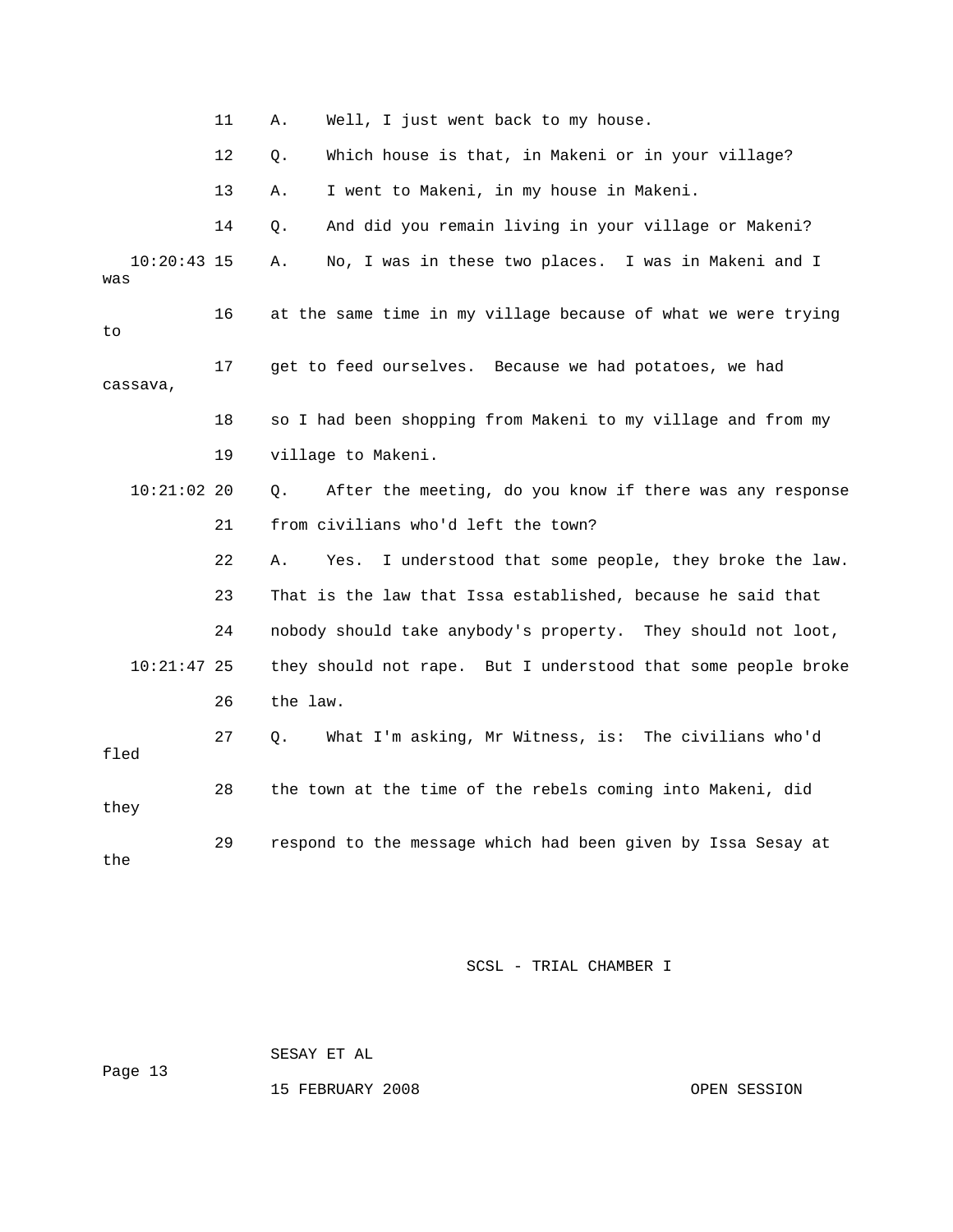1 meeting?

| from |               | 2  | Α.                          | Yes they came from the bushes, majority of them came           |
|------|---------------|----|-----------------------------|----------------------------------------------------------------|
|      |               | 3  |                             | the bush, but some continued to stay in the village, but some  |
|      |               | 4  | came to Makeni.             |                                                                |
|      | 10:22:32      | 5  | Q.                          | At this time, Mr Witness, did you have work to do?             |
| that |               | 6  | Α.                          | I did not have any other job that I was doing during           |
|      |               | 7  | time.                       |                                                                |
|      |               | 8  | Q.                          | Were you working as a imam?                                    |
|      |               | 9  | Α.                          | Yes, I had been doing that job in my house. I had been         |
|      | $10:23:07$ 10 |    | praying in my house.        |                                                                |
|      |               | 11 | Q.                          | You mentioned, let me just go back for a moment, the           |
| for? |               | 12 |                             | speaker Pa Kapr Bana Sesay, which chiefdom was he a speaker    |
|      |               | 13 | Α.                          | The Bombali Sebora Chiefdom.                                   |
|      |               | 14 | Q.                          | Did you observe after the meeting whether life in Makeni       |
|      | $10:23:46$ 15 |    | stayed the same or changed? |                                                                |
| in   |               | 16 | Α.                          | Well, after the meeting, the people, the way they stayed       |
|      |               | 17 |                             | Makeni, they were there half-heartedly, because initially they |
|      | comfortable   | 18 |                             | were afraid and at the same time they seemed to look           |
|      |               | 19 |                             | because they were living together with the rebels. So hence,   |
|      | $10:24:26$ 20 |    | living half-heartedly.      |                                                                |
|      |               | 21 | MR JORDASH:                 | What's that last word, Mr translator.                          |
|      |               | 22 |                             | THE INTERPRETER: They were living with the rebels              |
|      |               | 23 | half-heartedly.             |                                                                |
|      |               | 24 | MR JORDASH:                 |                                                                |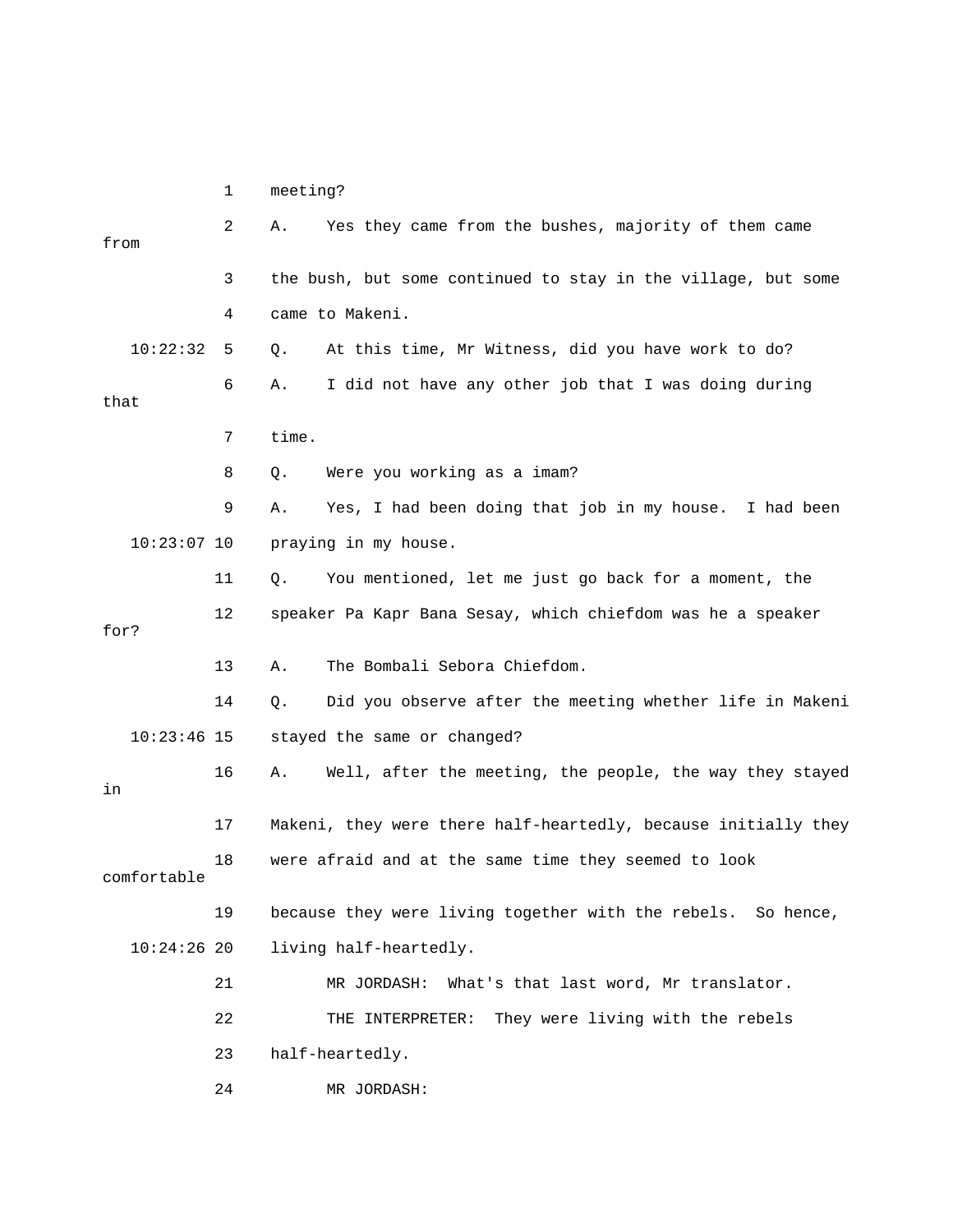10:24:45 25 Q. Did you observe if there were any laws?

26 A. Yes there were laws in town.

 27 Q. Did you observe or hear about Issa Sesay after the meeting,

28 in the few weeks after the meeting?

29 A. Yes, after the meeting, just after some weeks, I heard

SCSL - TRIAL CHAMBER I

 SESAY ET AL Page 14 15 FEBRUARY 2008 OPEN SESSION

|                           | 1  | about Issa Sesay.                                              |
|---------------------------|----|----------------------------------------------------------------|
|                           | 2  | Did you hear about his activities within Makeni?<br>0.         |
|                           | 3  | His activities in Makeni, when he had put the law, after<br>Α. |
|                           | 4  | the meetings, he stayed in Makeni to ensure that people obeyed |
| 10:26:11                  | 5  | the laws that he had established.                              |
|                           | 6  | Where did you get this information from?<br>Q.                 |
| staying                   | 7  | Well, at a certain time, the house in which I was<br>Α.        |
|                           | 8  | we had a neighbour that was called Abass. This Abass was my    |
|                           | 9  | neighbour. He rented the house of my neighbour. He said that   |
| $10:26:57$ 10<br>become a |    | this Issa Sesay was his friend. When Issa Sesay had not        |
|                           | 11 | rebel he said he was his friend. So this Issa Sesay came and   |
|                           | 12 | visited him. When he came and visited him because they were    |
|                           | 13 | friends, when they had discussed, when he wanted to go back,   |

he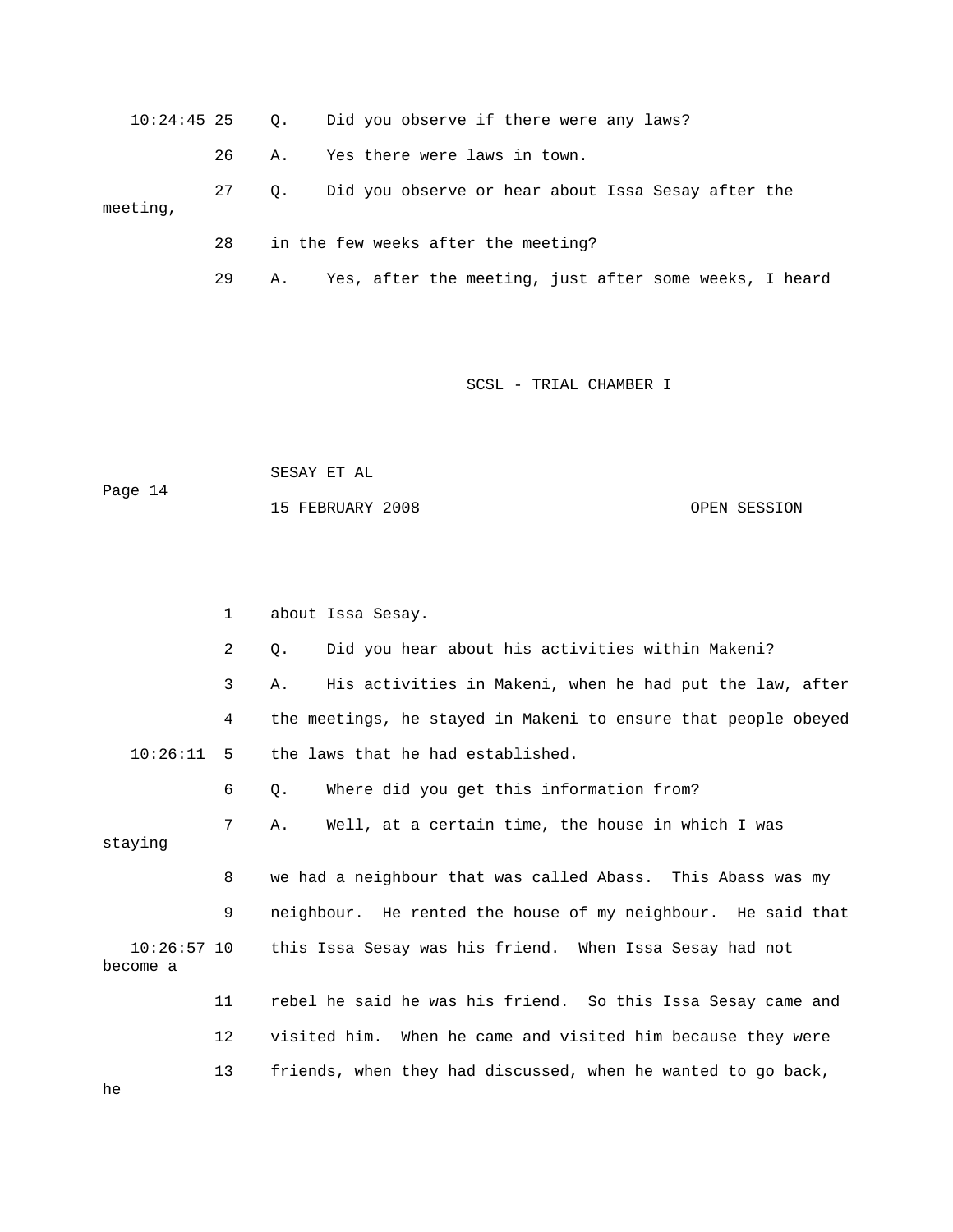| go                   | 14 | told him that, he said: Come and accompany me so that I can   |
|----------------------|----|---------------------------------------------------------------|
| $10:27:27$ 15<br>the |    | and make you look how I would punish those people who broke   |
|                      | 16 | law that I established in time.                               |
|                      | 17 | And what happened then?<br>Q.                                 |
| was                  | 18 | When he went, it was not that long, he came back.<br>Α.<br>He |
| who                  | 19 | my neighbour. He came and explained that Issa Sesay, those    |
| $10:28:09$ 20<br>had |    | broke the law that he established, he had a shot at them and  |
| he                   | 21 | killed them. He said they were around seven. That was what    |
|                      |    | said.                                                         |
|                      | 22 |                                                               |
|                      | 23 | THE INTERPRETER: Correction interpreter. Not seven but        |
| they                 | 24 | nine.<br>Correction interpreter. Not seven but nine people,   |
| $10:28:32$ 25        |    | shot at nine people. So he came and explained to me.          |
|                      | 26 | MR JORDASH:                                                   |
| after                | 27 | Did you observe through your work as an imam whether<br>Q.    |
|                      | 28 | the meeting, life in the towns and villages around Makeni     |
|                      | 29 | changed?                                                      |
|                      |    |                                                               |

 SESAY ET AL Page 15 15 FEBRUARY 2008 CONSIDERING OPEN SESSION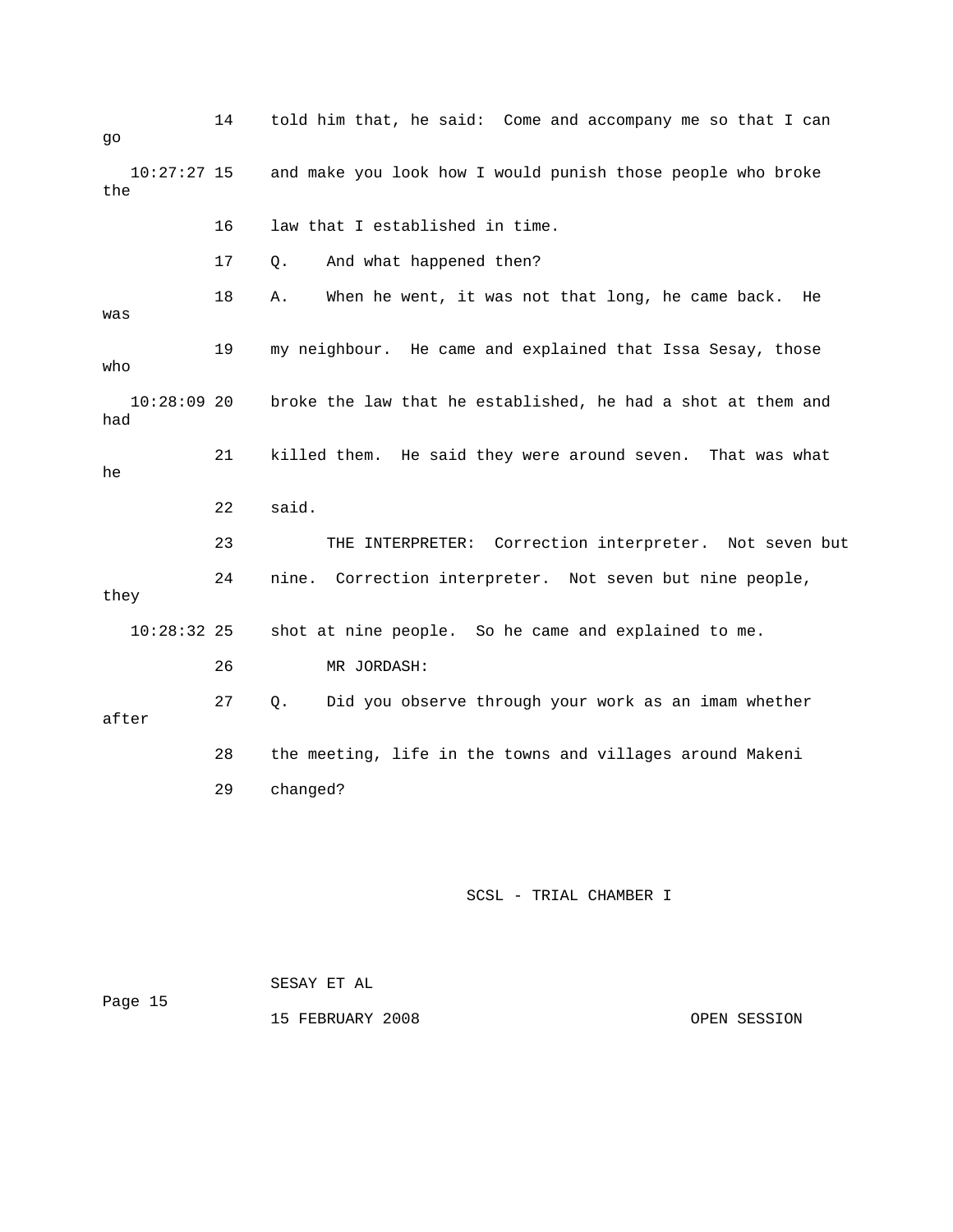| the                      | 1  | Yes there was a change for the better. It was not like<br>Α.     |
|--------------------------|----|------------------------------------------------------------------|
| people                   | 2  | very first time that the rebels enter there. The lives of        |
|                          | 3  | changed for the better.                                          |
| or                       | 4  | Around this time in early 1999, were there any markets<br>Q.     |
| 10:29:44                 | 5  | trade in Makeni?                                                 |
|                          | 6  | PRESIDING JUDGE: When, when you say that Mr Abass                |
| who                      | 7  | accompanied Sesay to go and see what he would do with those      |
| nine                     | 8  | broke the law, and Abass came and told you that he had shot      |
|                          | 9  | people, you mean he shot and killed nine people who had broken   |
| $10:30:19$ 10            |    | the law?                                                         |
|                          | 11 | THE WITNESS: Yes that was what -- that was what -- that          |
| The                      | 12 | was what he came and told me, yes. That is what he told me.      |
|                          | 13 | one who gave me the information, that was what he said.          |
|                          | 14 | MR JORDASH:                                                      |
| $10:30:45$ 15<br>markets |    | In terms of civilian life, was there any trade or<br>Q.          |
|                          | 16 | in Makeni at this time?                                          |
|                          | 17 | A. Yes little-by-little, it was not frequent as compared to      |
|                          | 18 | the time when the rebels had not yet entered the town.           |
|                          | 19 | Did you -- you told us that you travelled from Makeni to<br>Q.   |
| 10:31:2220               |    | your village, did you need permission --                         |
|                          | 21 | Yes.<br>Α.                                                       |
|                          | 22 | -- or a pass to travel to your village?<br>Q.                    |
| Ι                        | 23 | When I went to my village, I did not take any pass.<br>Α.<br>No. |
|                          | 24 | would just go.                                                   |
| $10:31:51$ 25            |    | And in terms of civilian movement, were other civilians<br>Q.    |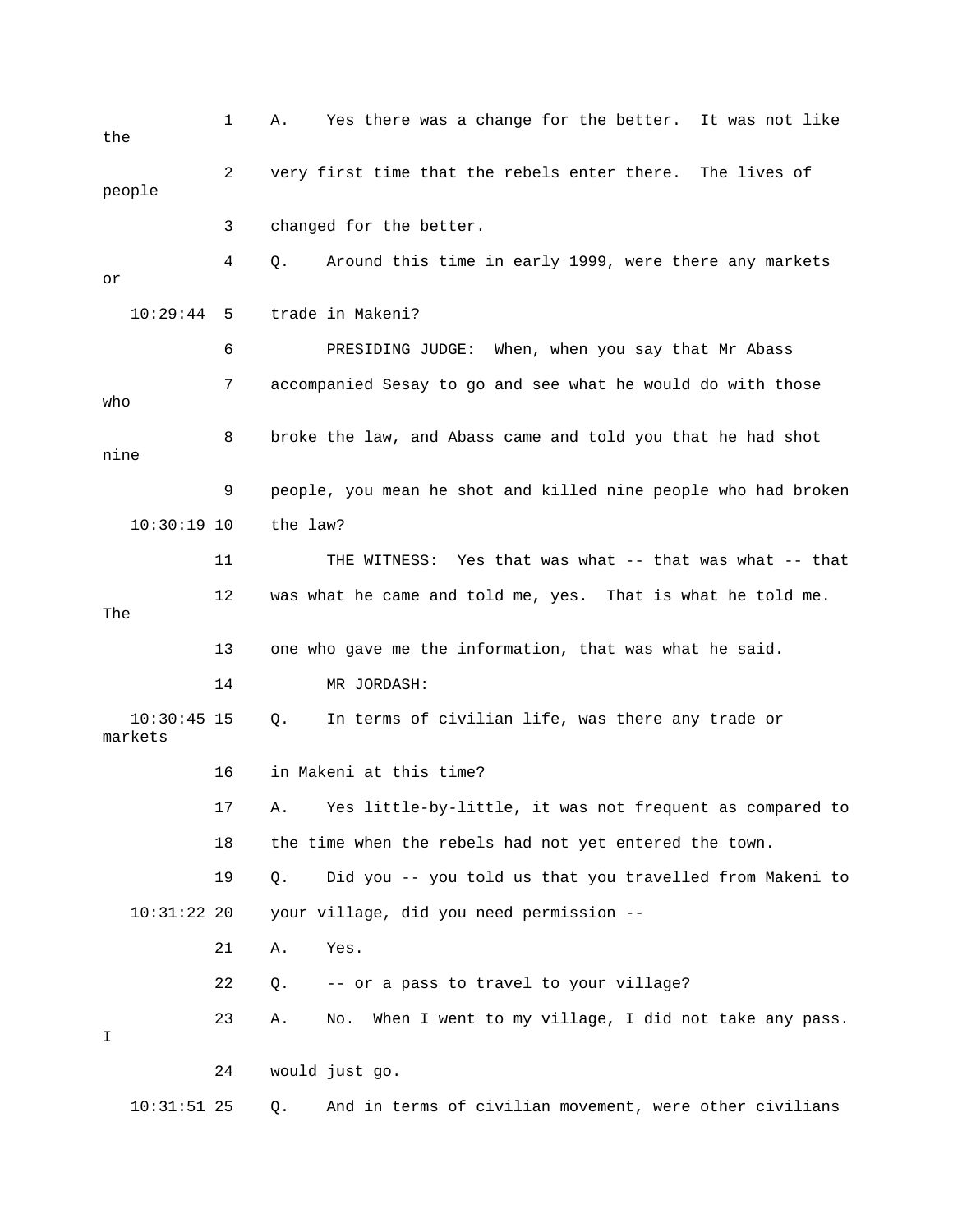26 moving from --

 27 THE INTERPRETER: Would learned attorney repeat the 28 question. 29 MR JORDASH:

SCSL - TRIAL CHAMBER I

 SESAY ET AL Page 16

15 FEBRUARY 2008 OPEN SESSION

|               | $\mathbf{1}$ | Well, you've told us, Mr Witness, that you moved from<br>Q.   |
|---------------|--------------|---------------------------------------------------------------|
|               | 2            | Makeni to your village, were there other civilians moving?    |
|               | 3            | Yes so it was. See, they would come from the village --<br>Α. |
|               | 4            | villages to Makeni from Makeni to their villages. They moved  |
| 10:32:29      | 5            | freely. The only thing was that they were a little bit afraid |
|               | 6            | because of the presence of the rebels.                        |
|               | 7            | Did you come to know of a man called Superman?<br>Q.          |
| be            | 8            | Yes I used to hear about him. He was famous, he use to<br>Α.  |
|               | 9            | in Makeni, but I did not see him with my own eyes. I did not  |
| $10:33:18$ 10 |              | know him.                                                     |
|               | 11           | Did you hear whether he did anything in Makeni?<br>Q.         |
| according     | 12           | Yes, I heard that -- according to what I heard,<br>Α.         |
| attack        | 13           | to what I was told, that he had the intention of going to     |
|               | 14           | Issa Sesay but Issa Sesay ran away during that time.          |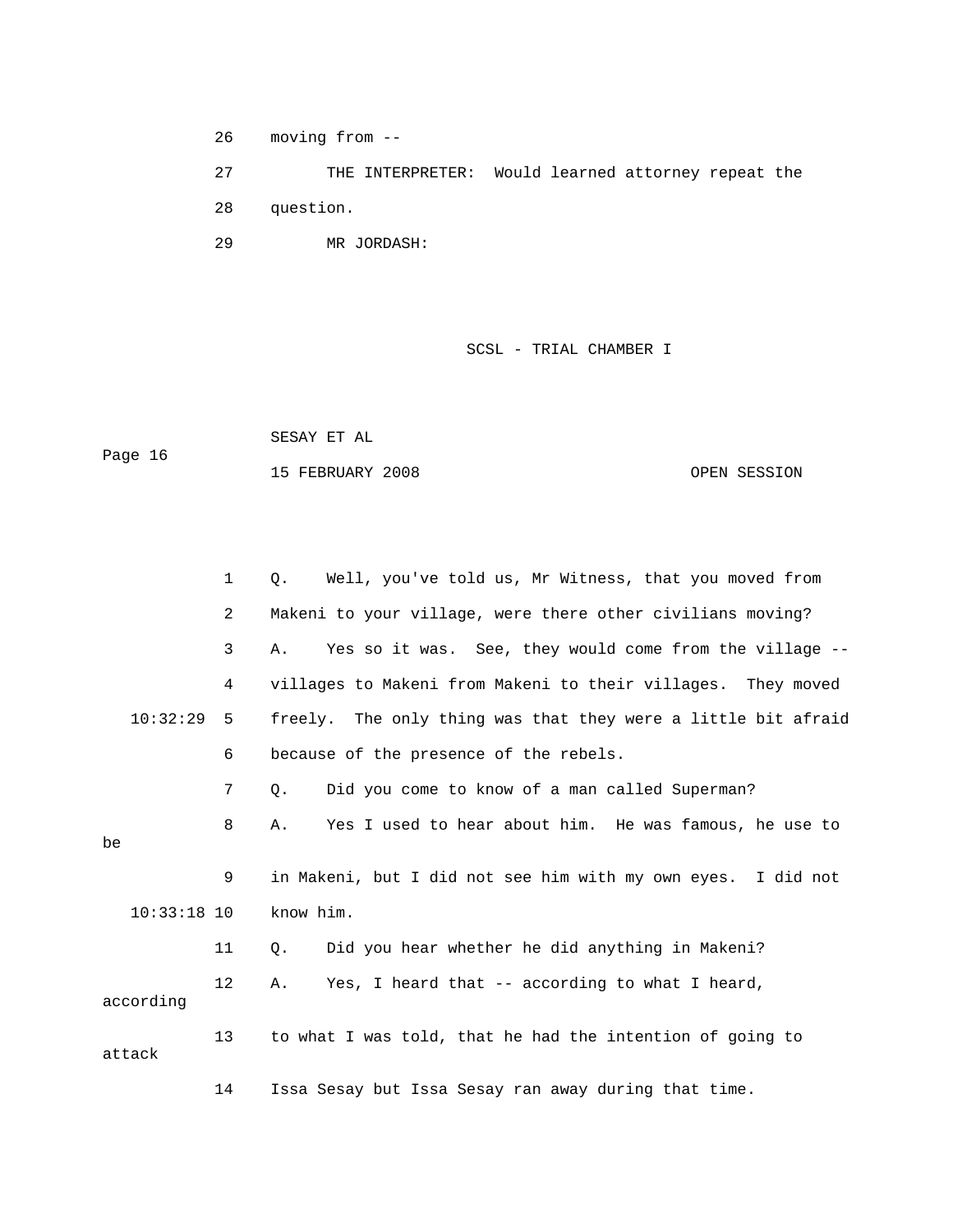|      | $10:34:04$ 15 |    | Now, let me just understand the chronology, in -- do you<br>$Q$ . |
|------|---------------|----|-------------------------------------------------------------------|
|      |               | 16 | recall when you heard that information, approximately?            |
|      |               | 17 | PRESIDING JUDGE: Mr Jordash, is it necessary for us to            |
|      |               | 18 | know when he got the information? Is it really necessary.         |
| to   |               | 19 | No the information is not but I was trying<br>MR JORDASH:         |
|      | $10:34:25$ 20 |    | situate him in the particular time, but I'll deal with it a       |
|      |               | 21 | different way.                                                    |
|      |               | 22 | Let me take you to the first few months of --<br>Q.               |
|      |               | 23 | I do not quite understand the question.<br>Α.                     |
| time |               | 24 | Let me put it a different way then. Did there come a<br>Q.        |
|      | $10:34:49$ 25 |    | when Issa Sesay left Makeni?                                      |
|      |               | 26 | Yes, just like I explained, when information reached him<br>Α.    |
| was  |               | 27 | that Superman wanted to attack him. I understand that that        |
|      |               | 28 | the time that he left Makeni and went away.                       |
|      |               | 29 | And around this time, where were you living?<br>$Q$ .             |
|      |               |    |                                                                   |

|         | SESAY ET AL      |              |
|---------|------------------|--------------|
| Page 17 |                  |              |
|         | 15 FEBRUARY 2008 | OPEN SESSION |

 1 A. During that time, just like I said, you see I was in Makeni 2 and from time-to-time I would go to my village and from my

3 village to Makeni.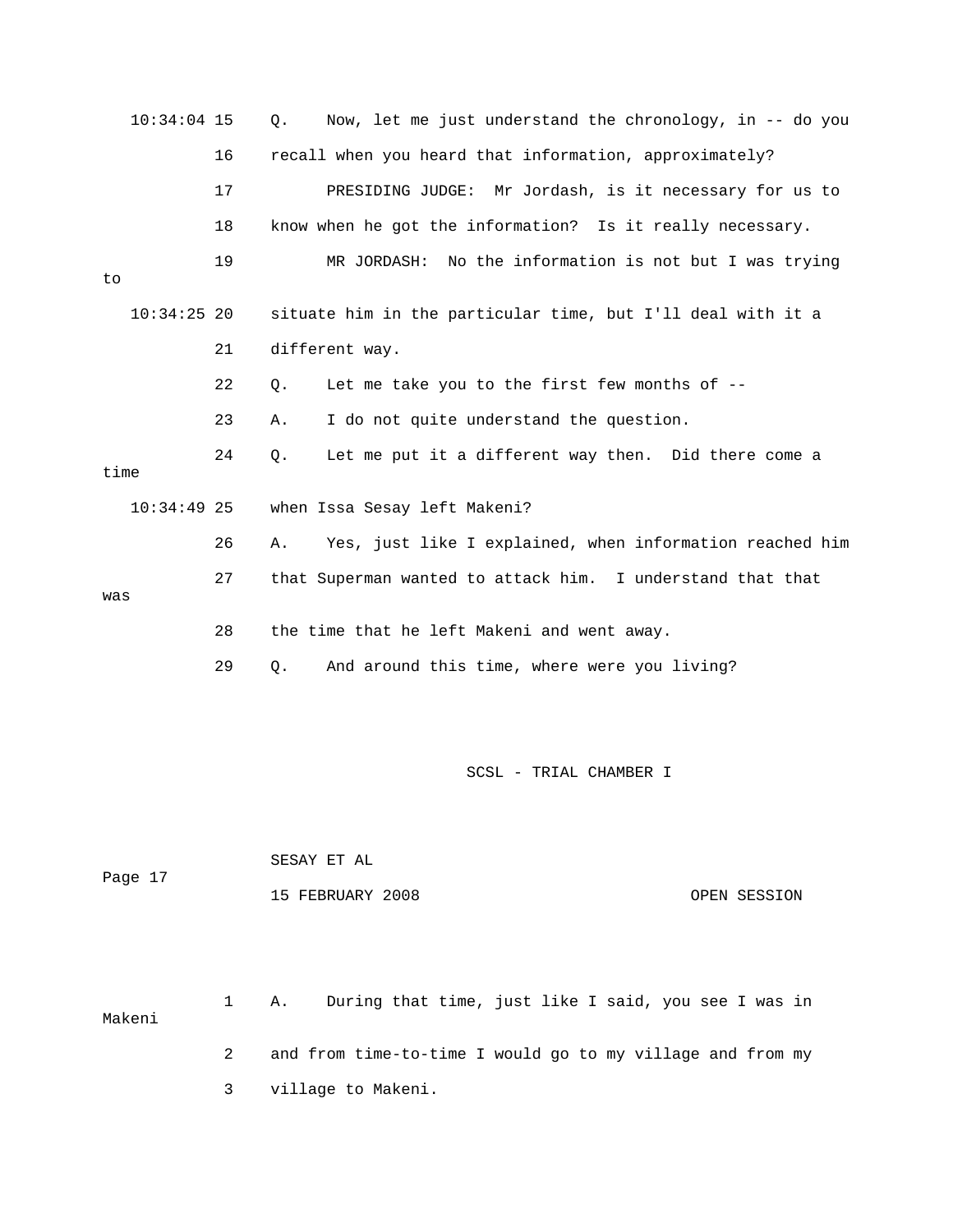4 Q. And after Issa Sesay left, did life continue as it had 10:35:40 5 before in Makeni and the surrounding villages? What was civilian 6 like -- life like when Mr Sesay left? 7 A. Well, still the civilians were there in Makeni but life was 8 not that normal, but the fact that he had established a law, some 9 people were afraid because he had set an example, so people were 10:36:28 10 afraid. 11 Q. Was Superman in town after Sesay had left? 12 A. Yes I used to hear about him, but he was not regularly 13 there. He would go into the other towns and would come back. 14 Although, during that time I did not have the opportunity of 10:37:08 15 seeing him but I do understand that that was the way he used to 16 move, going up and down. 17 Q. Did you see or hear how his men behaved? 18 A. Who? Who are you talking about? 19 Q. I'm asking if you heard anything about how Superman's men 10:37:36 20 behaved? 21 A. Well, I really do not know the way they behaved. Because I 22 wouldn't know. There were a lot of rebels in town, because I 23 wouldn't know that these particular rebels belonged to Superman. 24 So it's a little bit difficult for me to explain that. 10:38:11 25 Q. But did the rebels who remained in Makeni after Issa Sesay 26 had left behave the same as when he was there? 27 A. When Issa left still the rebels were in town, but -- you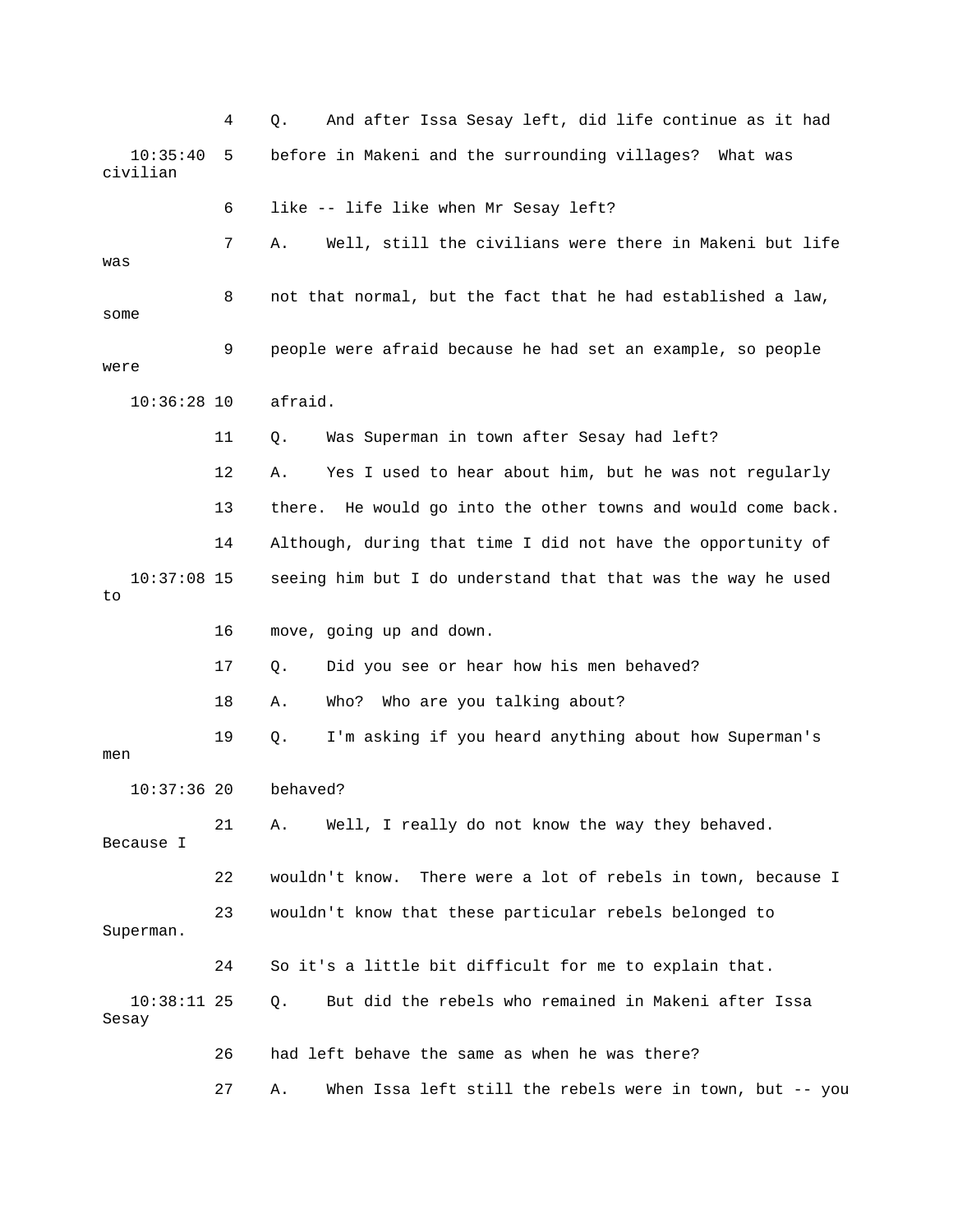28 see but it was a -- it was difficult you know for somebody to 29 hear of misbehaviour. Because that has given the impression that

SCSL - TRIAL CHAMBER I

 SESAY ET AL Page 18 15 FEBRUARY 2008 OPEN SESSION

 1 they were behaving themselves simply because of the example that 2 had been set. 3 Q. Thank you. 4 A. You're welcome. 10:39:01 5 Q. Let me ask you about the children. When the rebels were 6 all in Makeni in early 1999, did you see child soldiers? 7 A. Yes, I used to see them amongst the elders, they had been 8 following their elders. 9 Q. After Issa Sesay had been driven out of Makeni, did the 10:39:53 10 child soldiers remain? 11 A. Still they were there with the elderly ones. 12 Q. Did you leave Makeni at some point in 1999, Mr Witness? 13 A. Yes, there came a certain time that I left Makeni and came 14 to Freetown. 10:40:43 15 Q. Was this in the dry or the rainy season?

16 A. It was during the rainy season. The month of August.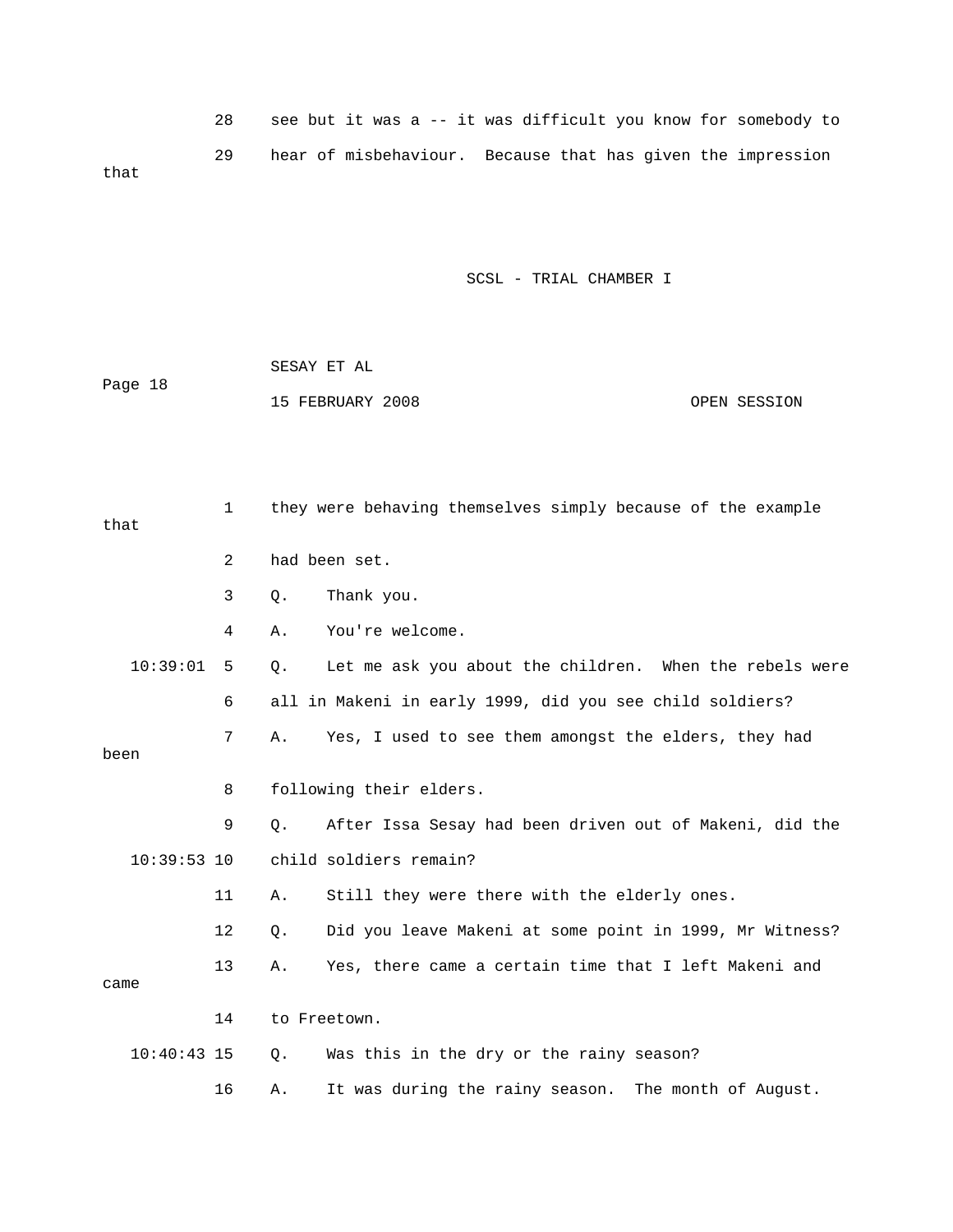|    |               | 17 | $\circ$ . | Did you go for a particular reason?                           |
|----|---------------|----|-----------|---------------------------------------------------------------|
|    |               | 18 | Α.        | Yes, I came to Freetown for a reason.                         |
|    |               | 19 | Q.        | Just briefly, what was the reason?                            |
|    | $10:41:18$ 20 |    | Α.        | The reason was that the authorities when we had been          |
| in |               | 21 |           | working in the government they told us that whosoever stayed  |
|    | salary,       | 22 |           | Makeni and did not come to Freetown to receive his or her     |
| to |               | 23 |           | no more money would be sent to Makeni. That made me to come   |
|    |               | 24 |           | Freetown so I could receive my salary.                        |
|    | $10:41:48$ 25 |    | Q.        | Did others go to Freetown for the same reason?                |
|    |               | 26 | Α.        | Yes, my colleagues with whom I had been working together      |
|    |               | 27 |           | and with whom they also came for the same thing. They came to |
|    |               | 28 | Freetown. |                                                               |
|    |               | 29 | О.        | Now, after you'd gone to Freetown, did you hear anything      |
|    |               |    |           |                                                               |
|    |               |    |           | SCSL - TRIAL CHAMBER I                                        |

| Page 19 |              |                                                              |              |  |
|---------|--------------|--------------------------------------------------------------|--------------|--|
|         |              | 15 FEBRUARY 2008                                             | OPEN SESSION |  |
|         |              |                                                              |              |  |
|         |              |                                                              |              |  |
|         |              |                                                              |              |  |
|         | $\mathbf{1}$ | else about Issa Sesay?                                       |              |  |
| that I  | 2            | I did not hear anything about him except the rumours<br>Α.   |              |  |
|         |              |                                                              |              |  |
| to      | 3            | had been hearing that, Issa Sesay, now he had been extending |              |  |
|         |              |                                                              |              |  |
|         | 4            | people in Makeni. Particularly, in the mosques. He would     |              |  |

SESAY ET AL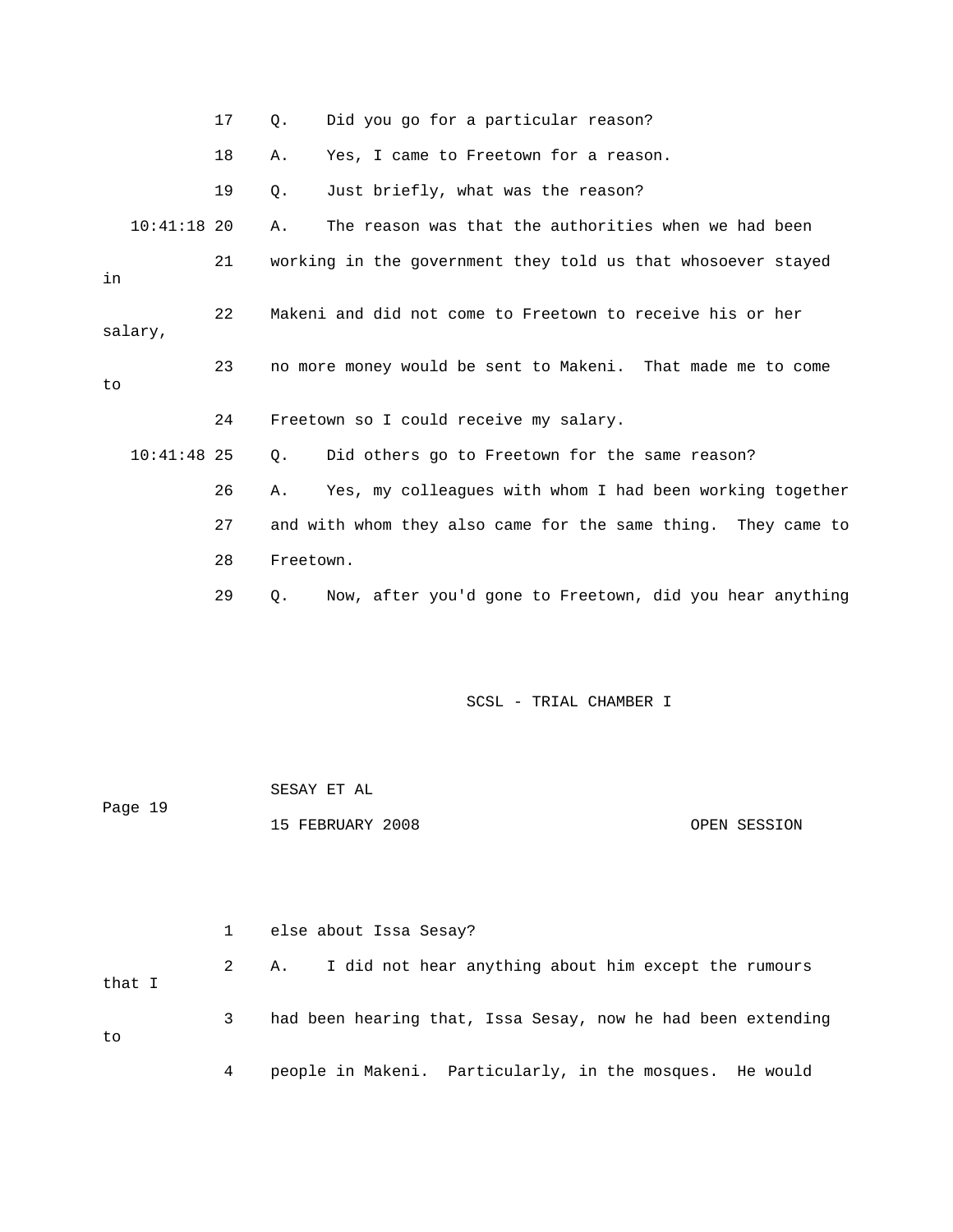10:42:51 5 provide mats for people, who had been praying and that he would 6 give bulgur to people like the imams, when I was in Freetown that 7 was what I used to hear. And people had been praising him about 8 that. 9 Q. When you heard this, was this in -- which year was this? 10:43:16 10 A. It's the same thing, it was almost in 1999. 11 Q. So almost in 1999. Was it the rainy season or dry season? 12 A. It was almost in the dry season. 13 Q. From what you've said, this must be the second dry season 14 of 1999? 10:43:55 15 A. Yes, that's what I feel. So it was. 16 Q. And -- when you were in -- well, let me ask this: Did you 17 return at some stage to Makeni or did you stay in Freetown? 18 A. No. The time came when I returned to Makeni. 19 Q. Can you remember which year? 10:44:54 20 A. Yes. I could recall that it was in 2002. That was the 21 time that I returned, finally, in Makeni. 22 Q. Now, from 1999, 2000 and 2001, did you hear from your 23 congregation their news or views, concerning what Issa Sesay had 24 done in Makeni. 10:45:31 25 A. Yes. I heard people praising him because of the goodness 26 that he had been doing to them, just like what I said. In some 27 mosques, he gave mats with which they used to pray with and from 28 time-to-time he would give food to them. So they had been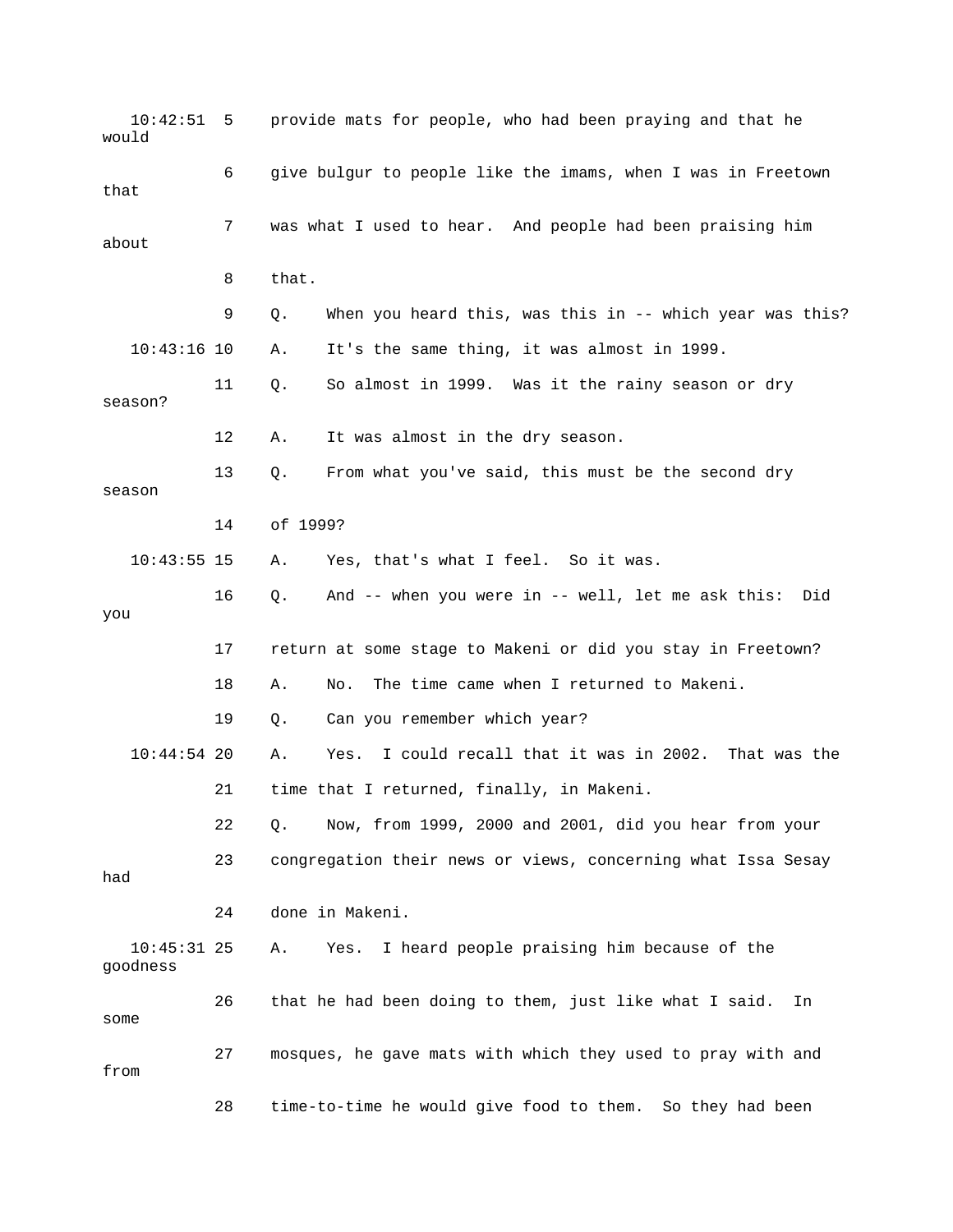29 praising him. A lot of people in Makeni had been praising him

SCSL - TRIAL CHAMBER I

|         | SESAY ET AL      |              |
|---------|------------------|--------------|
| Page 20 | 15 FEBRUARY 2008 | OPEN SESSION |
|         |                  |              |

|               | $\mathbf 1$ | about that.                                                    |
|---------------|-------------|----------------------------------------------------------------|
|               | 2           | And in terms of security, was anything said?<br>Q.             |
| and           | 3           | They used to say that the security was all right<br>Yes.<br>Α. |
|               | 4           | that there was nothing bad. There was nothing to be afraid of  |
| 10:46:23      | 5           | anymore.                                                       |
|               | 6           | MR JORDASH: Thank you. I've got no further questions.          |
|               | 7           | Thank you.                                                     |
|               | 8           | THE WITNESS: Okay.                                             |
|               | 9           | MR JORDASH: Can Mr Sesay use the bathroom please.              |
| $10:46:57$ 10 |             | PRESIDING JUDGE: Yes, he may please. Is it Miss Tanoo?         |
|               | 11          | Is it Miss -- Mr Ogeto?                                        |
|               | 12          | MR OGETO: It's me My Lords.                                    |
|               | 13          | PRESIDING JUDGE: Or I should make the choice?                  |
|               | 14          | MR OGETO: Actually you can make the choice,.                   |
| $10:47:26$ 15 |             | PRESIDING JUDGE: Okay Miss Tanoo. However, Mr -- Mr            |
| her           | 16          | Ogeto. Sorry. No, no, no sorry she's just coming in, I want    |
|               | 17          | to find her feet.                                              |
|               | 18          | MR OGETO:<br>She's finding her feet quite fast, My Lords.      |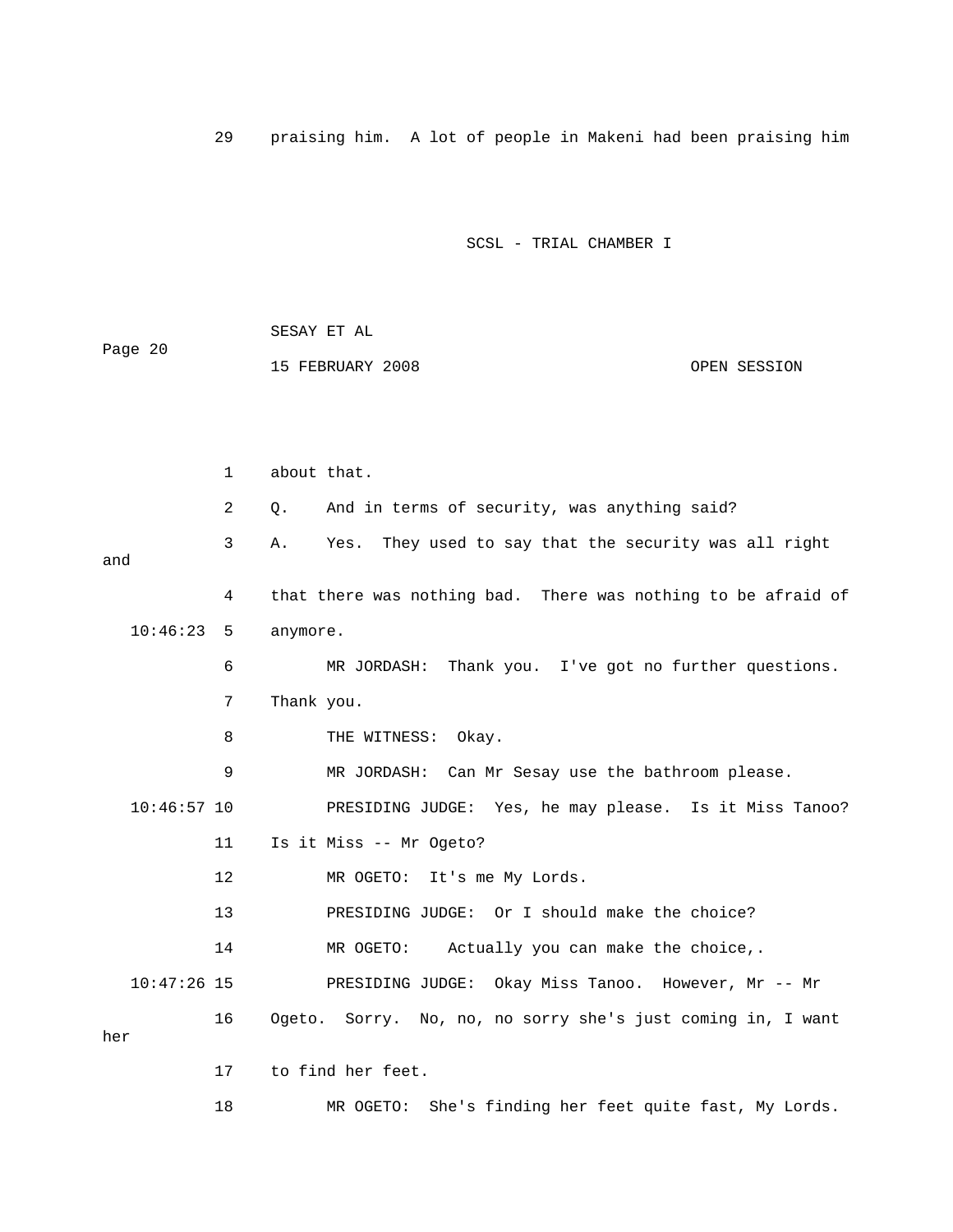19 PRESIDING JUDGE: You know before she faces the challenges. 10:47:42 20 MR OGETO: Thank you My Lords.

21 PRESIDING JUDGE: All right,

 22 MR OGETO: I have not questions for -- we have no 23 questions for this witness.

 24 PRESIDING JUDGE: Oh, okay. If that was all she was 10:47:49 25 getting up to say, I would have said she would be standing. 26 Right.

 27 MR OGETO: My Lords, at the same time can I be excused for 28 a couple of minutes.

29 PRESIDING JUDGE: Yes, please you may, Mr Ogeto.

SCSL - TRIAL CHAMBER I

| Page 21 | SESAY ET AL      |              |
|---------|------------------|--------------|
|         | 15 FEBRUARY 2008 | OPEN SESSION |

 1 MR OGETO: Thank you. 2 PRESIDING JUDGE: Mr Scott Martin. 3 MR MARTIN: Good morning, Your Honours. 4 PRESIDING JUDGE: Good morning. Any cross-examination? 10:48:23 5 If -- 6 MR MARTIN: I do not have any questions. 7 PRESIDING JUDGE: You don't have any questions for this 8 witness. Thank you. Yes, Mr Hardaway.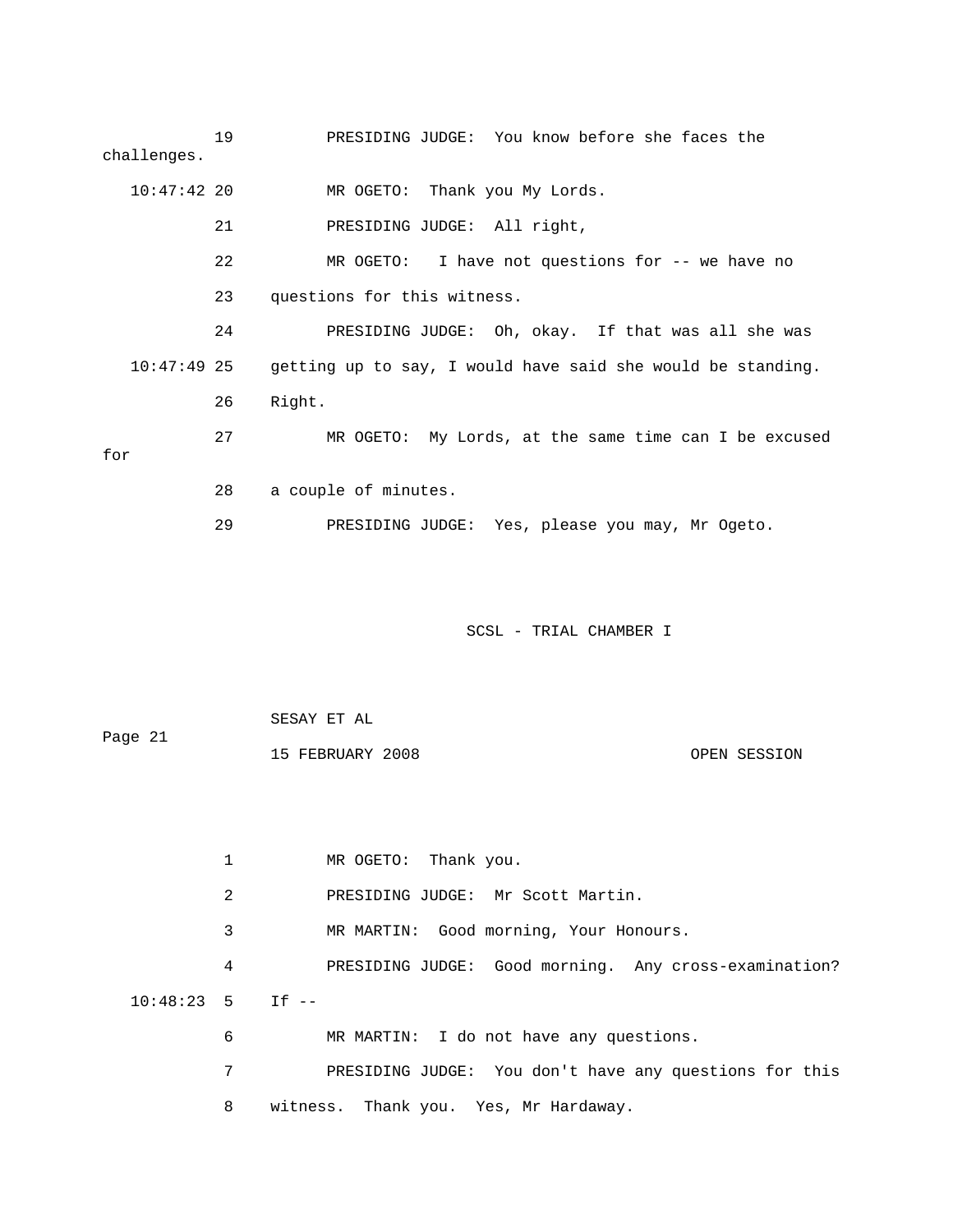|                            | 9  |           | I do have a few questions Your Honour.<br>MR HARDAWAY:  |
|----------------------------|----|-----------|---------------------------------------------------------|
| $10:48:57$ 10<br>didn't    |    |           | I would have been surprised if you<br>PRESIDING JUDGE:  |
|                            | 11 | have any. |                                                         |
|                            | 12 |           | MR HARDAWAY: I think everyone would have been.          |
|                            | 13 |           | PRESIDING JUDGE: You may proceed.                       |
|                            | 14 |           | Thank you, Your Honours.<br>MR HARDAWAY:                |
| $10:49:06$ 15              |    |           | CROSS-EXAMINED BY MR HARDAWAY:                          |
|                            | 16 |           | MR HARDAWAY:                                            |
|                            | 17 | Q.        | Mr Witness, good morning, sir.                          |
|                            | 18 | Α.        | Good morning, how do you do.                            |
|                            | 19 | Q.        | I'm fine, thank you. I have a few questions to ask you, |
| $10:49:18$ 20<br>question, |    |           | all right. And if at any time you don't understand the  |
|                            | 21 |           | please ask me to repeat it and I will do so, okay?      |
|                            | 22 | Α.        | Okay. I do hear.                                        |
|                            |    |           |                                                         |
| the                        | 23 | Q.        | Mr Witness, would it be correct to say that throughout  |
|                            | 24 |           | whole of 1998 that you lived in Makeni?                 |
| $10:49:43$ 25              |    | Α.        | Yes, that's true. I was in Makeni.                      |
| that                       | 26 | Q.        | So you would also have been there in March of 1998; is  |
|                            | 27 | correct?  |                                                         |
|                            | 28 | Α.        | 1998.                                                   |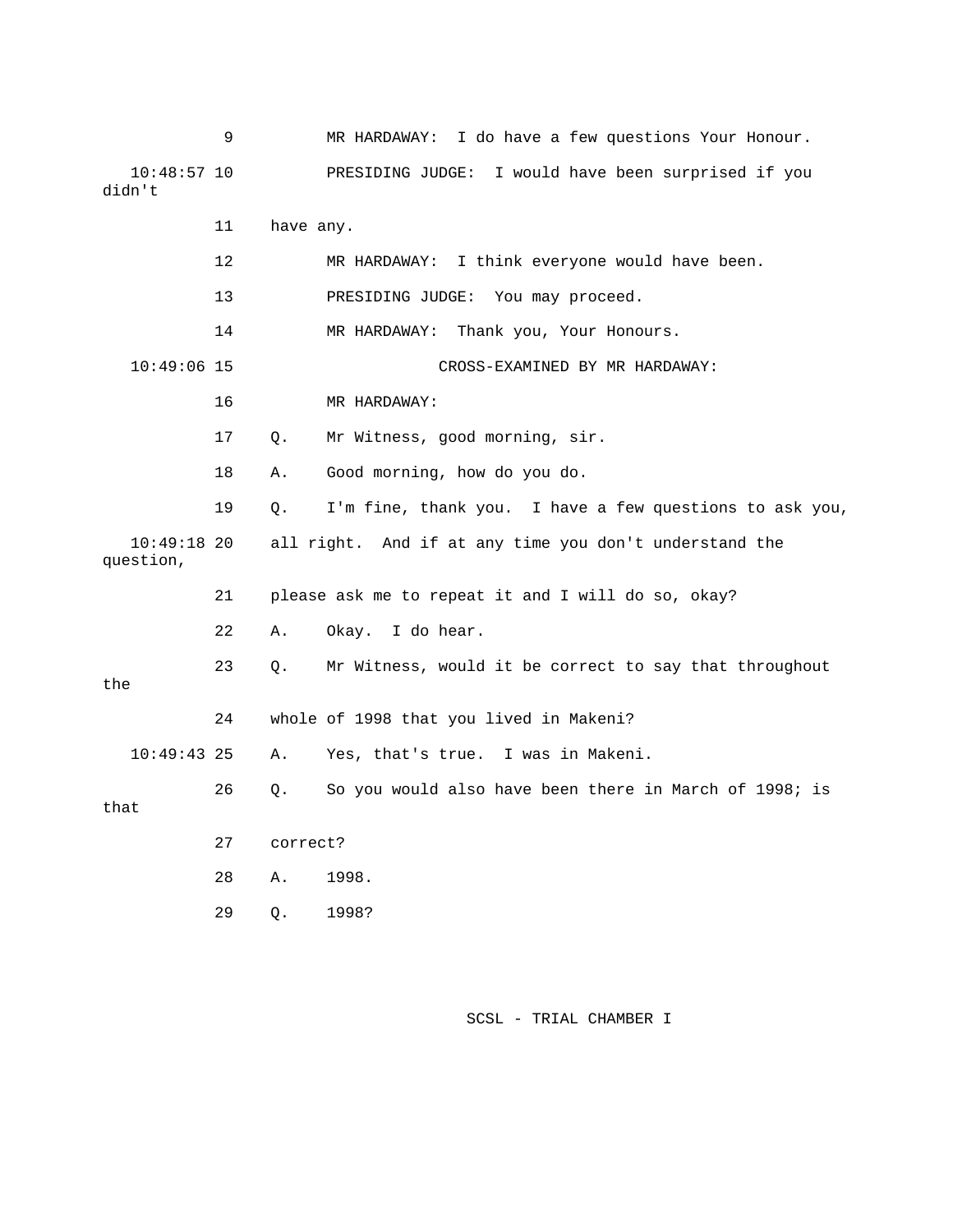|         | SESAY ET AL      |              |
|---------|------------------|--------------|
| Page 22 |                  |              |
|         | 15 FEBRUARY 2008 | OPEN SESSION |

 1 A. What year? What month? 2 Q. March of 1998, were you in Makeni, sir? 3 A. Yes, I was there. 4 Q. Now, in March of 1998 Makeni was attacked, wasn't it? 10:50:46 5 A. Well, just like I explained to you. It was the rebels that 6 I had spoken about. They were the ones that attacked. 7 Q. And just so that the record is clear and everyone is clear, 8 that was in March of 1998; is that correct? 9 A. Well, the attack on Makeni was in the month of 10:51:22 10 December 1998. 11 Q. Now, Mr Witness, you had said in your evidence that it 12 was -- in reference to the rebels, it was better than the first 13 time that the rebels were there. So before December of 1998, the 14 rebels were in Makeni; is that correct? 10:51:45 15 THE INTERPRETER: Your Honours, would the learned attorney 16 be short in his question. The question is too long. 17 MR HARDAWAY: 18 Q. Mr Witness, I'll try, I'll try and make it short. Please 19 forgive me. Were there rebels in Makeni in March of 1998? 10:52:11 20 A. No. I do not have a clear understanding about that. I 21 understand that they came to Makeni in December 1998. 22 Q. Were the rebels in Makeni before December of 1998?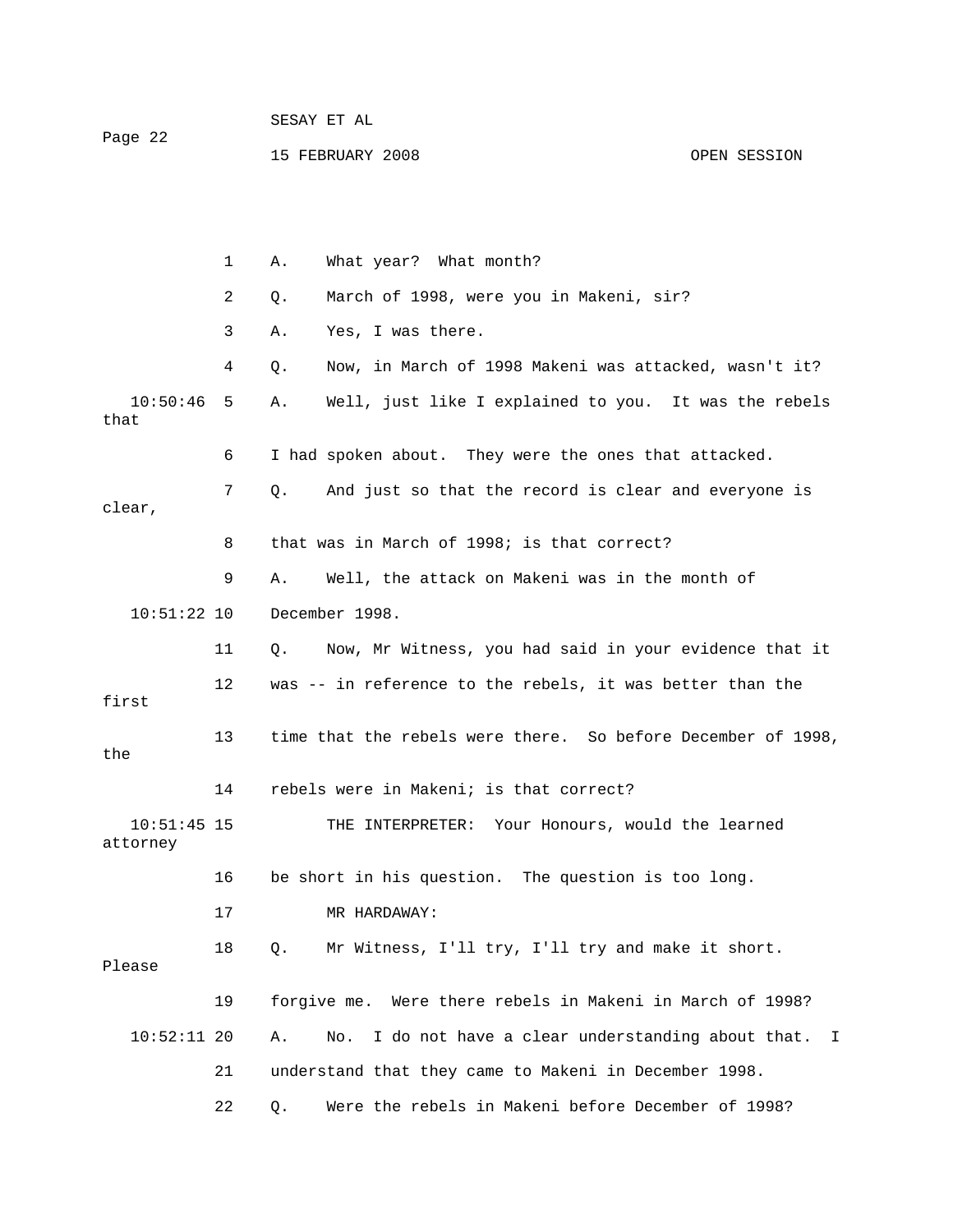23 A. Well, I wouldn't say if they had entered the place

 24 steathily during that time. But we only came to know that they

 10:52:55 25 had entered when we started hearing shootings, and that was 26 during the month of December.

> 27 Q. Did anything happen in Makeni in the early part of 1998? 28 A. Well, I do not fully understand if something happened 29 there.

> > SCSL - TRIAL CHAMBER I

 SESAY ET AL Page 23 15 FEBRUARY 2008 OPEN SESSION

 1 Q. In the early part of 1998, Mr Witness, were there houses 2 looted and burned in Makeni? 3 A. Yes, some houses were looted during that time, but when 4 Issa Sesay had put the law, they stopped. 10:54:10 5 Q. Now, Mr Witness, please focus on the question. I'm talking 6 about the early part of 1998, not December 1998, all right? 7 A. Okay. 8 Q. So, just so it's clear, in the early part of 1998, were 9 there houses looted and burned in Makeni? 10:54:40 10 PRESIDING JUDGE: He has said, yes, some houses were burned 11 and looted in 1998. I thought that was what he said.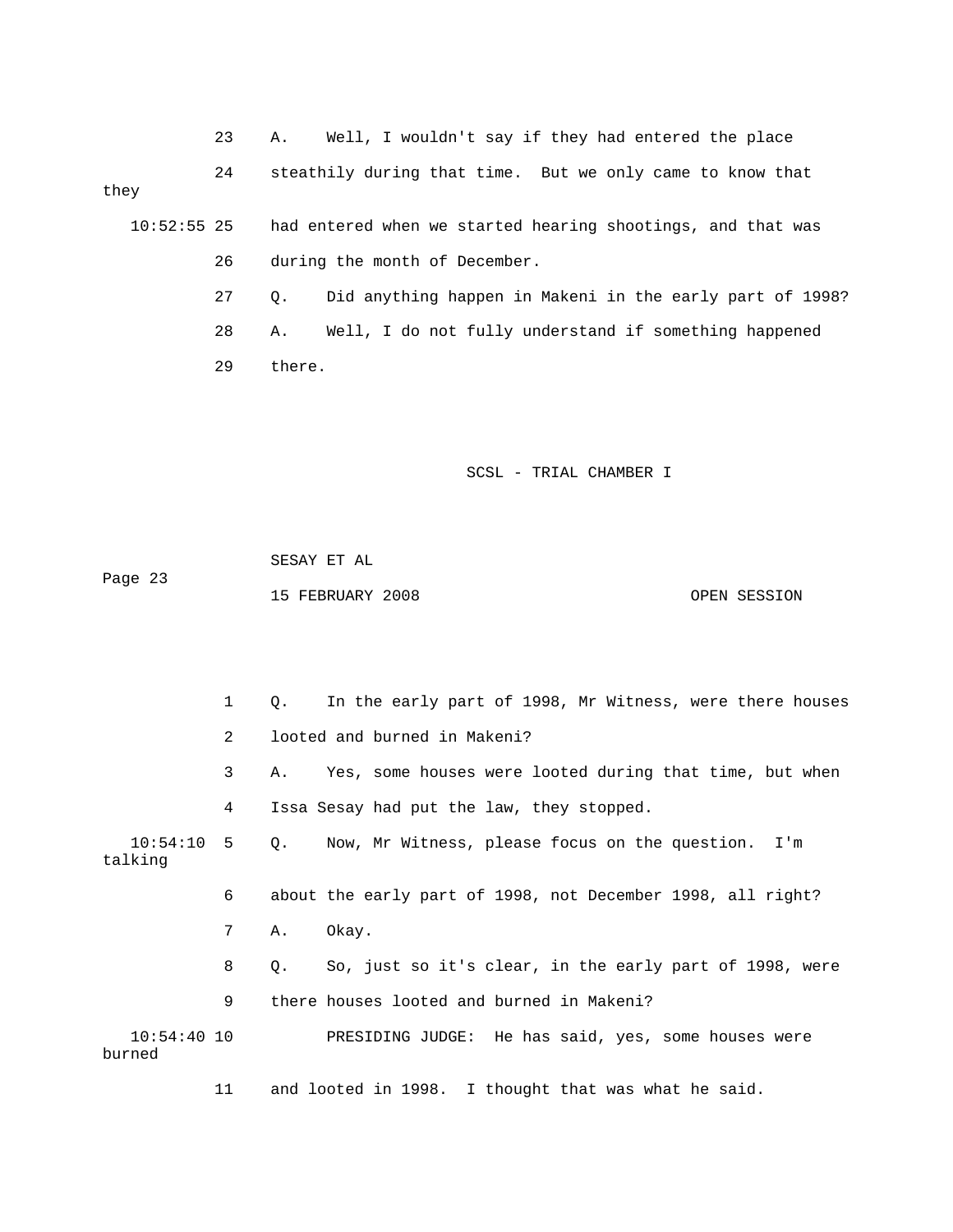12 MR HARDAWAY: He did Your Honour but he was also mentioning 13 it's been -- 14 MR JORDASH: Sorry is it looted? 10:55:00 15 PRESIDING JUDGE: Looted, yes. Well, okay yes. 16 THE WITNESS: I said when the rebels entered in December -- 17 PRESIDING JUDGE: No, no don't go to December Mr Witness, 18 please, we are -- leave December alone. Counsel is talking of 19 early in 1998. Mr Hardaway, please put the question to the 10:55:13 20 witness. 21 MR HARDAWAY: Thank you, Your Honours. 22 Q. Mr witness, were there houses looted and burned in Makeni 23 in early 1998? 24 A. No, I do not understand about that. I do not know whether 10:55:44 25 it was so, and I did not hear about that. 26 Q. So when I would put it to you that there were houses looted 27 and burned in Makeni in early 1998, you would know nothing about 28 that; is that correct, sir? 29 A. I don't understand the question.

SCSL - TRIAL CHAMBER I

 SESAY ET AL Page 24

15 FEBRUARY 2008 OPEN SESSION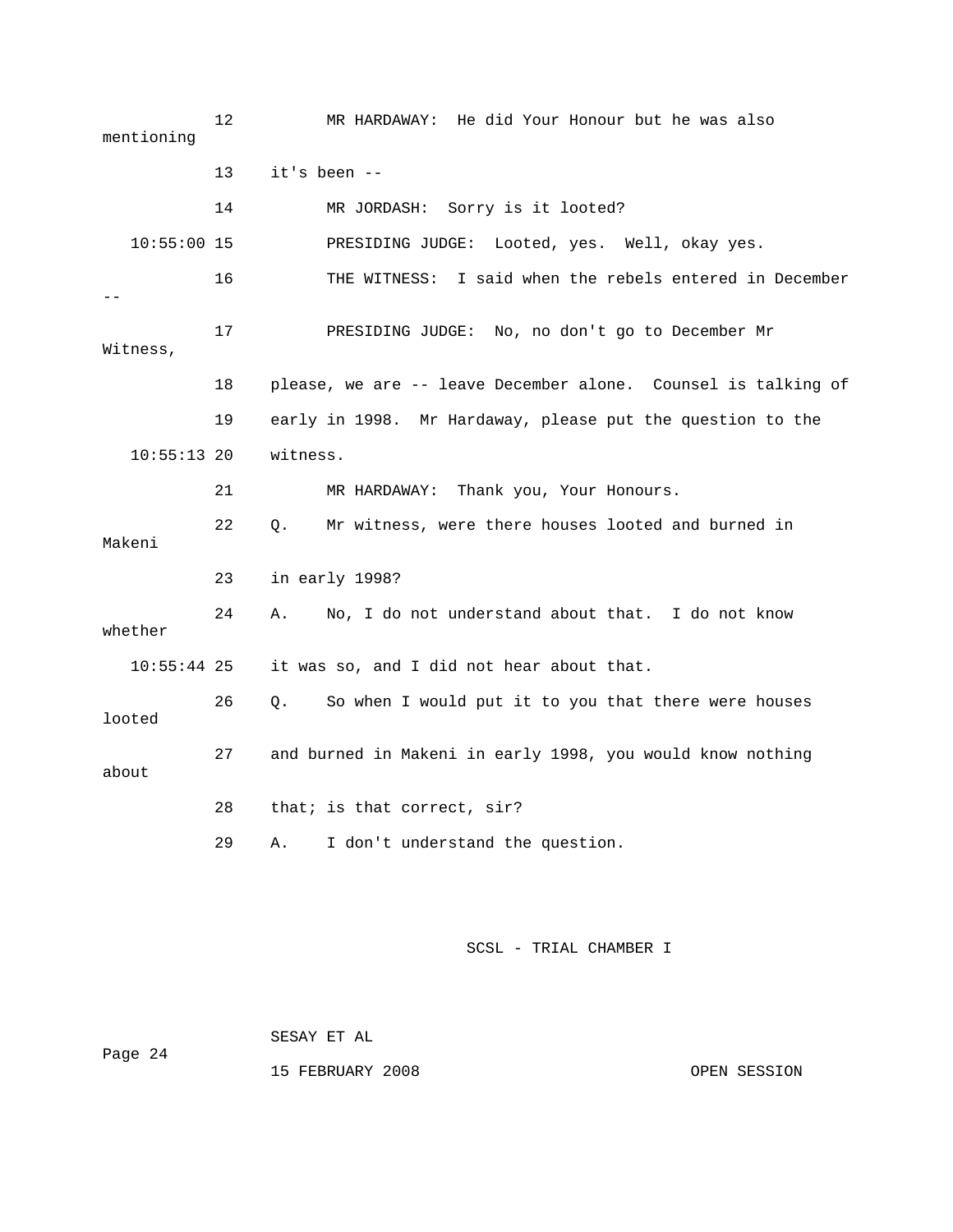| looted                     | 1  | I am putting it to you, Mr Witness, that houses were<br>Q.     |
|----------------------------|----|----------------------------------------------------------------|
|                            | 2  | and burned in Makeni in early 1998. What is your response to   |
|                            | 3  | that statement, sir?                                           |
| because I                  | 4  | Well, I don't know. I wouldn't sir, say anything<br>Α.         |
| 10:56:44<br>happened.      | 5  | do not understand that early 1998 something like that          |
| in                         | 6  | Now, Mr Witness, there were people killed and mutilated<br>Q.  |
|                            | 7  | Makeni in early 1998; isn't that so?                           |
|                            | 8  | Yes, I used to hear about that, so it was.<br>Α.               |
|                            | 9  | And in early 1998, these people who were killed and<br>Q.      |
| $10:57:28$ 10              |    | mutilated -- strike that.                                      |
|                            | 11 | PRESIDING JUDGE: Strike what?                                  |
| to                         | 12 | MR HARDAWAY: That's -- forgive me Your Honour, I need          |
| long                       | 13 | ask another question. The question I was going to ask was      |
|                            | 14 | and running and would have had difficulty for the translator.  |
| $10:57:46$ 15<br>were      |    | Q.<br>Mr Witness, those people who were killed and mutilated   |
|                            | 16 | killed and mutilated by the rebels; isn't that correct?        |
| people.                    | 17 | I used to hear that, that they mutilated and killed<br>Α.      |
|                            | 18 | But I did not know, I did not have the opportunity of going to |
| s.                         | 19 | see for myself whether it was true, but I heard those rumour   |
| $10:58:25$ 20<br>attention |    | Thank you, Mr Witness. Now I want to bring your<br>Q.          |
|                            | 21 | back to December of 1998, okay?                                |
|                            | 22 | Okay.<br>Α.                                                    |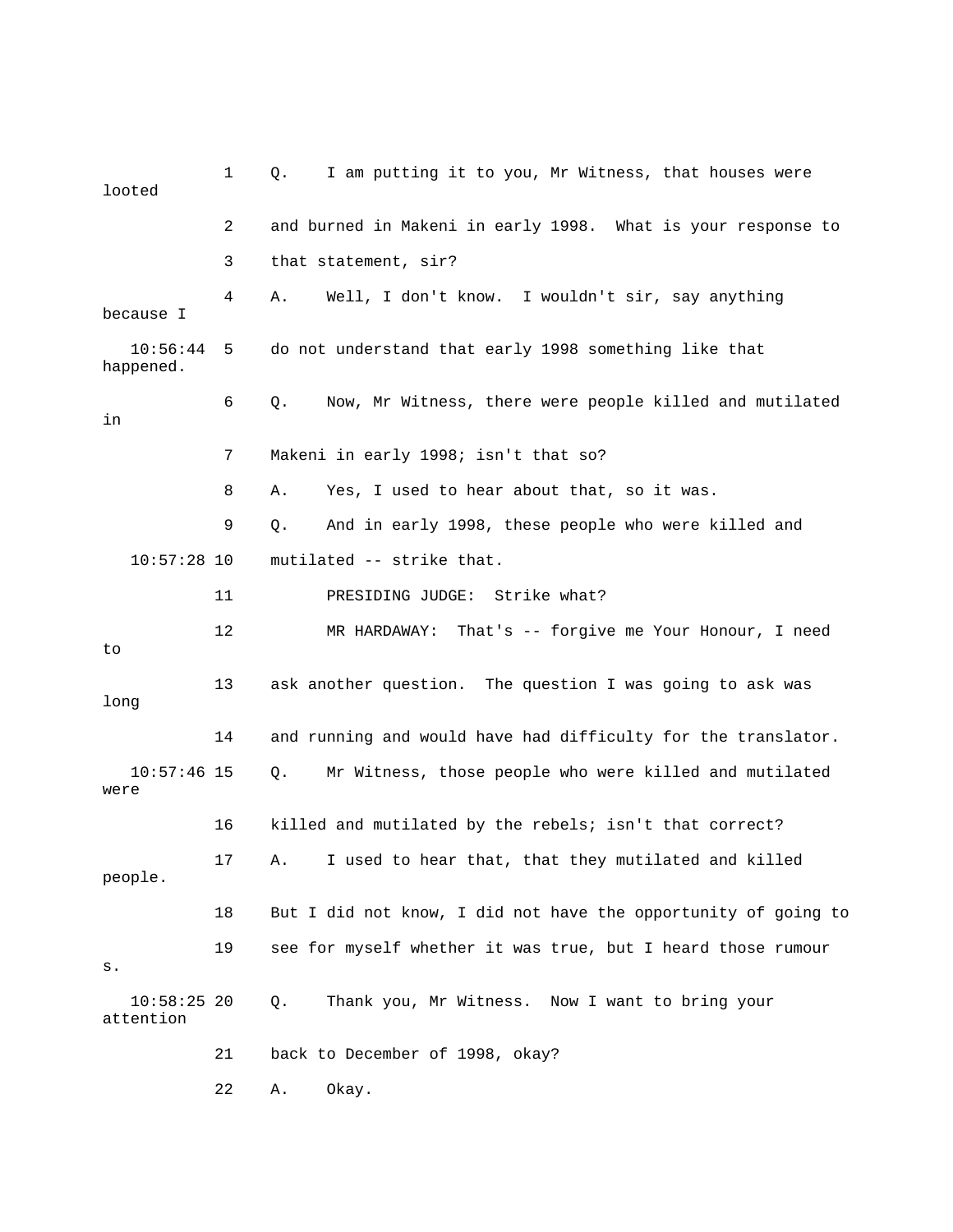| there                    | 23 | Now, during this attack on Makeni in December 1998,<br>О.             |
|--------------------------|----|-----------------------------------------------------------------------|
|                          | 24 | were houses looted and burned, weren't there?                         |
| $10:59:23$ 25<br>looted, |    | Yes. So it was during that year some houses were<br>Α.                |
|                          | 26 | some houses were burned, which had belonged to the government.        |
|                          | 27 | But those of the civilians were not burned as far as I know.          |
|                          | 28 | Now in December, during this December attack, there were<br>$\circ$ . |
|                          | 29 | civilians killed as well, weren't there?                              |

 SESAY ET AL Page 25 15 FEBRUARY 2008 OPEN SESSION

 1 A. Yes, because when I was coming from my village through the 2 Makama road, I met a corpse. After that attack I saw one corpse, 3 but it was during the night almost. 4 Q. Civilians during that attack were also mutilated by the 11:00:02 5 rebels, weren't they? 6 A. No. I do not have that understanding as to whether the 7 rebels mutilated people. 8 PRESIDING JUDGE: I, I want to, I want to understand the 9 witness. When he says he does not understand about whether the 11:00:27 10 rebels mutilated people, what does he really mean to say? I do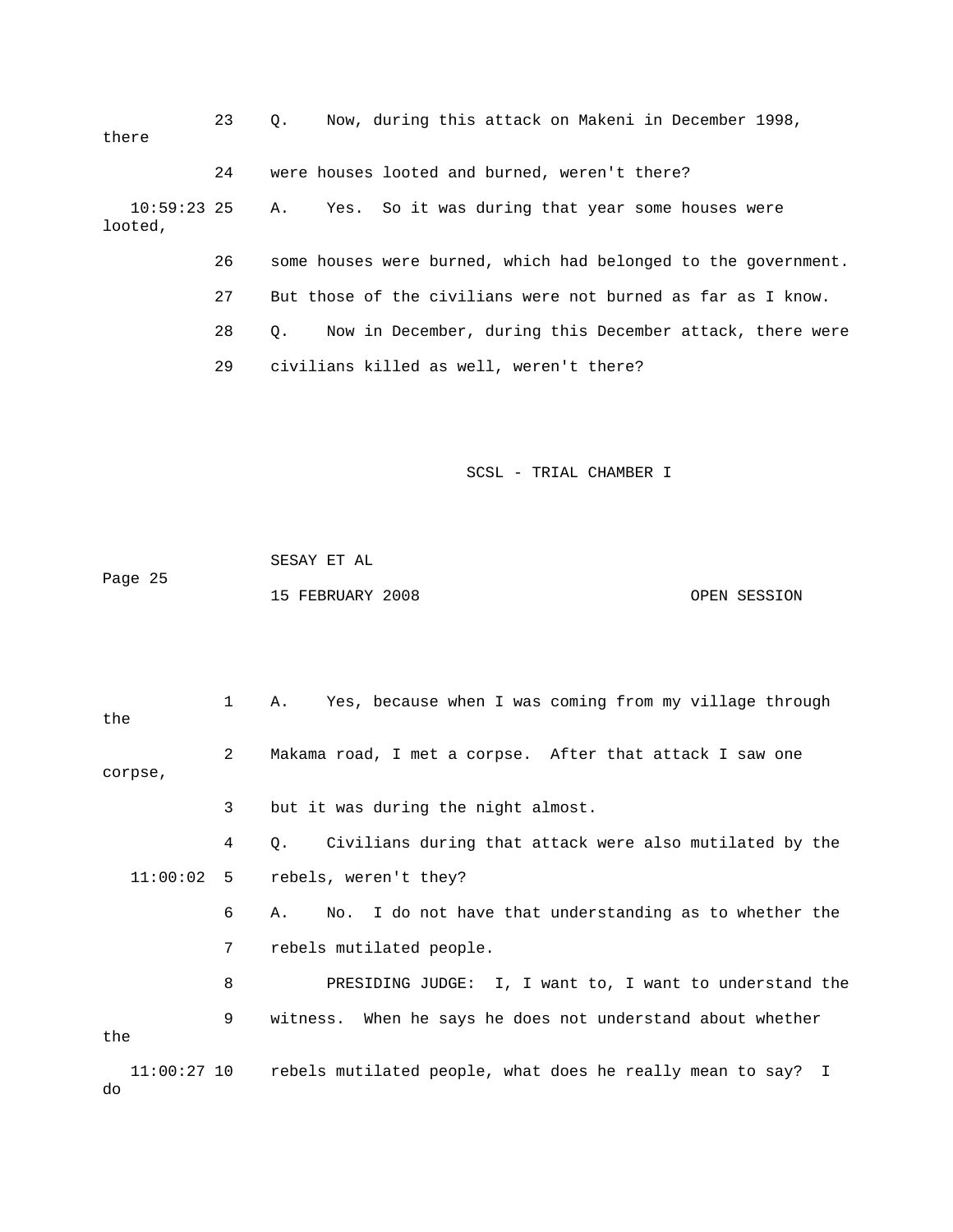| that                | 11 | not understand whether the rebels mutilated people.<br>Is it   |
|---------------------|----|----------------------------------------------------------------|
|                     | 12 | he knows or he does not know. I mean, I want to be very clear  |
|                     | 13 | about that frequent use of the word, "I do not understand."    |
| Your                | 14 | MR HARDAWAY: I'll put it, I'll put it to the witness,          |
| $11:00:53$ 15       |    | Honour.                                                        |
|                     | 16 | PRESIDING JUDGE: Yes. I'm sure he's following me.              |
|                     | 17 | MR HARDAWAY:                                                   |
|                     | 18 | Did you hear His Honour's comment, Mr Witness?<br>Q.           |
|                     | 19 | Α.<br>Yes, I hear it.                                          |
| $11:01:04$ 20<br>if |    | Now, what do you mean when you say you do not understand<br>Q. |
|                     | 21 | civilians were mutilated by the rebels?                        |
| he                  | 22 | What I want to say, I want to, them to understand when<br>Α.   |
|                     | 23 | told me that if I knew that the rebels had been mutilating     |
| that                | 24 | people, so that is why I told him that well, I do not have     |
| $11:01:39$ 25       |    | understanding.                                                 |
| civilians           | 26 | Okay. So you don't know if the rebels mutilated<br>Q.          |
|                     | 27 | during the December attack; is that correct?                   |
|                     | 28 | I do not know about that.<br>Α.                                |
| mind.               | 29 | Now, after the December attack, Mr Witness -- never<br>Q.      |

SESAY ET AL

Page 26

15 FEBRUARY 2008 OPEN SESSION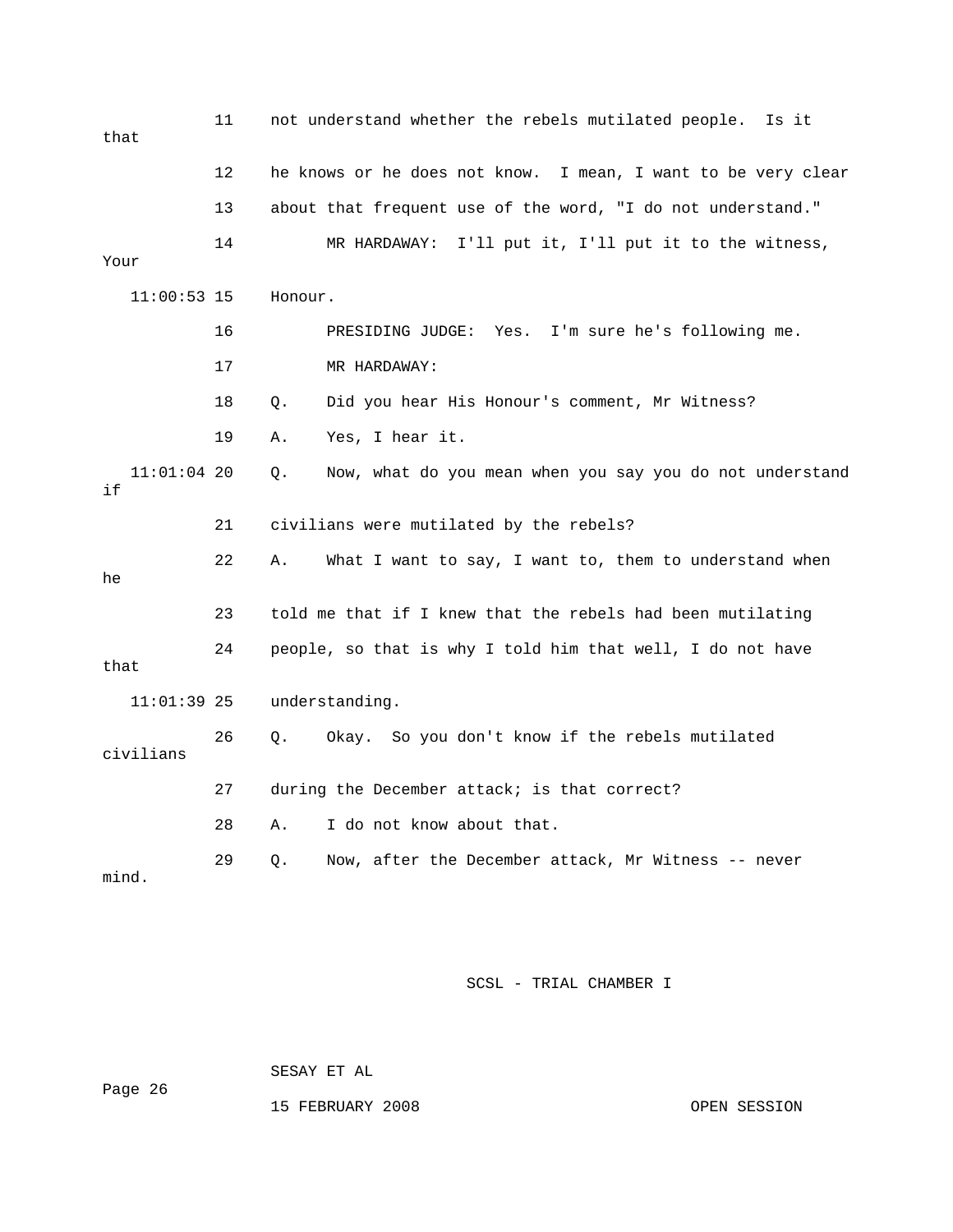1 MR HARDAWAY: May I have a moment Your Honour? 2 PRESIDING JUDGE: Yes. 3 MR HARDAWAY: Thank you, Your Honours. Mr Witness, I have 4 no more further questions of you. Thank you for your time here 11:02:45 5 today. Your Honours, this concludes my cross-examination? 6 PRESIDING JUDGE: Thank you. Mr Jordash, any 7 re-examination? 8 MR JORDASH: No thank you. 9 PRESIDING JUDGE: All right, Mr Witness, we have -- 11:03:41 10 THE WITNESS: Yes please. 11 PRESIDING JUDGE: -- come to the end of your testimony and 12 we thank you for coming. So you are now free to leave and to go 13 back to your place of abode. And we thank you for coming to 14 provide the evidence that you have provided to the Court. And we 11:04:09 15 hope it will assist the Tribunal to arrive at a proper 16 determination of this case. Once more, thank you and we wish you 17 a safe journey back to your place of abode. 18 THE WITNESS: Amen. 19 **Interval** [The witness withdrew] 11:07:12 20 PRESIDING JUDGE: Yes, Mr Jordash, can you bring in your 21 next witness please. 22 MR JORDASH: I don't know if there's been a decision on 23 the --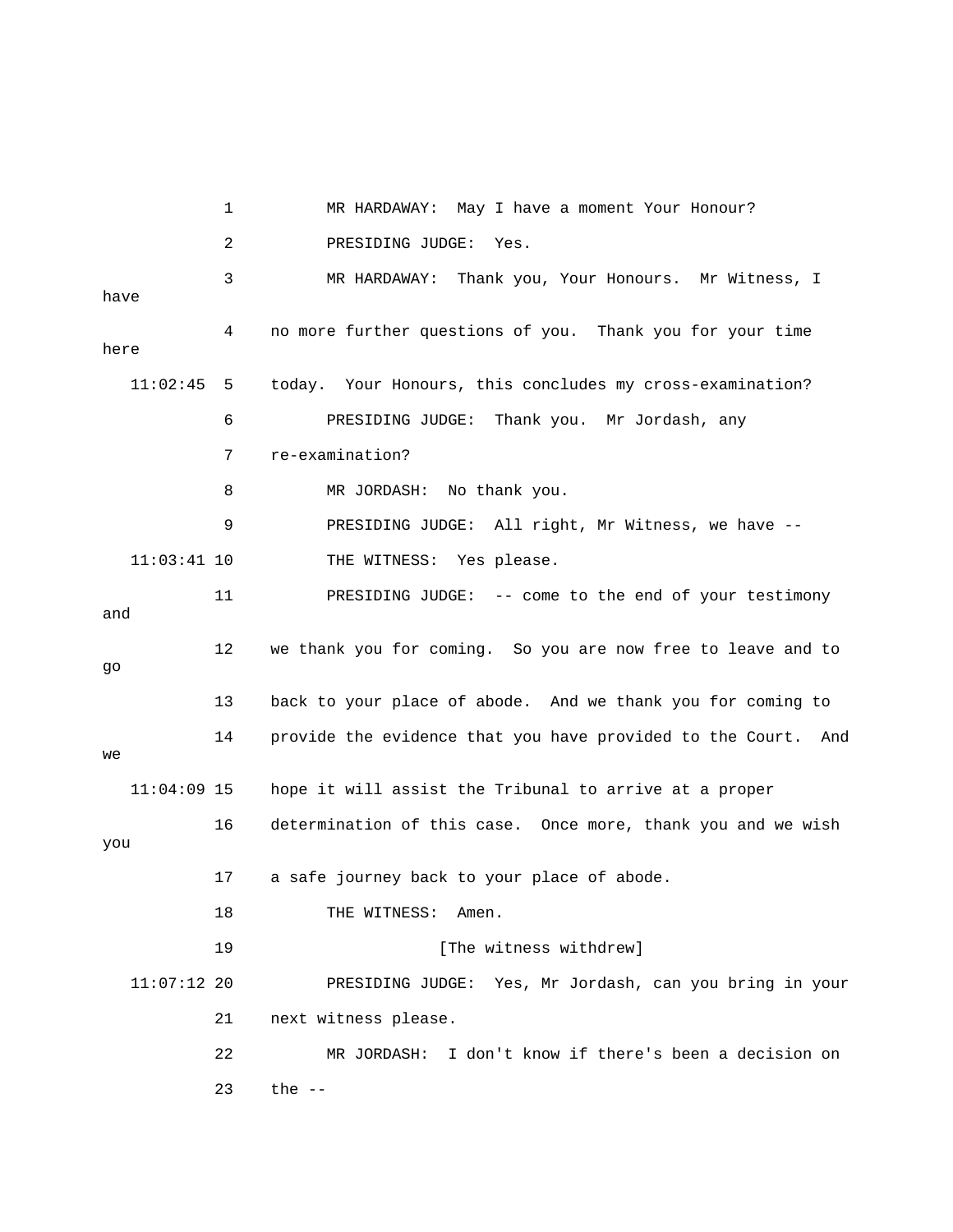24 PRESIDING JUDGE: That's -- that's what we've been talking 11:07:25 25 about really. It was supposed to have been filed yesterday. I 26 don't know what happened. But I hear it was -- Mr Nkongho, he 27 says it was filed this morning -- this morning or so. 28 MR NKONGHO: It was filed yesterday, Your Honours. 29 PRESIDING JUDGE: Filed yesterday?

SCSL - TRIAL CHAMBER I

 SESAY ET AL Page 27 15 FEBRUARY 2008 OPEN SESSION

|               | 1  | MR NKONGHO: Yes, it has not been served by Court                         |
|---------------|----|--------------------------------------------------------------------------|
|               | 2  | Management.                                                              |
|               | 3  | JUDGE BOUTET: Yes, to answer your question Mr Jordash;                   |
| completed     | 4  | yes, there has been a decision. It then was signed and                   |
|               |    | 11:07:55 5 yesterday, in the afternoon. So you were here when we entered |
|               | 6  | the papers down there.                                                   |
|               | 7  | MR JORDASH: Yes.                                                         |
| decision      | 8  | PRESIDING JUDGE: Do -- do we have a copy of the                          |
|               | 9  | here, please. And let's make matters --                                  |
| $11:08:11$ 10 |    | MR NKONGHO: Let me print a copy.                                         |
| for           | 11 | PRESIDING JUDGE: Please do. If you can print copies                      |
|               | 12 | everybody. Can these blinds be --                                        |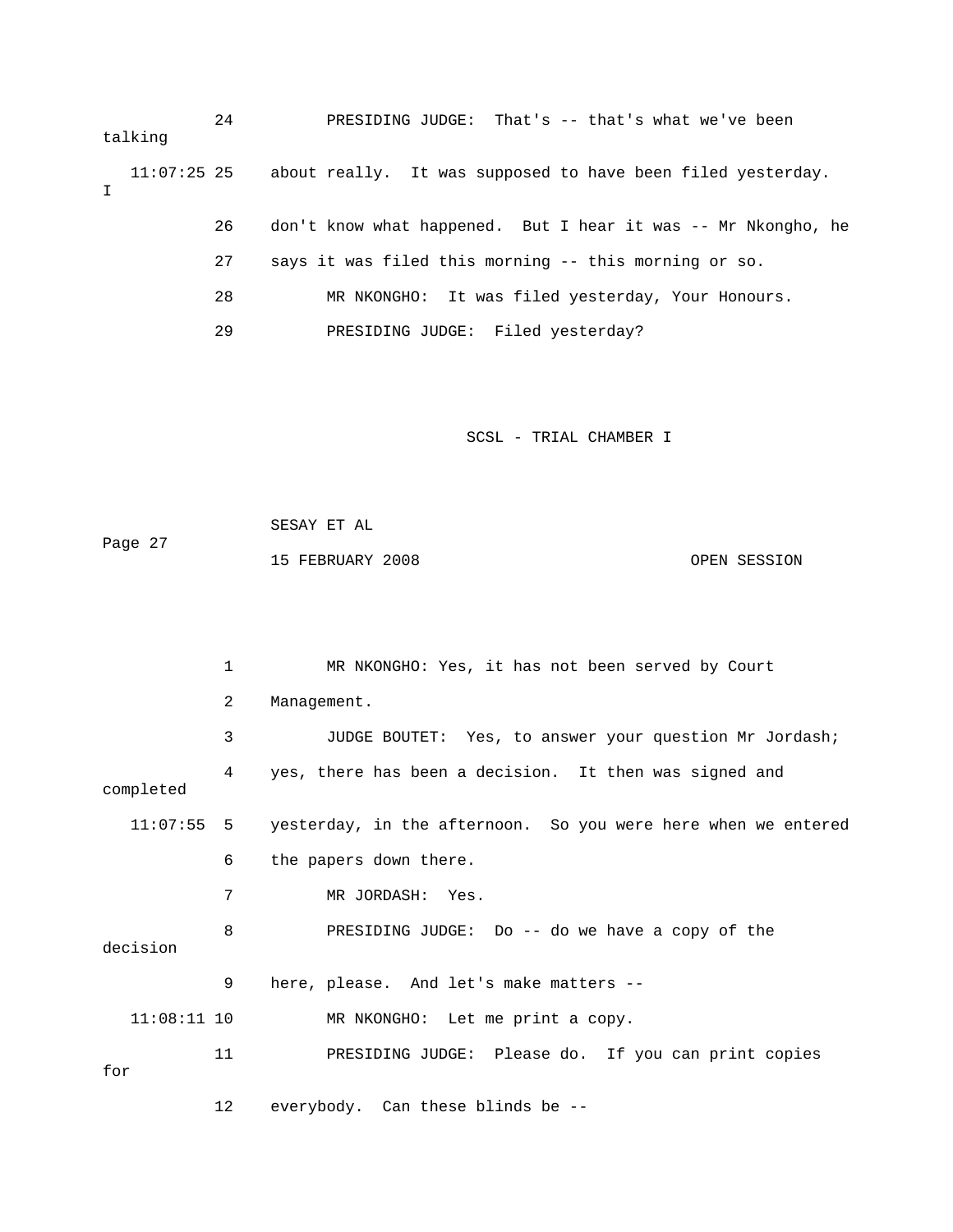|               | 13 | MR JORDASH: May I --                                                    |
|---------------|----|-------------------------------------------------------------------------|
|               | 14 | PRESIDING JUDGE: -- drawn please.                                       |
| $11:09:11$ 15 |    | MR JORDASH: May I step across the room to speak to my                   |
|               | 16 | learned friends please?                                                 |
|               | 17 | PRESIDING JUDGE: Yes. Yes, please.                                      |
|               | 18 | MR JORDASH: Thank you.                                                  |
| Jordash,      | 19 | PRESIDING JUDGE: Give one to Mr Jordash. Yes, Mr                        |
|               |    | 11:14:01 20 well, this is what we signed yesterday, but it reflects the |
|               | 21 | decision which is filed this morning. It's not signed but we            |
|               | 22 | think that the contents of this document is authentic. So I             |
|               | 23 | think we may -- we may proceed. Is this the witness?<br>You             |
|               | 24 | $know --$                                                               |
| $11:14:28$ 25 |    | [The witness entered Court]                                             |
|               | 26 | MR JORDASH: This is indeed, the witness.                                |
| your          | 27 | PRESIDING JUDGE: This is the witness. This will be                      |
|               | 28 | 31st witness.                                                           |
|               |    |                                                                         |

29 MR JORDASH: Your Honour, yes.

SCSL - TRIAL CHAMBER I

 SESAY ET AL Page 28

15 FEBRUARY 2008 OPEN SESSION

1 PRESIDING JUDGE: And he is DIS?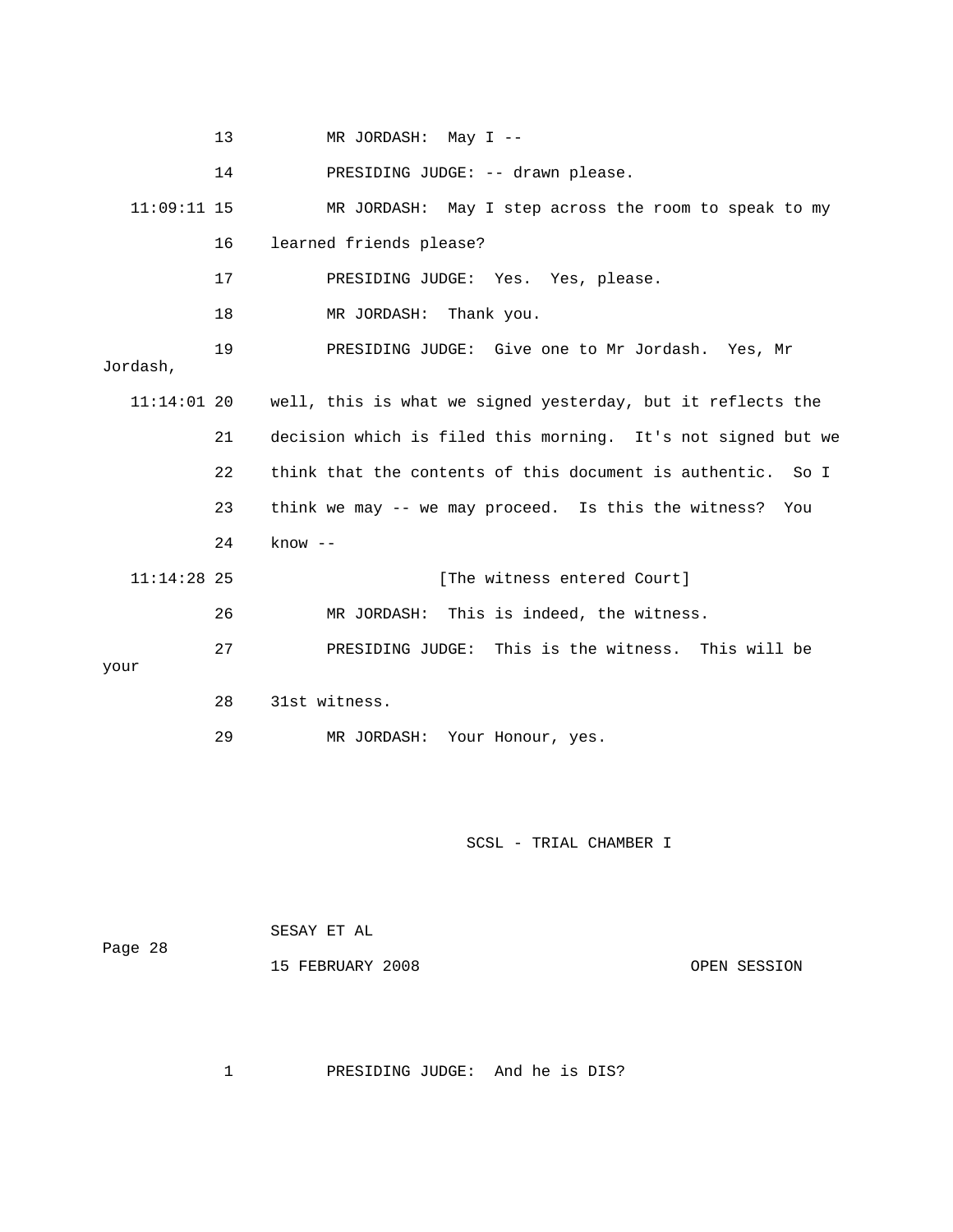2 MR JORDASH: 015. And I suppose I should apply to tender 3 the statement as an exhibit. 4 PRESIDING JUDGE: Yes. Yes. And then I'm seeking clarity, 11:15:25 5 and I propose with Your Honours' leave to ask the witness if 6 he's -- well, I'm looking for guidance as to the procedure Your 7 Honours want to adopt. Whether there's any necessity for me to 8 ask the witness will he make the statement or simply the 9 affirmation on the statement; is the attestation which is 11:15:51 10 required under the Rules and under, Your Honours, order? 11 JUDGE BOUTET: I personally would think so. I think all 12 you have to do is identify the witness, as I say, in some way 13 without revealing his identity, obviously. But after that I mean 14 you have proceeded 92ter therefore that's all you do. You - his 11:16:13 15 evidence as far as you are concerned is the one contained in the 16 document you are about to file with the Court. 17 MR JORDASH: Yes. 18 PRESIDING JUDGE: Then you will file it and you would -- 19 MR JORDASH: Yeah. 11:16:23 20 PRESIDING JUDGE: -- it would be exhibited and marked. 21 MR JORDASH: Yeah. 22 JUDGE BOUTET: There has got to be some connection between 23 this witness there and what the document that you intend to - to 24 file. 11:16:33 25 MR JORDASH: So that's perhaps, I could ask the witness and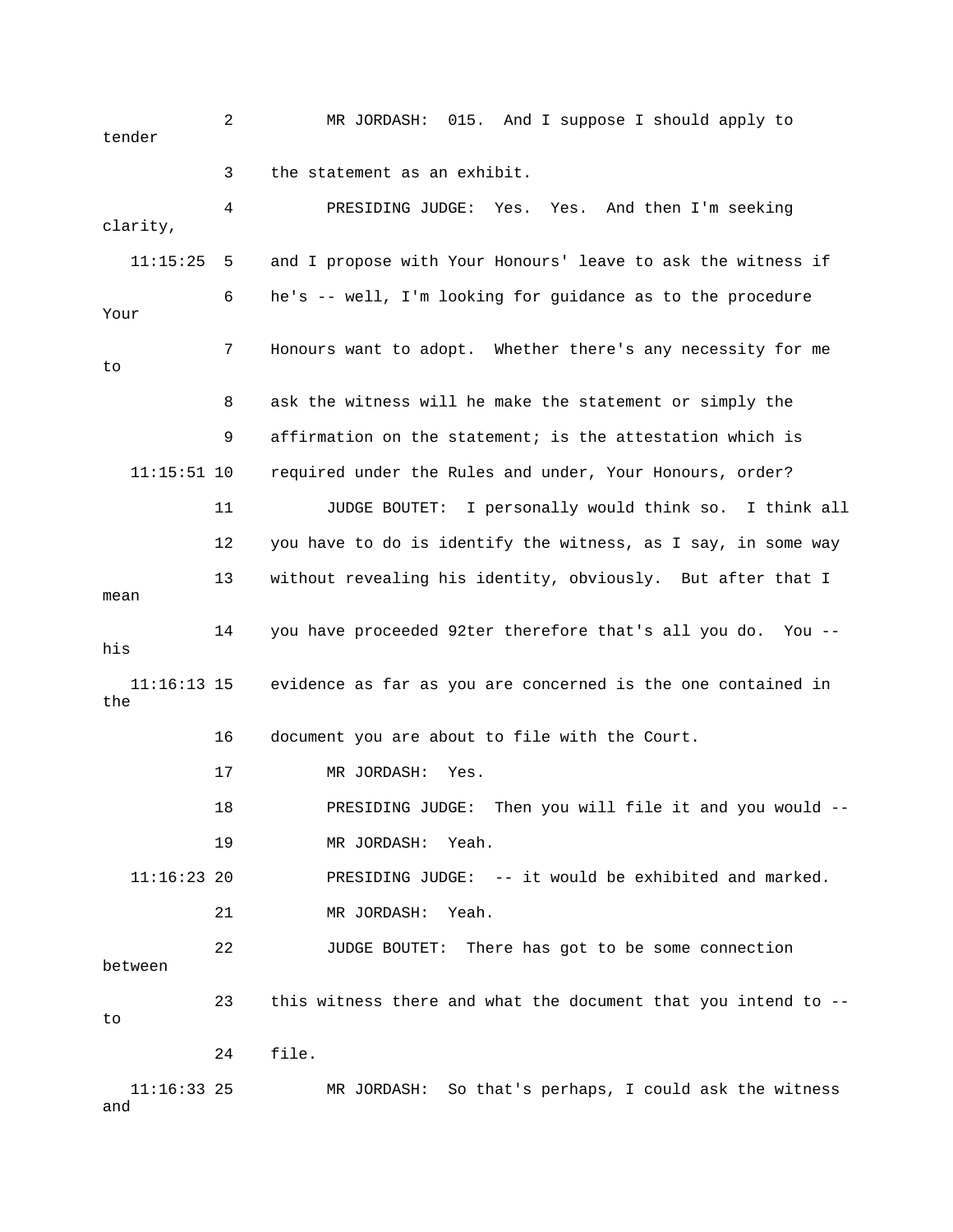26 victims to approach the witness and could ask the witness to give 27 his name. Whilst he is in the witness and victims unit, it can 28 be written on a piece of paper then tendered with the statement

29 as the exhibit.

## SCSL - TRIAL CHAMBER I

 SESAY ET AL Page 29 15 FEBRUARY 2008 OPEN SESSION

1 JUDGE BOUTET: Whatever. 2 PRESIDING JUDGE: Yes, Mr Court management, you can 3 approach the witness, you know, with the sheet of paper. He 4 writes his name because he has to be identified and associated 11:17:01 5 with that document. Well, let him write his name first. 6 PRESIDING JUDGE: Can you swear him in please. 7 WITNESS: DIS-015 [Sworn] 8 **8** [The witness answered through interpreter] 9 THE INTERPRETER: Your Honours in what language will this 11:18:51 10 witness testify? 11 MR JORDASH: Temne. 12 PRESIDING JUDGE: Temne. Well, let's move forward faster 13 you know. The witness' name is as is marked on this paper, is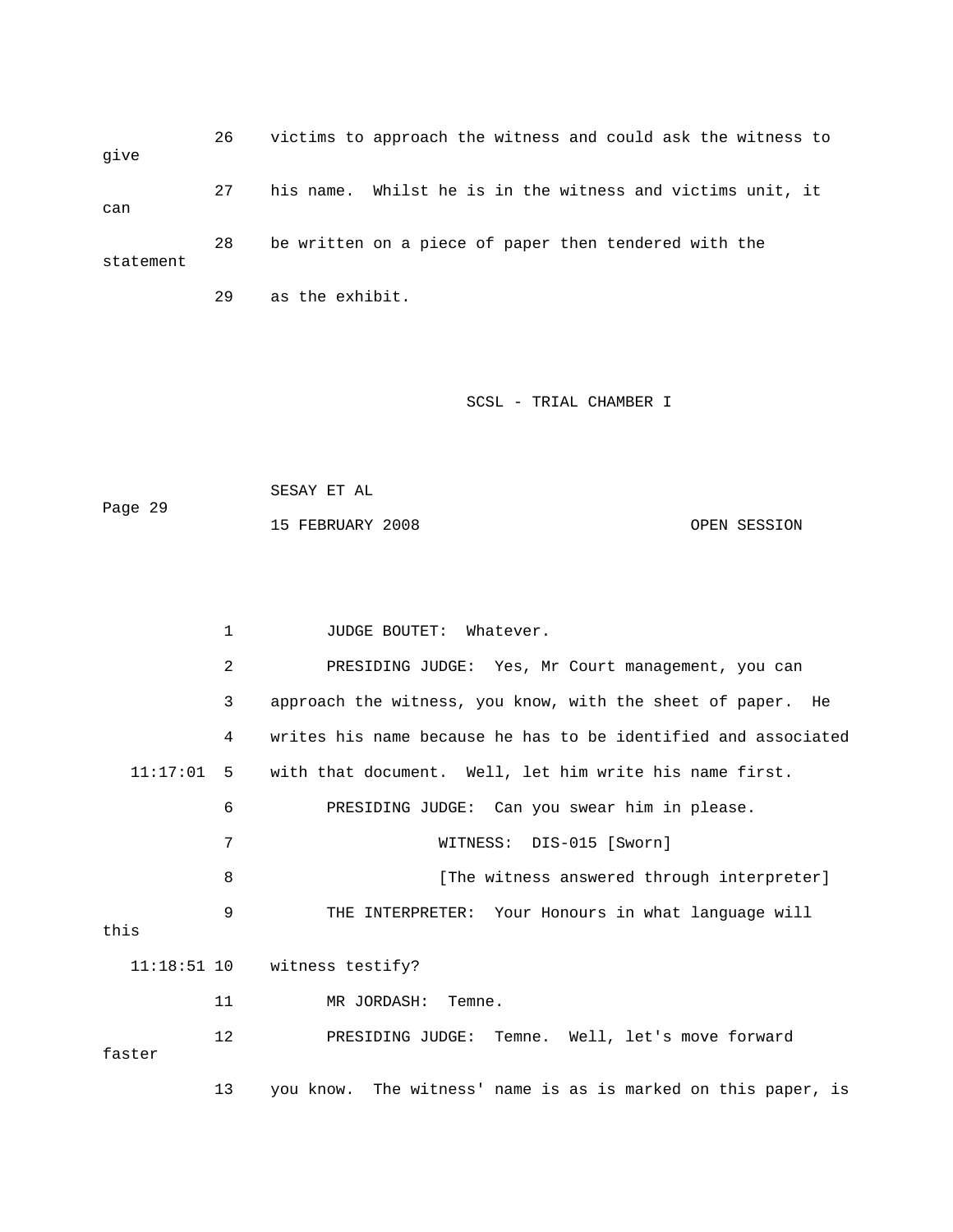14 it? I suppose so. Court management do you confirm that. 11:19:53 15 MR GEORGE: Yes, My Lord. 16 PRESIDING JUDGE: Yes, we'll admit this paper you know 17 confidential -- mark it confidential there as Exhibit 285. 18 MR GEORGE: Yes, My Lord. 19 **Interval Exhibit No. 285 was admitted**] 11:20:36 20 PRESIDING JUDGE: So the paper on which this witnesses name 21 is written is exhibited and marked confidentially as -- well, you 22 know, and marked as Exhibit 285. Yes, Mr Jordash, you may 23 proceed. You know -- this is we understand a 92ter business with 24 the witness. 11:21:25 25 MR JORDASH: And so I don't have any questions for the 26 witness. 27 JUDGE THOMPSON: But I think we should have -- 28 PRESIDING JUDGE: But hmm -- where is -- where is the 29 statement? We have his name but we don't have the --

SCSL - TRIAL CHAMBER I

| Page 30 | SESAY ET AL      |              |
|---------|------------------|--------------|
|         | 15 FEBRUARY 2008 | OPEN SESSION |

 1 MR JORDASH: It's flying around the room at the moment. I 2 presume that filing it with Court Management was going to be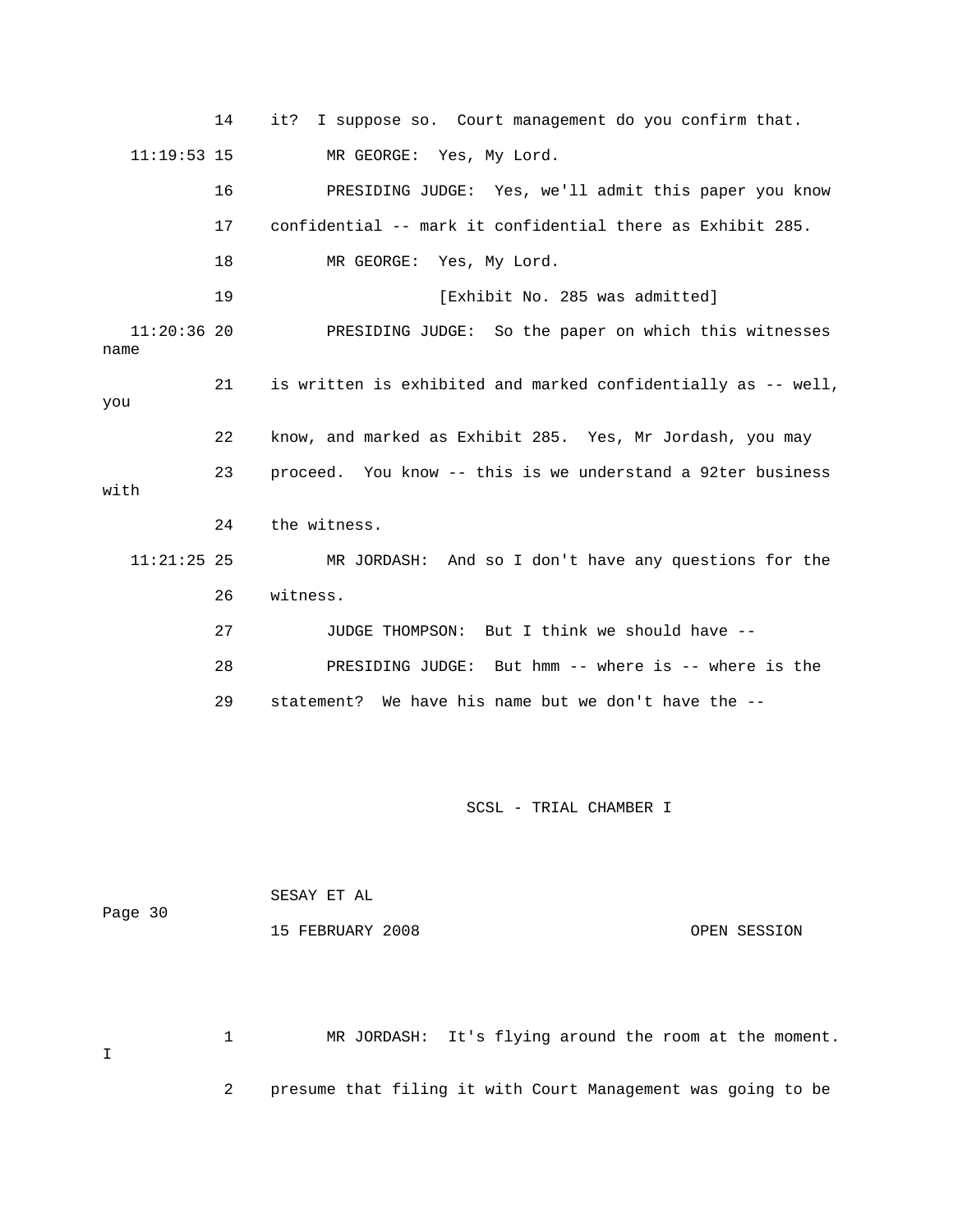3 sufficient. So I don't have a copy.

 4 PRESIDING JUDGE: You don't have a copy? 11:21:57 5 MR JORDASH: I thought it would be produced by Court 6 Management. 7 PRESIDING JUDGE: The copy of his statement. 8 MR JORDASH: Yes, well I have one copy and I think I might 9 have to ask for an adjournment for five-minutes to get copies, 11:22:16 10 Well, I presumed that; it would come through Court Management and 11 be produced in Court and then be exhibited in that way. 12 PRESIDING JUDGE: No, but it cannot be exhibited in that 13 way. Because the witness has to tell us, you know, to affirm 14 that, that is the statement -- 11:22:30 15 JUDGE THOMPSON: He has to attest. 16 PRESIDING JUDGE: -- that he has made. And he does not 17 just -- he must -- the statement must all -- the declaration must 18 be filed in Court. 19 MR JORDASH: No, no, I'd understood that to be the case. I 11:22:47 20 just hadn't brought sufficient copies. May I apply for a 21 five-minute adjournment to sort this out? I do apologise. 22 PRESIDING JUDGE: Yeah, that's okay. 23 MR JORDASH: Perhaps maybe a shorter way of doing it would 24 be if it could be printed out from here, I don't know. It's on 11:23:47 25 the Court Management system. 26 PRESIDING JUDGE: I think we would rise and we would like 27 to have copies of that statement in Chambers so that we go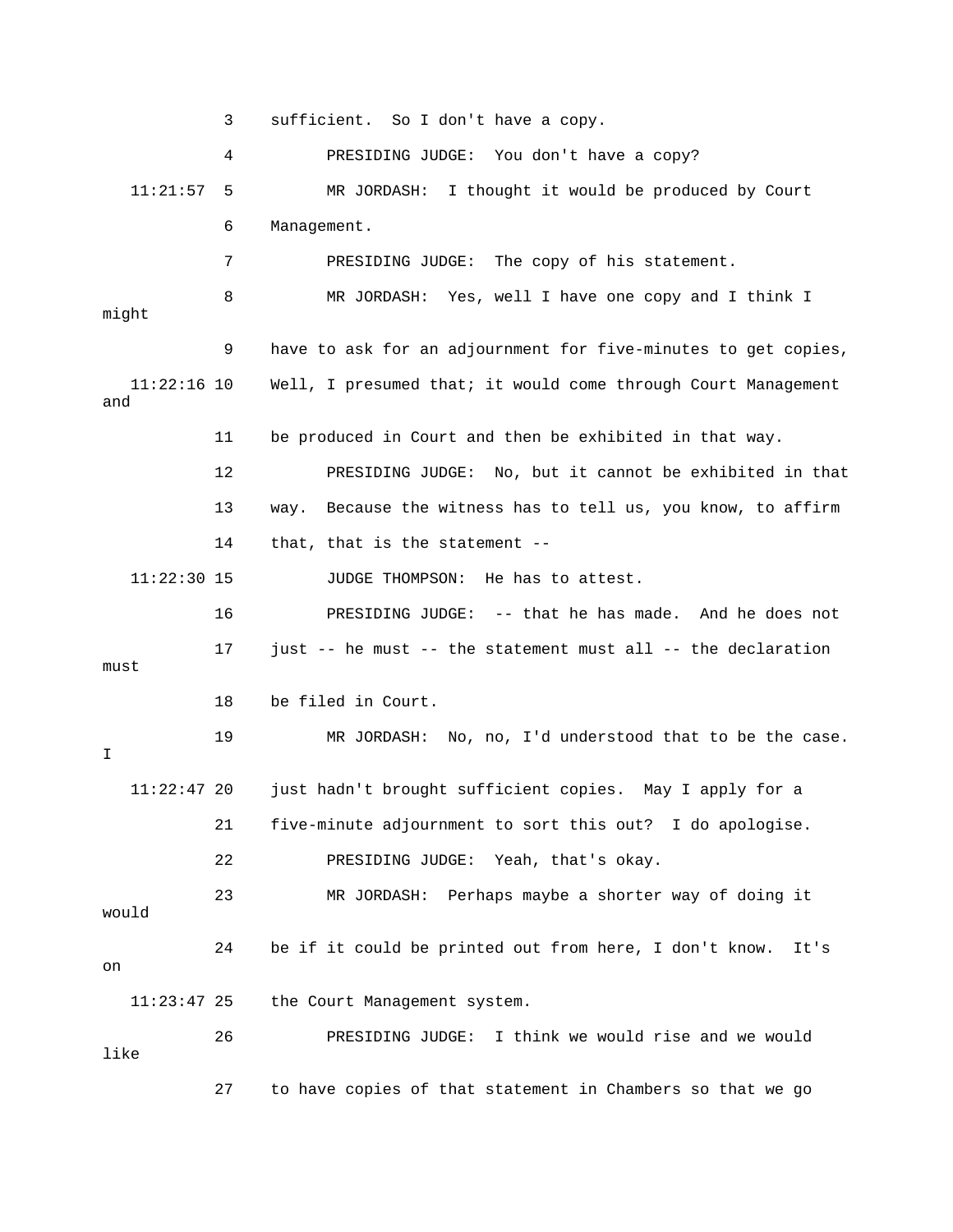28 through it during the brief recess, before we come in to continue 29 with his evidence. The Chamber will rise please.

SCSL - TRIAL CHAMBER I

 SESAY ET AL Page 31 15 FEBRUARY 2008 OPEN SESSION

1 [Break taken at 11.24 a.m.] 2 [Upon resuming at 12.00 p.m.] 3 PRESIDING JUDGE: Yes, Mr Cammegh. 4 MR CAMMEGH: Your Honour, good morning. Can I just raise 12:10:23 5 an administrative matter, please, which I feel I ought to put the 6 Court on notice of? 7 PRESIDING JUDGE: Yes. 8 MR CAMMEGH: Next week my co-counsel Scott Martin, and 9 other members of my team are going to Kailahun for a few days on 12:10:38 10 an investigation trip. And I've been requested by the Registrar, 11 well the Registrar's office, next week to partake in the residual 12 conference, which will take me on to Wednesday, and I also 13 understand some of Thursday morning. Hopefully not beyond about 14 11.30. But it follows because of the commitments that were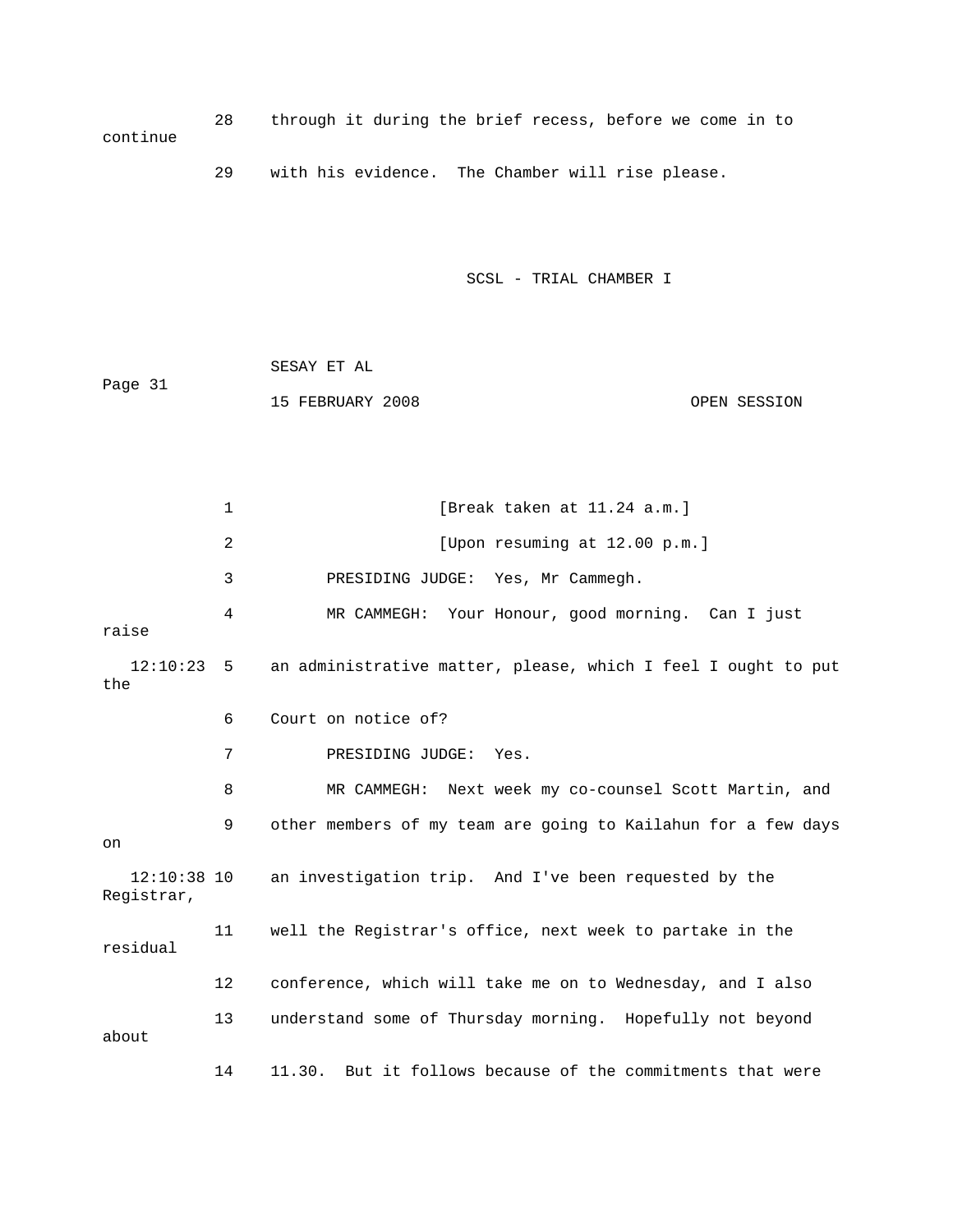12:11:00 15 longstanding on this Kailahun trip, and Mr Martin won't be here 16 to cover for me on Thursday morning. What I will obviously do is 17 ask for the new RUF duty counsel Claire Carlton-Hanciles, to sit 18 in my place for those first two hours. I hope that accords with 19 the Bench's approval. I'm afraid there's no other way I can see 12:11:24 20 around it. I've seen the agenda for the conference and I will be 21 required to address the Plenary myself on Thursday morning. 22 PRESIDING JUDGE: Well, fair enough. I mean, that's okay. 23 MR CAMMEGH: Thank you. I don't believe that there will be 24 any testimony next week that impacts directly on Mr Gbao, so I'm 12:11:46 25 confident it won't import any difficulty into the process as far 26 as we're concerned. 27 JUDGE BOUTET: What is the issue on Thursday? I'm just, I 28 don't recall, I don't have the agenda. 29 PRESIDING JUDGE: It's a Management Committee programme on

SCSL - TRIAL CHAMBER I

 SESAY ET AL Page 32 15 FEBRUARY 2008 OPEN SESSION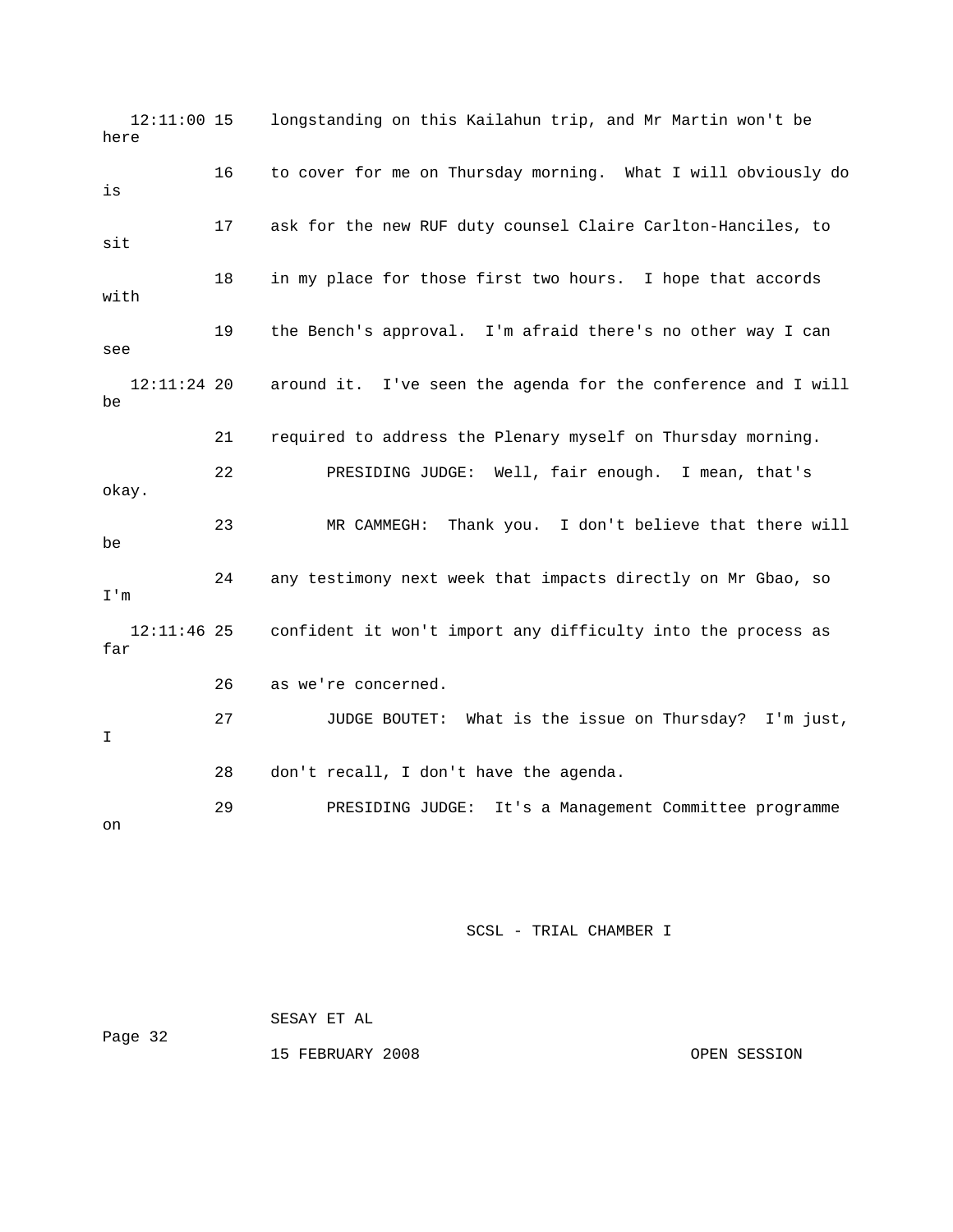1  $the --$ 

|                        | 2  | JUDGE BOUTET: Yes, on the residual issues.                     |
|------------------------|----|----------------------------------------------------------------|
|                        | 3  | PRESIDING JUDGE: -- residual issues.                           |
|                        | 4  | MR CAMMEGH: If I'm right then Thursday is the 21st.<br>Ι.      |
| 12:12:06               | 5  | think I'm right about that.                                    |
|                        | 6  | PRESIDING JUDGE:<br>It starts on Wednesday anyway.             |
|                        | 7  | MR CAMMEGH: Yes, but on Thursday morning I will be             |
|                        | 8  | required to, as a rapporteur.                                  |
| subject                | 9  | JUDGE BOUTET: Which we'll visit. And what's the                |
| $12:12:20$ 10          |    | matter?                                                        |
| and                    | 11 | The subject matter is witness protection,<br>MR CAMMEGH:       |
| and                    | 12 | I'm going to be required at about possibly between about 9.00  |
| by                     | 13 | 11.00, I believe on Thursday morning, to attend presentations  |
|                        | 14 | rapporteurs to the Plenary of results of day one of the        |
| $12:12:45$ 15<br>break |    | conference. And I'm also requested to remain behind for a      |
|                        | 16 | to -- because all rapporteurs, speakers, and chairs are        |
|                        | 17 | encouraged to remain behind to be briefed on their role in the |
|                        | 18 | morning's working groups. I'm not quite sure what that means,  |
| be                     | 19 | but Your Honour, I think the upshot is that I will hopefully   |
| $12:13:04$ 20<br>to    |    | back in this room by about 11 o'clock, but I might be caused   |
|                        | 21 | miss the first hour-and-a-half of proceedings.                 |
|                        | 22 | Mr Cammegh, that's fine.<br>PRESIDING JUDGE:<br>There's no     |
|                        | 23 | problem.                                                       |
| notified.              | 24 | I'll ensure the Defence office are<br>MR CAMMEGH:              |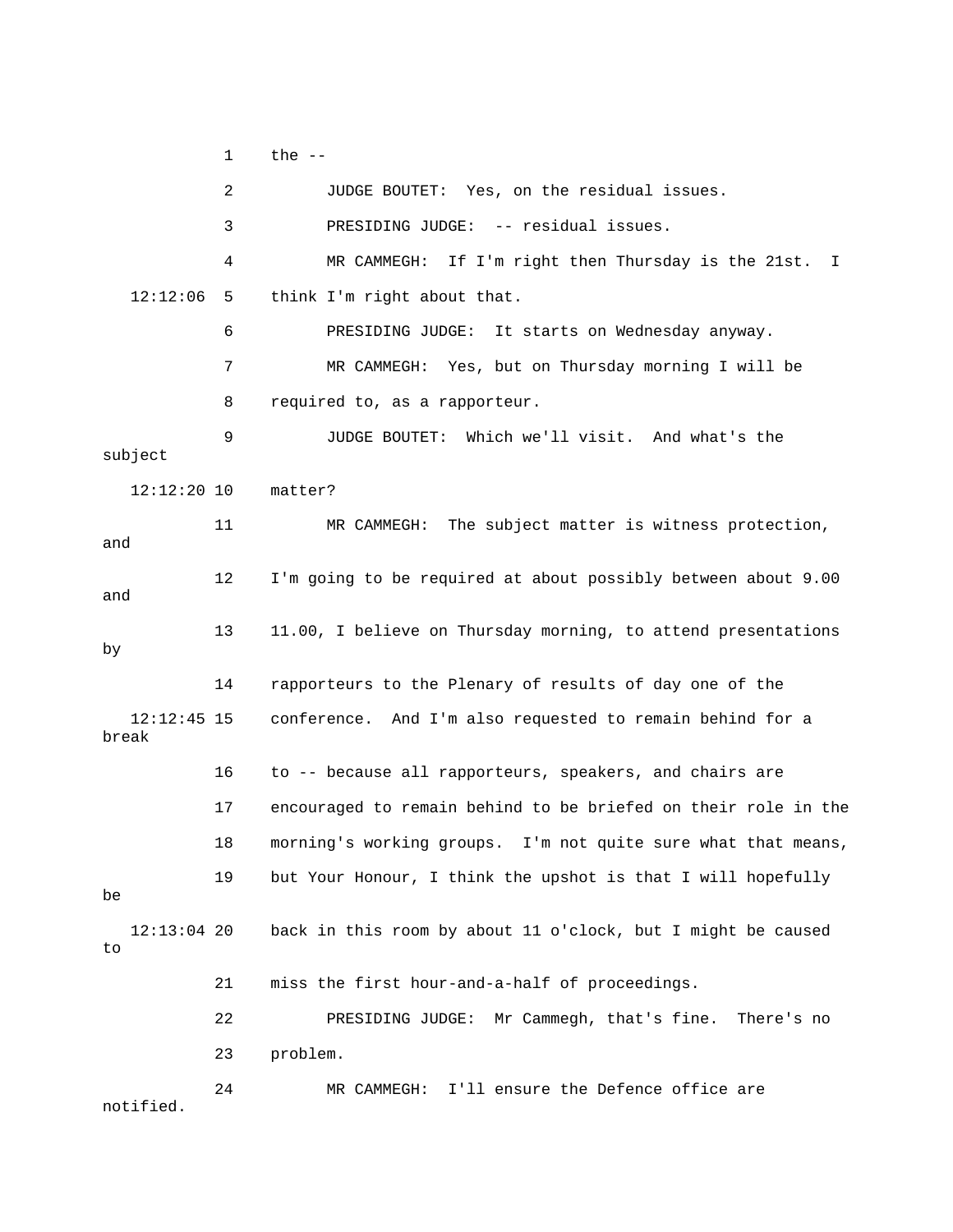12:13:17 25 PRESIDING JUDGE: If you've informed the Defence office and

|  | they will stand in for you that's fine. |  |  |  |  |
|--|-----------------------------------------|--|--|--|--|
|--|-----------------------------------------|--|--|--|--|

27 MR CAMMEGH: Thank you very much.

- 28 PRESIDING JUDGE: Okay. Yes, Mr Jordash, we --
- 29 MR JORDASH: I think statements are now with everyone.

I

| Page 33 | SESAY ET AL      |              |
|---------|------------------|--------------|
|         | 15 FEBRUARY 2008 | OPEN SESSION |

|        |               | $\mathbf{1}$   |             | understand Your Honours' wish. I notice that the headphones            |
|--------|---------------|----------------|-------------|------------------------------------------------------------------------|
|        |               | $\overline{2}$ |             | there don't have a, the phone on them.                                 |
|        |               | 3              |             | PRESIDING JUDGE: They're not padded?                                   |
| $\top$ |               | 4              |             | MR JORDASH: No. And having chosen to wear these because                |
|        |               |                |             |                                                                        |
|        |               |                |             | 12:14:13 5 find those comfortable even with pads. I would ask that the |
|        |               | 6              |             | witness be given a new headset. All right I'll, I'll continue          |
|        |               | 7              |             | for the moment.                                                        |
|        |               | 8              |             | EXAMINED BY MR JORDASH:                                                |
|        |               | 9              |             | MR JORDASH:                                                            |
|        | $12:14:28$ 10 |                | $Q_{\star}$ | Mr Witness, are you receiving me? Mr Witness --                        |
|        |               | 11             |             | PRESIDING JUDGE: He doesn't appear to.                                 |
|        |               | 12             |             | MR JORDASH:                                                            |
|        |               | 13             | $\circ$ .   | Mr Witness, are you receiving me?                                      |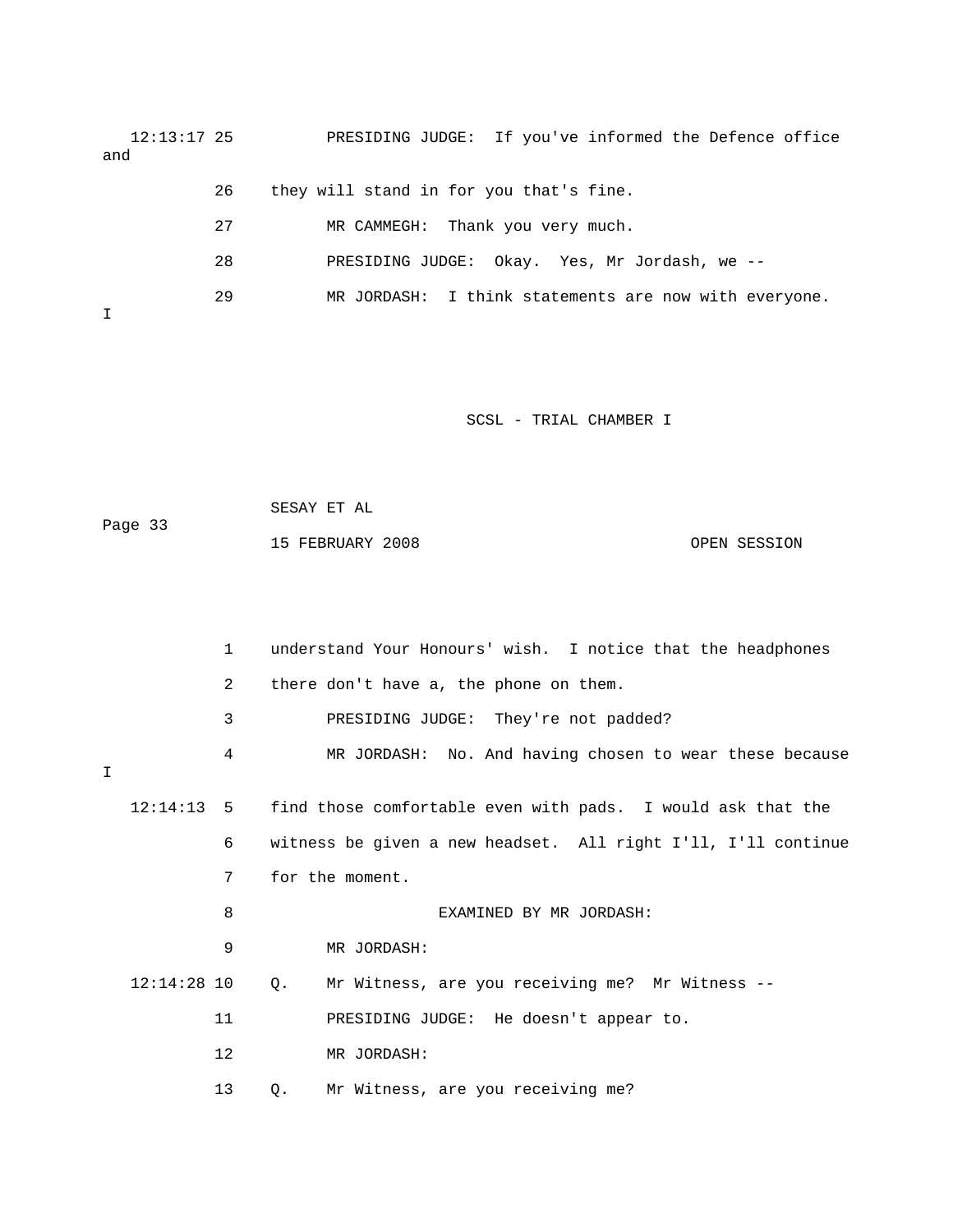14 A. Yes. 12:15:51 15 Q. Now, you've given your name and it's been written down on a 16 piece of paper. Can I just ask you one or two questions -- 17 A. I do hear you. 18 Q. I just want to ask you one or two questions, and then as 19 has been explained to you -- 12:16:18 20 A. Yes. 21 Q. Your statement -- 22 A. Yes, yes. 23 Q. Wait a moment. As it's been explained to you, what will 24 happen is that statement will go to the Courts and then there 12:16:42 25 will be questions from others lawyers. Follow me? 26 A. Yes, I do hear what you are saying. 27 Q. So, let me just ask you this: Have you met with -- 28 A. Okay ask the question so that I can hear. 29 Q. Have you met with members of the Defence team for Mr Sesay?

SCSL - TRIAL CHAMBER I

| Page 34 | SESAY ET AL      |              |
|---------|------------------|--------------|
|         | 15 FEBRUARY 2008 | OPEN SESSION |
|         |                  |              |

1 A. Yes, they met me somewhere and they asked me.

2 Q. And can you remember where they met you?

3 A. Yes.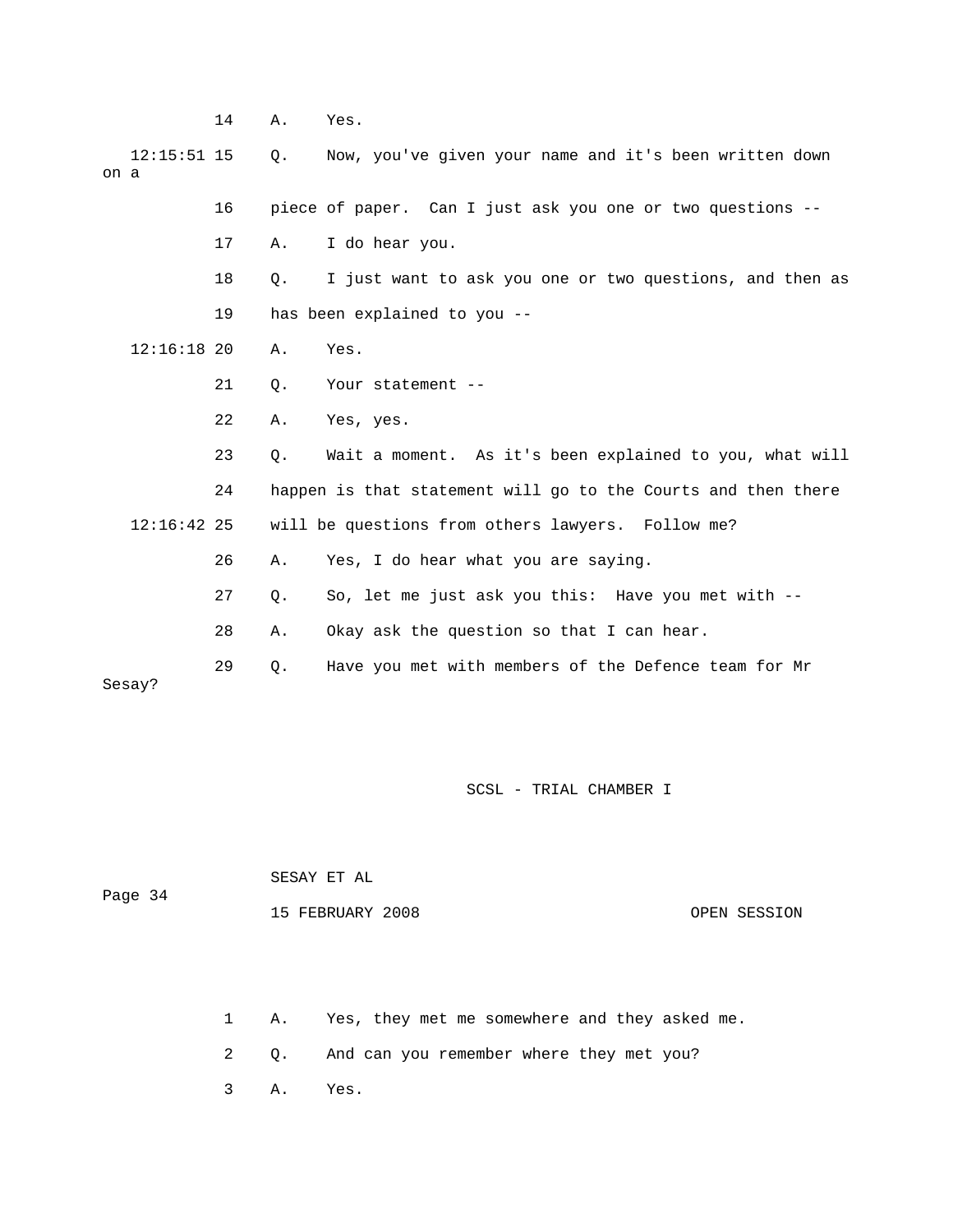12:17:48 5 A. Where I was sleeping. There they met me and they asked 6 Q. Are you talking about where you live usually, or where you 7 are sleeping at the moment? 8 A. The first thing that I have to tell this Court is that they 9 met me in my residence and -- one lawyer -- and he asked me some 12:18:23 10 questions, but it has taken sometime. 11 Q. And did you then come to Freetown and stay at Zulu? 12 A. Well, I -- okay. I don't know what is referred to as Zulu. 13 See, but if they're referring to the place where I am sleeping 14 when I came to Freetown, well, it's the first time that I'm 12:18:58 15 hearing about that.

 16 Q. But are you staying in the witness house at the moment? 17 A. Yes.

 18 Q. And do you know, can you remember this: Did someone come, 19 a lawyer come to you, on the 8th of February, 2005 [sic], and on

12:19:27 20 that occasion read a statement which you'd given --

 21 PRESIDING JUDGE: On what day Mr Jordash, what day again?

22 MR JORDASH: 8th of February, 2005.

 23 Q. Do you remember a lawyer reading the statement, a lawyer 24 reading the statement?

12:19:52 25 A. While I'm sleeping in Freetown?

26 Q. Yes. Do you --

27 A. Yes, he met me.

4 Q. Where?

me.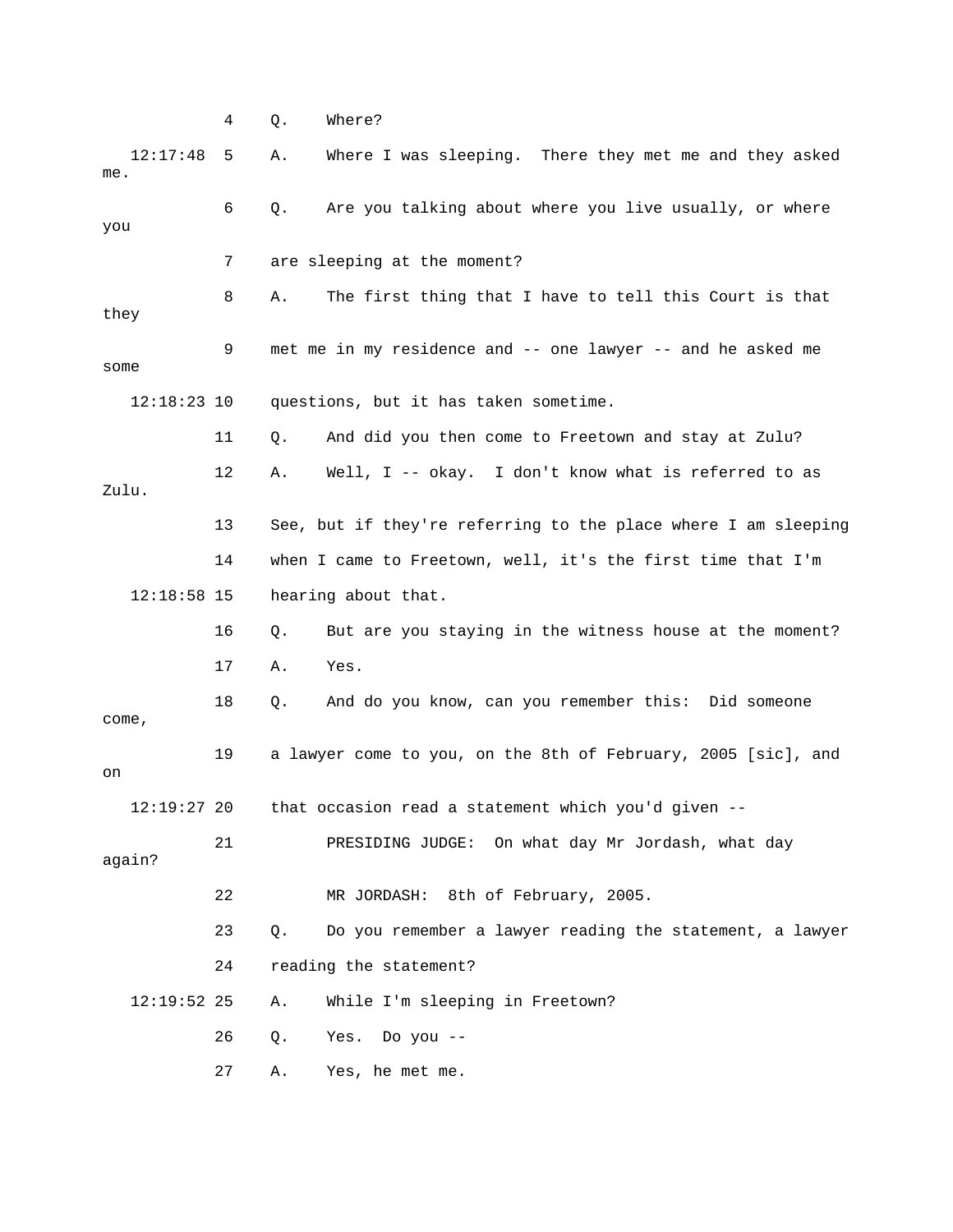28 Q. And on the 8th of February, 2008, the statement that you'd

29 given was read to you and you signed it; do you remember that?

SCSL - TRIAL CHAMBER I

 SESAY ET AL Page 35 15 FEBRUARY 2008 OPEN SESSION

 1 Sorry, you didn't sign it, but you confirmed that it was 2 accurate. 3 A. Yes, I can recall, and if I forget if you remind me then 4 I'll answer. 12:20:44 5 Q. Thank you. 6 A. You're welcome. 7 Q. Unless Your Honours wish, that is all I propose by way of 8 foundation. 9 PRESIDING JUDGE: Was it read to him in English? Was there 12:21:11 10 any translation involved or? 11 MR JORDASH: 12 Q. Did you have the statement read to you in a language you 13 understood? 14 A. It was in English but it was translated into Temne and I 12:21:38 15 did understand because I had not been to school. 16 Q. And, just so that we're clear, you -- do you know how to 17 read and write?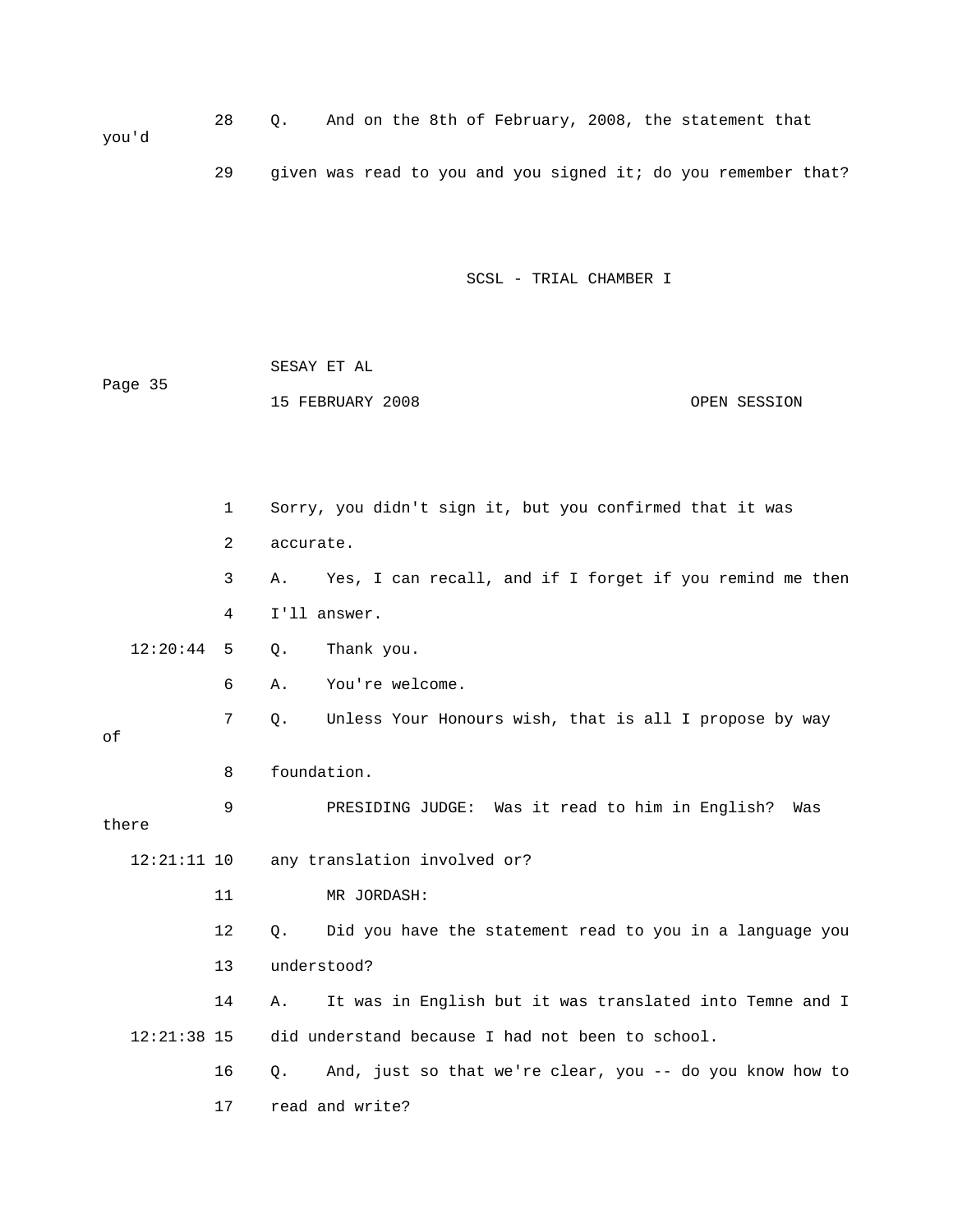| do  |               | 18 | Α.        | I can not read and write English, it's only Temne that I       |
|-----|---------------|----|-----------|----------------------------------------------------------------|
|     |               | 19 | speak.    |                                                                |
|     | $12:22:06$ 20 |    | Ο.        | And so you didn't sign, but confirmed in Temne to the          |
|     |               | 21 |           | translator that the statement was accurate?                    |
|     |               | 22 | Α.        | Not at all. I was not able to sign.                            |
| you |               | 23 | О.        | But you confirmed it was accurate, when it was read to         |
|     |               | 24 | in Temne? |                                                                |
|     | $12:22:31$ 25 |    | Α.        | Yes, that was so. And if it were to be read again to me        |
|     |               | 26 |           | here, here I would tell the Court; that that was what I said.  |
|     |               | 27 | $\circ$ . | I'm -- well, I'm not going to read it to you again. But        |
| T.  |               | 28 |           | there is going to be some questions from the man on your left, |
|     |               | 29 |           | think, okay?                                                   |

|         | SESAY ET AL      |              |
|---------|------------------|--------------|
| Page 36 |                  |              |
|         | 15 FEBRUARY 2008 | OPEN SESSION |

 1 A. Yes. I do hear you. 2 Q. Thank you. 3 A. You're welcome. 4 PRESIDING JUDGE: Mr Jordash, you want to find it -- you 12:23:51 5 know -- because we want to have it as an exhibit, please. 6 MR JORDASH: May I tender the statement dated the 8th of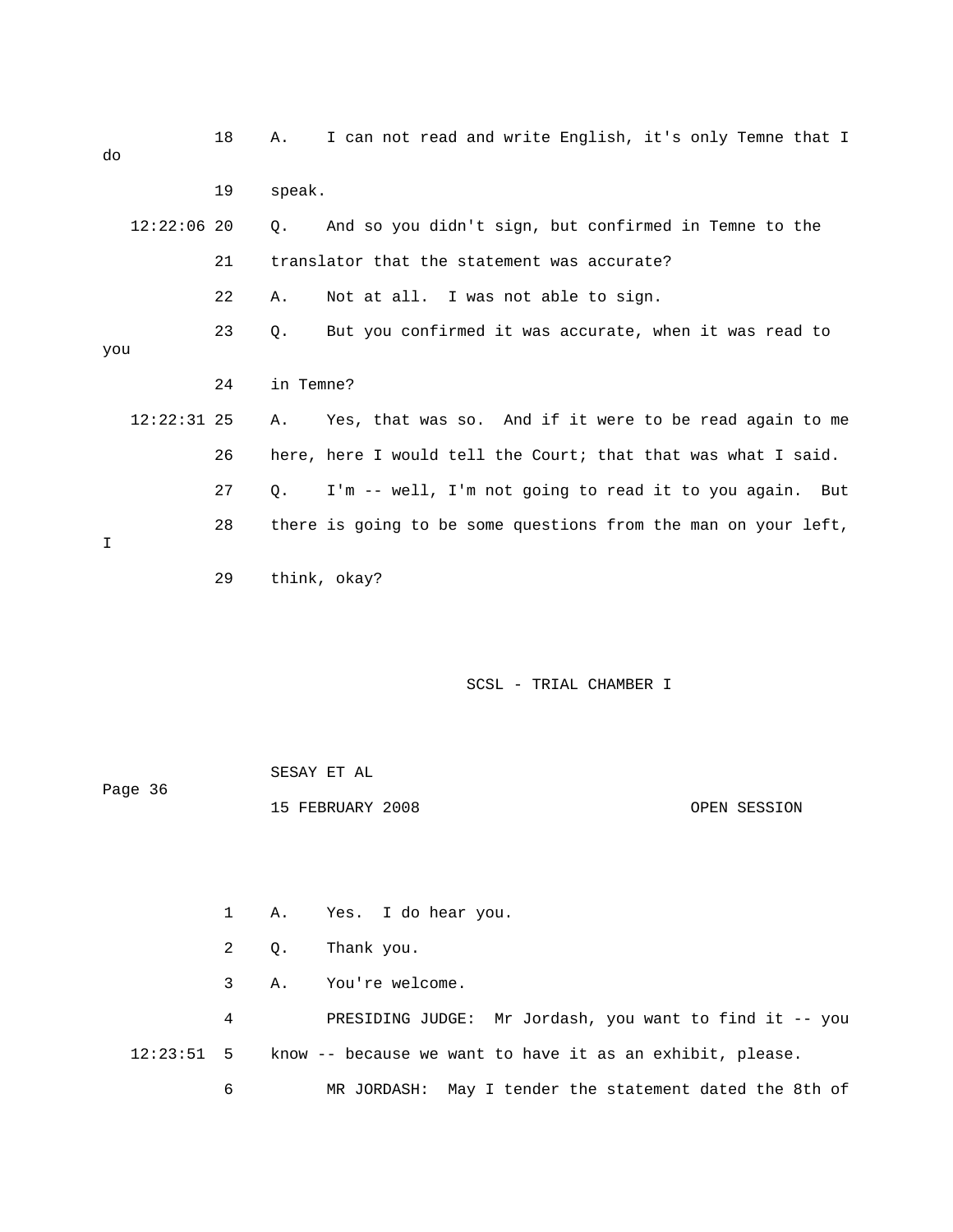7 February 2008, as an exhibit.

|                     | 8  | PRESIDING JUDGE: This exhibit is dated what?                     |
|---------------------|----|------------------------------------------------------------------|
|                     | 9  | MR JORDASH:<br>8th --                                            |
| $12:23:51$ 10       |    | PRESIDING JUDGE:<br>8th?                                         |
|                     | 11 | MR JORDASH: 8th of February 2008.                                |
|                     | 12 | PRESIDING JUDGE:<br>Yes.                                         |
|                     | 13 | MR JORDASH: May I just -- one, one issue?                        |
|                     | 14 | PRESIDING JUDGE:<br>Yes.                                         |
| $12:24:10$ 15<br>to |    | MR JORDASH: I know the witness has had a -- an injury            |
|                     | 16 | his leg. So I -- if I may just ask the witness or let the        |
|                     | 17 | witness know that he can, if he needs to, complain.<br>I've seen |
| you                 | 18 | him, he's been in serious pain over the last week or so.<br>So   |
|                     |    |                                                                  |
|                     | 19 | $know -$                                                         |
| $12:24:24$ 20       |    | MR JORDASH:                                                      |
|                     | 21 | Just can I confirm with you, Mr Witness, your leg -- you<br>Q.   |
|                     | 22 | are managing with your leg?                                      |
|                     | 23 | Yes, I'm going to manage, but if I feel any pain I will<br>Α.    |
|                     | 24 | tell Court. Thank you.                                           |
| $12:24:52$ 25       |    | You're welcome.<br>О.                                            |
|                     | 26 | PRESIDING JUDGE: Yes, are you tendering the statement?           |
|                     | 27 | MR JORDASH: Yes, please.                                         |
|                     | 28 | PRESIDING JUDGE: Yes, please. We want to have it on $-$ -        |
|                     | 29 | yes, it's admitted in evidence and marked as Exhibit --          |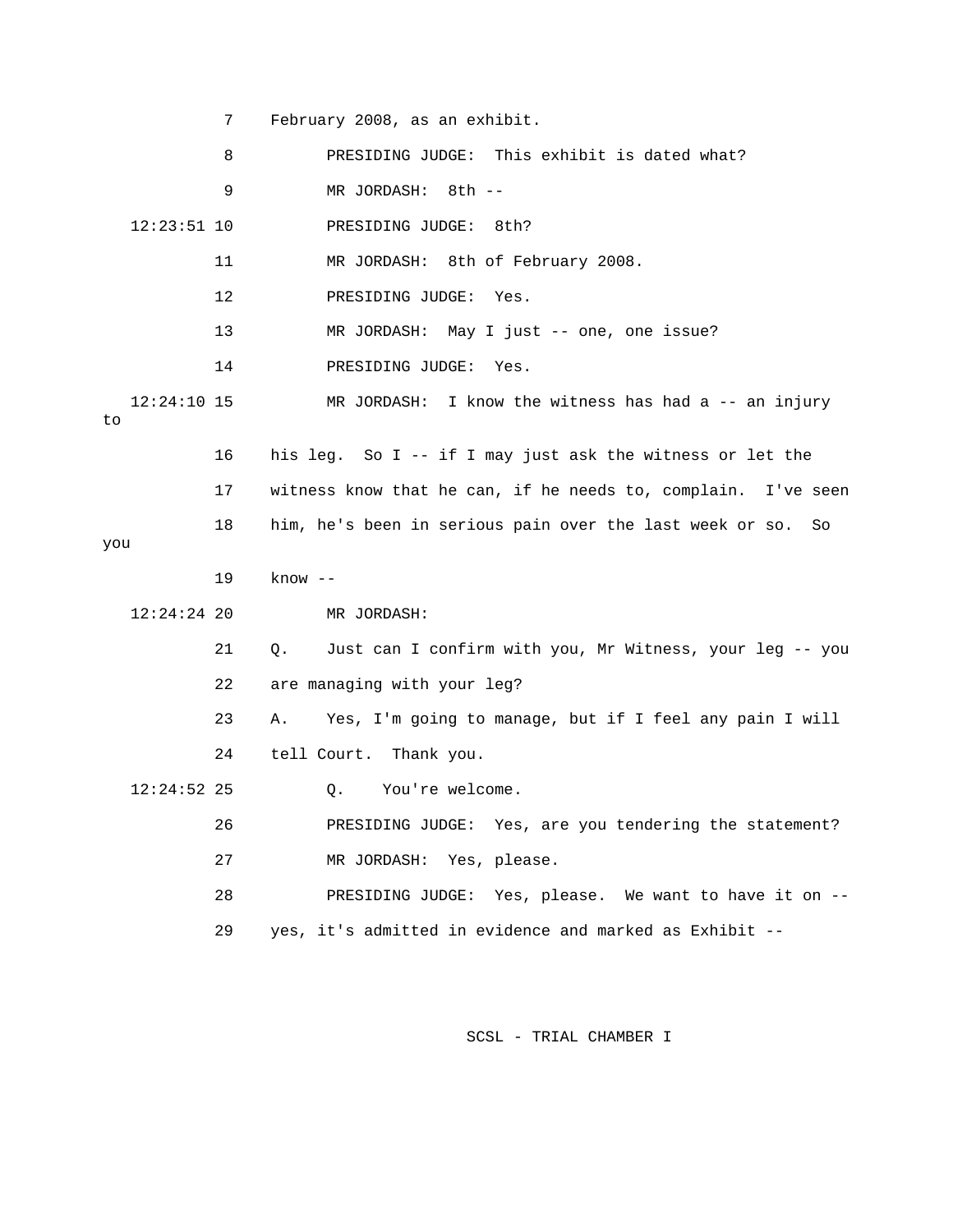| Page 37 | SESAY ET AL      |              |
|---------|------------------|--------------|
|         | 15 FEBRUARY 2008 | OPEN SESSION |

1 MR GEORGE: 285, My Lord. 2 PRESIDING JUDGE: 285? 3 MR GEORGE: Yes. 4 PRESIDING JUDGE: Is it 285 or 286? 12:26:28 5 MR GEORGE: 285 My Lord, together with the name. 6 PRESIDING JUDGE: What was the other -- oh, together with 7 the name. 8 MR GEORGE: Yes, My Lord. 9 PRESIDING JUDGE: No. No they should be separate. The 12:26:39 10 name, you know, yes. But it should be indicated on -- this one 11 should be 286. 12 MR GEORGE: Yes, My Lord. 13 PRESIDING JUDGE: And there should be an indication in 286 14 you know, that this is a statement of witness DIS-015 whose name 12:26:59 15 appears in Exhibit 285? 16 MR GEORGE: Yes, My Lord. 17 **Interval Exhibit No. 286 was admitted**] 18 PRESIDING JUDGE: Let me have Exhibit 285 please. Thank 19 you. Yes, Mr Fynn. 12:28:14 20 MR FYNN: Thank you very much, My Lord. Mr Witness -- 21 PRESIDING JUDGE: But -- just a minute please. 22 INTERPRETER: Yes.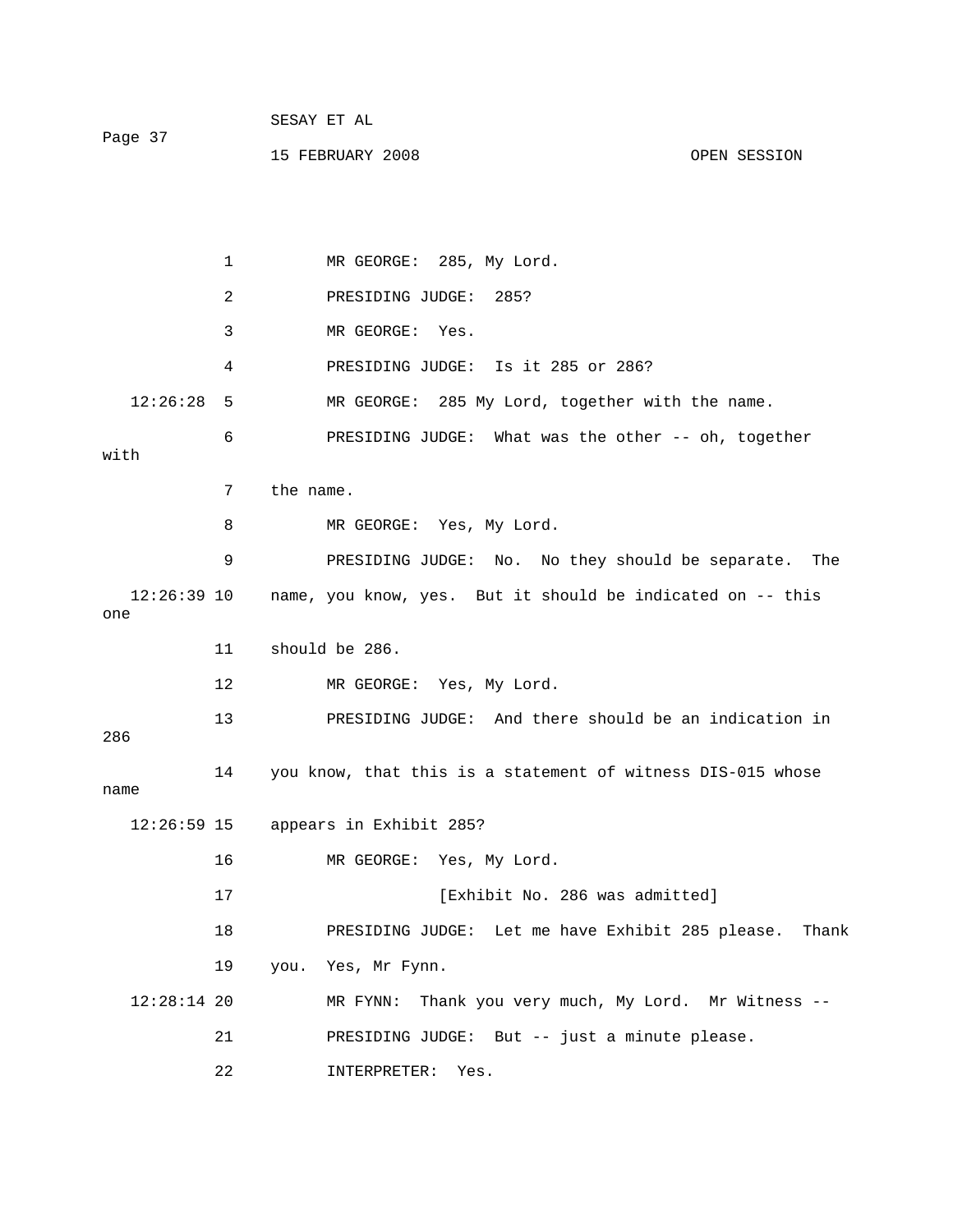23 PRESIDING JUDGE: Just for the records. Let's have it for 24 the records. 12:28:25 25 INTERPRETER: Yes. 26 PRESIDING JUDGE: No questions, Okay. Mr Cammegh, any

- 27 questions.
- 28 MR CAMMEGH: No.

29 PRESIDING JUDGE: I thank you. No questions. Right.

| Page 38 | SESAY ET AL      |              |
|---------|------------------|--------------|
|         | 15 FEBRUARY 2008 | OPEN SESSION |

|               | 1  | Okay. |                                                                |
|---------------|----|-------|----------------------------------------------------------------|
|               | 2  |       | INTERPRETER: Okay.                                             |
|               | 3  |       | PRESIDING JUDGE: Yes, Mr Fynn, you may proceed, please.        |
|               | 4  |       | CROSS-EXAMINED BY MR FYNN:                                     |
| 12:29:06      | 5  |       | MR FYNN:                                                       |
|               | 6  | Q.    | Mr Witness, I will be asking you a few questions?              |
|               | 7  | Α.    | Okay.                                                          |
|               | 8  | $Q$ . | And I would ask of you to be as slow as you can so that        |
|               | 9  |       | the -- we do not put a strain on the people who are recording, |
| $12:29:27$ 10 |    | okay? |                                                                |
|               | 11 | A.    | I do hear.                                                     |
| District;     | 12 | Q.    | Mr Witness, you live in a village in the Bombali               |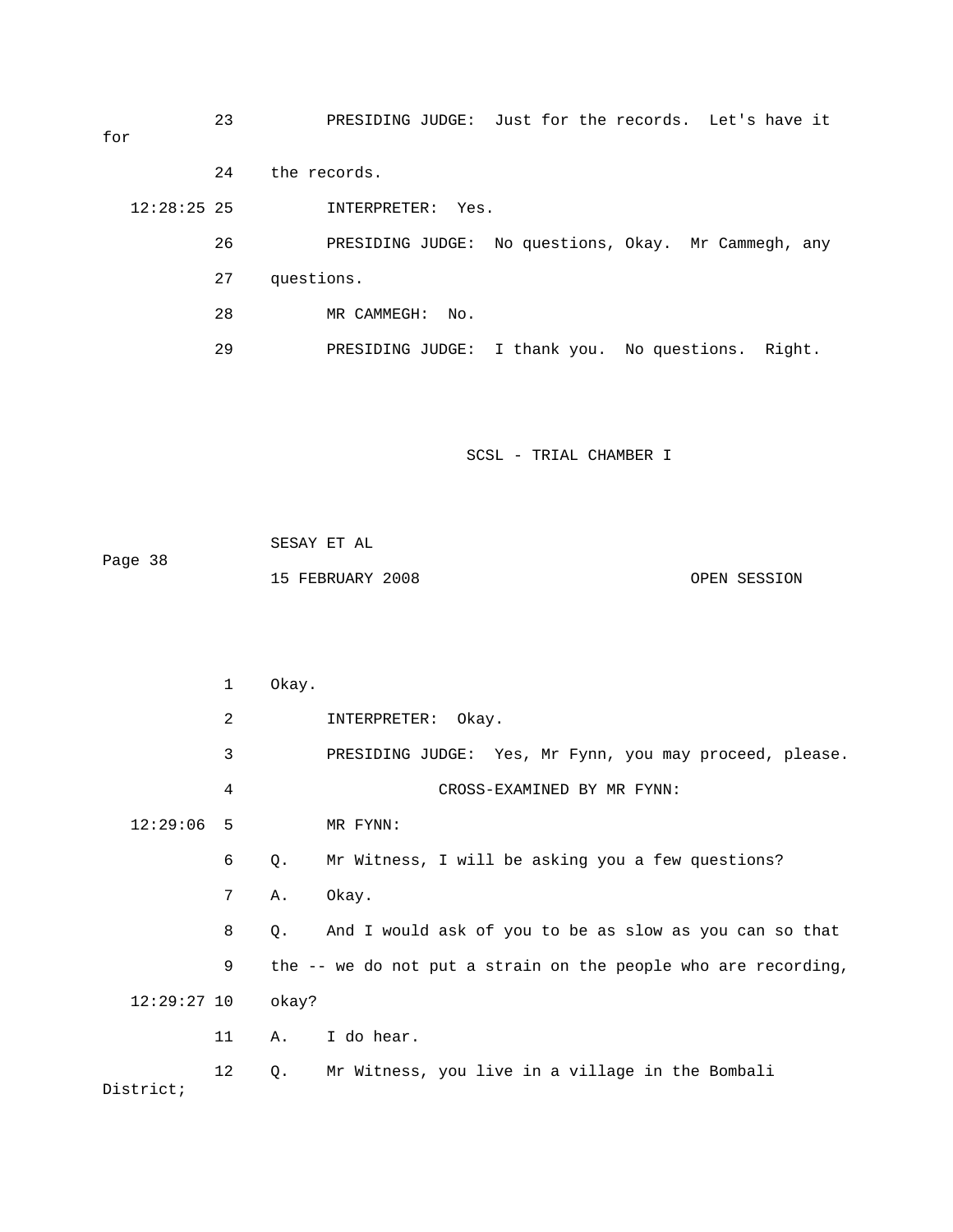13 am I correct?

14 A. It is true.

 12:30:00 15 Q. And that village is in the environs of Makeni. Am I also 16 correct? 17 A. Yes. You've said the truth. 18 Q. Is it also true that you were in that village through the 19 period of the war? 12:30:39 20 A. I did not go anywhere. There I stayed. Except for the 21 fact that I would run and go into the bushes but there I stayed. 22 Q. You remember that there was a time when the AFRC seized 23 power in Sierra Leone? 24 A. Yes. I heard about that but given that I am not literate, 12:31:17 25 I did not read that. 26 Q. Did you also hear that the AFRC invited the RUF to join 27 them in power? 28 A. Well, I heard that on the radio. It was not an individual 29 that informed me. But I heard that on the radio. So I did not

SCSL - TRIAL CHAMBER I

 SESAY ET AL Page 39 15 FEBRUARY 2008 OPEN SESSION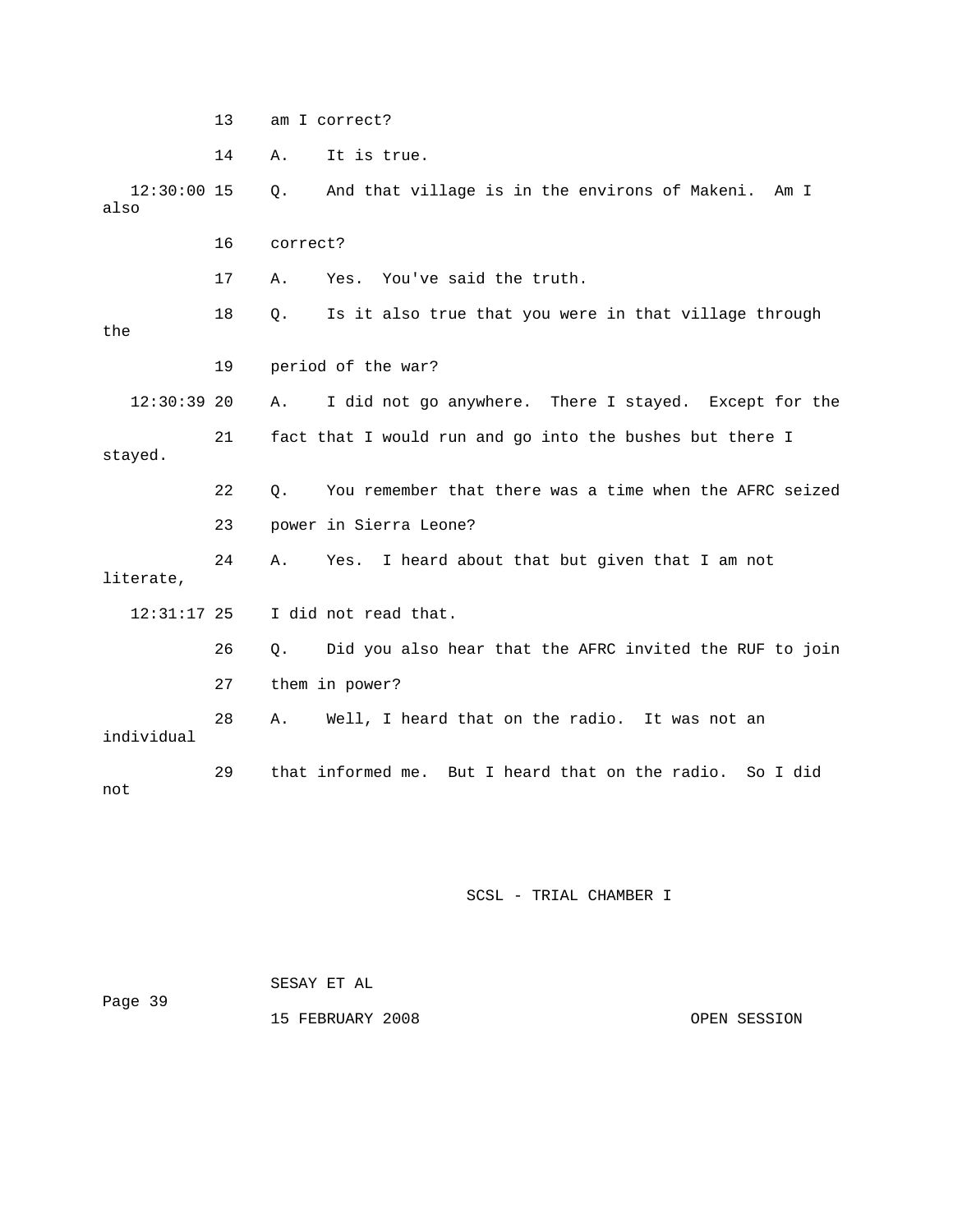1 know, whether that was true or not. 2 Q. Did you come to know that the AFRC and the RUF government 3 were later chased out of power? 4 A. Yes. Yes, I knew about that and I heard about that. 12:32:36 5 Q. And you'd agree with me that the AFRC/RUF were chased out 6 of power in 1998; is that correct? Do you remember that? 7 A. Well, since I'm not literate and I have not written that, 8 because we, the Temnes, we look at months. Well, I do understand 9 that. 12:33:16 10 Q. It is correct that you were in your village when -- 11 PRESIDING JUDGE: Is the question answered? 12 MR FYNN: No, My Lord. But it satisfies me. He said he 13 doesn't understand date. But I know the Court will take judicial 14 notice of the time of the intervention. That's why I'm moving 12:33:33 15 on. 16 PRESIDING JUDGE: And so we should say he does not know the 17 date? 18 MR FYNN: He doesn't know the date My Lord. 19 Q. And you were in your village at the time the AFRC/RUF were 12:33:51 20 chased from Freetown; am I correct? 21 A. Yes. I knew that, and I heard about that. I was in my 22 village at Makari, seated in Makari, and I knew that. 23 Q. Now do you also know that on their way from Freetown the 24 AFRC/RUF passed through Makeni. 12:34:43 25 A. Yes, that's the highway. I wouldn't deny that they passed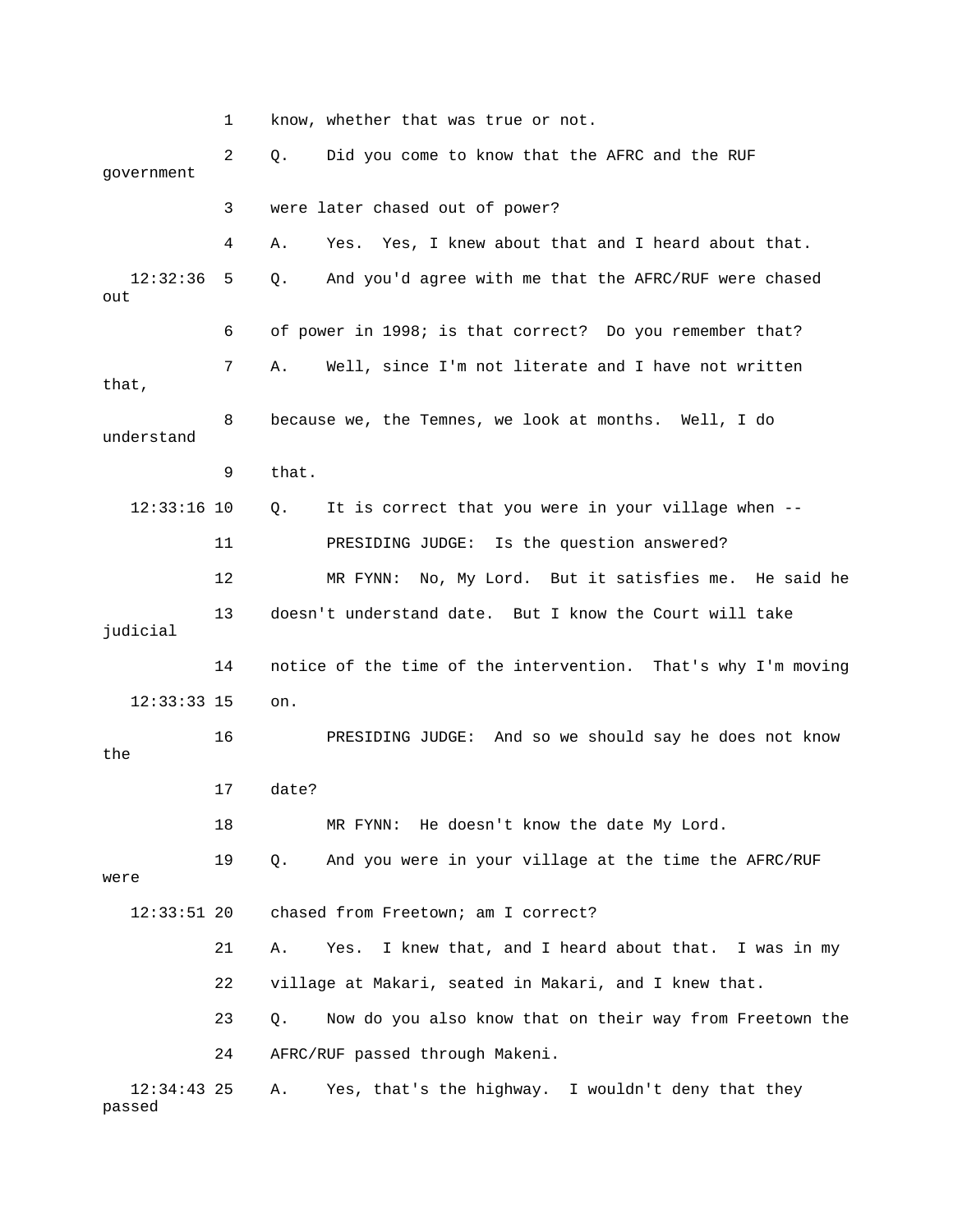26 there. That's the highway.

me

 27 Q. Do you know that, in fact, they stopped at Makeni for a 28 while?

29 A. I heard about that, when I was in my village. They told

|         | SESAY ET AL      |              |
|---------|------------------|--------------|
| Page 40 |                  |              |
|         | 15 FEBRUARY 2008 | OPEN SESSION |

| I.                 | $\mathbf{1}$ | that he stayed there for some time. When I was in my village,         |
|--------------------|--------------|-----------------------------------------------------------------------|
|                    | 2            | heard about that.                                                     |
|                    | 3            | Did you also hear that there were AFRC/RUF commanders in<br>Q.        |
|                    | 4            | Makeni at that time?                                                  |
| 12:35:30           | 5            | Yes. I heard about this, but I did not know them.<br>Α.               |
|                    | 6            | Did you hear that one of the senior commanders who was<br>О.          |
|                    | 7            | present in Makeni at the time was Mr Issa Sesay?                      |
| was                | 8            | The time that I came to know about, Mr Issa Sesay, that<br>Α.         |
| they               | 9            | during the time when they had come from the bush, and when            |
| 12:36:22 10<br>the |              | said that they would not go into the bush anymore, that was           |
|                    | 11           | time that I knew that he was there.                                   |
|                    | 12           | Now whilst the AFRC/RUF were in Makeni on their way from<br>$\circ$ . |
|                    | 13           | Freetown, you would agree that the high, RUF High Command in          |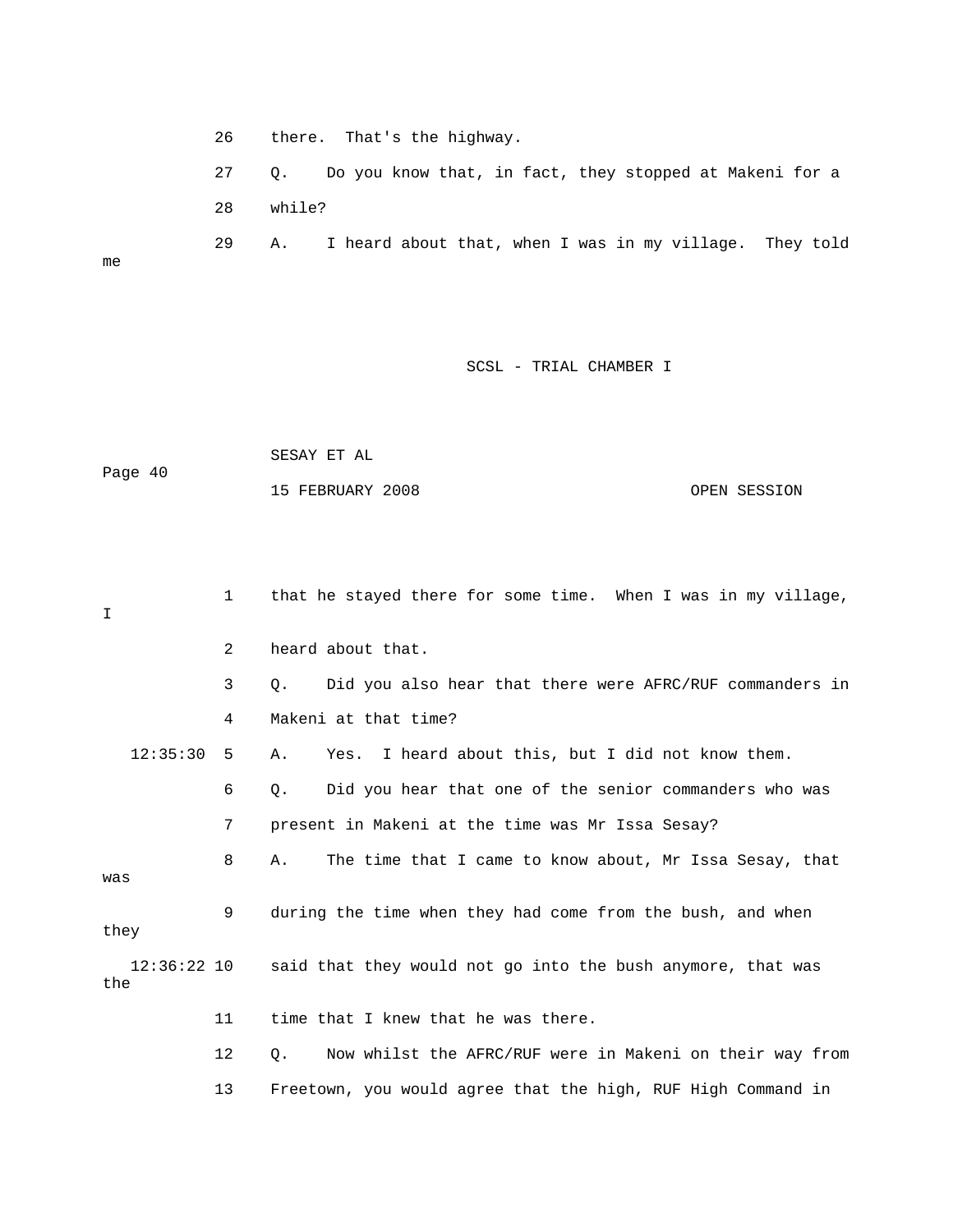|    |               | 14 |           | Makeni was one Issa Sesay?                                   |
|----|---------------|----|-----------|--------------------------------------------------------------|
|    | $12:37:01$ 15 |    | Α.        | No, because I did not see him. In fact, I did not hear       |
|    |               | 16 |           | about that. In fact, I did not even hear about his name.     |
|    |               | 17 | 0.        | Did you hear of an operation known as Operation Pay          |
|    |               | 18 | Yourself? |                                                              |
|    |               | 19 | Α.        | What is meant by that? I do not understand.                  |
|    | $12:37:47$ 20 |    | $Q$ .     | Mr Witness, whilst the AFRC/RUF were retreating from         |
| оf |               | 21 |           | Freetown and got to Makeni, you heard that there was looting |
|    |               | 22 | property? |                                                              |
|    |               | 23 | Α.        | Yes, I heard about that.                                     |
|    |               |    |           |                                                              |
|    |               | 24 | О.        | You heard that houses were being burned?                     |
|    | $12:38:46$ 25 |    | Α.        | But my own home, house, are not burned.                      |
|    |               | 26 | Ο.        | Not your own house, Mr Witness. Did you not hear that        |
|    |               | 27 |           | houses in Makeni were burnt down?                            |
|    |               | 28 | Α.        | Not at all, I'm talking about Makari that no house are       |
|    |               | 29 |           | burned at Makari. I'm talking about my home and my village.  |

| Page 41 | SESAY ET AL      |              |  |
|---------|------------------|--------------|--|
|         | 15 FEBRUARY 2008 | OPEN SESSION |  |

 1 This is what I'm saying. 2 PRESIDING JUDGE: Don't talk about your village, Mr 3 Witness. Don't talk much about your village. We are in Makeni.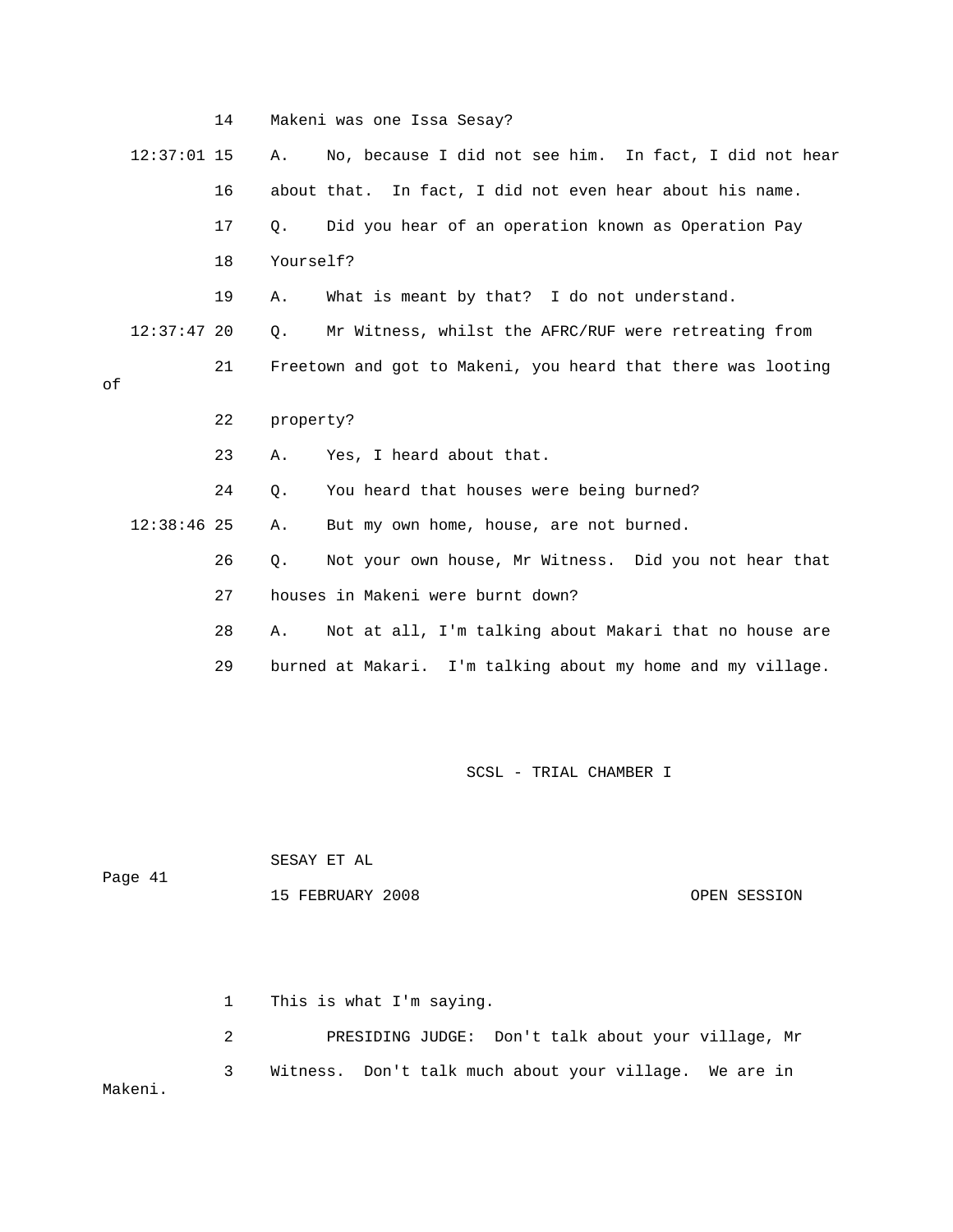|                        | 4  |          | MR OGETO:                                                   |
|------------------------|----|----------|-------------------------------------------------------------|
| 12:39:22               | 5  | $Q$ .    | Mr Witness?                                                 |
|                        | 6  |          | PRESIDING JUDGE: We are in Makeni.                          |
|                        | 7  |          | THE WITNESS: Yes.                                           |
|                        | 8  |          | MR OGETO:                                                   |
| is                     | 9  | Q.       | I'm asking you questions about Makeni, and your village     |
| $12:39:33$ 10          |    |          | close to Makeni, not so? You've told us that.               |
| that.                  | 11 | Α.       | Yes, my, my village is close to Makeni. I don't deny        |
|                        | 12 | Q.       | And from your village you heard that houses were being      |
|                        | 13 |          | burnt in Makeni; am I correct?                              |
| not                    | 14 | Α.       | Well, to say that houses were burned in Makeni, I did       |
| $12:40:09$ 15<br>me.   |    |          | get that information that houses were burned in Makeni, for |
|                        | 16 | Q.       | You heard about civilians who were being killed, Mr         |
|                        | 17 | Witness? |                                                             |
| we,                    | 18 | Α.       | When it was war, and when we heard about this struggle      |
|                        | 19 |          | the civilians, we ran away.                                 |
| $12:40:42$ 20<br>being |    | Q.       | So I'm correct to say you heard that civilians were         |
|                        | 21 |          | killed in Makeni, Mr Witness?                               |
|                        | 22 | Α.       | That's why I am saying that I myself, because it's, it's    |
| to                     | 23 | war.     | And if somebody died, it's a little bit difficult for me    |
| make                   | 24 |          | confirm whether it's a civilian or a combatant, so I cannot |
| $12:41:11$ 25          |    |          | the distinction.                                            |
|                        |    |          |                                                             |
|                        | 26 |          | Mr Witness, you were in your village.<br>PRESIDING JUDGE:   |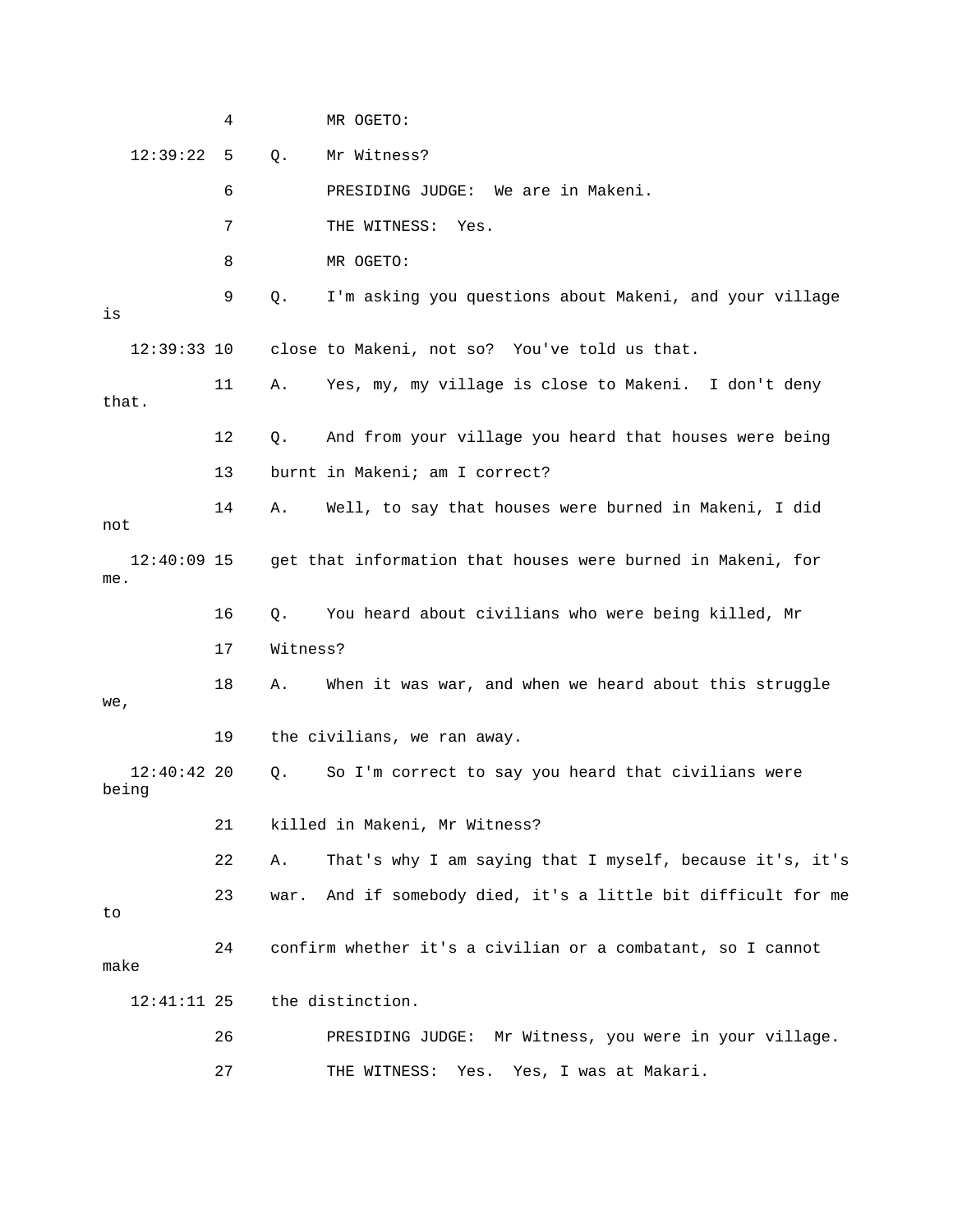28 PRESIDING JUDGE: You said you were hearing certain things,

29 you were hearing, you were hearing. The question is: Did you

SCSL - TRIAL CHAMBER I

 SESAY ET AL Page 42 15 FEBRUARY 2008 OPEN SESSION

 1 hear -- 2 THE WITNESS: Uh-huh. 3 PRESIDING JUDGE: -- that civilians were being killed? Did 4 you hear? It's not that you were in Makeni. 12:41:48 5 THE WITNESS: Well, I was not able to understand that. 6 Nobody came from Makeni and told me that civilians were being 7 killed. So if you should ask me a question about that, I will 8 not be able to answer. Because nobody came from Makeni and told 9 me that. 12:42:21 10 MR OGETO: 11 Q. Mr Witness, you confirmed that you had, you had heard that 12 rebels were in Makeni after the retreat from Freetown; am I 13 correct? 14 A. Yes. I will not deny that they were in Makeni. 12:42:49 15 Q. And you heard that these rebels who were in Makeni were 16 burning houses?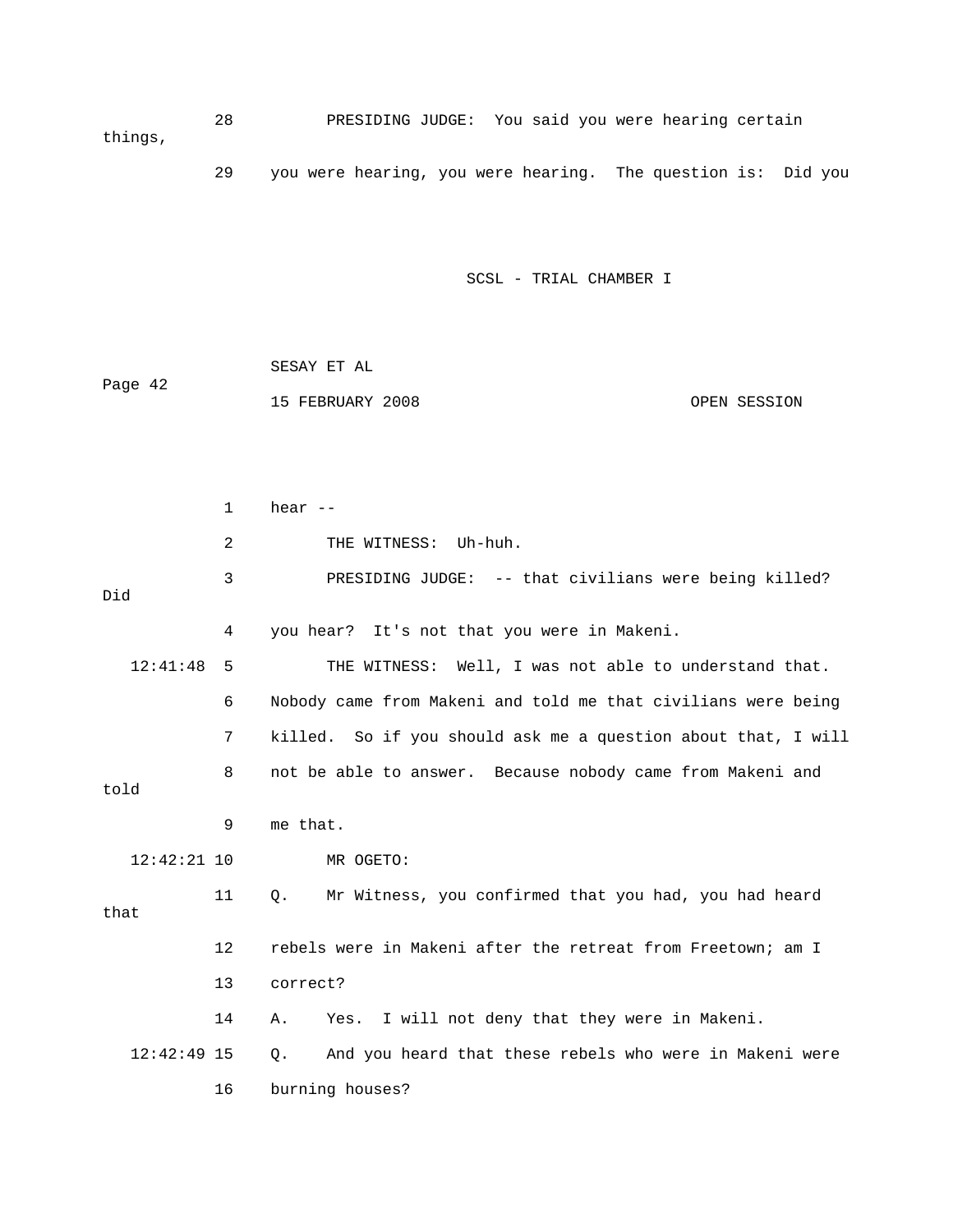| than                  | 17 | I, that I'm sitting here, we have houses. We are more<br>Α.           |
|-----------------------|----|-----------------------------------------------------------------------|
|                       | 18 | ten in Makeni, but they are still there, intact.                      |
|                       | 19 | Mr Witness, apart from your ten houses which are intact,<br>$\circ$ . |
| $12:43:28$ 20<br>were |    | you would agree with me that there were other houses which            |
|                       | 21 | burned in Makeni?                                                     |
|                       | 22 | PRESIDING JUDGE: Were there any other houses which were               |
| Were                  | 23 | burnt in Makeni. Not your own. Your ten were not burnt.               |
|                       | 24 | there any other houses which were burnt in Makeni?                    |
| $12:43:56$ 25<br>but  |    | THE WITNESS: Well, I was not able to see those houses                 |
|                       | 26 | some that were burnt, some people told us that they are being         |
| hear                  | 27 | burnt as a result of petrol. In Keni -- in Makeni I did not           |
|                       | 28 | that and I did not see that.                                          |
| he                    | 29 | PRESIDING JUDGE: I didn't get the answer properly. Can                |

 SESAY ET AL Page 43 15 FEBRUARY 2008 OPEN SESSION

 1 repeat what he said please. 2 THE WITNESS: Uh-huh. Should I repeat what I said. 3 PRESIDING JUDGE: Yes. I said you should repeat what you 4 said.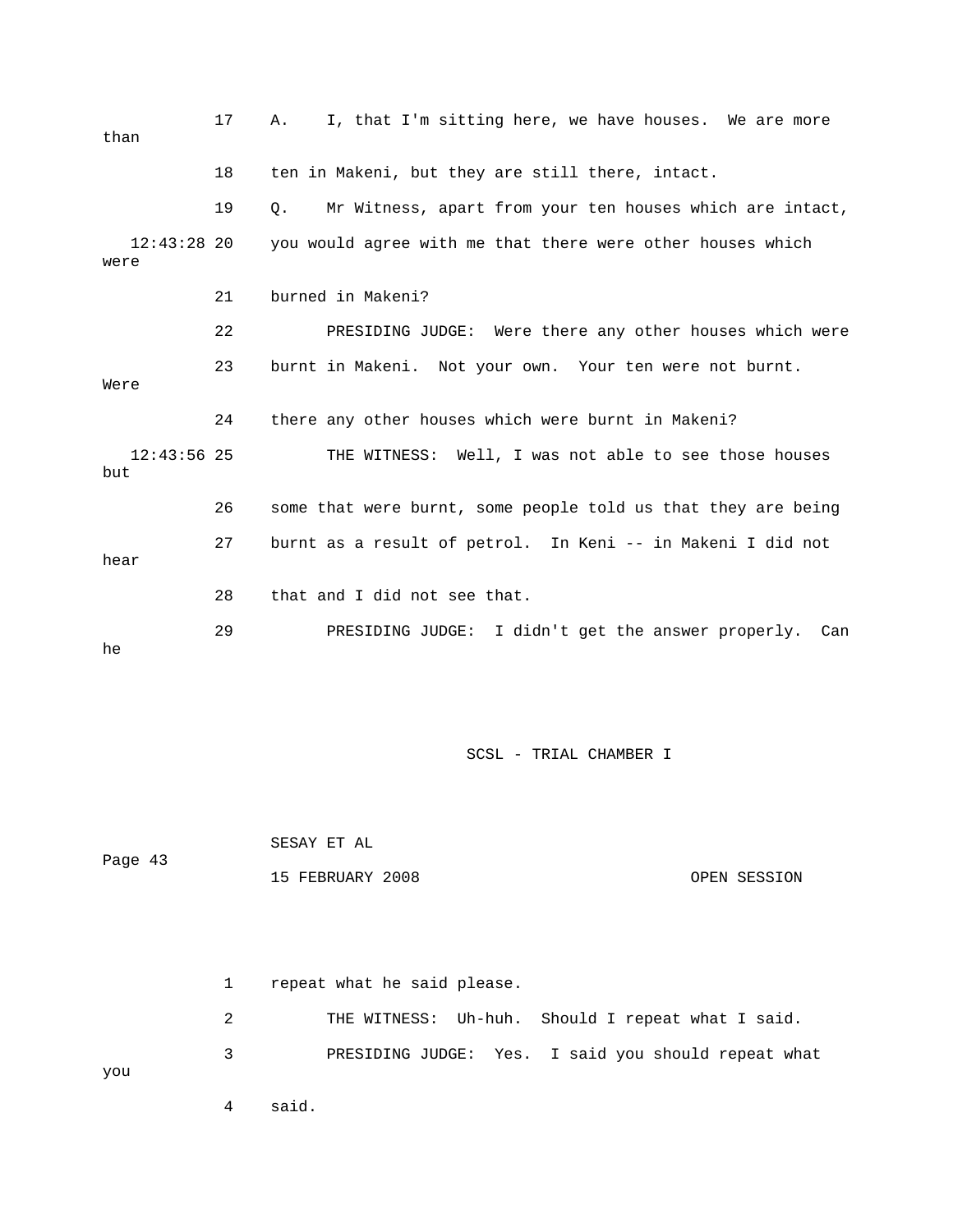| 12:44:35<br>houses | 5  | THE WITNESS: I said, in Makeni I did not hear that             |
|--------------------|----|----------------------------------------------------------------|
|                    | 6  | were burnt, our own house were burnt. I will not deny that --  |
|                    | 7  | rebels were not in Makeni, they were there. But to say that    |
|                    | 8  | houses were burnt in Makeni, I would not say that it is true   |
|                    | 9  | because I did not see them. And nobody came to tell me that    |
| $12:45:01$ 10      |    | houses were burnt.                                             |
|                    | 11 | MR OGETO:                                                      |
| that               | 12 | Mr witness, did you not hear -- Mr Witness, you heard<br>Q.    |
| They               | 13 | civilians were being taken away from Makeni by the rebels.     |
|                    | 14 | were taking civilians away?                                    |
| $12:45:27$ 15      |    | Taking them where?<br>Α.                                       |
| I                  | 16 | Can you confirm first that they were taking them away?<br>Q.   |
|                    | 17 | will ask you that next.                                        |
|                    | 18 | Well, I did not get that information, and I did not see<br>Α.  |
| did                | 19 | that with my eyes, and I cannot testify to something that I    |
| $12:46:02$ 20      |    | not see. I did not see that with my own eyes. I was in my      |
|                    | 21 | village.                                                       |
|                    | 22 | Q. Mr witness, you would agree with me that when the rebels    |
|                    | 23 | came to Makeni, civilians felt safer to be in the bushes; am I |
|                    | 24 | correct?                                                       |
| $12:46:41$ 25      |    | Yes, it's true because we were in the bushes.<br>Α.            |
| because            | 26 | I will suggest to you, Mr Witness, that this was so<br>Q.      |
|                    | 27 | the civilians were afraid of the rebels?                       |
| shots,             | 28 | Well, so it was we were afraid because we heard gun<br>Α.      |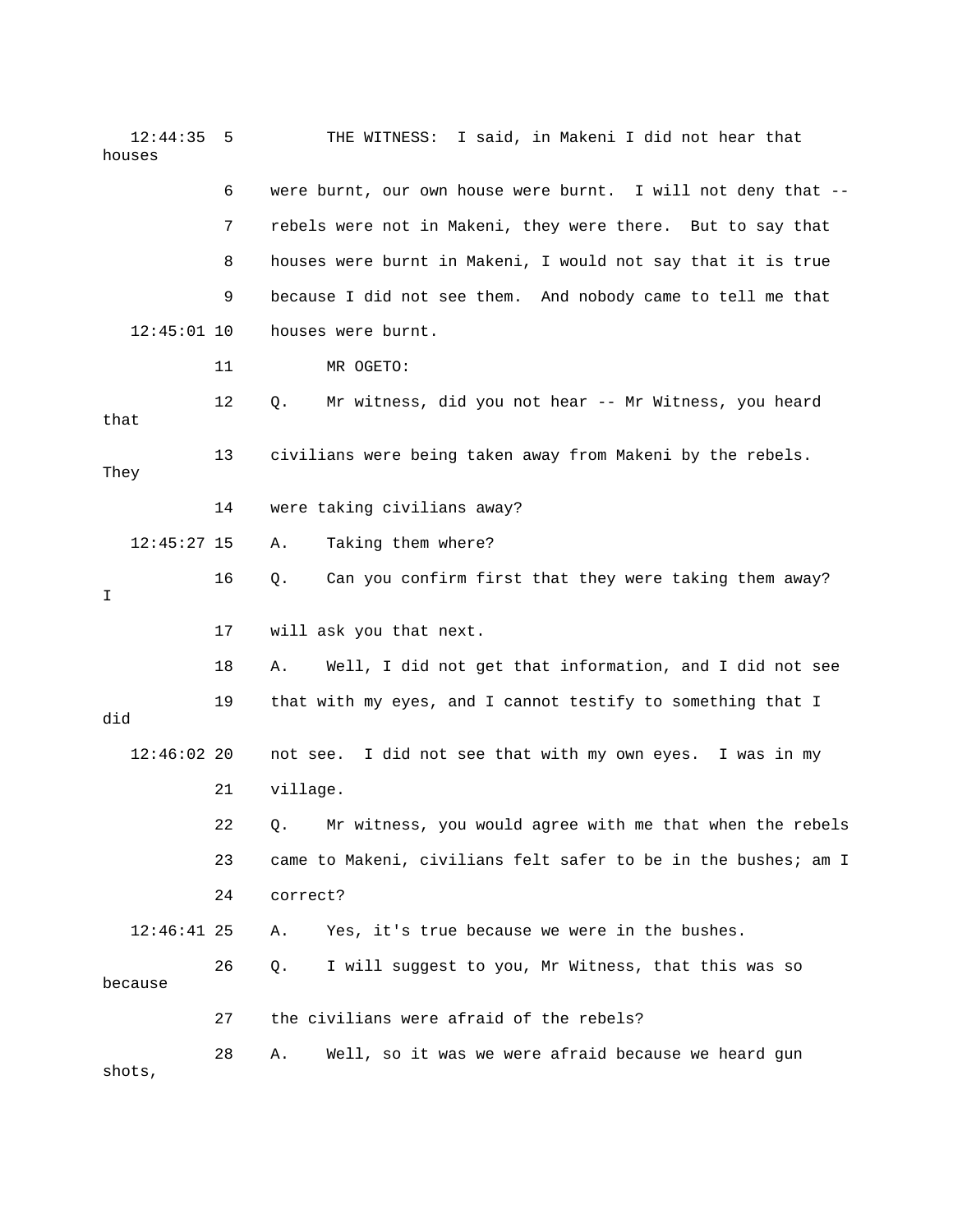29 so we would be afraid. We were in the bush. I cannot deny that.

|         | SESAY ET AL      |              |
|---------|------------------|--------------|
| Page 44 |                  |              |
|         | 15 FEBRUARY 2008 | OPEN SESSION |

|                      | $\mathbf 1$ | We were afraid.                                              |
|----------------------|-------------|--------------------------------------------------------------|
| abduct               | 2           | You were afraid that the rebel would kill, rape or<br>Q.     |
|                      | 3           | civilians; am I correct?                                     |
|                      | 4           | Well, see what you are saying to me now, see I would<br>Α.   |
| 12:47:53<br>into     | 5           | explain to you, shortly, when we heard the shooting we went  |
| were                 | 6           | the bush with all our people. And most of the people that    |
| people               | 7           | in Makeni, they came to Makari. But since I did not see      |
| being                | 8           | being raped, if I should say here that, yes, I saw people    |
| give                 | 9           | raped, that shows that, in fact, in Doomsday I would have to |
| $12:48:22$ 10<br>own |             | evidence. I heard about that but I did not see that with my  |
|                      | 11          | eyes.                                                        |
|                      | 12          | So you heard that people were being raped, Mr Witness?<br>Q. |
| your                 | 13          | Well, well what you hear about and what you saw with<br>Α.   |
|                      | 14          | own eyes, what you saw with your own eyes is what you should |
| $12:48:45$ 15        |             | believe in. I heard about that.                              |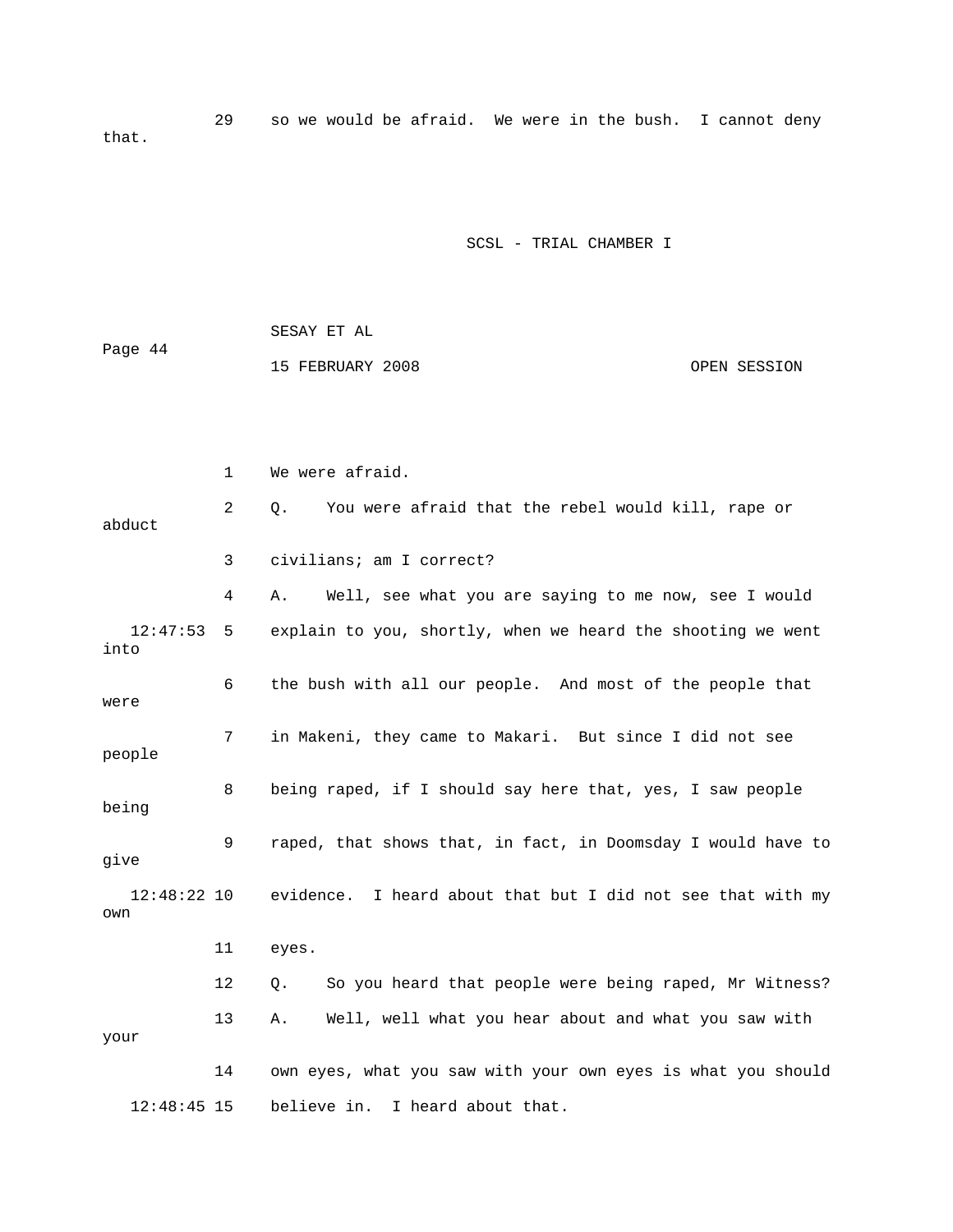| time  |               | 16 | О. | Mr Witness, do you recall seeing any RUF commander any         |
|-------|---------------|----|----|----------------------------------------------------------------|
|       |               | 17 |    | during the war years?                                          |
|       |               | 18 | Α. | Are you asking me to explain about the time that we were       |
|       |               | 19 |    | ousted from Freetown?                                          |
|       | $12:49:27$ 20 |    | О. | Any time did you, at any time whatsoever, see any RUF          |
|       |               | 21 |    | commander during the war years,                                |
| these |               | 22 | Α. | Well, during the time when the war was raging, when            |
|       |               |    |    |                                                                |
|       |               | 23 |    | people came to Makeni and said that they were not going to the |
|       |               | 24 |    | bushes anymore, yes. See, I would know some of them, and that  |
|       | $12:50:02$ 25 |    |    | was during the time when we had peace.                         |
|       | commanders    | 26 | Q. | Mr witness, I would suggest to you, you saw RUF                |
|       |               | 27 |    | before peace was declared. You saw Superman; am I correct?     |
|       |               | 28 | Α. | Yes, I mean, what you said is true. In fact it was this        |
|       |               | 29 |    | man that made us to go into the bushes. I will not deny that.  |

 SESAY ET AL Page 45 15 FEBRUARY 2008 OPEN SESSION

 1 Q. You also saw Issa Sesay; am I correct? 2 A. Yes. I will not deny that, because during that time we 3 were already in the bush. We were already in the bush when we 4 heard about his name. But Superman, he was the one that captured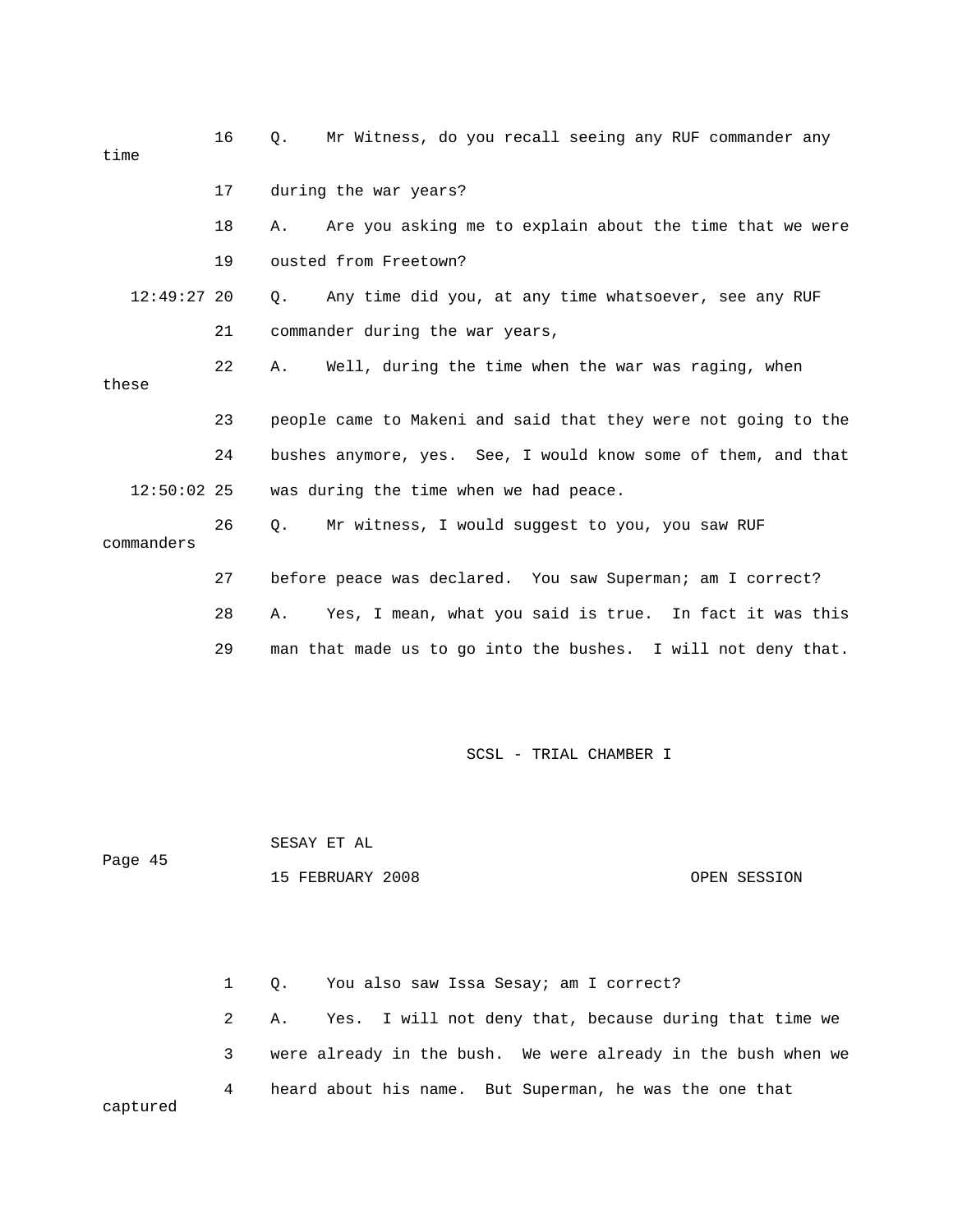12:50:53 5 Makeni after Makari. So we all went in to the bushes and all the

6 people in the Makeni went into the bush.

|                       | 7  | Now, when you saw these RUF commanders, did you notice<br>Q.  |
|-----------------------|----|---------------------------------------------------------------|
|                       | 8  | small boys with any of them?                                  |
|                       | 9  | If you saw Superman's children he would not be that<br>Α.     |
| $12:51:31$ 10         |    | audacious to stay. You have to run because you have so many   |
|                       | 11 | number.                                                       |
|                       | 12 | And you also saw Issa Sesay's children, small children?<br>Q. |
|                       | 13 | No, I did not see any little children with him. Because<br>Α. |
|                       | 14 | during the time when we were in the bush, in fact he had two  |
| $12:51:59$ 15         |    | elderly men. I did not see any children with him.             |
|                       | 16 | Mr Witness, I would suggest to you that Issa Sesay had<br>Q.  |
|                       | 17 | small boys among his bodyguards?                              |
| only                  | 18 | Old man, if I saw them I would have told you but the<br>Α.    |
| sent                  | 19 | time when we went to the bush the man who took us, who was    |
| $12:52:30$ 20         |    | for us to come from the bush, the ones that we saw it was     |
|                       | 21 | Superman's own people. This man that you are talking about,   |
|                       | 22 | Issa, I did not see any children with my own eyes.            |
|                       | 23 | Mr Witness, you have heard the expression SBU, correct?<br>Q. |
|                       | 24 | What is meant by that SBU, I don't know.<br>Α.<br>In Temne.   |
| $12:53:15$ 25<br>boys |    | Mr witness, you will confirm that you heard that small<br>Q.  |
|                       | 26 | were fighting alongside the RUF; am I correct?                |
| into                  | 27 | Well, during the time that Superman ran after us to go<br>Α.  |
| about                 | 28 | the bush, it was these little children that you're talking    |
|                       | 29 | that ran after us.                                            |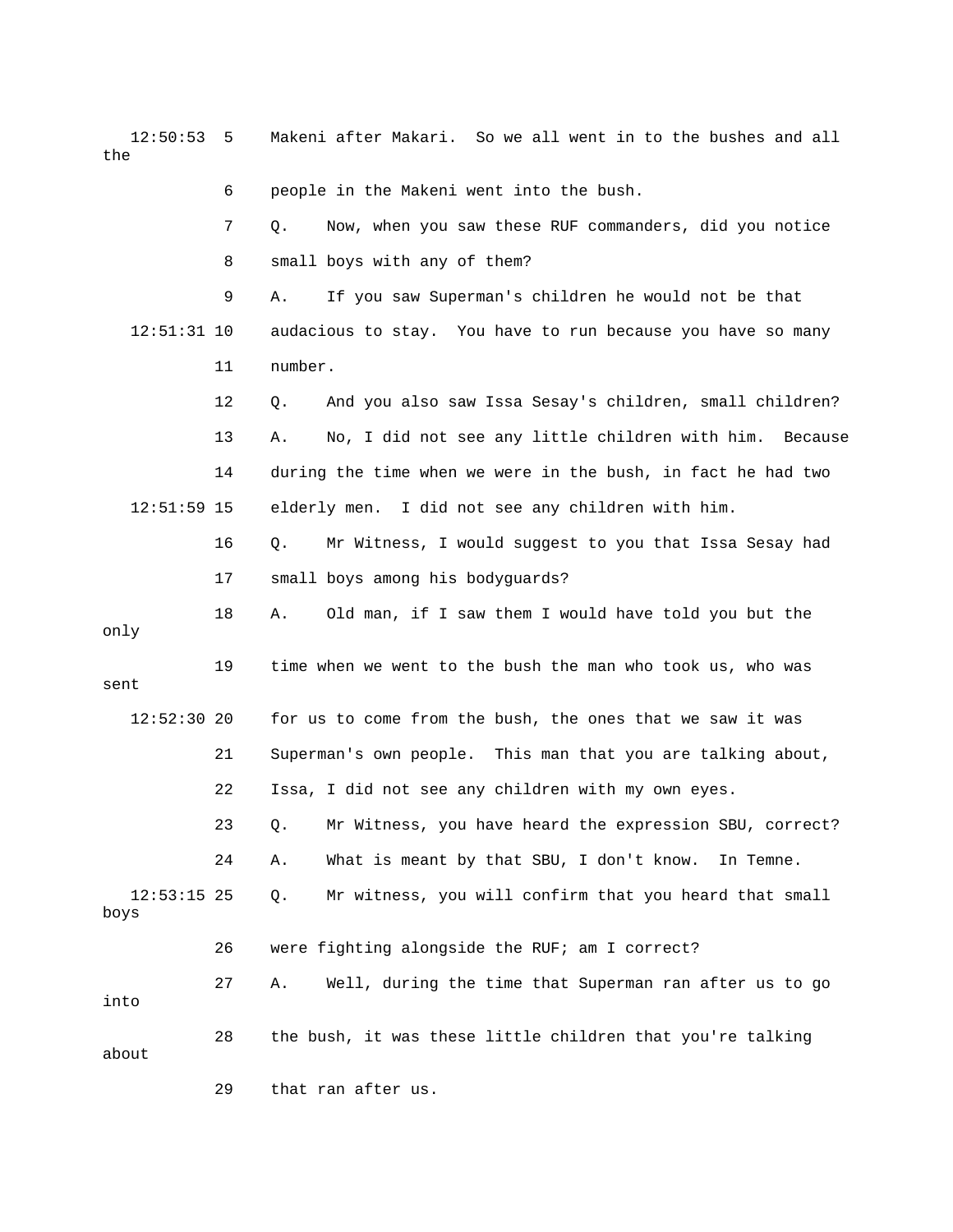| Page 46       |    | 15 FEBRUARY 2008                                                 | OPEN SESSION |
|---------------|----|------------------------------------------------------------------|--------------|
|               |    |                                                                  |              |
|               |    |                                                                  |              |
|               | 1  | Mr Witness, you will recall that Freetown was invaded by<br>Q.   |              |
|               | 2  | the AFRC/RUF in 1999?                                            |              |
|               | 3  | Yes, I heard about that because I was not here, I was in<br>Α.   |              |
|               | 4  | I heard about it, you see, but I was in the Temne<br>Temne land. |              |
| 12:54:46      | 5  | I was not in Freetown.<br>land.                                  |              |
| time?         | 6  | Q.<br>You will confirm that Mr Sesay was in Makeni at that       |              |
|               | 7  | Well, I wouldn't say because I did not see with my own<br>Α.     |              |
|               | 8  | In fact, I did not know him before. You see whether he<br>eyes.  |              |
| my            | 9  | was the one that they had been talking about because I was in    |              |
| $12:55:16$ 10 |    | village. When the trouble came I went to my village.             |              |
|               | 11 | Mr Witness, you will confirm nonetheless that Issa Sesay<br>О.   |              |
|               | 12 | was the RUF High Command in Makeni at that time?                 |              |
|               | 13 | With the soldiers?<br>Α.                                         |              |
|               | 14 | In 1999.<br>Q.                                                   |              |
| $12:56:01$ 15 |    | When they came -- when they were ousted from Freetown?<br>Α.     |              |
|               | 16 | When, Mr Witness, I first drew your attention to the<br>Q.       |              |
|               | 17 | invasion of Freetown in 1999, you recalled that date.            | You          |
| said          |    |                                                                  |              |
|               | 18 | you were in your village. My question was whether in fact --     |              |
|               | 19 | Α.<br>Yes.<br>Yes.                                               |              |

Page 46

SESAY ET AL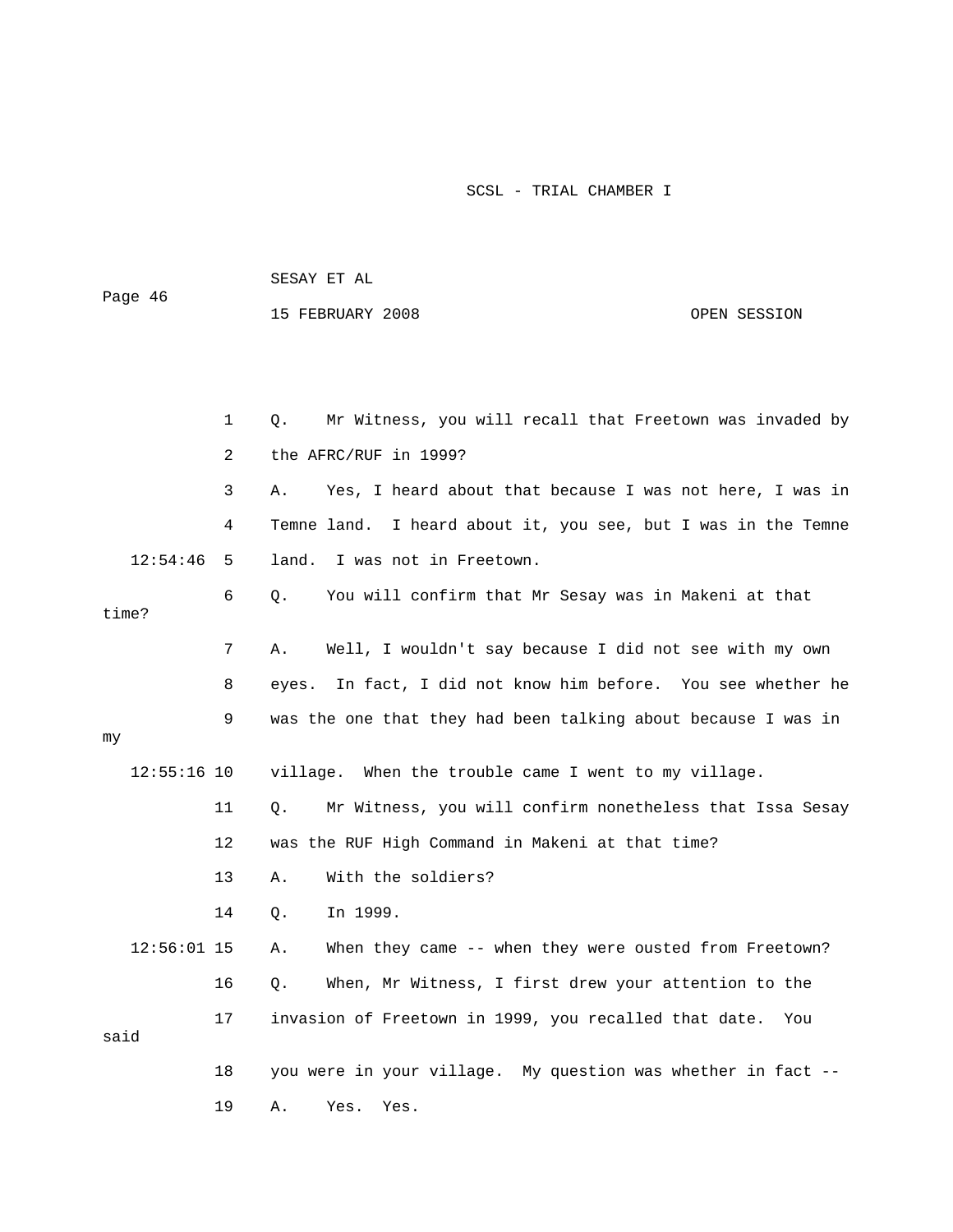| $12:56:25$ 20 |    | -- during that period Issa Sesay was the High Command of<br>$\circ$ . |
|---------------|----|-----------------------------------------------------------------------|
|               | 21 | the RUF in Makeni?                                                    |
|               | 22 | Well, when you mention 1999 because I have not been to<br>Α.          |
| during        | 23 | school, and those that are literate would write that but              |
| were          | 24 | the time that I knew this man, I did not know that when they          |
| $12:56:59$ 25 |    | ousted from Freetown who was the leader in Makeni. I did not          |
|               | 26 | know and I did not even see him and I was in the bush, so how         |
|               | 27 | could I testify to that.                                              |
| Mr            | 28 | I take it your evidence is that you do not know whether<br>Q.         |
| the           | 29 | Sesay was the High Command in Makeni in 1999 at the time of           |

| Page 47 | SESAY ET AL      |              |
|---------|------------------|--------------|
|         | 15 FEBRUARY 2008 | OPEN SESSION |

|       |   | rebel incursion into Freetown?                                      |
|-------|---|---------------------------------------------------------------------|
|       | 2 | Yes, not at all. I did not even know him and I did not<br>Α.        |
|       | 3 | hear about him. I don't even know the period.                       |
| about | 4 | Mr witness, I would wish to go back to the question<br>0.           |
| think |   | 12:58:14 5 Mr Sesay being in Makeni in 1999 and be more specific. I |
|       | 6 | in your evidence you suggest that on or around -- in or around      |
|       |   | $February 1999 -$                                                   |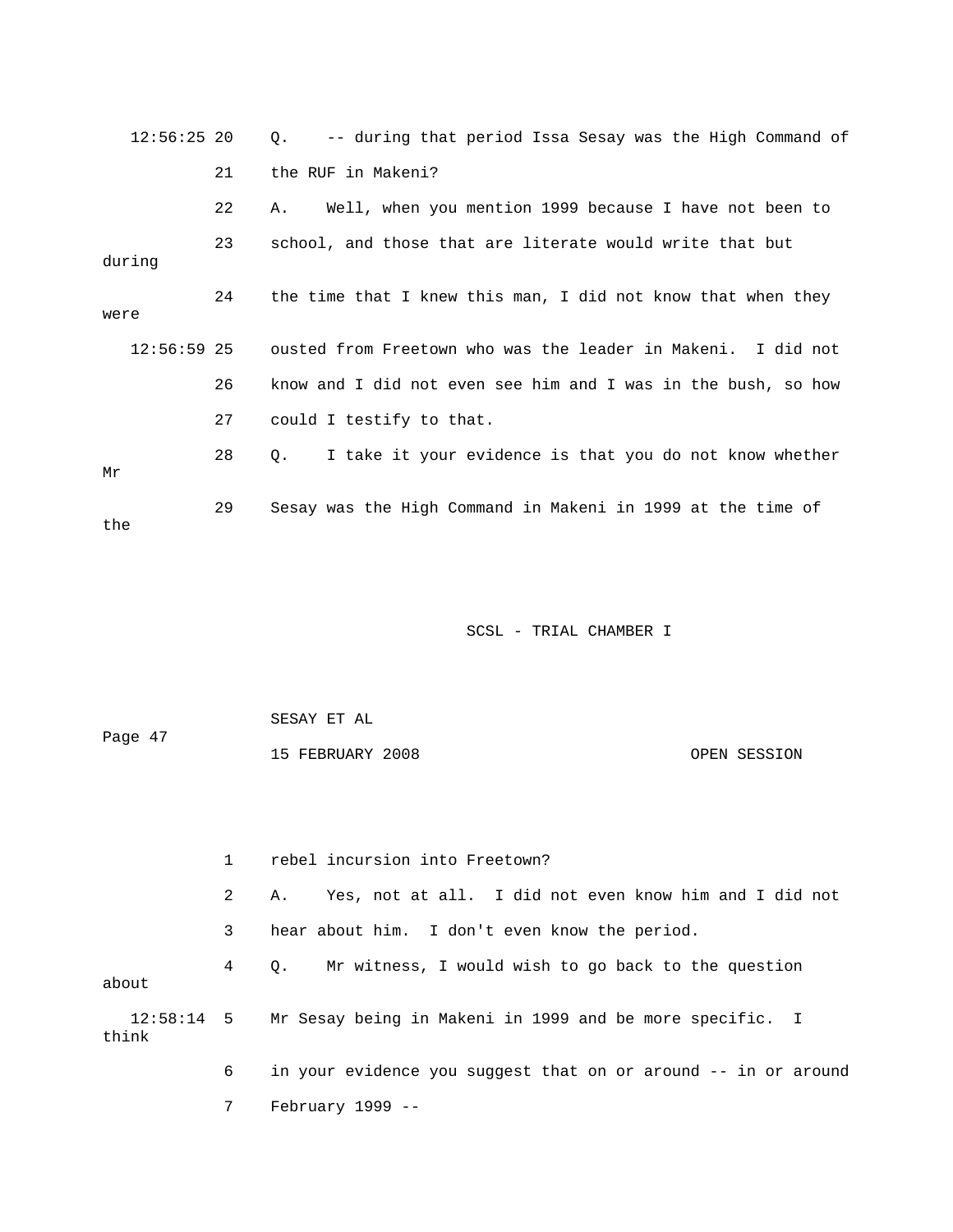| attorney      | 8  | THE INTERPRETER: Your Honours, would the learned               |
|---------------|----|----------------------------------------------------------------|
|               | 9  | be instructed to go slow.                                      |
| $12:58:39$ 10 |    | MR FYNN: I apologise, My Lords.                                |
|               | 11 | Mr Witness, your recorded evidence seems to suggest --<br>Q.   |
|               | 12 | Yes.<br>Α.                                                     |
|               | 13 | -- that around February, 1999 you saw --<br>Q.                 |
|               | 14 | Uh-huh.<br>Α.                                                  |
| $12:59:09$ 15 |    | -- Mr Sesay.<br>Q.                                             |
|               | 16 | I apologise, My Lords, I will take that back.<br>MR FYNN:      |
|               | 17 | It's not Sesay. It is somebody else. I'll take that back.      |
| between       | 18 | Now, can you confirm that you heard of an incident<br>Q.       |
|               |    |                                                                |
|               | 19 | the RUF and UNAMSIL troops in Makeni?                          |
| $12:59:56$ 20 |    | Okay. I heard about that when peace had already come.<br>Α.    |
|               | 21 | That was the time that I came to know this man that you are    |
| launched      | 22 | referring to as Pa Issa Sesay. When Superman came and          |
|               | 23 | an attack on us so we all went into the bush and we spent one  |
|               | 24 | month in the bush eating cassava. That I know very well.       |
| $13:00:24$ 25 |    | Mr witness, I did not ask about Superman or that attack.<br>Q. |
|               | 26 | Please listen to the question. You will recall that you heard  |
|               | 27 | Uh-huh.<br>Α.                                                  |
|               | 28 | -- about an incident --<br>Q.                                  |
|               | 29 | Uh-huh.<br>Α.                                                  |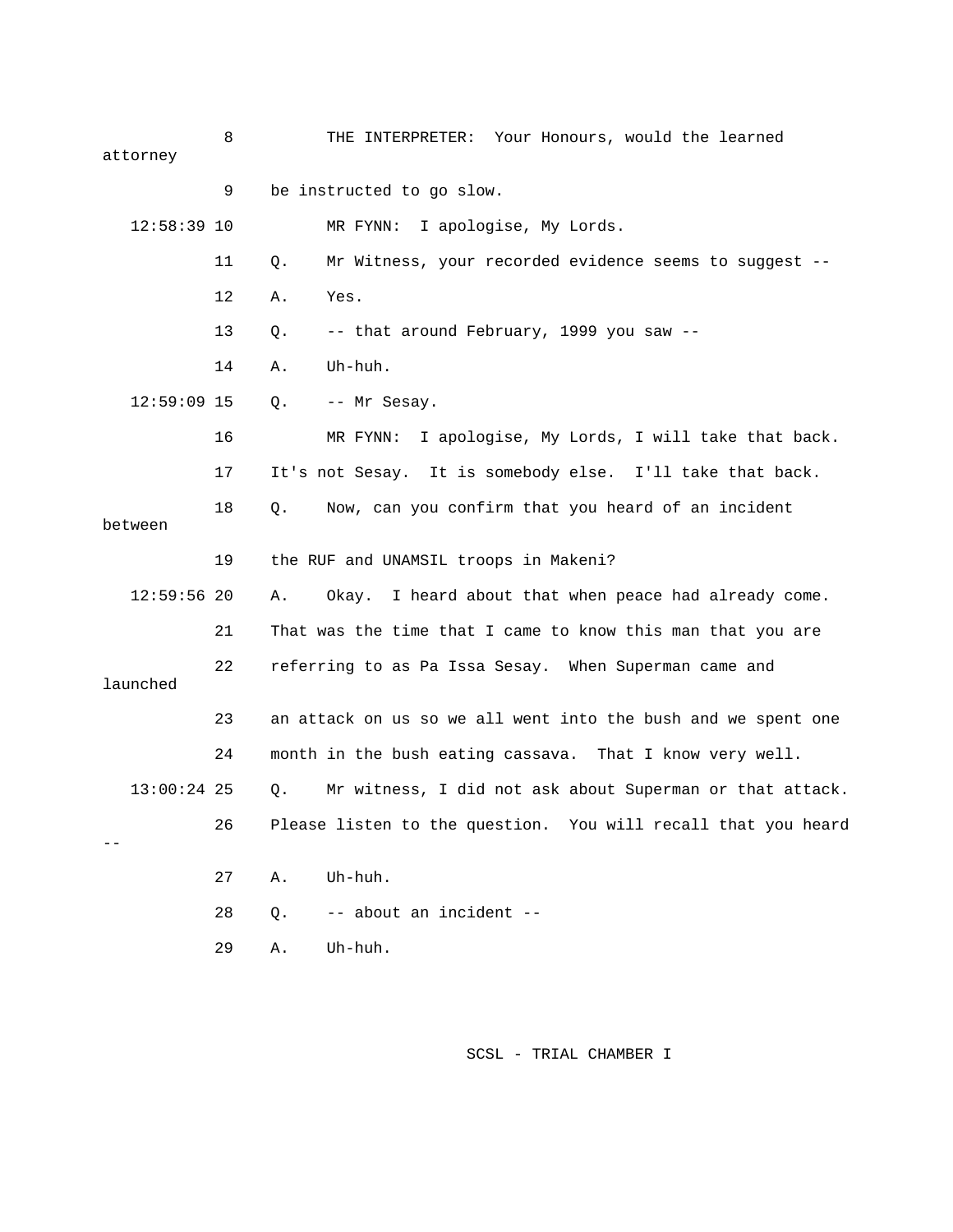| Page 48 |               |    | SESAY ET AL                                                     |              |
|---------|---------------|----|-----------------------------------------------------------------|--------------|
|         |               |    | 15 FEBRUARY 2008                                                | OPEN SESSION |
|         |               |    |                                                                 |              |
|         |               |    |                                                                 |              |
|         |               | 1  | -- between the RUF and UNAMSIL troops in Makeni?<br>Q.          |              |
| I       |               | 2  | Yes we heard about that. I heard about that.<br>Uh-huh.<br>Α.   |              |
|         |               | 3  | will not deny that.                                             |              |
| the     |               | 4  | And you heard THAT the UNAMSIL troops were captured by<br>Q.    |              |
|         | 13:01:00      | 5  | RUF?                                                            |              |
| and     |               | 6  | Yes I heard about that but since I did not go to Makeni<br>Α.   |              |
|         |               | 7  | I was not based in Makeni I heard about that. I was in Makari   |              |
|         |               | 8  | when I heard about that.                                        |              |
|         |               | 9  | And you would confirm that Mr Sesay was the RUF High<br>Q.      |              |
|         | $13:01:27$ 10 |    | Command in Makeni at the time?                                  |              |
|         |               | 11 | During that time I'll explain it to you so that you can<br>Α.   |              |
| make    |               | 12 | understand it well. And please you, the interpreter, please     |              |
| get     |               | 13 | sure that you listen to me so that the learned attorney could   |              |
|         |               | 14 | what I'm saying.                                                |              |
|         | $13:02:01$ 15 |    | PRESIDING JUDGE: Yes go on.                                     |              |
|         |               | 16 | This period that you're talking about, we<br>THE WITNESS:       |              |
| you     |               | 17 | were already in town.<br>There was complete peace and then when |              |
|         | During        | 18 | saw UNAMSIL you would say that there was complete peace.        |              |
| he      |               | 19 | that time this man that was called Issa Sesay, we heard that    |              |
|         | $13:02:29$ 20 |    | was in Makeni, but during the time that these people were       |              |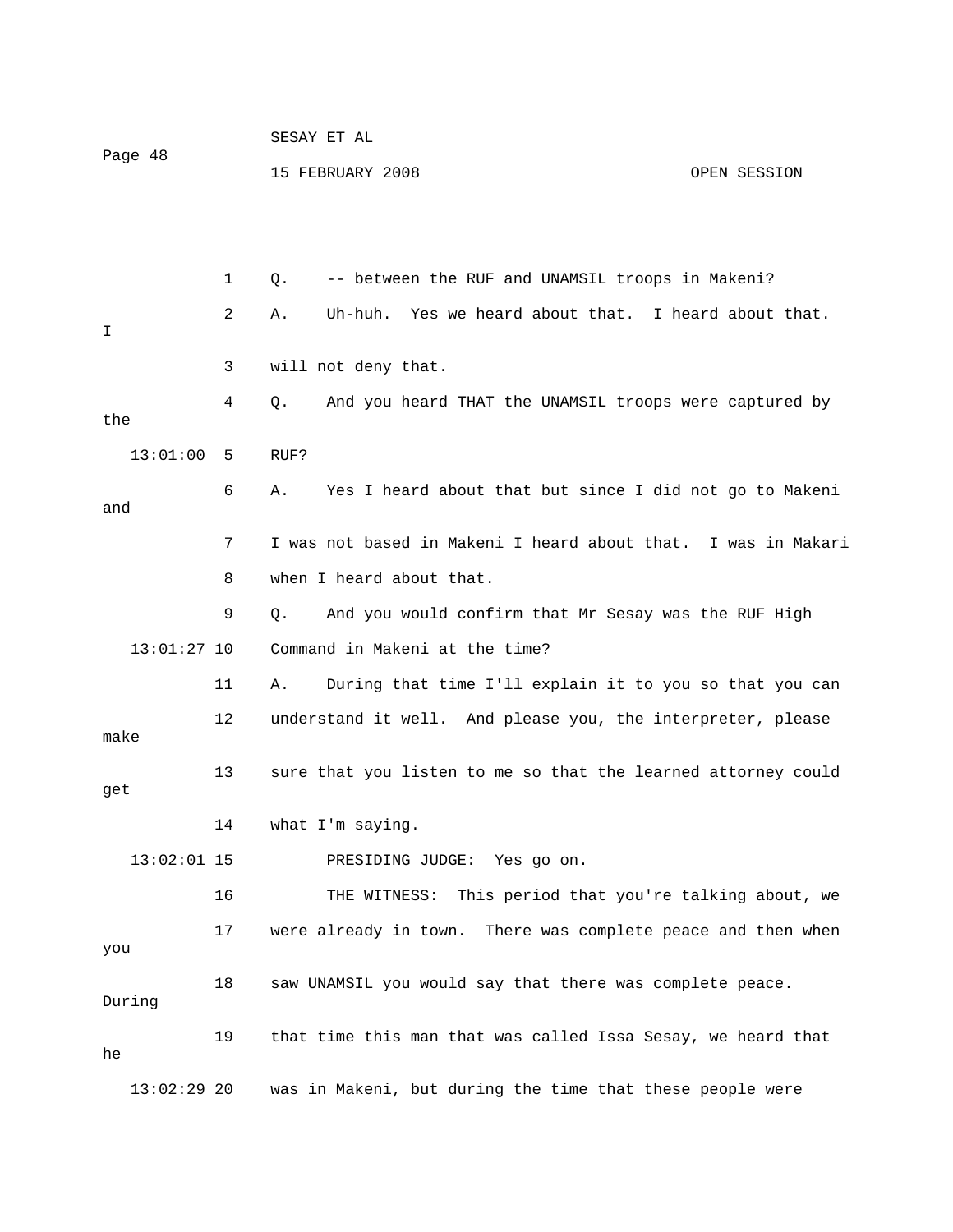| time          | 21 | attacked, we heard that he was not there. But during that      |
|---------------|----|----------------------------------------------------------------|
| heard         | 22 | there was peace, and I used to go there with my wife and I     |
| that          | 23 | that the UNAMSIL troops had been captured, but that this man   |
|               | 24 | was referred to us by Issa Sesay was not there. I heard about  |
| $13:02:55$ 25 |    | that.                                                          |
| the           | 26 | You heard that Issa Sesay was the RUF High Command at<br>Q.    |
|               | 27 | time of the incident?                                          |
|               | 28 | Yes during the time of peace in Makeni this -- when this<br>Α. |
| said          | 29 | thing happened they said he was not there in Makeni. They      |

| Page 49 | SESAY ET AL      |              |
|---------|------------------|--------------|
|         | 15 FEBRUARY 2008 | OPEN SESSION |

 1 he had left, because I asked. 2 Q. Mr Witness, whilst -- 3 JUDGE BOUTET: Did you get an answer to your question or 4 not? 13:03:42 5 MR FYNN: My Lords, I got an answer that he was not there 6 at the material time; he refuses to answer whether he was High 7 Command. 8 JUDGE BOUTET: That's okay. It's your cross-

examination.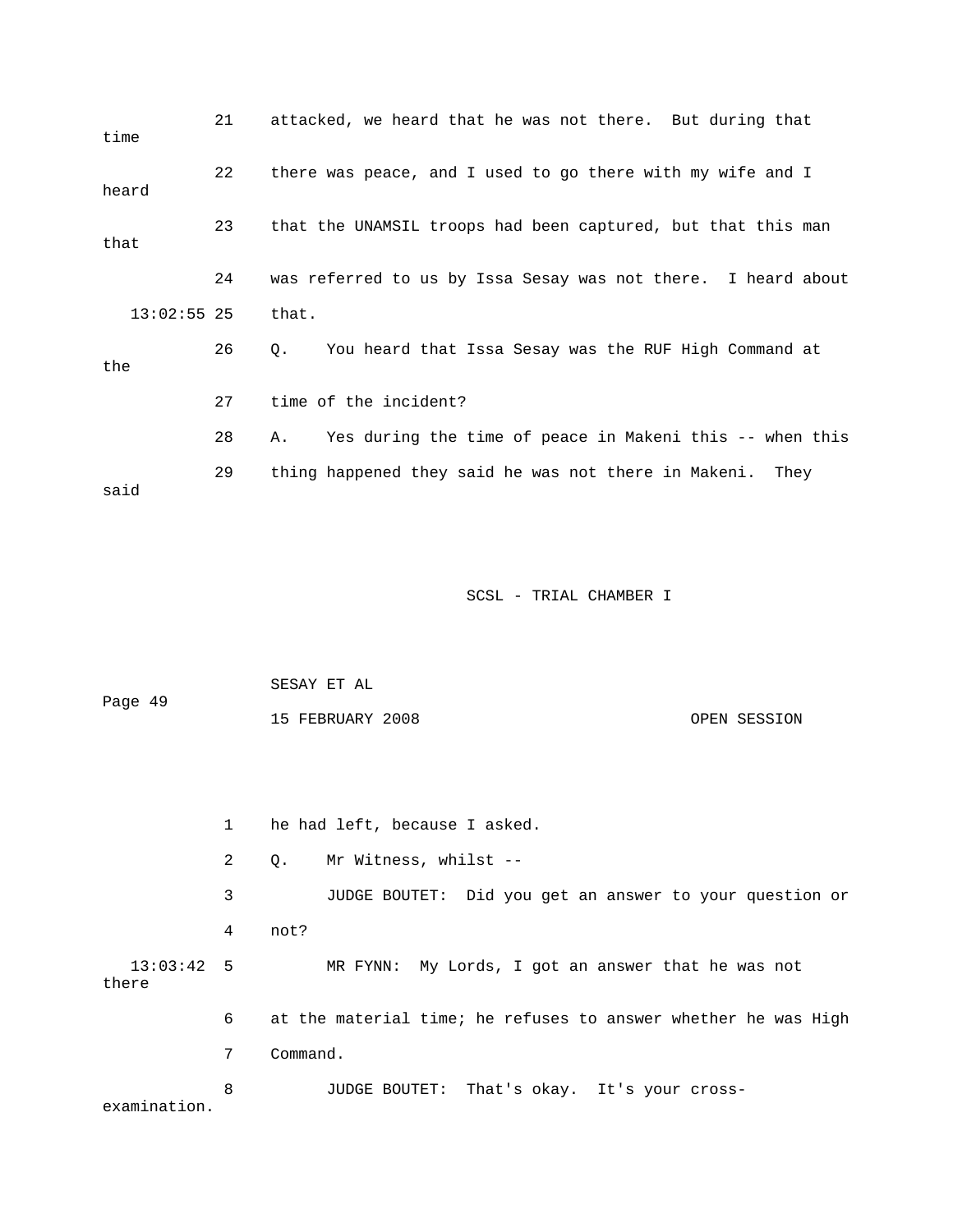|                      | 9  | I'll come back to it.<br>MR FYNN:                                |
|----------------------|----|------------------------------------------------------------------|
| $13:03:58$ 10        |    | Mr Witness whilst Mr --<br>Q.                                    |
|                      | 11 | Yes.<br>Α.                                                       |
|                      | 12 | -- Sesay was High Command in Makeni, you suggest in your<br>Q.   |
|                      | 13 | evidence that markets were operated very well, not so?           |
|                      | 14 | Old man, there was perfect peace and during the time<br>Α.       |
| $13:04:32$ 15<br>In  |    | business was going on as normal, there was no problem at all.    |
|                      | 16 | fact I knew about that.                                          |
| old.                 | 17 | I didn't know I got so old really. I hope to get that<br>Q.      |
|                      | 18 | Now, the question was whether you agree --                       |
|                      | 19 | Yes.<br>Α.                                                       |
| $13:04:55$ 20<br>was |    | -- that markets were operating in Makeni while Mr Sesay<br>$Q$ . |
|                      | 21 | High Command, RUF High Command?                                  |
| was                  | 22 | During that time, with God's help, with God's help, it<br>Α.     |
| was                  | 23 | he that made us not to be able to transact business.<br>There    |
|                      | 24 | no problem in Makeni at all during that time.                    |
| $13:05:25$ 25        |    | But you would agree that the markets were -- markets had<br>Q.   |
|                      | 26 | fewer people in them?                                            |
|                      | 27 | No during that time there were a lot of people.<br>In fact<br>Α. |
| people.              | 28 | people used to sell anywhere. In fact there were so many         |
|                      | 29 | You can agree with me that there were gunmen in the<br>Q.        |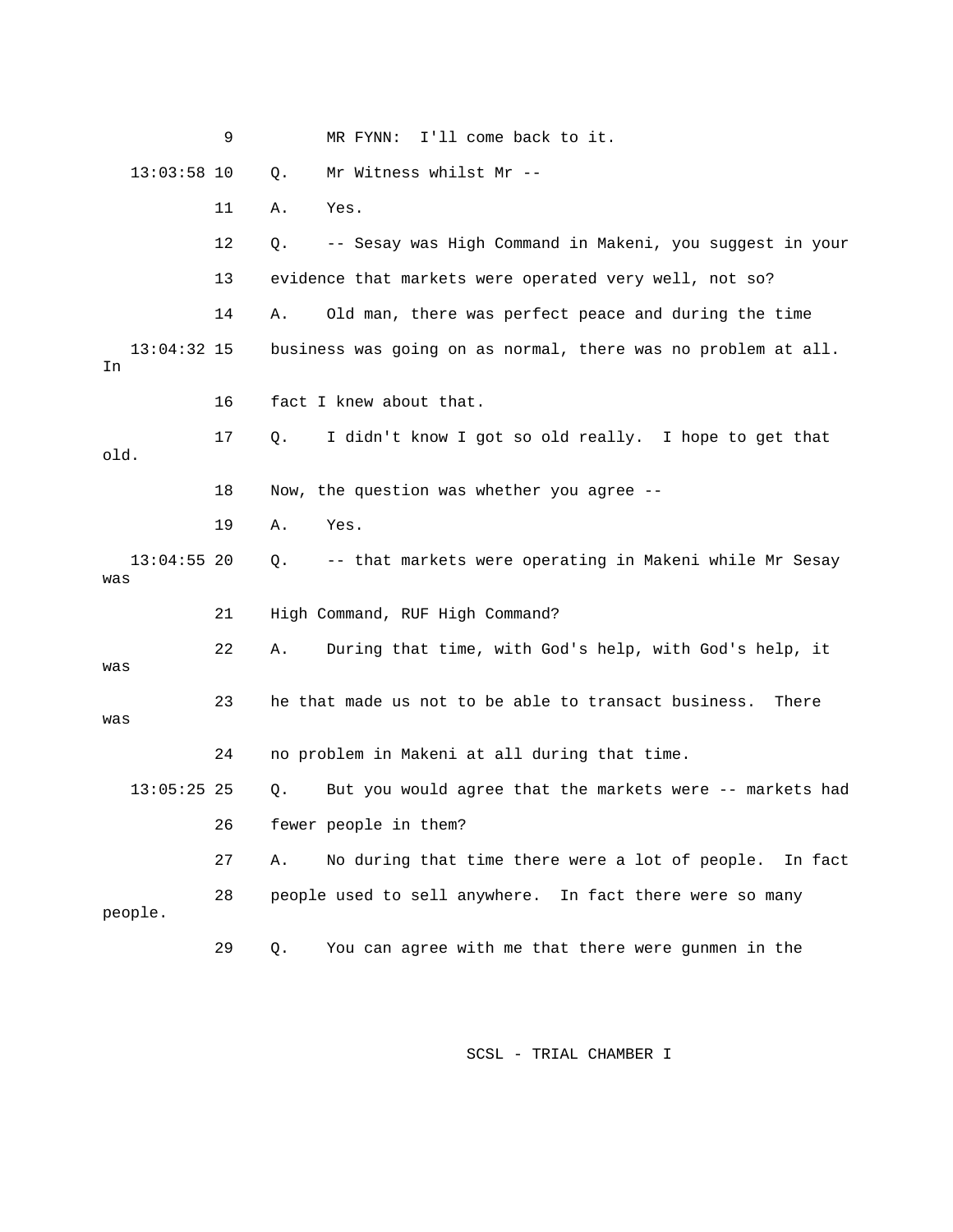| Page 50              |    |                                                               |  |  |
|----------------------|----|---------------------------------------------------------------|--|--|
|                      |    | 15 FEBRUARY 2008<br>OPEN SESSION                              |  |  |
|                      |    |                                                               |  |  |
|                      |    |                                                               |  |  |
|                      |    |                                                               |  |  |
|                      | 1  | markets?                                                      |  |  |
|                      | 2  | During the time that you are -- during the time that we<br>Α. |  |  |
|                      | 3  | are --                                                        |  |  |
|                      | 4  | THE INTERPRETER: Your Honours, would the witness be           |  |  |
| 13:06:09             | 5  | allowed to -- be instructed to go slow.                       |  |  |
|                      | 6  | MR FYNN:                                                      |  |  |
|                      | 7  | Please slow down Mr Witness. Please go slowly.<br>Q.          |  |  |
|                      | 8  | During that time this -- when this old man became the<br>Α.   |  |  |
| head                 |    |                                                               |  |  |
| you                  | 9  | of Makeni that was the time that we had our own respect. If   |  |  |
|                      |    |                                                               |  |  |
| 13:06:36 10          |    | are old man they would say old man. If you're an old man, you |  |  |
| time                 | 11 | would say old man. We did not see any gun and during that     |  |  |
|                      | 12 | peace was raining perfectly, you see, with God's help. That   |  |  |
| was                  |    |                                                               |  |  |
|                      | 13 | the time that we started fending for our --                   |  |  |
|                      | 14 | THE INTERPRETER: Your Honours, the witness is going too       |  |  |
| $13:06:53$ 15        |    | fast.                                                         |  |  |
|                      | 16 | MR FYNN: Now, Mr Witness, you are going too fast and          |  |  |
| also                 |    |                                                               |  |  |
| We                   | 17 | you made a reference to an old man being in charge of Makeni. |  |  |
|                      | 18 | may be having some translation difficulties there.            |  |  |
|                      | 19 | This man this time is not you I<br>PRESIDING JUDGE:           |  |  |
| suppose.             |    |                                                               |  |  |
| $13:07:13$ 20<br>all |    | That's why I now know, My Lord, that we were<br>MR FYNN:      |  |  |

SESAY ET AL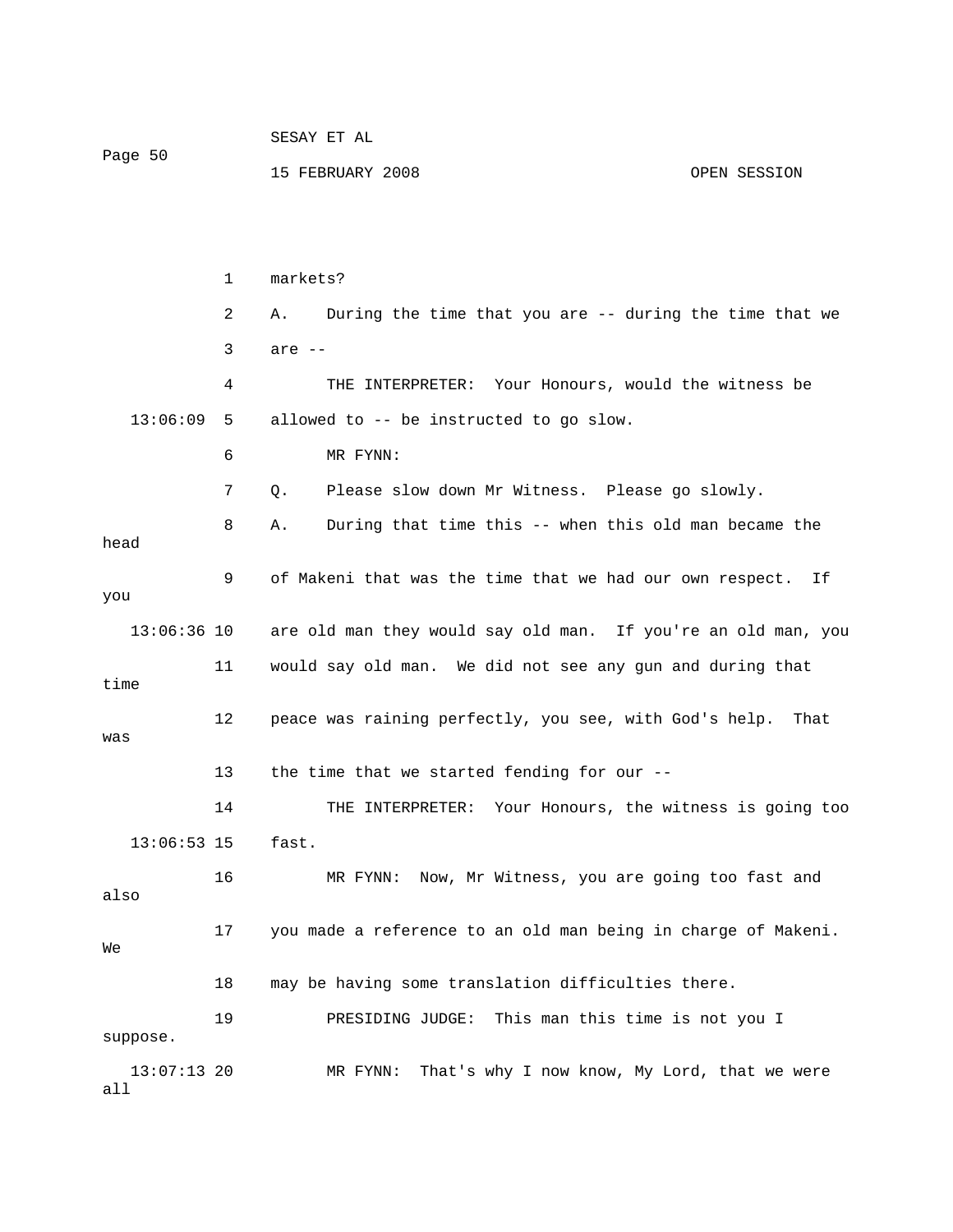|               | 21 | the time having translation difficulties. Old man, which old   |
|---------------|----|----------------------------------------------------------------|
|               | 22 | man, me.                                                       |
| You           | 23 | So please, Mr Witness, if you can just say that again.<br>О.   |
| mistaken?     | 24 | were telling us about the markets in Makeni if I'm not         |
| $13:07:39$ 25 |    | Yes, during the time that people had been -- when Issa<br>Α.   |
| peace.        | 26 | became the head in Makeni that was the time that you had       |
| no            | 27 | Everybody was selling anything that he wanted to. There was    |
|               | 28 | trouble.                                                       |
|               | 29 | Mr Witness, did you visit Mr Sesay whilst he was head of<br>О. |

| Page 51 | SESAY ET AL      |              |
|---------|------------------|--------------|
|         | 15 FEBRUARY 2008 | OPEN SESSION |

|              |                | the RUF in Makeni?                                          |
|--------------|----------------|-------------------------------------------------------------|
| bush         | $2^{\circ}$    | A. Yes, when he sent -- when he asked us to come from the   |
| and          | 3 <sup>7</sup> | to -- a lot of us went. We were led by somebody so as to go |
|              | 4              | know him. So we went and we knew. He welcomed us well.      |
| $13:09:01$ 5 |                | PRESIDING JUDGE: Mr Fynn, I'm afraid --                     |
|              | 6              | MR FYNN: Yes, My Lords.                                     |
|              | 7              | PRESIDING JUDGE: -- we have to stop here.                   |
|              | 8              | MR FYNN: Yes, My Lords.                                     |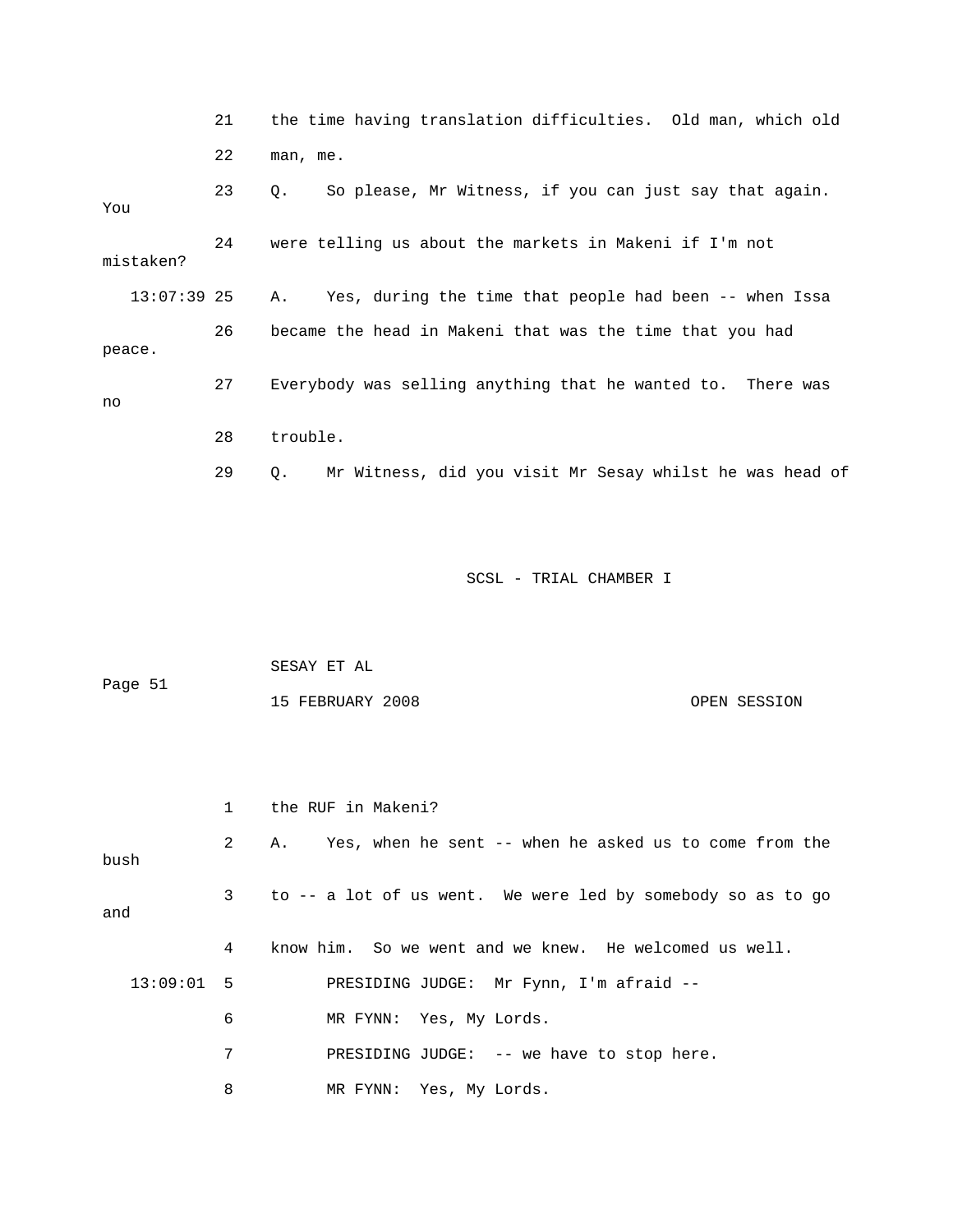| recess        | 9  | PRESIDING JUDGE: Learned counsel, the Chamber will             |
|---------------|----|----------------------------------------------------------------|
| $13:09:39$ 10 |    | for lunch. We will resume the session at 2.30.                 |
|               | 11 | We will rise please.                                           |
|               | 12 | [Break taken at 1.10 p.m.]                                     |
|               | 13 | $[RUF15FEB08A - DG]$                                           |
|               | 14 | [Upon resuming at 2.40 p.m.]                                   |
| $14:50:50$ 15 |    | PRESIDING JUDGE: Good afternoon, learned counsel.<br>Μr        |
|               | 16 | Fynn.                                                          |
|               | 17 | MR FYNN:<br>Thank you My Lord.                                 |
|               | 18 | Mr Witness?<br>$Q$ .                                           |
|               | 19 | Sir.<br>Α.                                                     |
| $14:51:08$ 20 |    | Is it your evidence that the only time you saw Mr Sesay,<br>Q. |
| Makeni?       | 21 | was when he invited the elders to come from the bush to        |
|               | 22 | Α.<br>Yes.                                                     |
| that          | 23 | Is it also correct, that it was only on that occasion<br>Q.    |
|               | 24 | you actually went to Makeni?                                   |
| $14:51:51$ 25 |    | That was a time that I knew him but we were led by<br>Α.       |
|               | 26 | somebody. That helped us to know him.                          |
|               | 27 | Q. Mr Witness, the question is: Whether that occasion --       |
|               | 28 | Yes.<br>Α.                                                     |
|               | 29 | -- was the only time you actually went to Makeni?<br>Q.        |
|               |    |                                                                |
|               |    | SCSL - TRIAL CHAMBER I                                         |

SESAY ET AL

15 FEBRUARY 2008 OPEN SESSION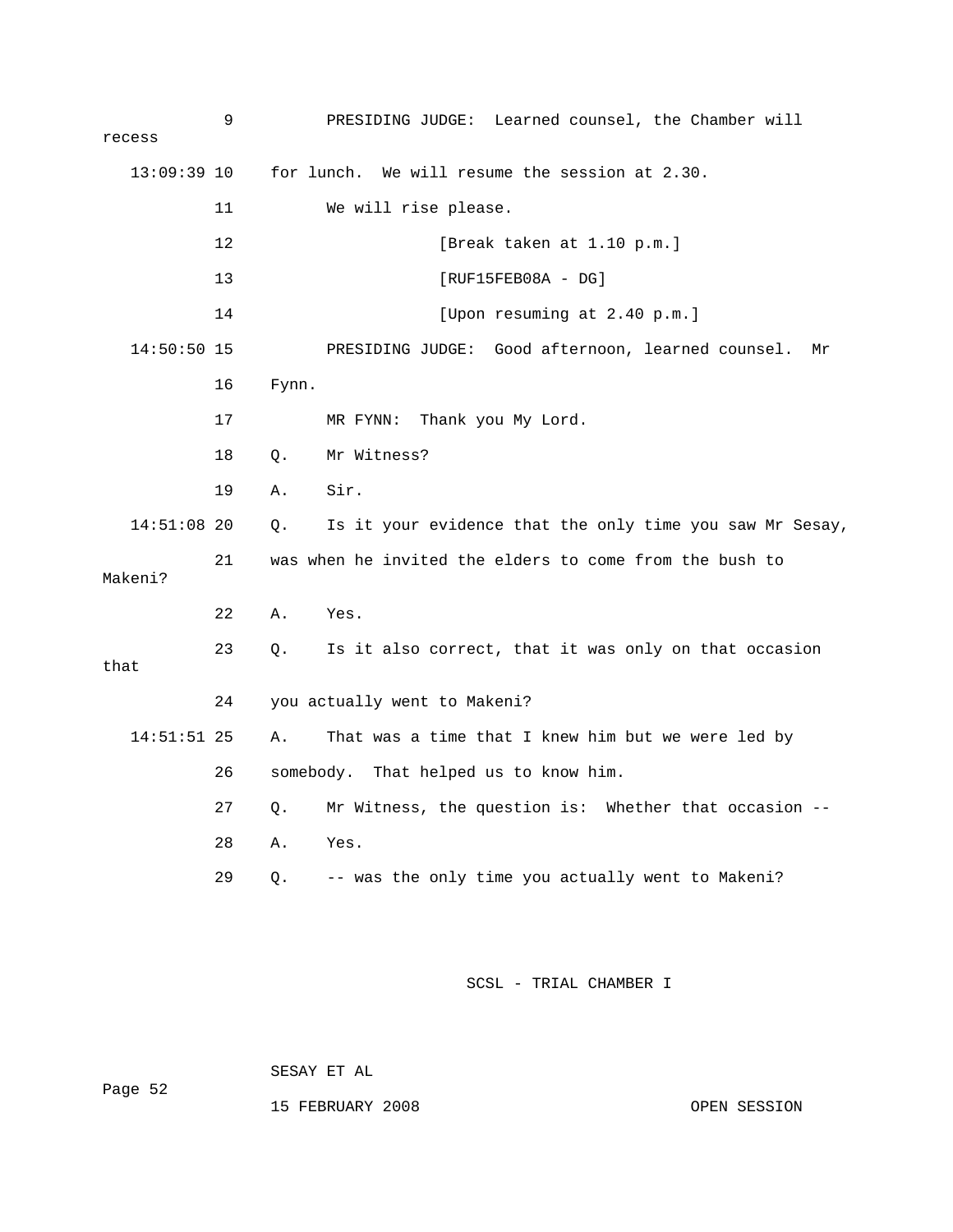| the |               | $\mathbf{1}$   | Α.        | That was the first time that I knew this man. It was    |
|-----|---------------|----------------|-----------|---------------------------------------------------------|
|     |               | $\overline{2}$ |           | first time.                                             |
|     |               | 3              |           | PRESIDING JUDGE: Please listen to the question and      |
|     |               | 4              |           | answer -- and answer the question.                      |
|     | 14:52:38      | 5              |           | MR FYNN:                                                |
|     |               | 6              | Q.        | That was the only occasion on which you went to Makeni? |
|     |               | 7              | Α.        | I used to go to Makeni.<br>No.                          |
| had |               | 8              | Q.        | It is your evidence that you never heard that the RUF   |
|     |               | 9              |           | killed anyone in Makeni; am I correct?                  |
|     | $14:53:06$ 10 |                | Α.        | Yes, it is true.                                        |
| RUF |               | 11             | Q.        | It is also your evidence; that you never heard that the |
|     |               | 12             |           | burned any house in Makeni, correct?                    |
|     |               | 13             | Α.        | Yes. I've never heard that and I have never seen that.  |
|     |               | 14             | Q.        | It is your evidence that you have never heard that any  |
|     | $14:53:39$ 15 |                |           | civilians were abducted in Makeni?                      |
|     |               | 16             | Α.        | Not at all, I have not heard that, that civilians were  |
|     |               | 17             | abducted. |                                                         |
|     |               | 18             | Q.        | And it is also your evidence that you never heard that  |
|     |               | 19             |           | women were raped in Makeni?                             |
|     | $14:54:15$ 20 |                | Α.        | Not at all. The time that Issa took over I never heard  |
|     |               | 21             |           | about that and I never saw that.                        |
|     |               | 22             |           | PRESIDING JUDGE: Leave Issa alone. Leave Issa.<br>Leave |
|     |               | 23             |           | Issa alone. Put the question to him again please.       |
|     |               | 24             |           | MR FYNN:                                                |
|     | 14:54:32 25   |                | Q.        | Is it your evidence that you never heard of women being |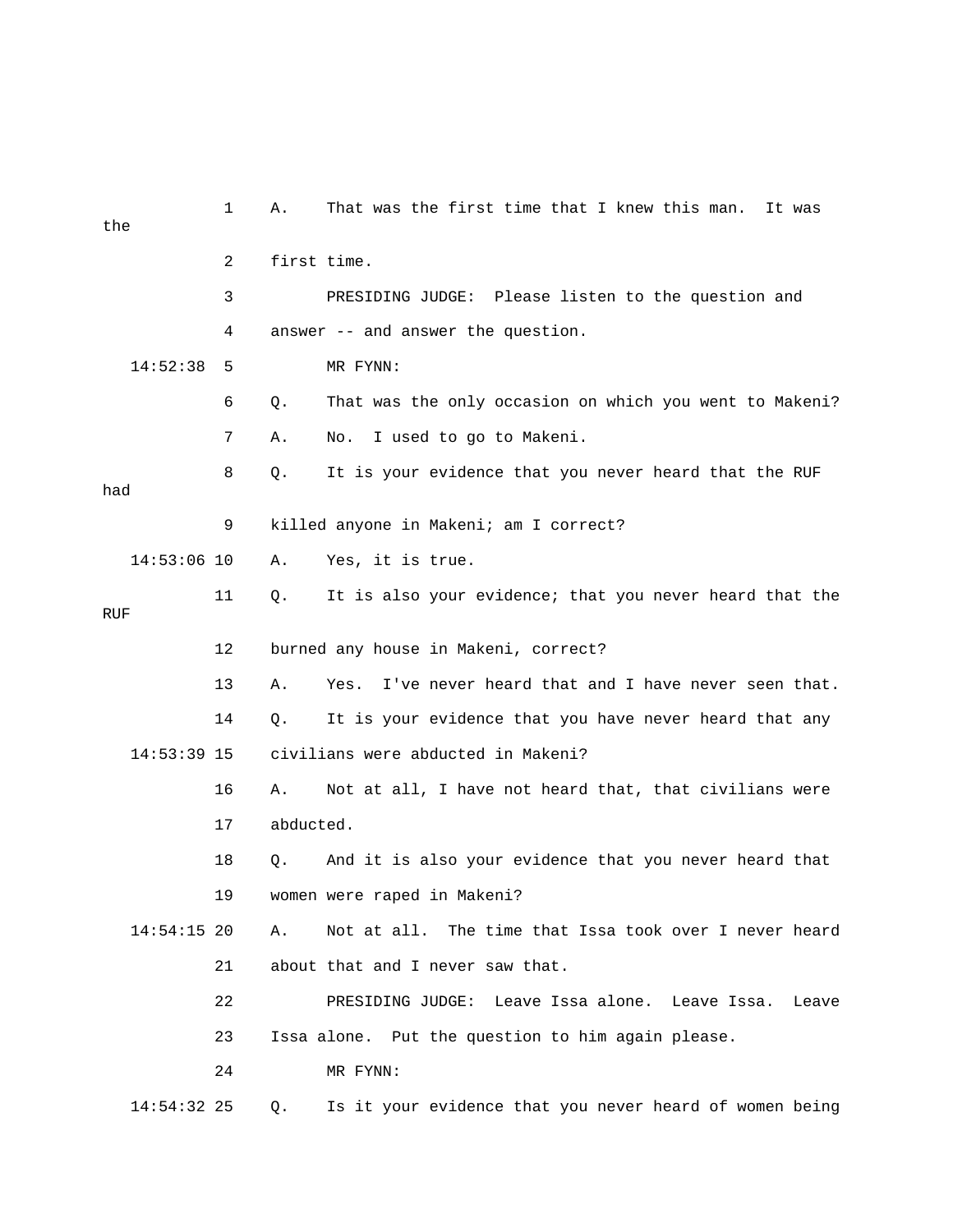26 raped --

27 A. Yes.

 28 Q. Is it your evidence that you never heard of women being 29 raped in Makeni?

SCSL - TRIAL CHAMBER I

|         | SESAY ET AL      |              |
|---------|------------------|--------------|
| Page 53 |                  |              |
|         | 15 FEBRUARY 2008 | OPEN SESSION |

 1 A. Not at all. I was not told that. 2 JUDGE BOUTET: But there might be some confusion Mr 3 Prosecutor, with your questions. The witness seems to be 4 focusing only when Sesay was there. So I don't feel your 14:54:55 5 question was much -- I took it to be much larger than that. But 6 I'm not sure if this is my misunderstanding or the witness. But 7 if you're talking at any time or you're focusing at the time when 8 Sesay was there so I'm -- 9 MR FYNN: I was not focusing on the time Sesay was there, 14:55:12 10 My Lord. 11 JUDGE BOUTET: That's what I thought but I get from the 12 answer -- 13 THE WITNESS: Well, when Sesay was not there that is the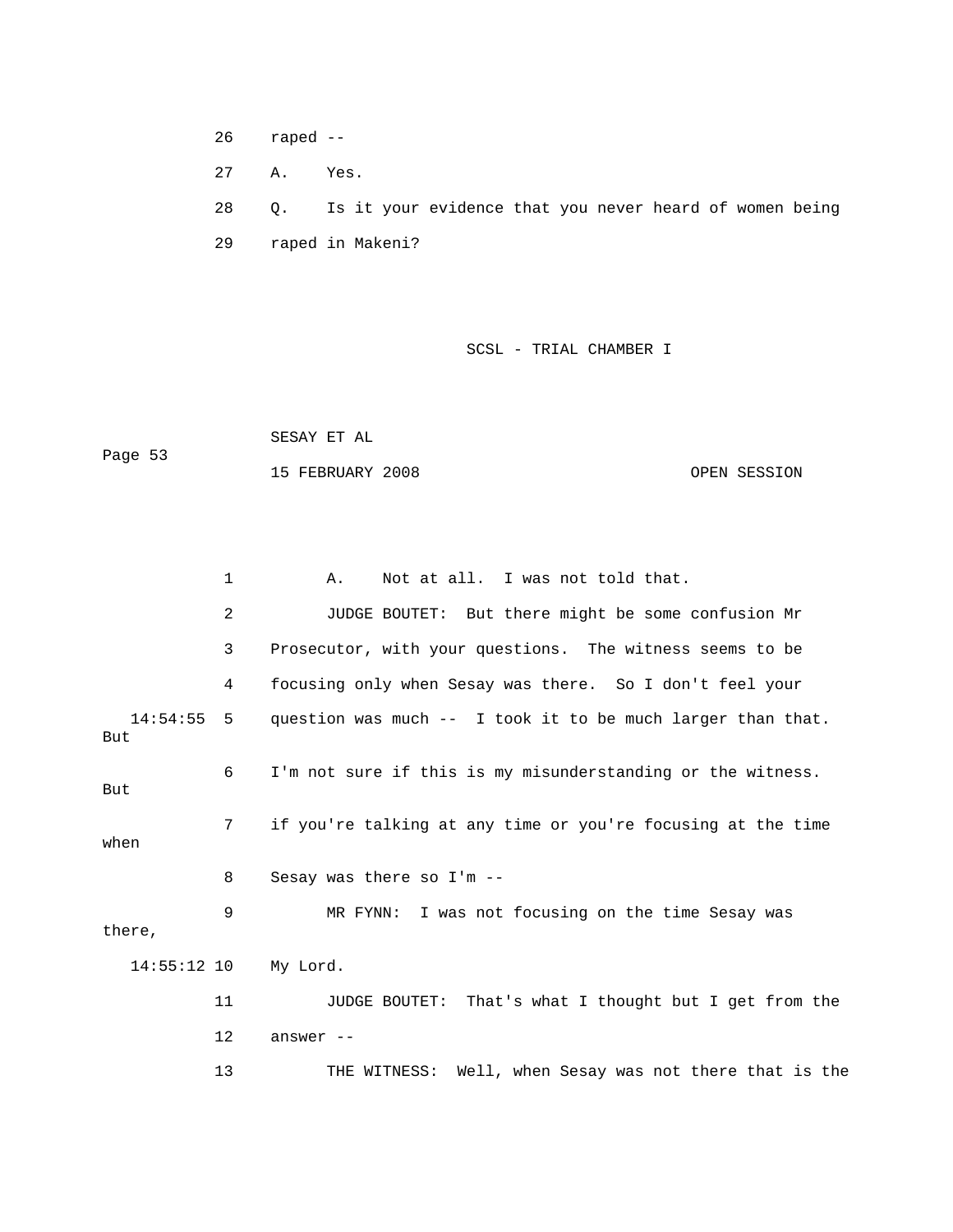| did                          | 14 | time that we were in trouble. Even when I was in the bush, I  |
|------------------------------|----|---------------------------------------------------------------|
| $14:55:25$ 15<br>with        |    | not hear that: That women were raped. I did not see that      |
|                              | 16 | my eyes and I never heard that.                               |
|                              | 17 | JUDGE BOUTET: So I have my answer. Thank you.                 |
|                              | 18 | THE WITNESS: You're welcome.                                  |
|                              | 19 | MR FYNN:                                                      |
| $14:55:45$ 20<br>complaining |    | Mr Witness, I put it to you that civilians were<br>Q.         |
|                              | 21 | about the conduct of RUF fighters in Makeni?                  |
| to                           | 22 | MR JORDASH: I would ask that -- sorry to object. Sorry        |
|                              | 23 | interrupt, my learned friend, but just that the witness --    |
| it                           | 24 | THE WITNESS: So if they made any complaint about that         |
| $14:56:09$ 25                |    | was not to me. I did not know. I was not in Makari Gbanti, I  |
|                              | 26 | was not in Makeni. So if they made any complaint. I did not   |
|                              | 27 | know.                                                         |
|                              | 28 | MR JORDASH: I was simply going to say that it might be        |
|                              | 29 | useful if the -- my learned friend to specify the time frame. |

 SESAY ET AL Page 54 15 FEBRUARY 2008 OPEN SESSION

 1 It's a very long war. RUF were in Makeni at different occasions.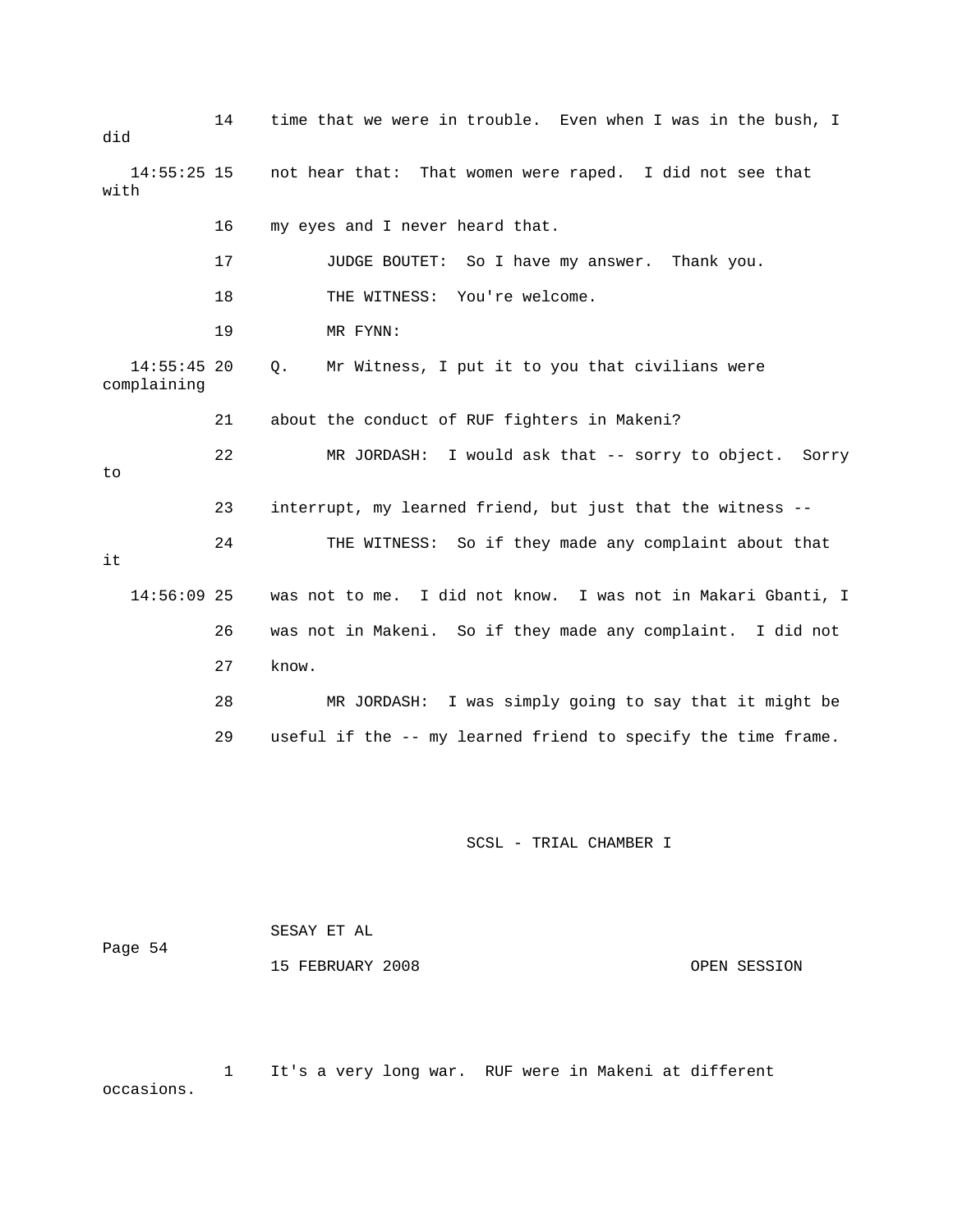|      |               | 2  | Other groups were in Makeni, aside from the war there's the    |
|------|---------------|----|----------------------------------------------------------------|
|      |               | 3  | possibility of crimes. I'm thinking it might be more helpful.  |
|      |               | 4  | MR FYNN:                                                       |
|      | 14:56:48      | 5  | Mr Witness, am I to understand that you never heard of<br>Q.   |
|      |               | 6  | civilians complaining about the conduct of the RUF in Makeni?  |
| I    |               | 7  | I never heard that complaint. I was not in Makeni Town.<br>Α.  |
|      |               | 8  | was in the chiefdom. Bombali Sebora Chiefdom. Nobody lodged    |
|      |               | 9  | that complaint to me and I never heard it.                     |
|      | 14:57:32 10   |    | Mr Witness, I put it to you that the RUF committed<br>Q.       |
|      |               | 11 | atrocities in Makeni, on their retreat from Freetown after the |
|      |               | 12 | intervention?                                                  |
| to   |               | 13 | Well, those people who were supposed to give to testify<br>Α.  |
|      |               | 14 | that would be the people that resided in Makeni Town.          |
|      | $14:58:20$ 15 |    | Mr Witness, I put it to you that you heard of these<br>Q.      |
|      |               | 16 | atrocities at your village?                                    |
| you  |               | 17 | In my own village Makari Gbanti Chiefdom. I'm telling<br>Α.    |
|      |               | 18 | that I did not know that such a thing happened. I did not get  |
|      |               | 19 | any complaint about that in my Chiefdom Makari Gbanti.         |
|      | $14:58:53$ 20 |    | Q. Mr Witness, I put it to you --                              |
|      |               | 21 | Yes.<br>Α.                                                     |
|      |               | 22 | -- that at the time of the capture of the UNAMSIL<br>Q.        |
|      |               | 23 | personnel, it was Issa Sesay who was High Command in Makeni?   |
| was  |               | 24 | I don't deny that so it was but during that time there<br>Α.   |
| were | $14:59:20$ 25 |    | peace and people said that he was there. But I'm sure if he    |
|      |               | 26 | there, such a thing wouldn't have happened. Because he's a     |
|      |               | 27 | peaceful man.                                                  |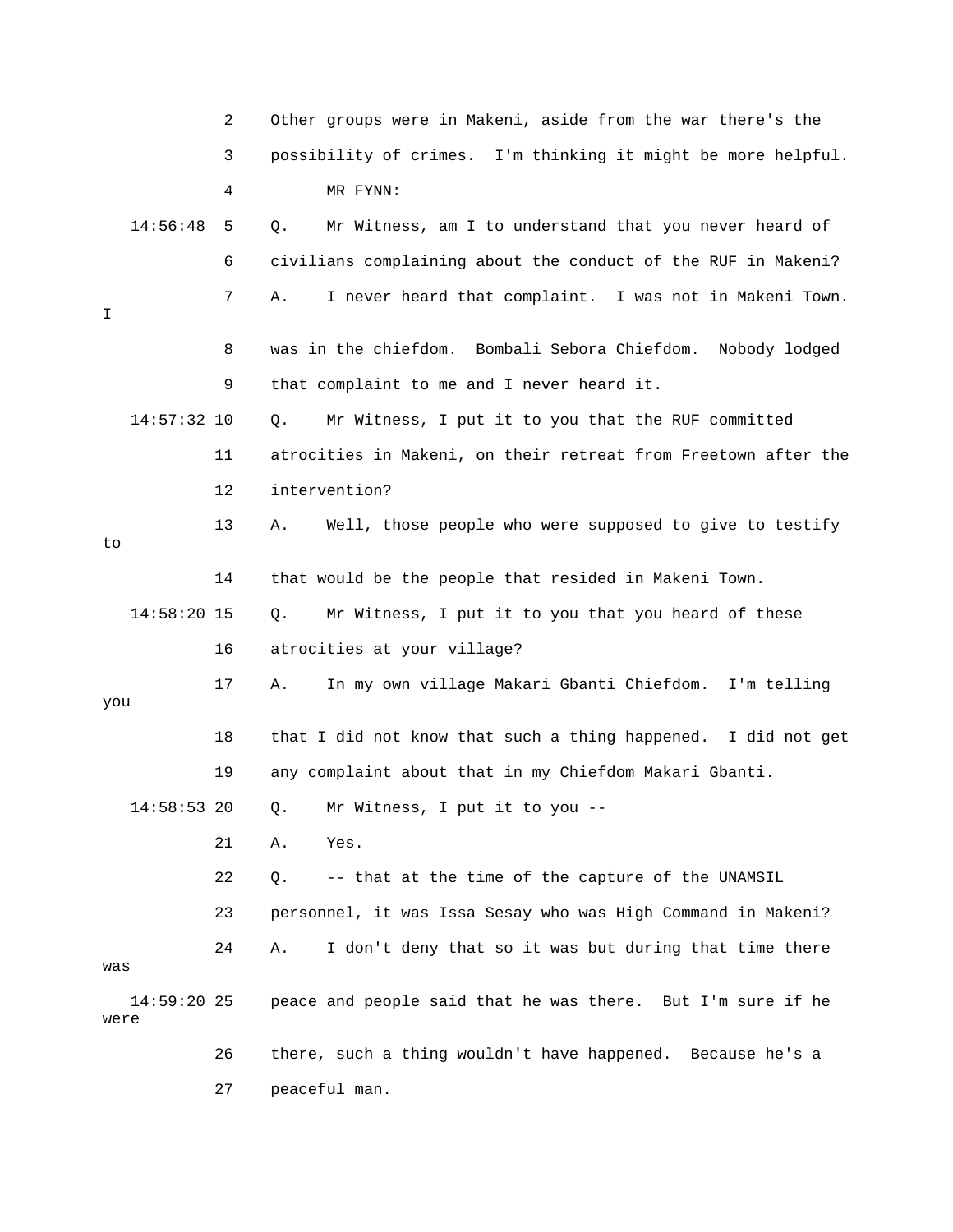28 Q. Mr Witness, I put it to you that when you were chased by 29 the RUF, the child soldiers who were with them, had guns?

SCSL - TRIAL CHAMBER I

 SESAY ET AL Page 55 15 FEBRUARY 2008 OPEN SESSION

 1 A. I will not deny that when we were being chased we saw them 2 with them, but we did not know to whom they belong. So that's 3 it. So I wouldn't say that I did not see them with guns. 4 Q. Mr Witness, you are an admirer of Mr Sesay, correct? 15:00:25 5 A. I did not get you properly. Say it again. 6 Q. You are an admirer of Mr Sesay? 7 A. I should admire him. If you find yourself in trouble and 8 somebody gets you extricated from that trouble. I think you 9 should love him by all means. 15:01:03 10 Q. You are also a lover of the RUF; am I correct? 11 A. I do not like all of them. See, I like the one who helped 12 me in times of trouble. 13 Q. And so you are here to help him in return, not so? 14 A. Well if somebody helped you, if he finds himself in trouble 15:01:32 15 and if they said that they accuse of doing something that is bad 16 and you are not, you are not aware of that, then you have to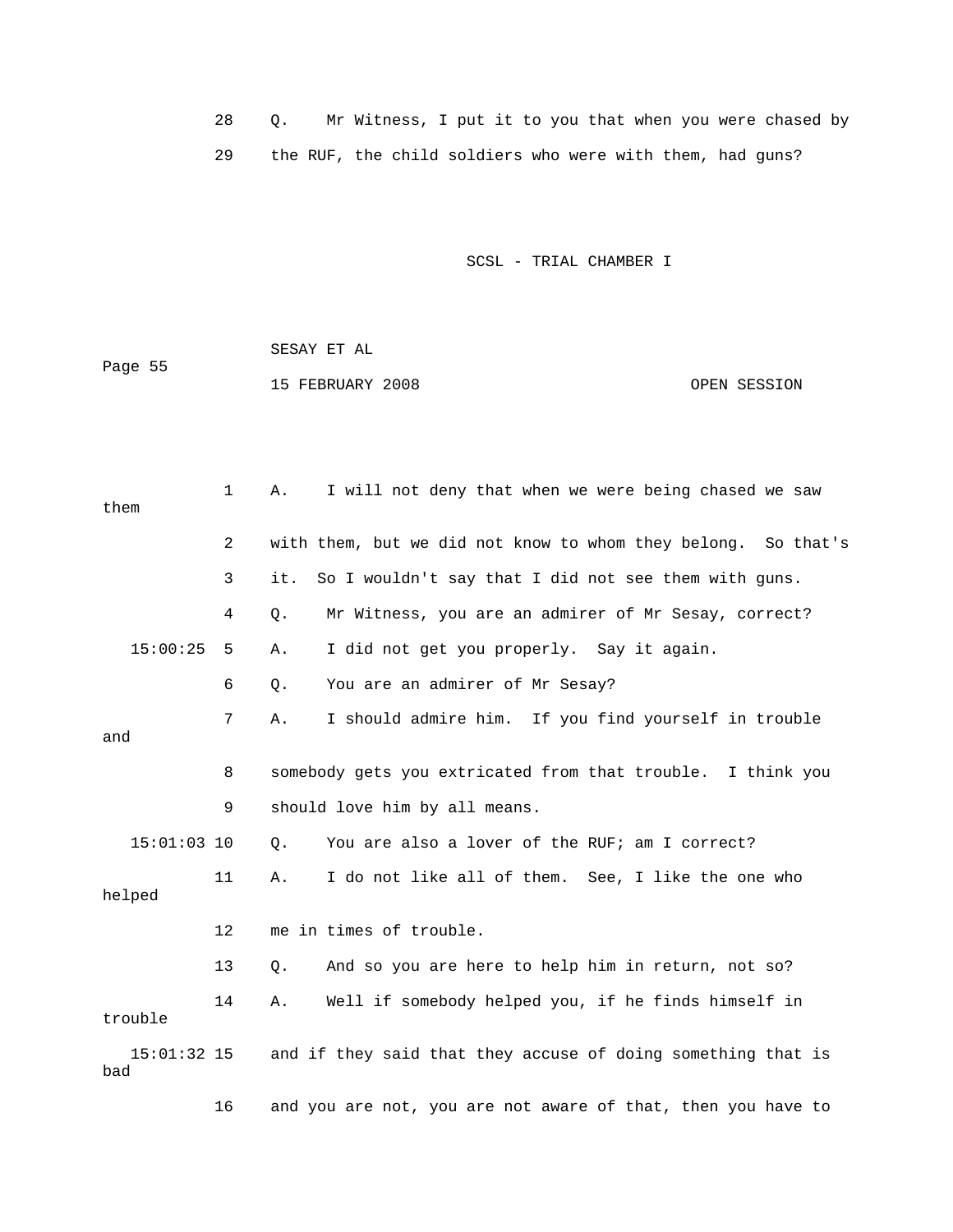|                        | 17 | testify to that.                                              |
|------------------------|----|---------------------------------------------------------------|
|                        | 18 | It is because of that reason, Mr Witness, that you will<br>Q. |
|                        | 19 | deny anything you think will hurt Mr Sesay, not so?           |
| $15:02:03$ 20<br>alone |    | If Mr Sesay had done something that is wrong, it's I<br>Α.    |
|                        | 21 | that have to be buried when I'm dead, I will say it.          |
| My                     | 22 | Thank you very much, Mr Witness. Thank you,<br>MR FYNN:       |
|                        | 23 | Lords. That will be all for the witness.                      |
|                        | 24 | PRESIDING JUDGE:<br>Yes.                                      |
| $15:02:55$ 25          |    | MR JORDASH: No questions, thank you.                          |
|                        | 26 | PRESIDING JUDGE: Okay. Mr Witness, we've --                   |
|                        | 27 | THE WITNESS: Yes.                                             |
| testimony.             | 28 | PRESIDING JUDGE: We've come to the end of your                |
| your                   | 29 | We thank you for coming and we wish you a safe trip back to   |

 SESAY ET AL Page 56 15 FEBRUARY 2008 OPEN SESSION

 1 village. Once more, thank you. 2 THE WITNESS: Amen. You're welcome. I will say thanks to 3 you for making it possible for us to have peace in the country. 4 May the Lord help you to stay here. I also say thanks to you.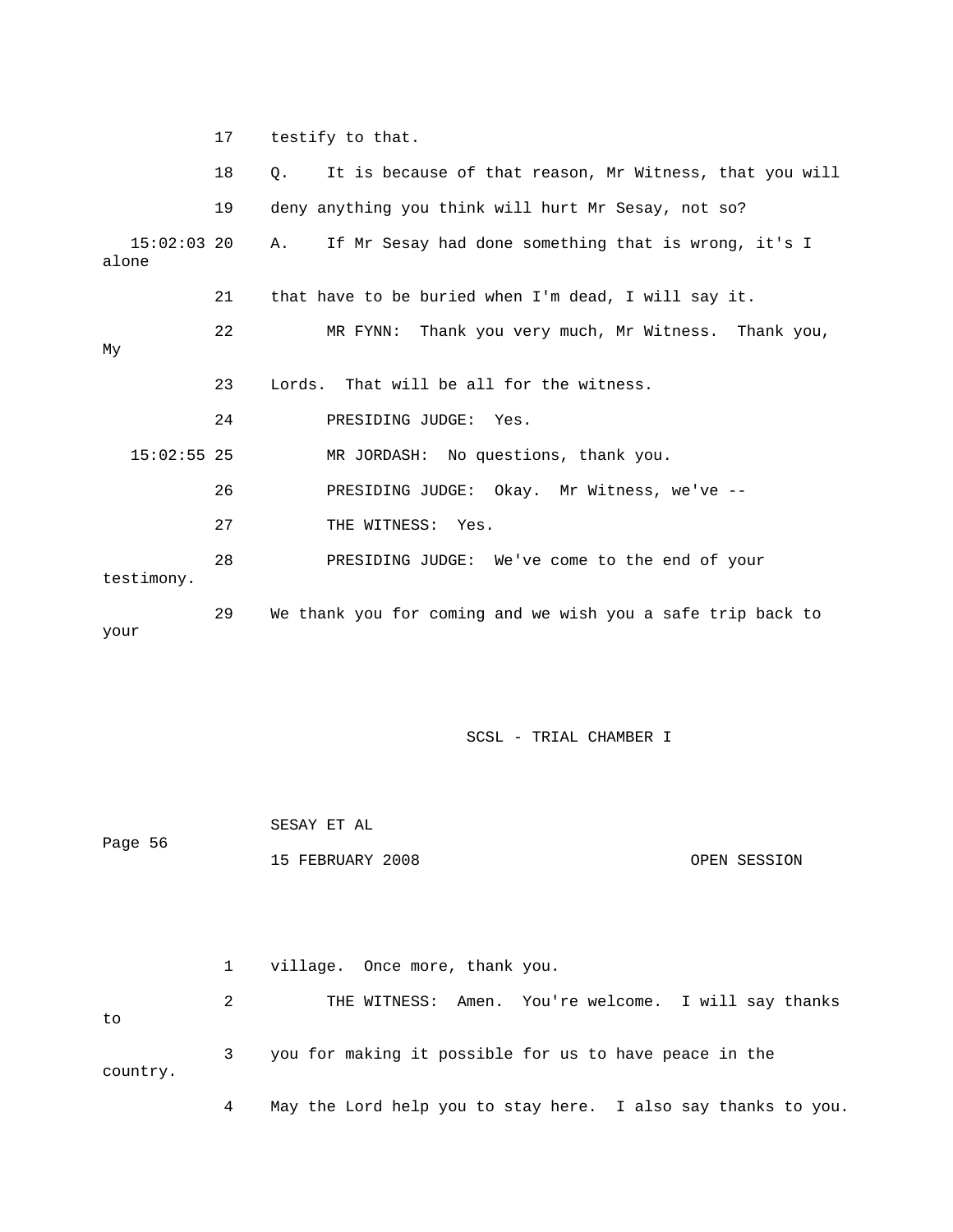15:04:04 5 May God also help him.

 6 PRESIDING JUDGE: May God help who, him who? 7 THE WITNESS: All of you that are presiding over this case. 8 [The witness withdrew] 9 MR FYNN: My Lords? 15:05:02 10 PRESIDING JUDGE: Yes. 11 MR FYNN: If I may, I wish to refer to an issue concerning 12 DIS-085 who testified yesterday. My learned friend Ogeto, who is 13 not here now, did indicate that he may have an application 14 regarding recross-examination. And he was to make final his 15:05:23 15 indications today. The Prosecution would wish to have this 16 matter put to rest as soon as possible. We do not wish to have 17 it hanging. Therefore, we wish to inquire through the Court if 18 any decisions have been reached by my learned friends for the 19 Defence for Kallon. 15:05:45 20 PRESIDING JUDGE: We'll wait for Mr Ogeto to come. He's 21 the one to let us know that. But I know we did indicate Monday 22 it will be the date when the witness I think was supposed to - - 23 oh, I thought it was -- 24 MS MYLVAGANAM: [In audible] 15:06:01 25 PRESIDING JUDGE: Which one is this? 26 JUDGE BOUTET: Open your microphone. 27 MS MYLVAGANAM: I can confirm to the Court -- 28 PRESIDING JUDGE: Yes.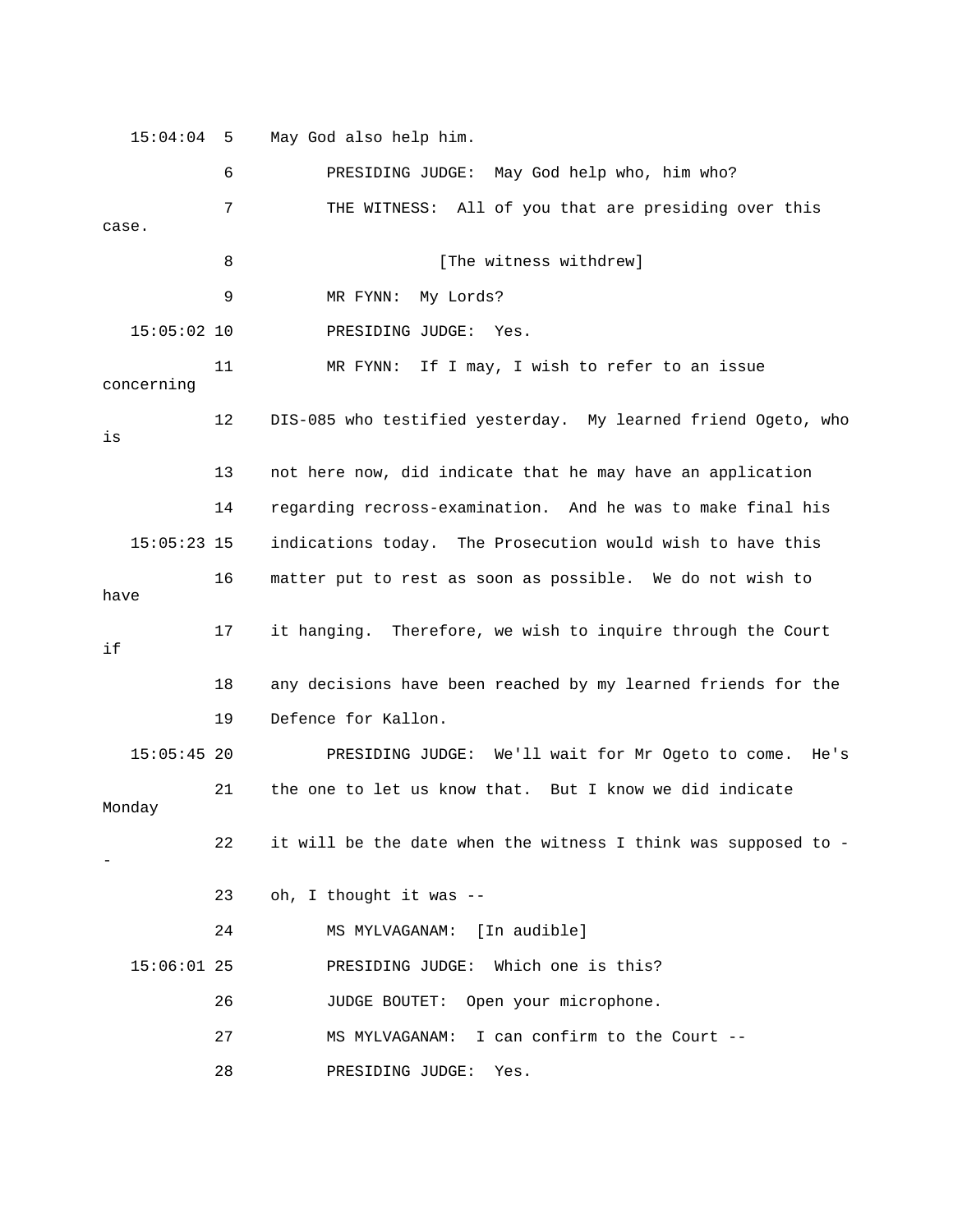29 MS MYLVAGANAM: My Lord, the matter has been the subject of

SCSL - TRIAL CHAMBER I

| Page 57 | SESAY ET AL      |              |
|---------|------------------|--------------|
|         | 15 FEBRUARY 2008 | OPEN SESSION |

 1 discussion and deliberation and there won't be any application. 2 PRESIDING JUDGE: There won't be any application for this 3 witness to come back? 4 MS MYLVAGANAM: No. 15:07:36 5 [The witness entered Court] 6 PRESIDING JUDGE: Mr Jordash this is DIS -- 7 MR JORDASH: 046. Language is Temne. I think the 31st 8 witness. 9 JUDGE BOUTET: You did -- 15:07:52 10 PRESIDING JUDGE: Thirty-second. 11 MR JORDASH: Thirty-second. 12 JUDGE BOUTET: You said 046. 13 MR JORDASH: Yes. 14 PRESIDING JUDGE: Let's check. I hope I have my count 15:08:09 15 right. I think this is the 32nd, I'm not very sure. Anyway 16 we'll check. Thiry-second maybe. Yes, Mr Wagona. 17 MR WAGONA: Yes, My Lords. May I just indicate that we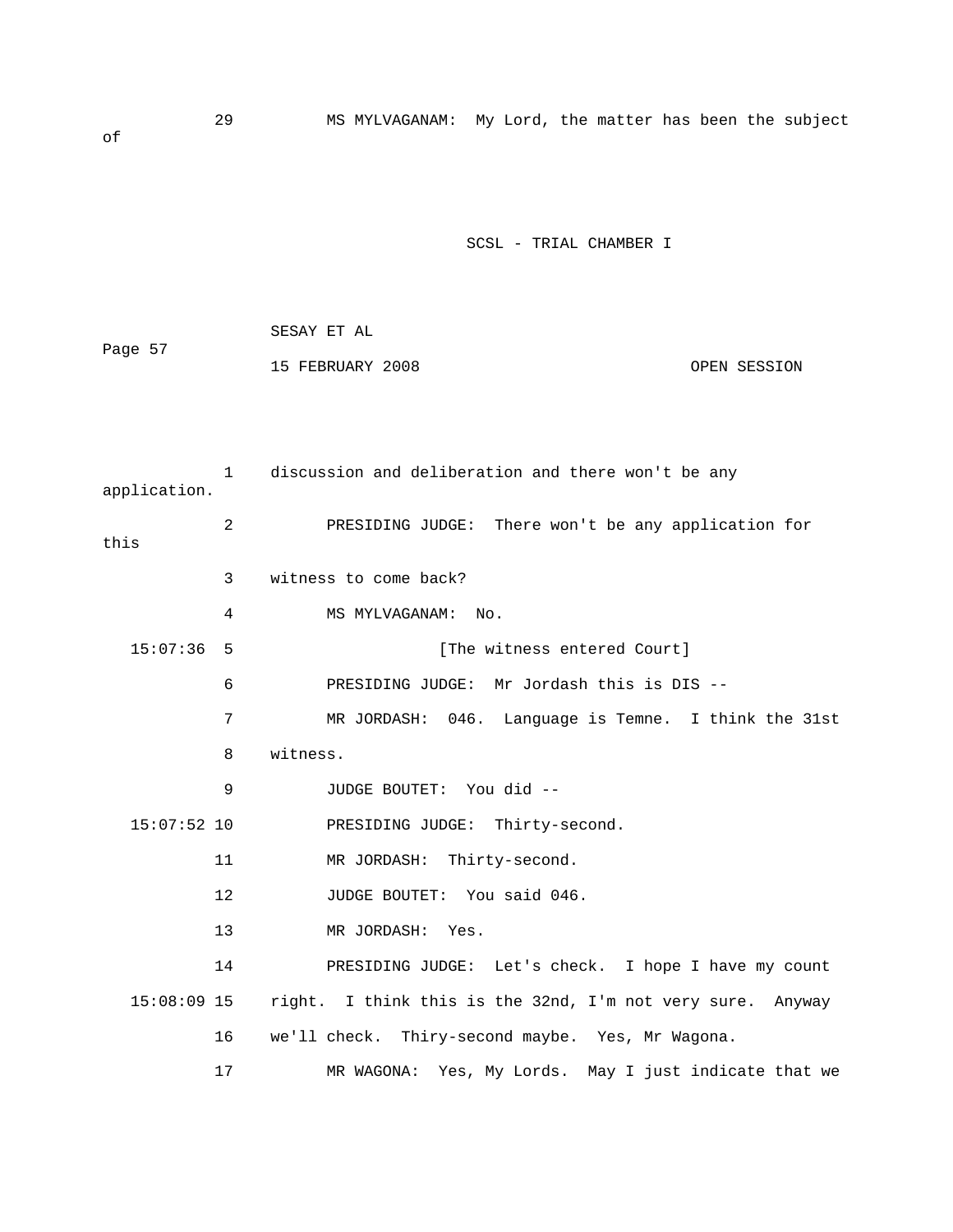18 learned about this witness coming to testify today only yesterday 19 through an email after 6 o'clock, and he had been in the call 15:08:41 20 order which was served to us on 13th, slightly after 6.00 p.m.. 21 And in that call order he was appearing at number ten. And I'm 22 only indicating that I've had to deal with this witness at very 23 short notice and that I hope that the Defence will endeavour to 24 give us a call order that gives us sufficient time to prepare for 15:09:22 25 these witnesses. But having said that, I'll be prepared to deal 26 with this witness. 27 PRESIDING JUDGE: Well, we only want to emphasise that the 28 Defence should conform with the orders of this Court and to 29 respect them so that the other side is not put in a disadvantaged

SCSL - TRIAL CHAMBER I

| Page 58 | SESAY ET AL      |              |
|---------|------------------|--------------|
|         | 15 FEBRUARY 2008 | OPEN SESSION |

 1 position. It's important, you know, that this happens. I mean, 2 otherwise, it becomes -- I mean, we, we, shouldn't conduct our 3 proceedings you know, this way. It's important that the orders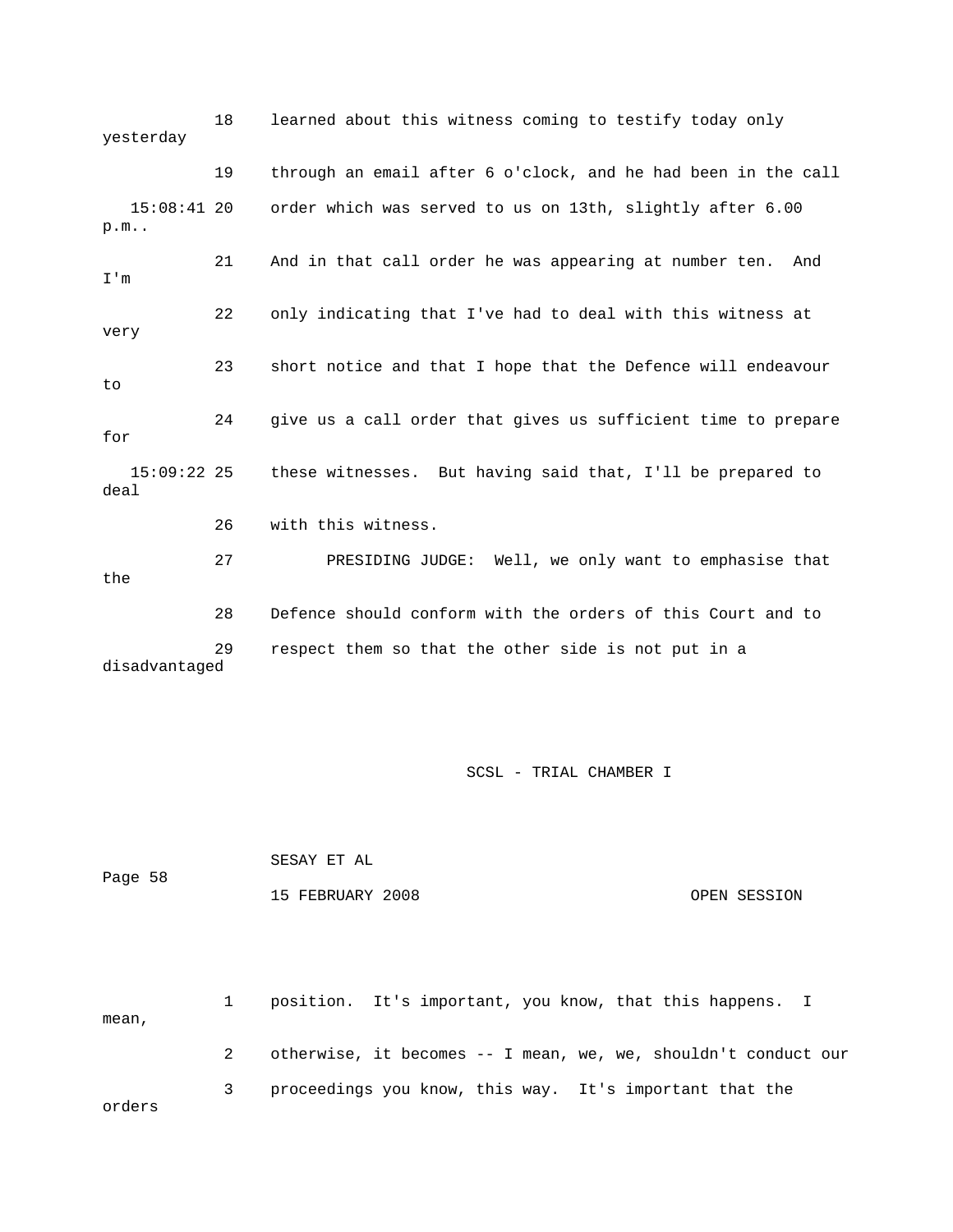4 which are given, you know, are adhered to and that.

 15:10:04 5 MR JORDASH: Your Honour, I quite understand and I'm not in 6 any way opening up any argument. Suffice to say that during the 7 Prosecution case, when it came to flexibility about the smaller 8 witnesses, the civilians, we too agreed at short notice. It's 9 the nature of putting on a case that you have to sometimes slot 15:10:30 10 in witnesses at short notice. And we were always very flexible 11 to the Prosecution slotting in small witnesses to ensure that the 12 Court proceedings went ahead. And you won't see my complaint on 13 the record because I didn't complain because I felt it was one of 14 those practical realities. And so I would hope that the 15:10:52 15 Prosecution could show the same -- 16 PRESIDING JUDGE: What we're saying is that it should be, 17 should be an exception and not the rule, you know. We should try 18 and do this, I mean. And in any event I think what we have 19 always encouraged here is some inter partes exchange of views and 15:11:10 20 consultations, you know, so that if you knew that a witness is 21 going to fall from the blues, you know, to come and testify out 22 of the order that you have already indicated, I don't think there 23 is anything wrong in discussing it with the other party, and 24 ensuring that you are at ad idem you know, to have the witness 15:11:32 25 called. I think talking to the other parties is important.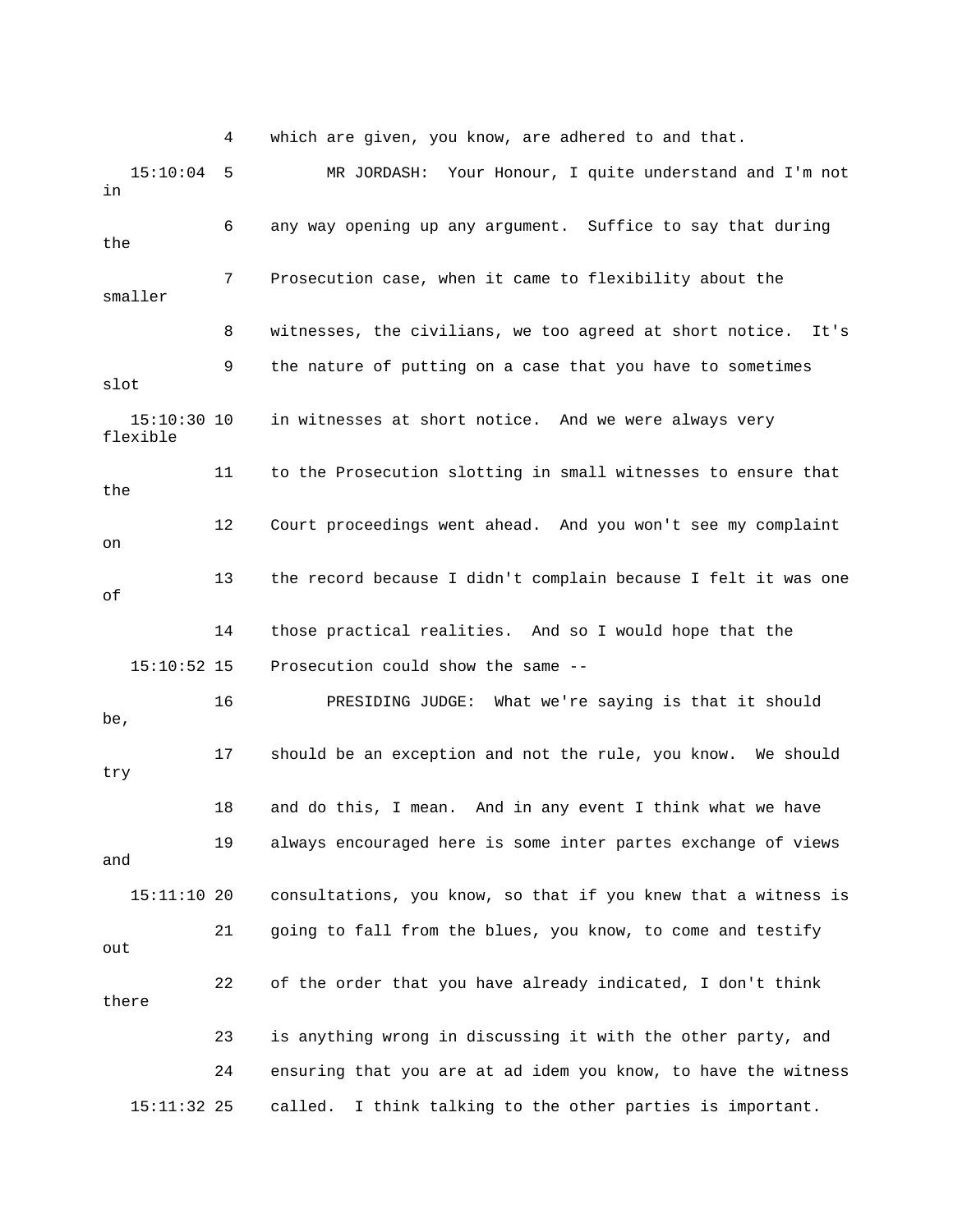26 JUDGE BOUTET: Mr Jordash, on this very issue can we 27 inquire as to who's next both for the information of the 28 Prosecution and the Bench. 29 MR JORDASH: I think there should have been an email

sent

SCSL - TRIAL CHAMBER I

|         | SESAY ET AL      |  |              |
|---------|------------------|--|--------------|
| Page 59 |                  |  |              |
|         | 15 FEBRUARY 2008 |  | OPEN SESSION |

 1 actually at lunch, And I don't actually have the email with me. 2 Your learned clerk is nodding. Could I -- what I'll ask Ms 3 Longworth aside of me to do is go down to the office and get the 4 list. 15:12:15 5 JUDGE BOUTET: We can proceed with this witness and when we 6 have a break. 7 PRESIDING JUDGE: Yeah, because she cannot leave you there. 8 Why don't you let her stay there. 9 MR JORDASH: But -- 15:12:28 10 PRESIDING JUDGE: We could get the email from Mr Nkongho. 11 I suppose we can so that we know in what order I -- the - it's 12 alleged that you were nodding your head so maybe -- have you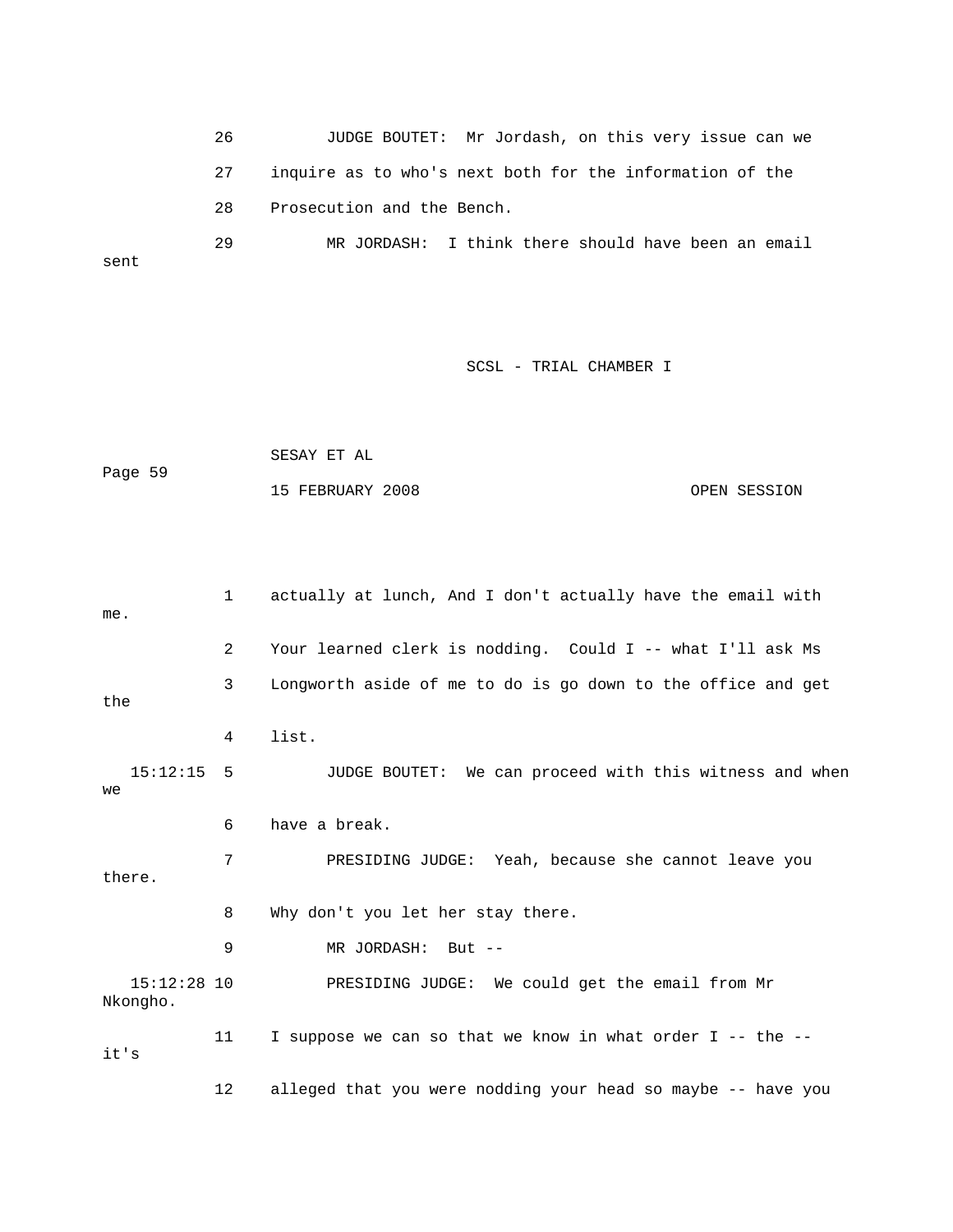13 received the email Mr Nkongho? 14 JUDGE BOUTET: It just says DIS-085 being the next one so 15:12:57 15 that's all. So that's the only information you have forwarded. 16 That's, that's what I have -- is it? 17 MR JORDASH: That was not what I left to be sent. 18 JUDGE BOUTET: Well, it's more complete then that from - - 19 MR JORDASH: I'd hope so. And that -- and that list is 15:13:19 20 subject to a number of anticipated arrivals. We're still having 21 some difficulty getting witnesses to Zulu. Although I hope that 22 list has a degree of certainty. 23 PRESIDING JUDGE: Well, I think we can go on. 24 WITNESS: DIS-046 [Sworn] 15:14:24 25 [The witness answered through interpreter] 26 MR JORDASH: I do have one usual application, in relation 27 to this witness; to go into a closed session for 15 or 20 minutes 28 to deal with -- 29 PRESIDING JUDGE: Why didn't you do -- use the technique

| Page 60 | SESAY ET AL      |              |
|---------|------------------|--------------|
|         | 15 FEBRUARY 2008 | OPEN SESSION |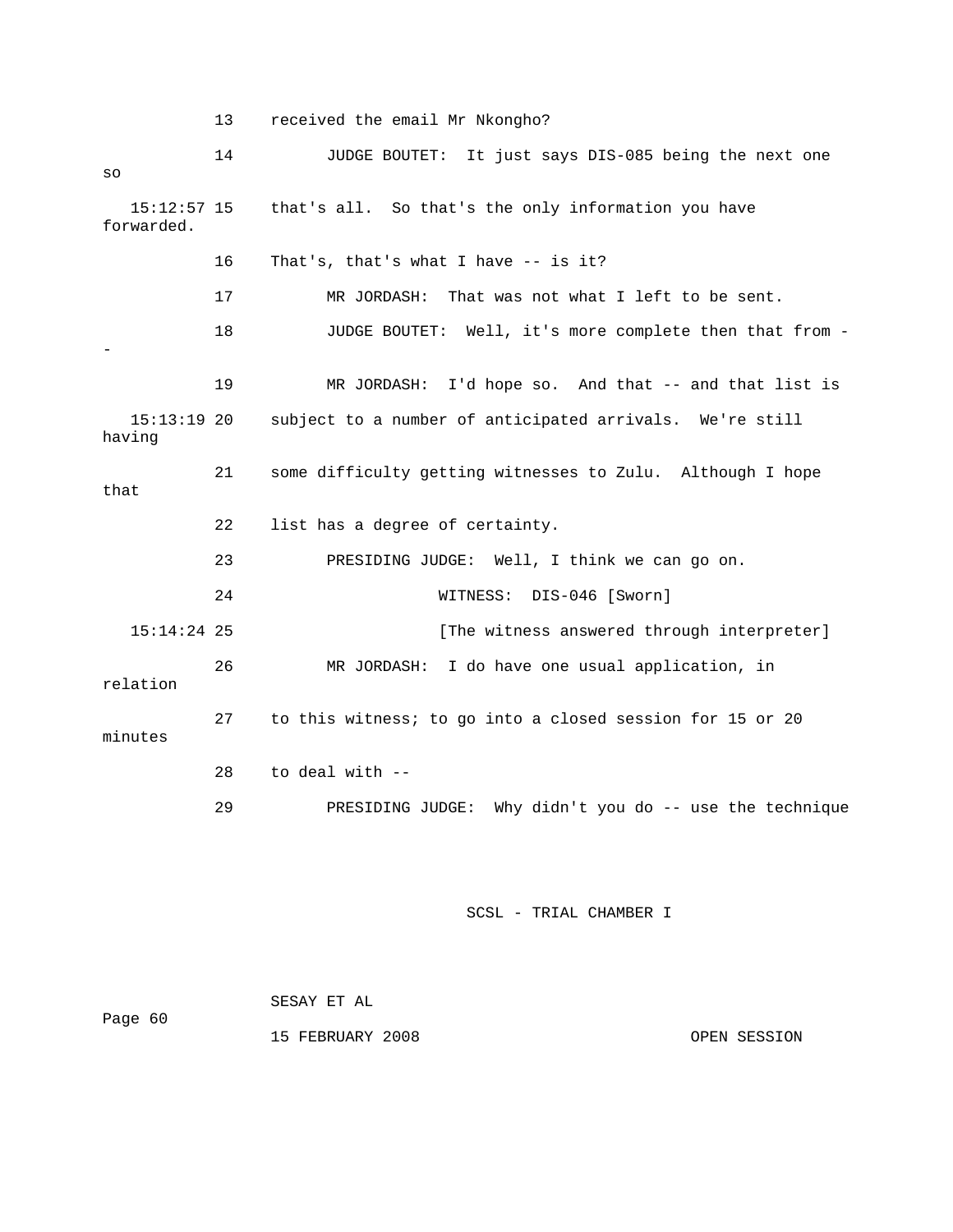| $\mathbf{1}$                | you used this morning. Maybe, that would have rescued us from |
|-----------------------------|---------------------------------------------------------------|
| $\overline{a}$              | the protracted procedure, you know, of -- anyway we're here.  |
| $\mathbf{3}$                | Let's get along. Let's go into the closed session for Mr      |
| $\overline{4}$              | Jordash, to make his application.                             |
| 15:14:49<br>$5\phantom{.0}$ | [At this point in the proceedings, a portion of the           |
| 6                           | transcript, pages 61 to 71, was extracted and sealed under    |
| $\overline{7}$<br>session]  | separate cover, as the proceeding was heard in a closed       |
| $\,8\,$                     |                                                               |
| 9                           |                                                               |
| $10$                        |                                                               |
| 11                          |                                                               |
| 12                          |                                                               |
| 13                          |                                                               |
| 14                          |                                                               |
| 15                          |                                                               |
| 16                          |                                                               |
| $17\,$                      |                                                               |
| $18\,$                      |                                                               |
| 19                          |                                                               |
| $2\,0$                      |                                                               |
| 21                          |                                                               |
| 22                          |                                                               |
| 23                          |                                                               |
| $2\sqrt{4}$                 |                                                               |
| 25                          |                                                               |
| 26                          |                                                               |
| $2\,7$                      |                                                               |
| 28                          |                                                               |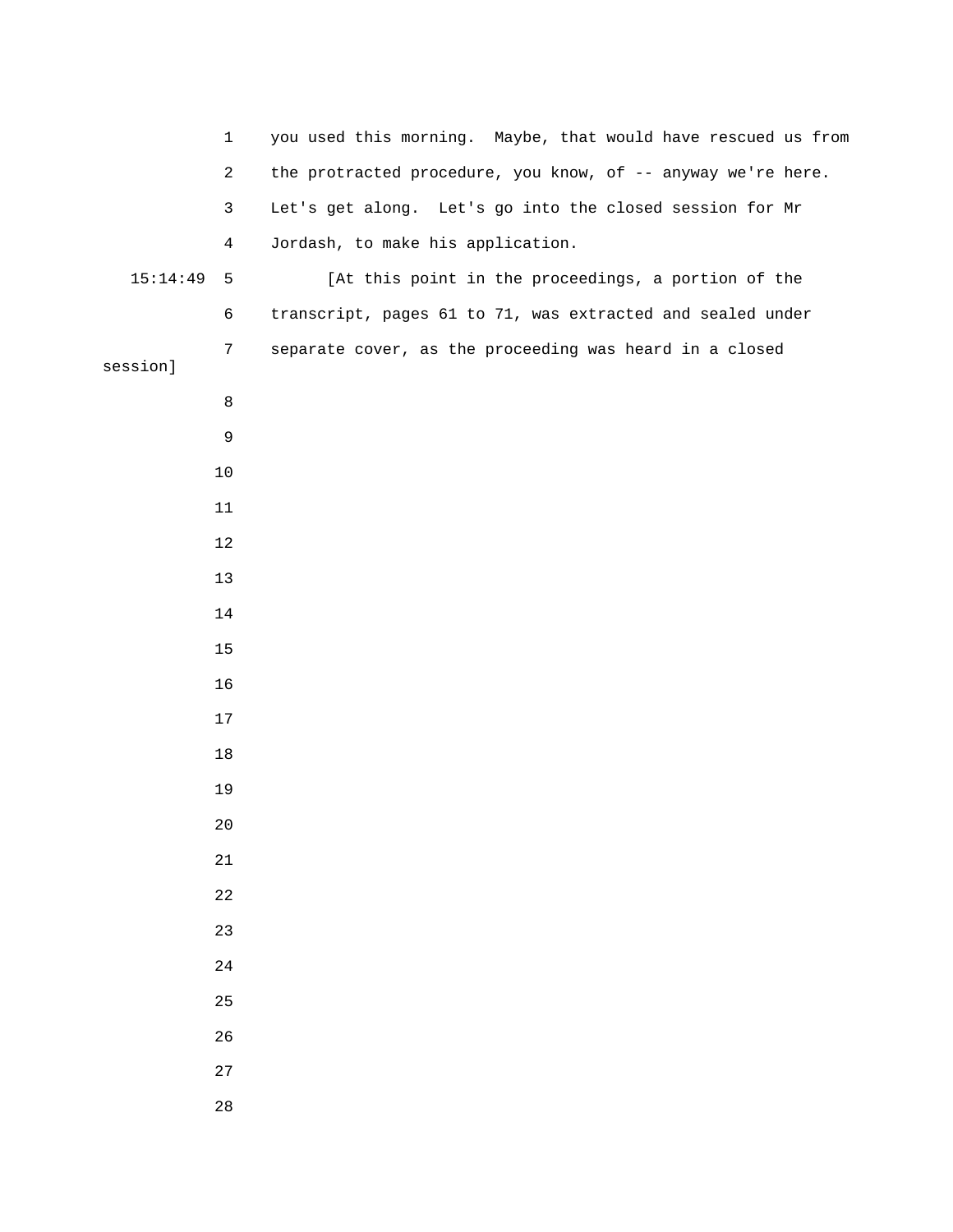| Page 72 | SESAY ET AL      |              |
|---------|------------------|--------------|
|         | 15 FEBRUARY 2008 | OPEN SESSION |

|                       | $\mathbf{1}$   | [Open session]                                                   |
|-----------------------|----------------|------------------------------------------------------------------|
|                       | $\overline{2}$ | Court is in open session now.<br>MR GEORGE:                      |
|                       | 3              | PRESIDING JUDGE: Right. Well, we will now resume in a            |
| respect               | 4              | public session. And this is a ruling of the Chamber in           |
| 15:48:01<br>the       | - 5            | of the closed session application made by learned counsel for    |
|                       | 6              | first accused Mr Jordash. Consistent with the general            |
|                       | 7              | requirements of criminal proceedings are to be conducted in      |
|                       | 8              | public, as adjoined by Rule 78 of the Rules of Procedure and     |
|                       | 9              | Evidence of this Court and taking into consideration Article     |
| $15:48:07$ 10         |                | 17(2) of the Statute of the Court, but exceptionally as          |
|                       | 11             | authorised by Rule $79(A)(ii)$ of the said Rules and the need to |
| the                   | 12             | protect witnesses as provided for in Rule 75, this Chamber on    |
| in                    | 13             | application of Mr Jordash for 15 minutes duration of testimony   |
| closed                | 14             | closed session of witness number DIS-046, to be heard in a       |
| $15:48:08$ 15<br>said |                | session, deemed by way of an exceptional procedure grant the     |
|                       | 16             | application for the reasons advance in support thereof.          |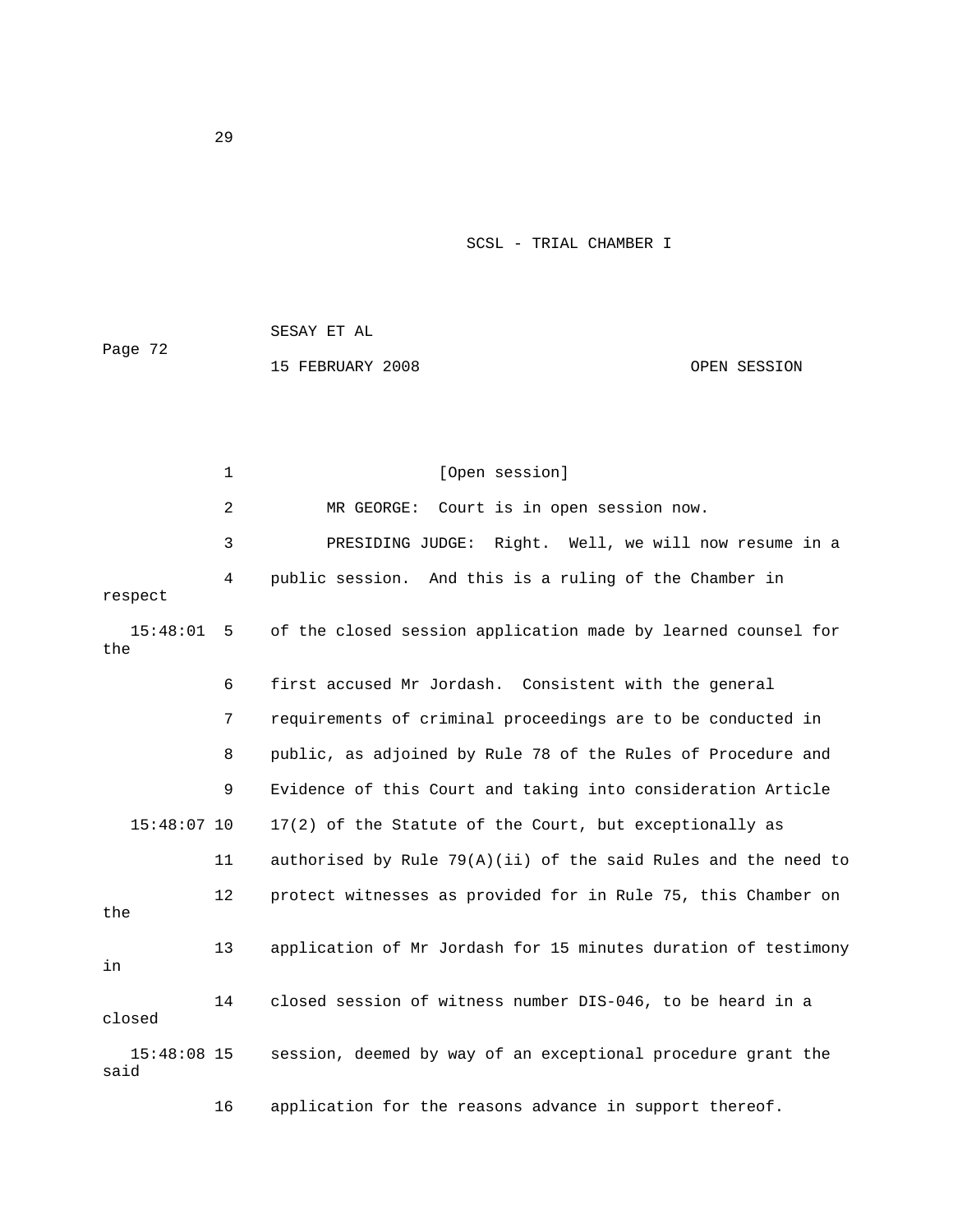17 We will now proceed in a public session and Mr Jordash, you 18 may continue with your examination-in-chief of this witness. 19 MR JORDASH: Thank you. 15:48:21 20 PRESIDING JUDGE: And remind him of course of where we are 21 now. 22 MR JORDASH: Your Honour yes. 23 PRESIDING JUDGE: That's right. 24 MR JORDASH: 15:48:29 25 Q. Mr Witness, we're -- 26 A. Yes. 27 Q. We're now in an open session. So I'm going to take you 28 through certain parts of the war years and ask you about such 29 things as the peace committee, but please do not give your SCSL - TRIAL CHAMBER I SESAY ET AL Page 73 15 FEBRUARY 2008 OPEN SESSION 1 specific role or title, okay. I saw you nod, did you say yes? 2 A. Yes. 3 PRESIDING JUDGE: Advise him not to nod. He should --

we

4 want to know -- hear what you're saying.

15:49:22 5 MR JORDASH: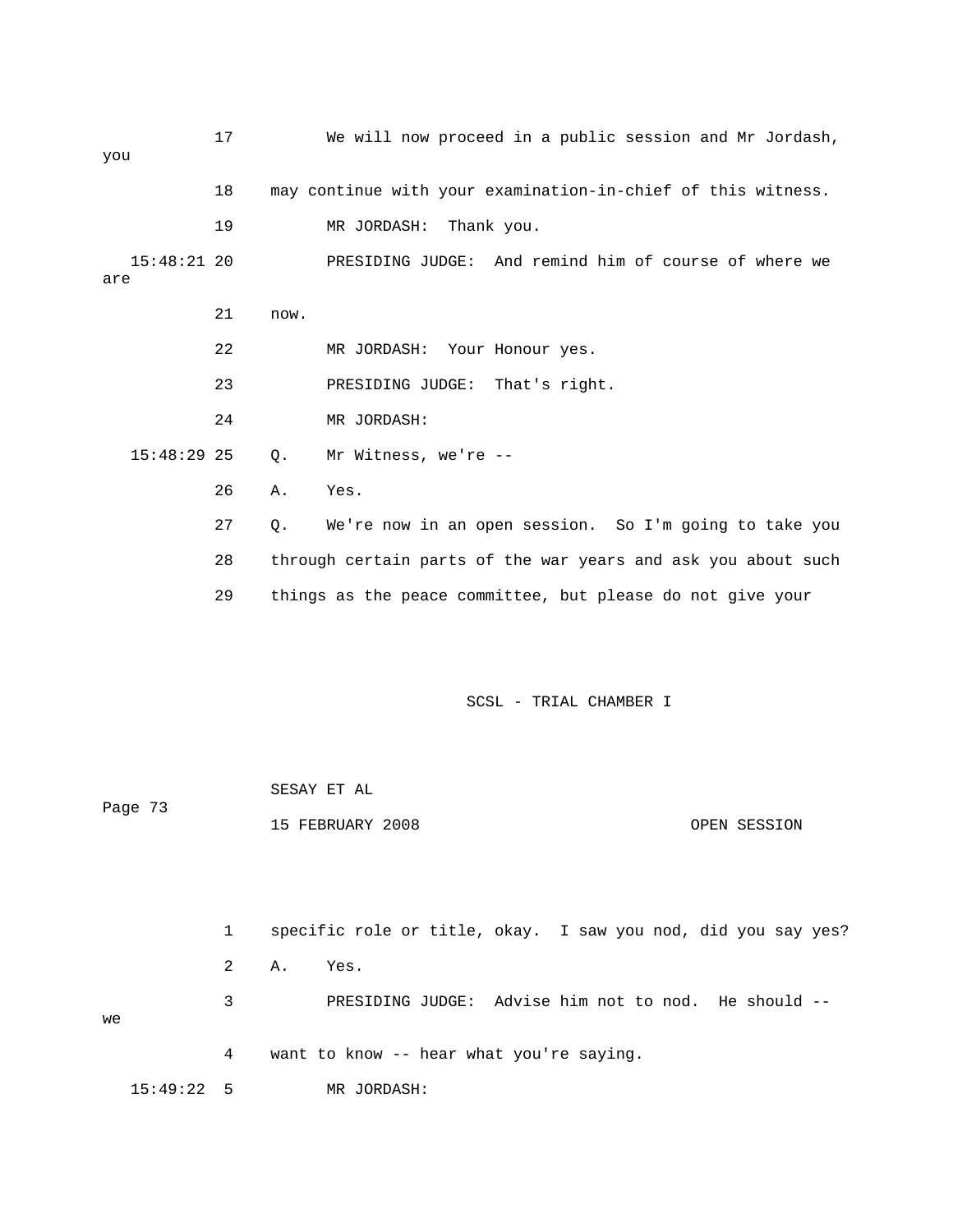|               | 6  | Make sure you --<br>Q.                                         |
|---------------|----|----------------------------------------------------------------|
|               | 7  | Okay, I agree.<br>Α.                                           |
|               | 8  | Thank you.<br>Q.                                               |
|               | 9  | You're welcome.<br>Α.                                          |
| $15:49:34$ 10 |    | Now, I want to take you to a time when the intervention<br>Q.  |
|               | 11 | happens in Freetown and the junta are thrown out. And as you   |
|               | 12 | told us they went first of all to Makeni; is that right?       |
| to            | 13 | Yes, when they left -- when they left Freetown they went<br>Α. |
| they          | 14 | They called all those that were on the outskirts,<br>Makeni.   |
| $15:50:16$ 15 |    | came together and they moved to Kono.                          |
|               | 16 | Now, before I ask you about this subject, can I just ask<br>Q. |
|               | 17 | you a few questions about Makali.                              |
|               | 18 | Okay.<br>Α.                                                    |
|               | 19 | Do you -- are you able to give the Court an idea of how<br>Q.  |
| $15:50:38$ 20 |    | many natives of Makali there are or were at that time? At the  |
|               | 21 | time of the junta being in Makali, how many people lived in    |
|               | 22 | Makali?                                                        |
| able          | 23 | Well, I can name the others.<br>The others I will not be<br>Α. |
| villages      | 24 | to, because there are some people who ran a way from the       |
| $15:51:13$ 25 |    | and came to Makali.                                            |
|               | 26 | But, when you were in Makali just before the junta came<br>Q.  |
|               | 27 | through Makali, did you know who was there? Did you know the   |
|               | 28 | people there?                                                  |
|               | 29 | I can name some but I cannot recall all of them, because<br>Α. |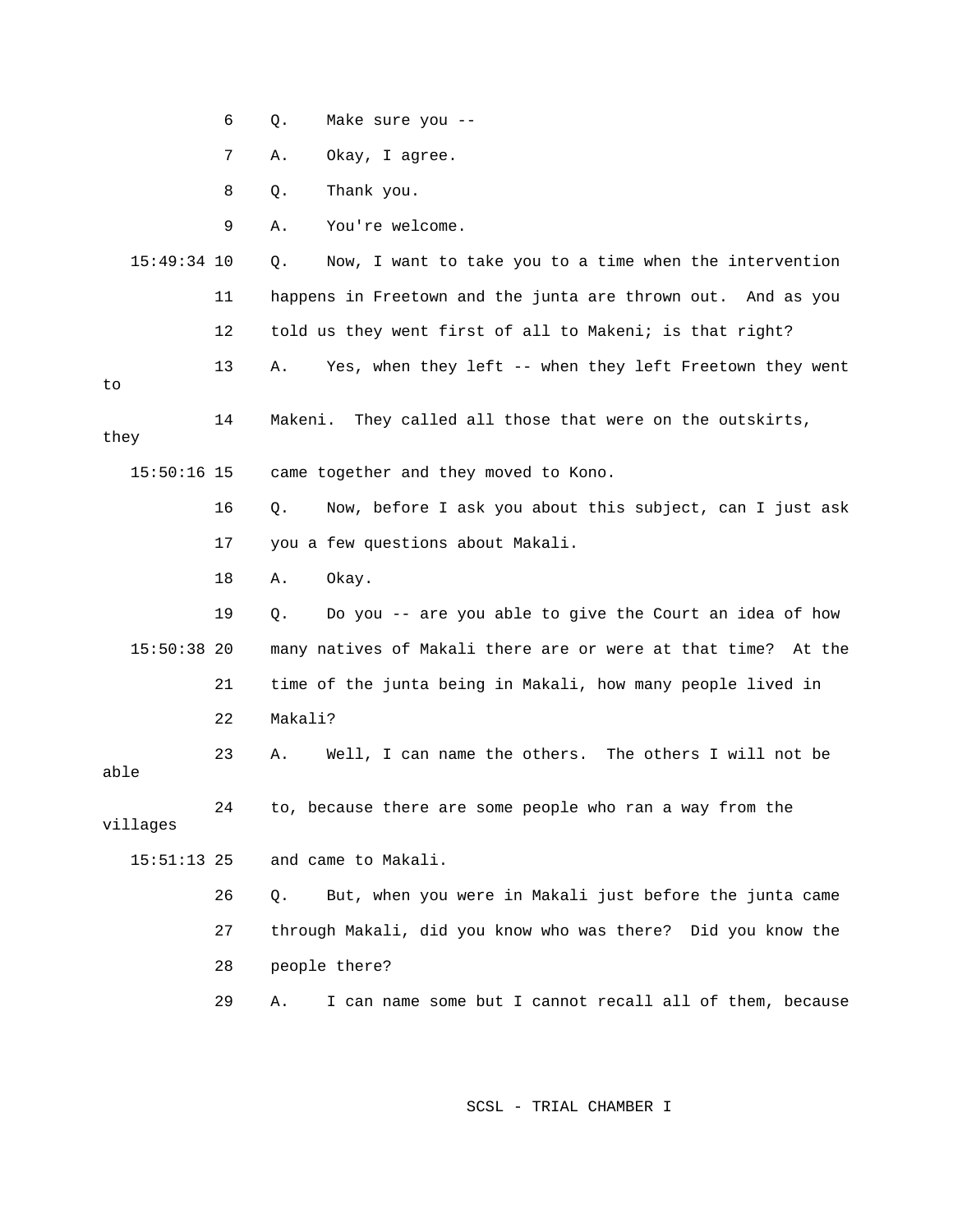|         |  |  | SESAY ET AL |  |  |
|---------|--|--|-------------|--|--|
| Page 74 |  |  |             |  |  |

15 FEBRUARY 2008 OPEN SESSION

|             | 1  | the people were so many. You see some will not sleep in town,  |
|-------------|----|----------------------------------------------------------------|
| condiments  | 2  | They would come to town in search of cooking<br>you see.       |
|             | 3  | like Maggie and salt.                                          |
|             | 4  | Do you know many by their faces?<br>О.                         |
| 15:52:10    | 5  | The civilians?<br>Α.                                           |
|             | 6  | Q.<br>Yes.                                                     |
|             | 7  | Yes, I know some faces, the others I wouldn't know.<br>Α.      |
| and         | 8  | Okay. You've told us that the junta came from Makeni<br>Q.     |
| Makali?     | 9  | went towards and ended up in Kono. Did they come through       |
| 15:52:55 10 |    | When they left Makeni and they passed through Makali and<br>Α. |
|             | 11 | went to Kono, they had spent seven months and they returned.   |
|             | 12 | Your Honours, correction interpreter.<br>THE INTERPRETER:      |
|             | 13 | Nine months and they returned.                                 |
|             | 14 | MR JORDASH:                                                    |
| 15:53:14 15 |    | Q.<br>But were you -- were you in Makali when the junta came   |
|             | 16 | through on the way to Kono?                                    |
|             | 17 | I was there.<br>Α.                                             |
|             | 18 | How did you first learn about the junta coming into the<br>О.  |
|             | 19 | direction of Makali?                                           |
| 15:53:51 20 |    | When they were coming from Makeni.<br>Α.                       |
|             | 21 | Q.<br>Yes.                                                     |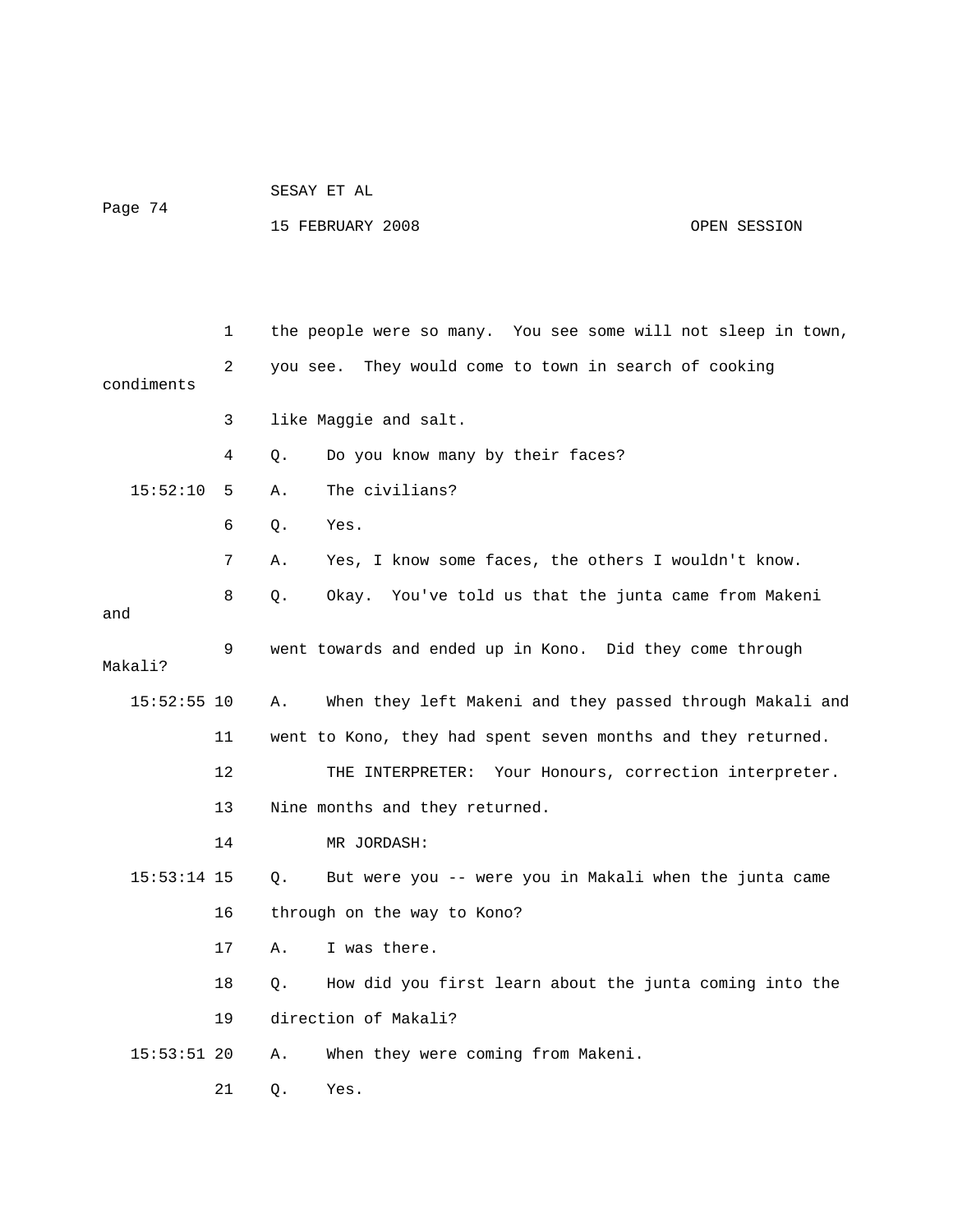|      | 22 | It was around 5 o'clock. We were settling down to eat.<br>Α.  |
|------|----|---------------------------------------------------------------|
|      | 23 | That was the time that we heard shots in the outskirts of the |
|      | 24 | village. So the shooting became very sporadic. So all of us   |
|      |    | $15:54:22$ 25 rose and went into the forest.                  |
|      | 26 | When you say all of you, who were you referring to?<br>Q.     |
| went | 27 | My family and the townspeople, all of us ran away and<br>Α.   |
|      | 28 | into the bush.                                                |
| you  | 29 | Do you know if any civilians remained in the town after<br>Q. |

 SESAY ET AL Page 75 15 FEBRUARY 2008 OPEN SESSION

 1 had ran away into the bush? 2 A. Well, when we had gone, I wouldn't know. Because we did 3 not return to know whether there was a civilian because I had 4 gone to hide in one of the bushes close to the town but I did not 15:55:10 5 know whether there was any civilian that was remaining there. 6 Q. Did the -- did you remain in the bush? 7 A. I was in the bush when -- there we spent the night because 8 they came in the evening and they were there up to dawn and when 9 they had left. That was the time that we came. 15:55:37 10 Q. So did -- you returned the next day to Makali?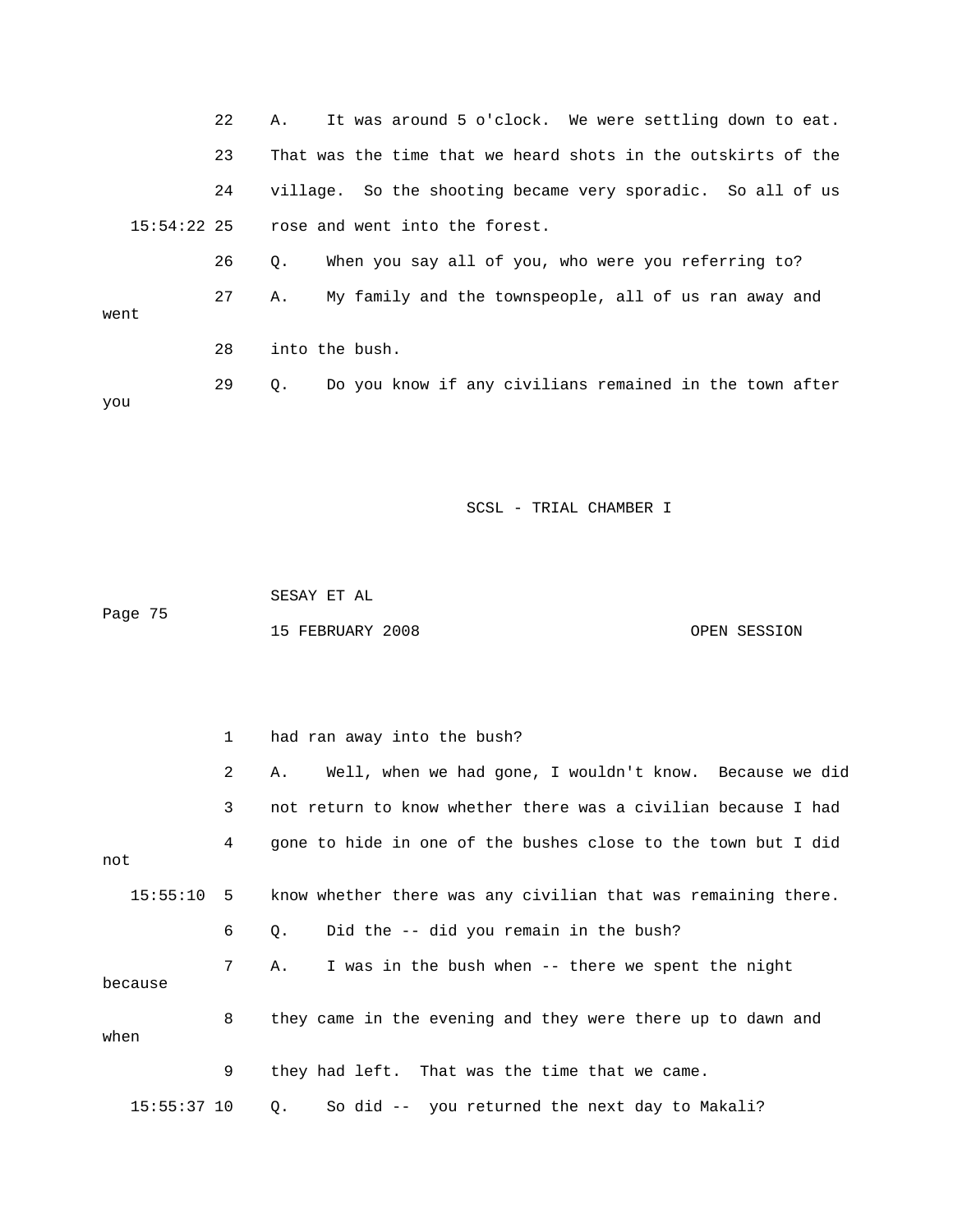11 A. Yes, sir.

 12 Q. And how did you find the town of Makali when you returned? 13 A. Well, at the middle of the town we met -- we met 14 [indiscernible]. We met salt. We met Maggie. We -- 15:56:23 15 THE INTERPRETER: Your Honours, the witness assumes a 16 particular term that the interpreter does not understand. Would 17 he be asked to clarify the last bit. 18 MR JORDASH: 19 Q. Clarify the last sentence. The interpreter didn't 15:56:43 20 understand what you said. 21 A. Well, the thing -- the things that are normally found in 22 polythene. I don't know how they are called. Totapak. 23 Q. Okay, let's -- are you talking about a drink? 24 PRESIDING JUDGE: Mr Fynn -- 15:57:18 25 THE WITNESS: Yes, it's something that had been drunk. 26 PRESIDING JUDGE: Can you help us here. I see your 27 smiling. Can you help Mr Jordash? 28 MR FYNN: Yes, My Lord, it is a spirit locally brewed. 29 PRESIDING JUDGE: Hmm.

## SCSL - TRIAL CHAMBER I

|         |  | SESAY ET AL |  |  |
|---------|--|-------------|--|--|
| Page 76 |  |             |  |  |

15 FEBRUARY 2008 OPEN SESSION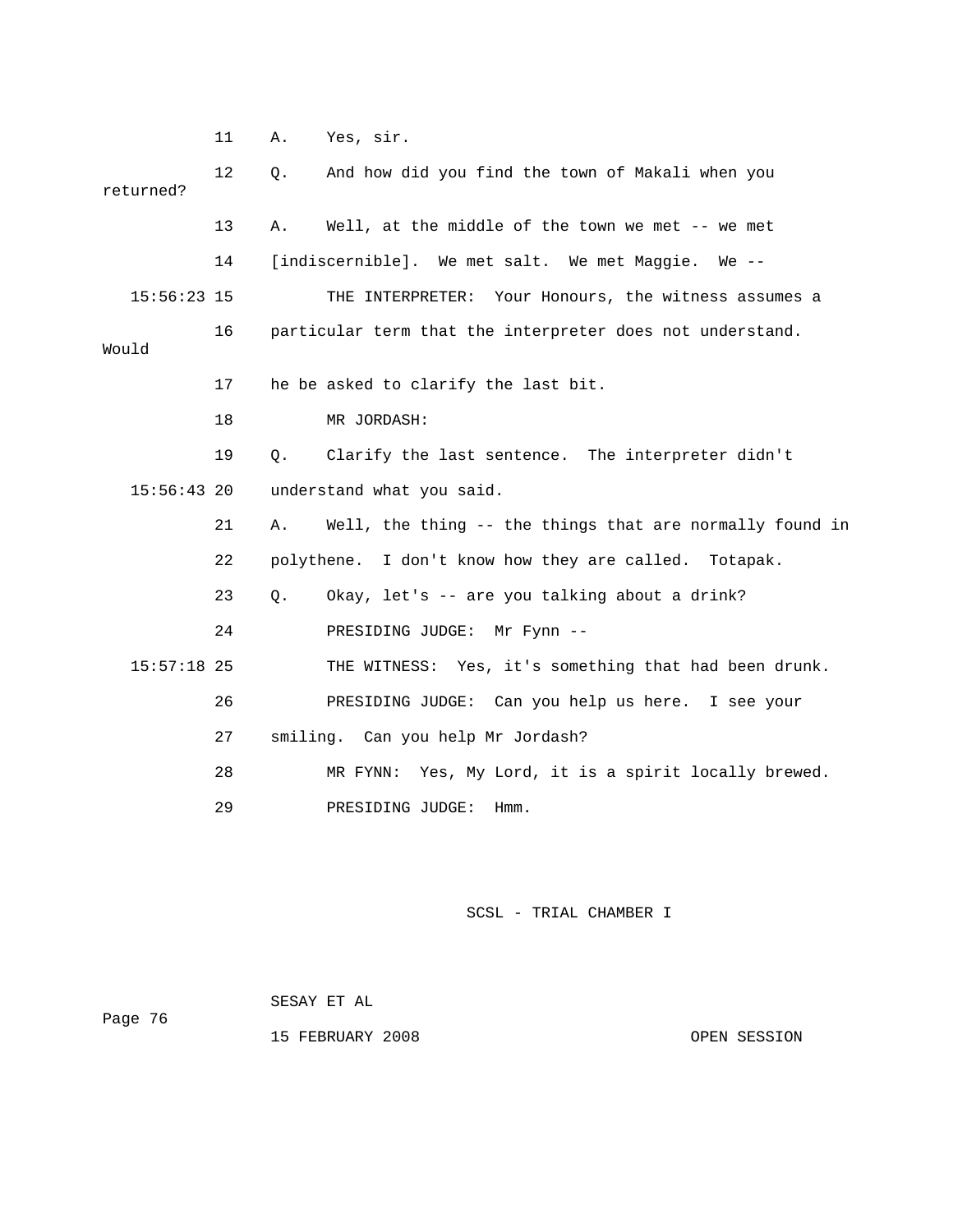1 MR FYNN: Put in small sachets. Plastic sachets. 2 PRESIDING JUDGE: Hmm. 3 MR JORDASH: I think that might count as expert testimony. 4 MR FYNN: I'll be sending a bill. 15:57:44 5 MR JORDASH: 6 Q. So let me try to understand what you are saying, Mr 7 Witness, when you came back into town you found some things in 8 the centre of the town, including this alcohol. What else did 9 you find in the town? 15:58:01 10 A. We saw -- we saw burnt oil which was changed from the 11 vehicles -- the vehicles. 12 Q. Burnt -- 13 A. Burnt oil, which is referred to as engine oil. Burnt 14 engine oil. We saw -- we saw it been spilled. We also saw salt, 15:58:43 15 bags of salt which were dropped all on over the place. We also 16 saw Maggie. They were all dropped. We did not meet full cans of 17 Rum but we met the sachets, the empty sachets. 18 Q. So when you came back into the town, these things had been 19 left by someone? 15:59:18 20 A. Yes. 21 Q. Were you able to work out where they were from? 22 A. We were not able to know where they came from but we met 23 them there, in our own town. But during that time, we did not 24 have any salt. So what we did was we just took the salt and went 15:59:47 25 away.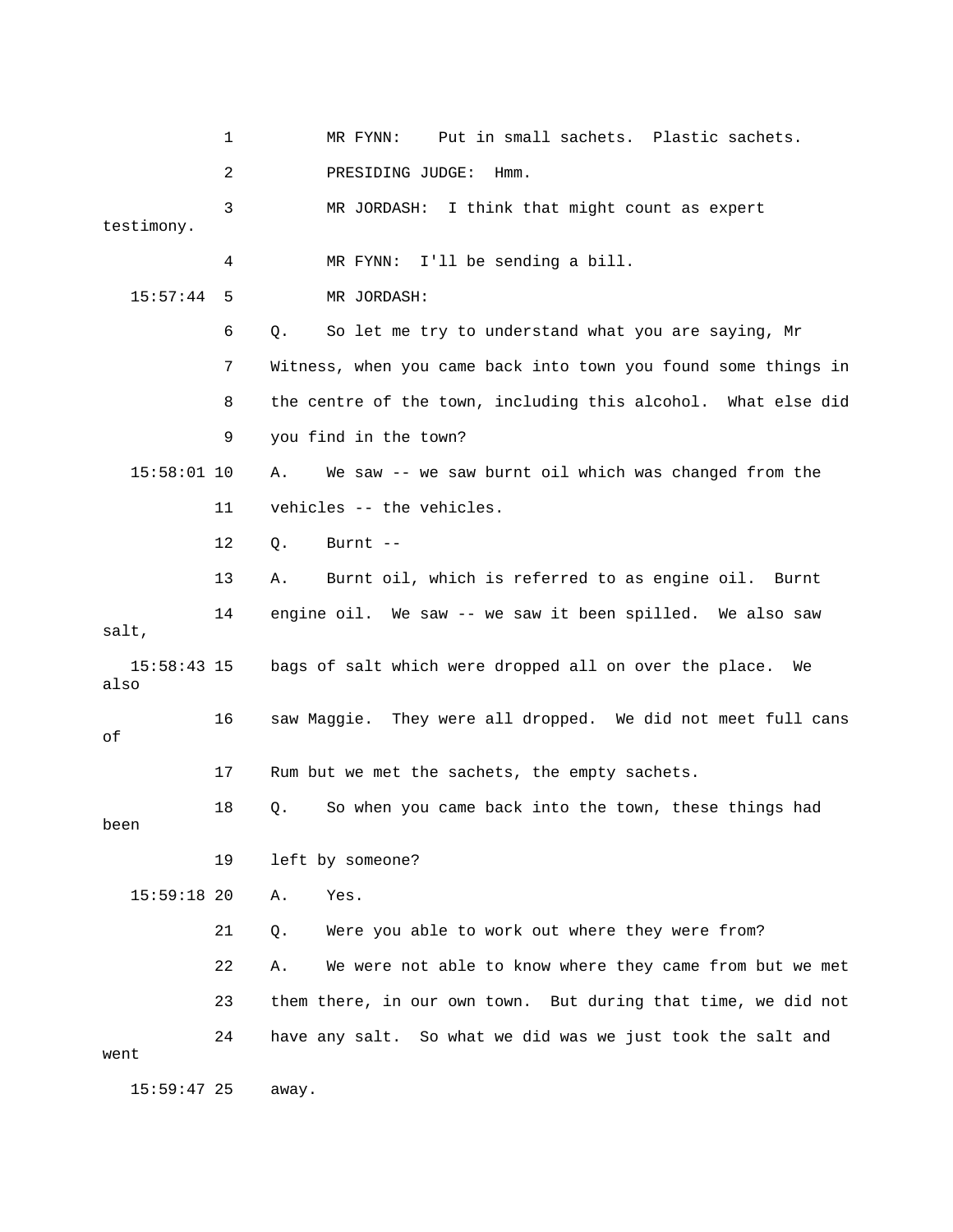26 Q. Understandable. In terms of the town itself, had there 27 been any -- you've told us about the things that had been left 28 that had not been there before, had there been any damage to the 29 town? Was anything wrong with the town?

SCSL - TRIAL CHAMBER I

 SESAY ET AL Page 77 15 FEBRUARY 2008 OPEN SESSION

 1 A. We came we found out that the town was not damaged. They 2 had gone. We did not meet anything that was damaged. It seemed 3 as if somebody was carrying loads and that he was tired of 4 carrying the loads, so he dropped some. So when we met the 16:00:43 5 Maggie and the salt, so what we did we collected everything and 6 went and ate. 7 Q. The town itself was intact? 8 A. Nothing happened to the town. So we came back and settled. 9 Q. Thank you. Did you hear of anything happening to the 16:01:03 10 civilians in that town, after or during the time the junta 11 travelled through? 12 A. No civilian really complained that such-and-such a thing 13 had been done to him or her. But when we came, we found out that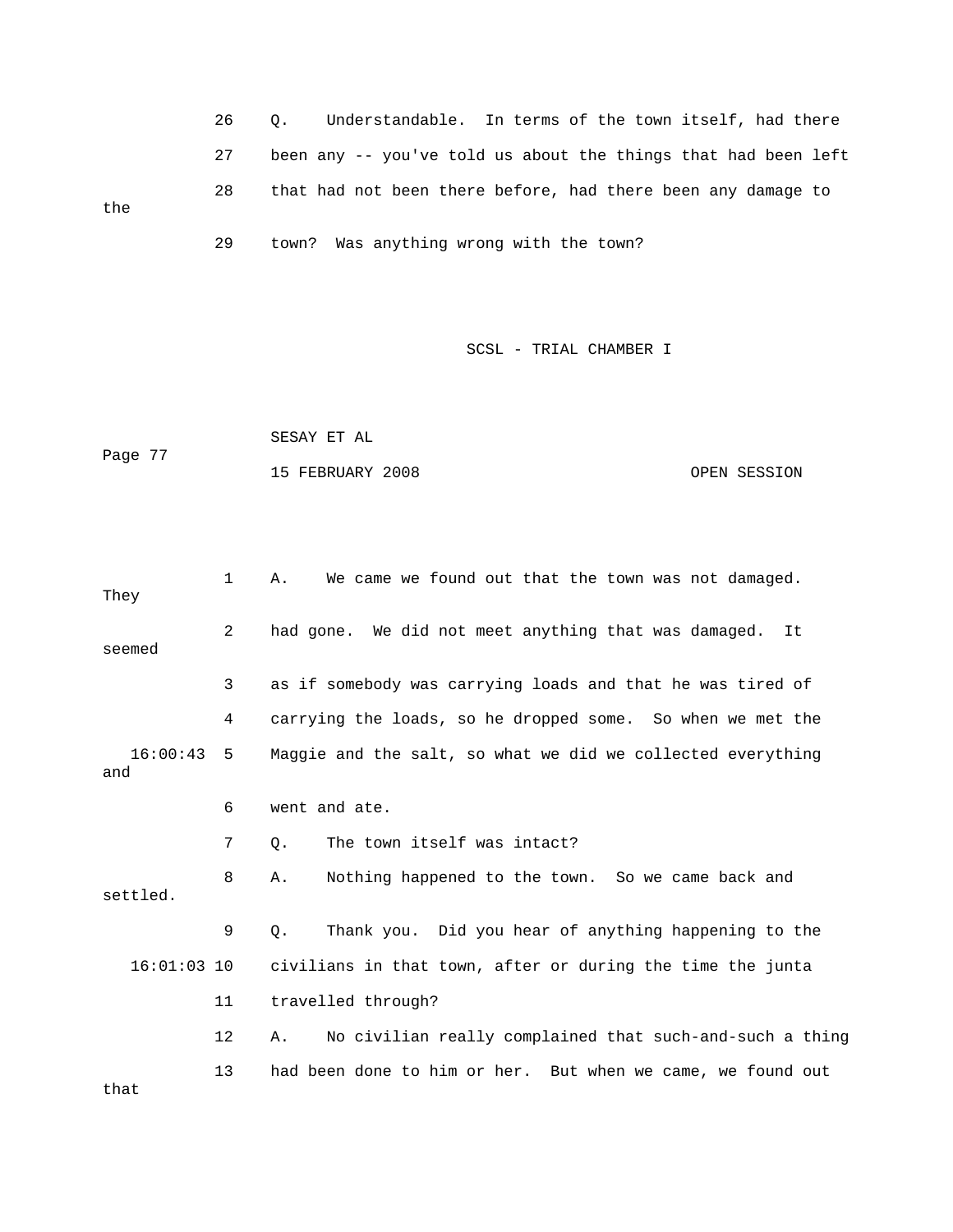|               | 14 | nobody was there. So when we returned, we came and settled    |
|---------------|----|---------------------------------------------------------------|
| $16:01:37$ 15 |    | except for the things that I talk about, which we picked.     |
| you           | 16 | Now, did anyone after that time make a complaint or did<br>О. |
|               |    |                                                               |
|               | 17 | receive any information about any civilian from Makali having |
|               | 18 | been taken anywhere? Do you follow my question?               |
| finish.       | 19 | Yes, I do understand you. I'm waiting for you to<br>Α.        |
|               |    |                                                               |
| $16:02:20$ 20 |    | Are you finished.                                             |
|               | 21 | He was waiting for me to finish.<br>Q.                        |
|               | 22 | Nobody came and complained that he or she had been<br>Α.      |
|               | 23 | abducted. When some -- when we disbursed some people went to  |
|               | 24 | some other villages and during that time I did not have the   |
| $16:02:39$ 25 |    | opportunity to go and check. Say that those that were here in |
|               | 26 | town I was not -- I did not --                                |
| asked         | 27 | THE INTERPRETER: Your Honours, would the witness be           |
|               |    |                                                               |
|               | 28 | to go over the last bit of his testimony.                     |
|               | 29 | MR JORDASH:                                                   |

| Page 78 | SESAY ET AL      |              |  |
|---------|------------------|--------------|--|
|         | 15 FEBRUARY 2008 | OPEN SESSION |  |

 1 Q. Could you repeat the sentence please, Mr Witness? 2 A. Okay. I said, nobody came and complained that my son or

my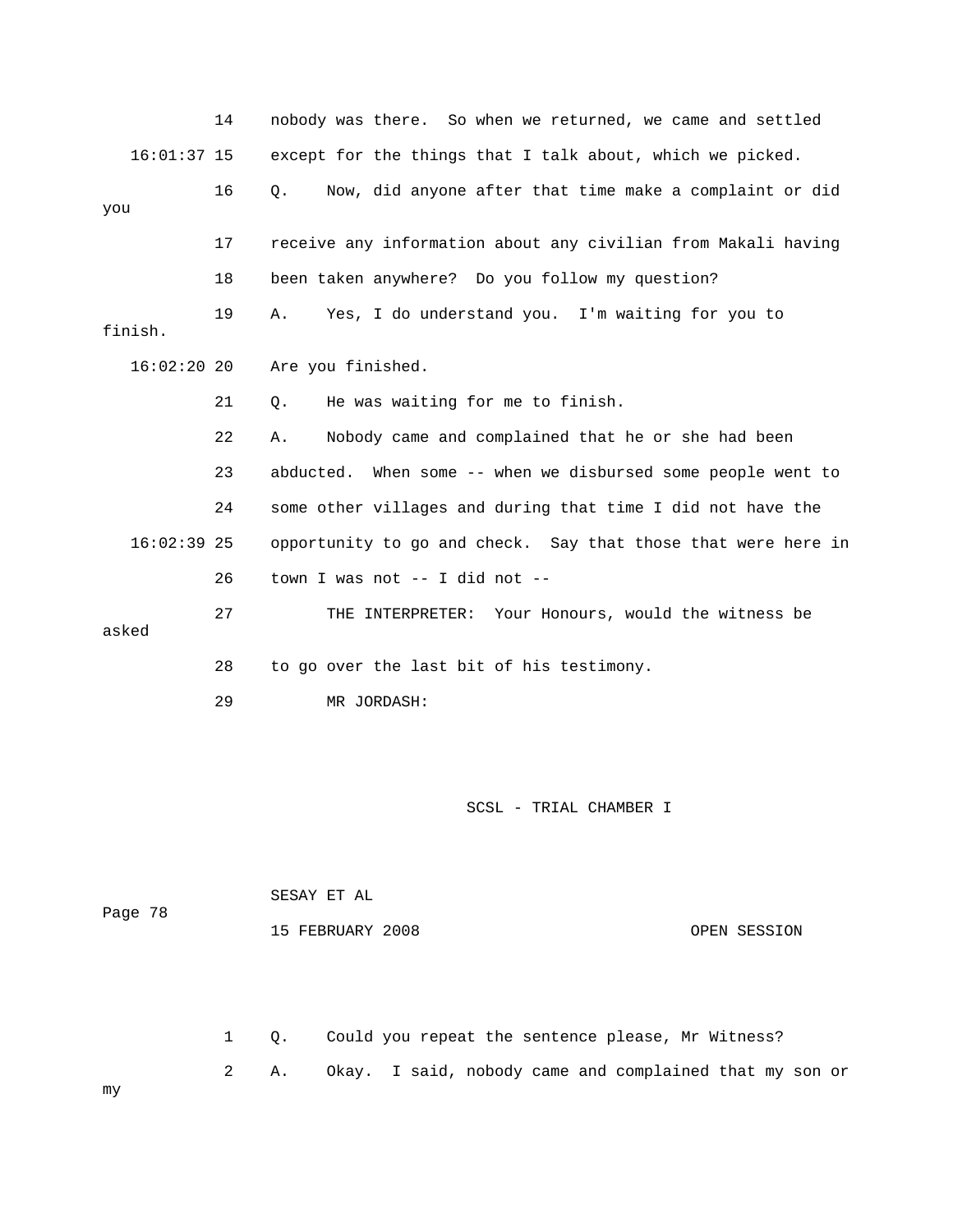| came                 | 3  | daughter had been abducted, so -- except because some people   |
|----------------------|----|----------------------------------------------------------------|
| us                   | 4  | and settled at Makali. When these people came and when all of  |
| 16:03:29<br>So       | 5  | dispersed, I did not know where these other people had gone.   |
|                      | 6  | I do not -- I did not understand just like -- say that now we  |
|                      | 7  | give responsibility of knowing who is absent and who is not    |
| have                 | 8  | absent. And since I did not have that complaint, I do not      |
|                      | 9  | much to say about that.                                        |
| $16:03:54$ 10        |    | Okay, fine. Thank you Mr Witness.<br>Q.                        |
|                      | 11 | You're welcome.<br>Α.                                          |
| months               | 12 | Q.<br>Now, let me move you forward just briefly. The nine      |
| in                   | 13 | before the RUF came back, was there a fighting or armed force  |
|                      | 14 | the town of Makali?                                            |
| $16:04:39$ 15        |    | When the RUF were in Kono or when they were coming.<br>Α.      |
|                      | 16 | When the RUF were in Kono, was there any armed forces in<br>Q. |
|                      | 17 | Makali or it's -- go on?                                       |
|                      | 18 | Yes, we were there with the Kamajors.<br>Α.                    |
| you                  | 19 | Did the -- did there come a time when the Kamajors told<br>Q.  |
| 16:05:08 20          |    | something about the RUF, after the nine months had passed?     |
| Kono                 | 21 | The RUF were no longer there. When they went towards<br>Α.     |
|                      | 22 | they were no longer there. It was only people like us and the  |
|                      | 23 | Kamajors who did not tell us anything about the RUF.           |
|                      | 24 | How did you find out that the RUF were coming back?<br>Q.      |
| $16:05:53$ 25<br>was |    | Well, at a certain time we had a Kamajors leader that<br>Α.    |
|                      | 26 | called Doctor. He was settled in Masingbi. He came in a car.   |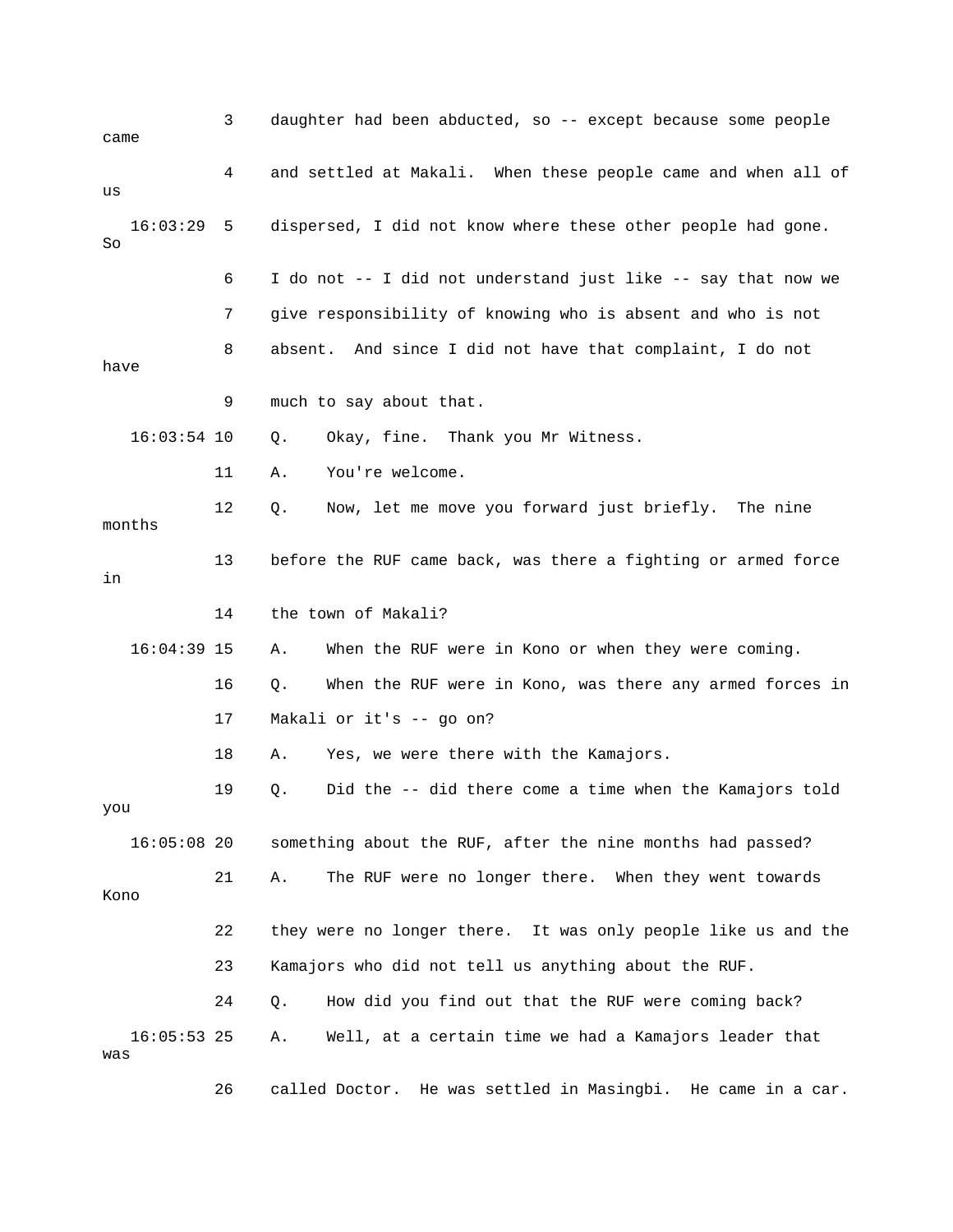27 He came and stopped at Makali. He called us. He called the 28 Kamajors and he said: From today onwards whosoever was a 29 Kamajors you should check at your checkpoint and you should avoid

SCSL - TRIAL CHAMBER I

 SESAY ET AL Page 79 15 FEBRUARY 2008 OPEN SESSION

|          | 1              | the RUFs and pull out from Kono. And they were coming.<br>There |
|----------|----------------|-----------------------------------------------------------------|
|          | $\overline{c}$ | were so many and any Kamajor should dismantle his or her        |
| time     | 3              | checkpoint. He said I am going to Bo to go. That was the        |
|          | 4              | that we knew that the RUF were coming back.                     |
| 16:06:47 | -5             | And how did the civilians respond? Was anything done?<br>Q.     |
| on       | 6              | The civilians, they were settled in town but they were<br>Α.    |
|          | 7              | stand-by.                                                       |
|          | 8              | And did the Kamajors dismantle checkpoints?<br>Q.               |
|          | 9              | The Kamajors? They dismantled the checkpoints, those --<br>Α.   |
|          | $16:07:27$ 10  | those that were in the Kamajors society, they went to the       |
|          | 11             | villages.                                                       |
|          | 12             | Just so we're clear, the doctor was he a Kamajor?<br>Q.         |
|          | 13             | The doctor, he was the one who initiated people into the<br>Α.  |
|          | 14             | Kamajor. He was the boss. He was the one that had been doing    |
|          | $16:07:59$ 15  | all the ceremonies of the Kamajor society.                      |
|          | 16             | And did you know of -- did you know someone called Foday<br>Q.  |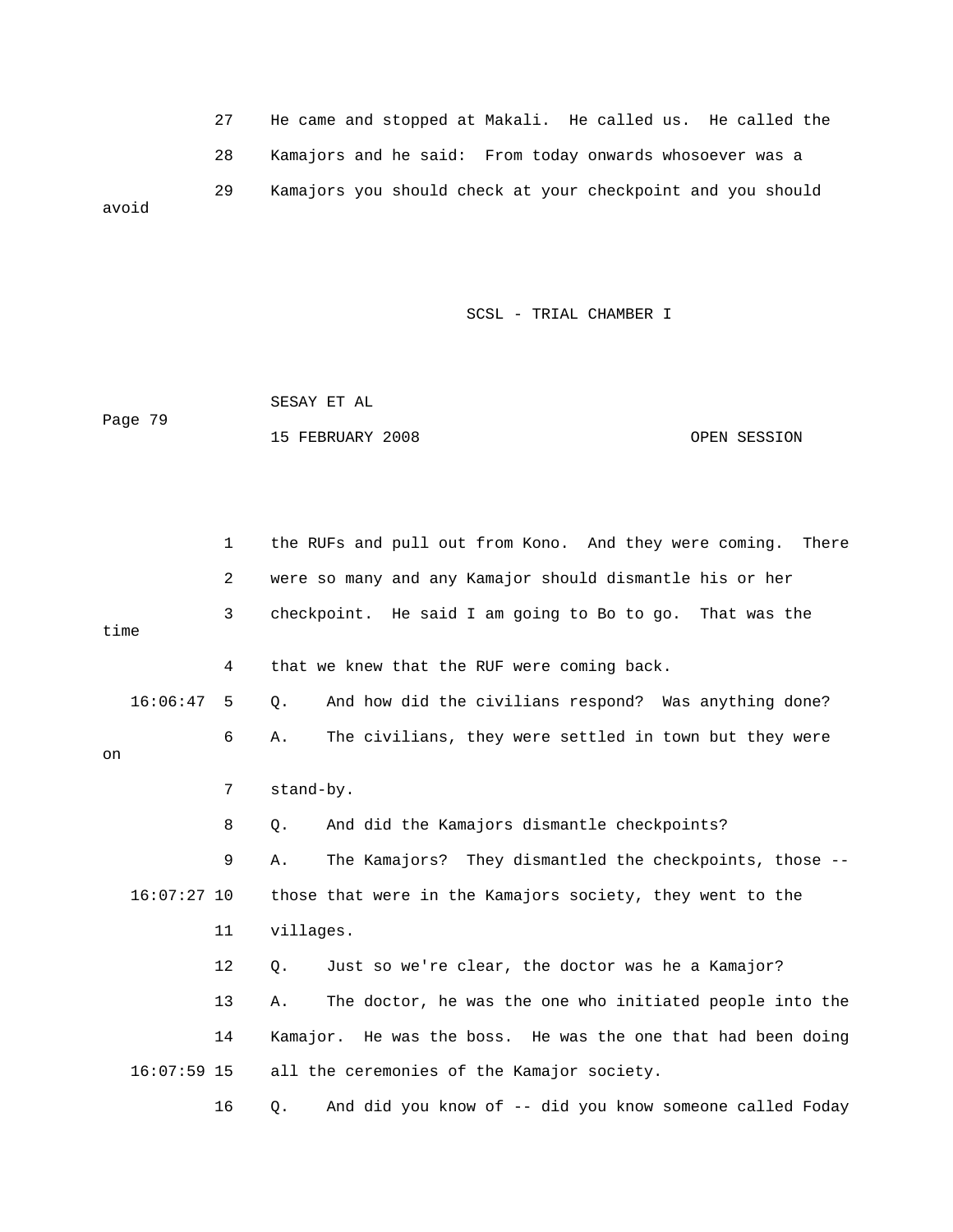17 Barrie Thullah? 18 A. Yes. 19 Q. Who is he? 16:08:22 20 A. He used to be a Kamajor. He was next to the leader. 21 0. And the leader was? 22 A. The leader was -- the name that he had, they did not call 23 him by that name anymore. Now he's called Pa Pose, but he was 24 called Mohamed Fornah. 16:09:00 25 Q. And these two men, were they in charge of the Kamajors in 26 Makali or in the overall area? 27 A. Masingbi people had their own leaders and those were own 28 leaders. 29 MR JORDASH: Could I just take brief instructions please.

|            |  |   | SESAY ET AL |                                                         |              |  |
|------------|--|---|-------------|---------------------------------------------------------|--------------|--|
| Page 80    |  |   |             | 15 FEBRUARY 2008                                        | OPEN SESSION |  |
|            |  |   |             |                                                         |              |  |
|            |  |   |             |                                                         |              |  |
|            |  | 1 |             | PRESIDING JUDGE: Yes.                                   |              |  |
|            |  | 2 |             | MR JORDASH:                                             |              |  |
| <b>RUF</b> |  | 3 | $Q$ .       | Now, after the checkpoints had been dismantled, did the |              |  |
|            |  | 4 |             | come into Makali?                                       |              |  |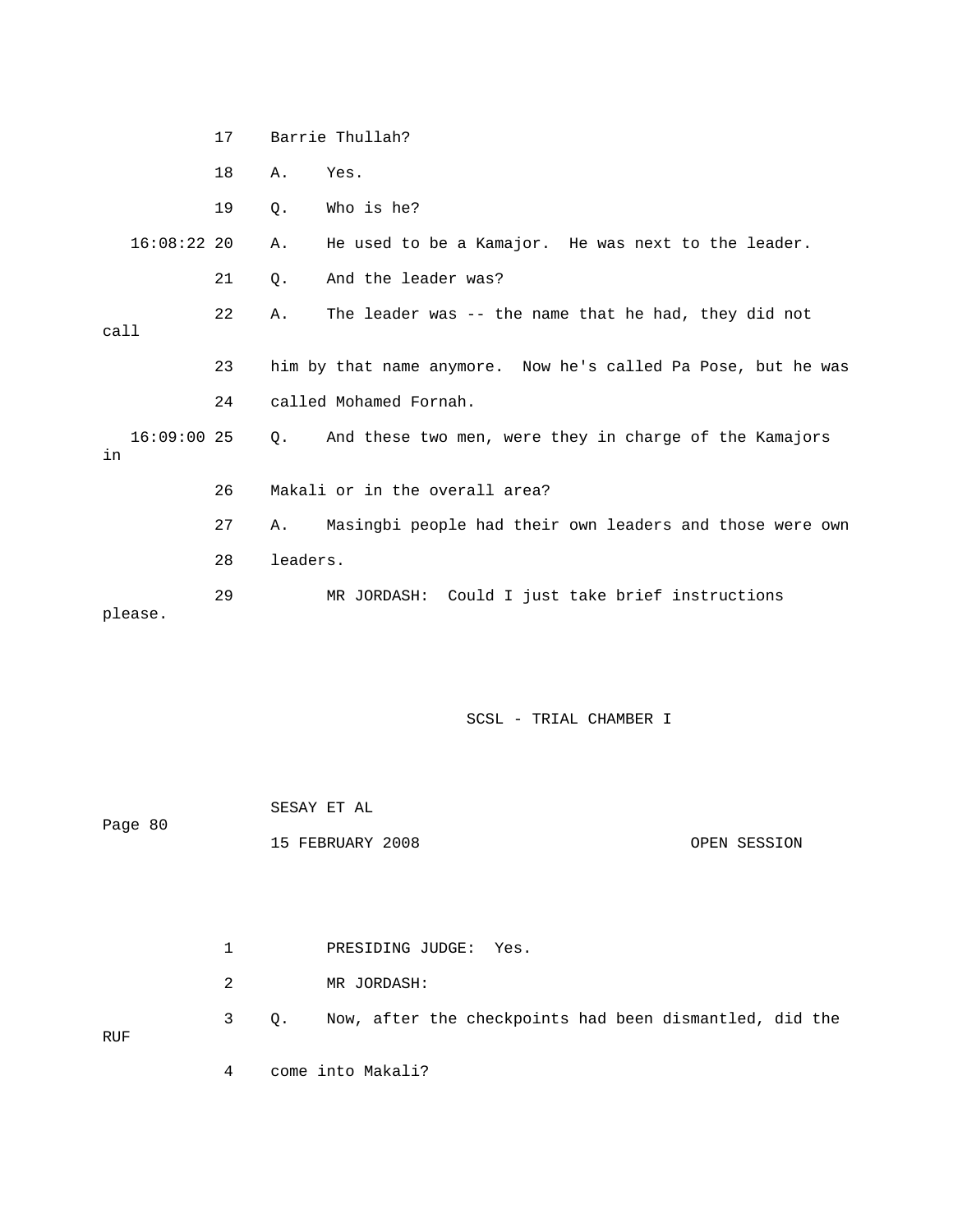| 16:10:07<br>next | 5  | They first came to Masingbi to Colonel Amidu, who was<br>Α.   |
|------------------|----|---------------------------------------------------------------|
|                  | 6  | to Pa Kapr Fornah, who was the leader in Masingbi and he      |
|                  | 7  | surrendered to him. And they came and they said that they had |
| the              | 8  | come for peace and that he had surrendered. Pa Kapr, who was  |
|                  | 9  | leader ran away and went to a place that was called Rofarama. |
| $16:10:39$ 10    |    | Rofarama?<br>Q.                                               |
|                  | 11 | Farama.<br>Α.                                                 |
| Makali?          | 12 | Okay. Did you receive that news when you were in<br>Q.        |
|                  | 13 | Yes, and Farama --<br>Α.                                      |
|                  | 14 | $Q$ .<br>Yes $--$                                             |
| $16:11:06$ 15    |    | THE INTERPRETER: Your Honours, would the witness be           |
|                  | 16 | instructed to speak Temne.                                    |
|                  | 17 | MR JORDASH:<br>Speak?                                         |
|                  | 18 | THE INTERPRETER:<br>Temne.                                    |
|                  | 19 | MR JORDASH:<br>Temne, sorry.                                  |
| $16:11:13$ 20    |    | MR WITNESS:<br>Oh, sorry. Not a problem, sorry.               |
|                  | 21 | MR JORDASH:<br>It's okay.                                     |
|                  | 22 | THE WITNESS: So at Farama where Pa Kapr Fornah went, it       |
|                  | 23 | was one of the villages of Makali, that is how I came to know |
| sentence         | 24 | Pause for one moment. Okay, so just go back one<br>Q.         |
| $16:12:09$ 25    |    | and repeat please.                                            |
|                  | 26 | Okay.<br>Α.                                                   |
|                  | 27 | Go ahead.<br>Q.                                               |
| Amidu,           | 28 | I said -- I said when they came to Masingbi, Colonel<br>Α.    |
|                  | 29 | who was next to Pa Kapr, he surrendered and Pa Kapr ran away. |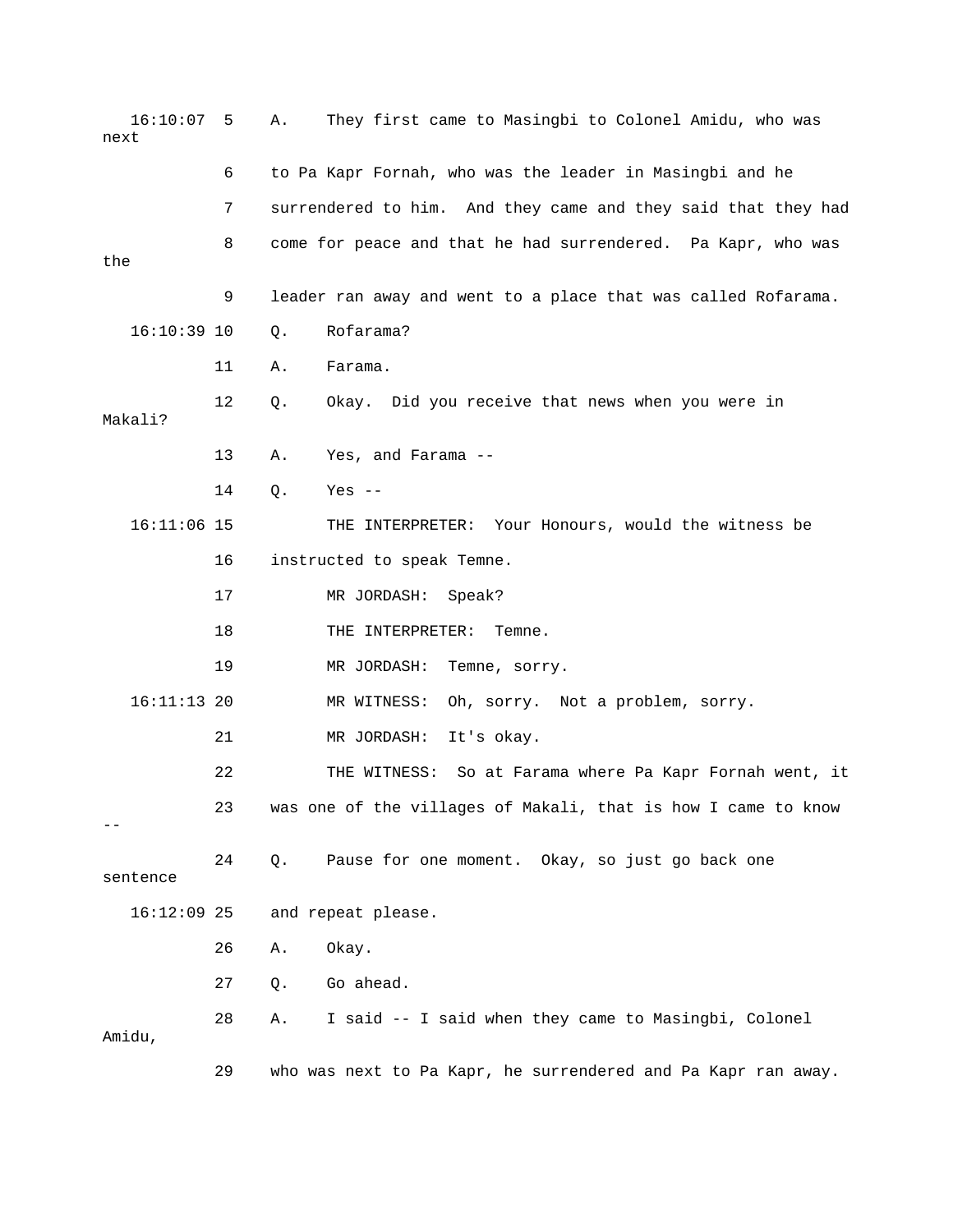| Page 81                |    | SESAY ET AL                                                    |              |  |  |  |
|------------------------|----|----------------------------------------------------------------|--------------|--|--|--|
|                        |    | 15 FEBRUARY 2008                                               | OPEN SESSION |  |  |  |
|                        |    |                                                                |              |  |  |  |
|                        |    |                                                                |              |  |  |  |
|                        | 1  | When he ran away, he came to a place that was called Farama,   |              |  |  |  |
|                        | 2  | there he hid, he was afraid.                                   |              |  |  |  |
|                        | 3  | How did you receive his information?<br>Q.                     |              |  |  |  |
| Makali                 | 4  | Row Farama -- Row Farama is one of the villages of<br>Α.       |              |  |  |  |
| 16:12:56               | 5  | and they belong to me.                                         |              |  |  |  |
|                        | 6  | When you heard this news, did you do anything? What did<br>Q.  |              |  |  |  |
|                        | 7  | you do?                                                        |              |  |  |  |
| on                     | 8  | Well, during that time we ourselves were -- we were bent<br>Α. |              |  |  |  |
|                        | 9  | running away but when we received the message that Amidu had   |              |  |  |  |
| $16:13:27$ 10<br>fight |    | surrendered and the fellow said that he was not coming to      |              |  |  |  |
|                        | 11 | for anymore, so we were seated but we were on the stand-by.    |              |  |  |  |
|                        | 12 | At this point in time, did you know who the fellow was<br>О.   |              |  |  |  |
|                        | 13 | who'd said they were not coming to fight?                      |              |  |  |  |
|                        | 14 | I knew who said so and I knew who wrote the letter. And<br>Α.  |              |  |  |  |
| $16:14:03$ 15<br>us.   |    | when I was in Makali, I knew the individual who came and told  |              |  |  |  |
| charcoal.              | 16 | I knew the individual who wrote that on the wall with          |              |  |  |  |
|                        | 17 | You mentioned a letter?<br>Q.                                  |              |  |  |  |
| wall                   | 18 | They wrote on the wall, I knew who wrote on the<br>Α.<br>Yes.  |              |  |  |  |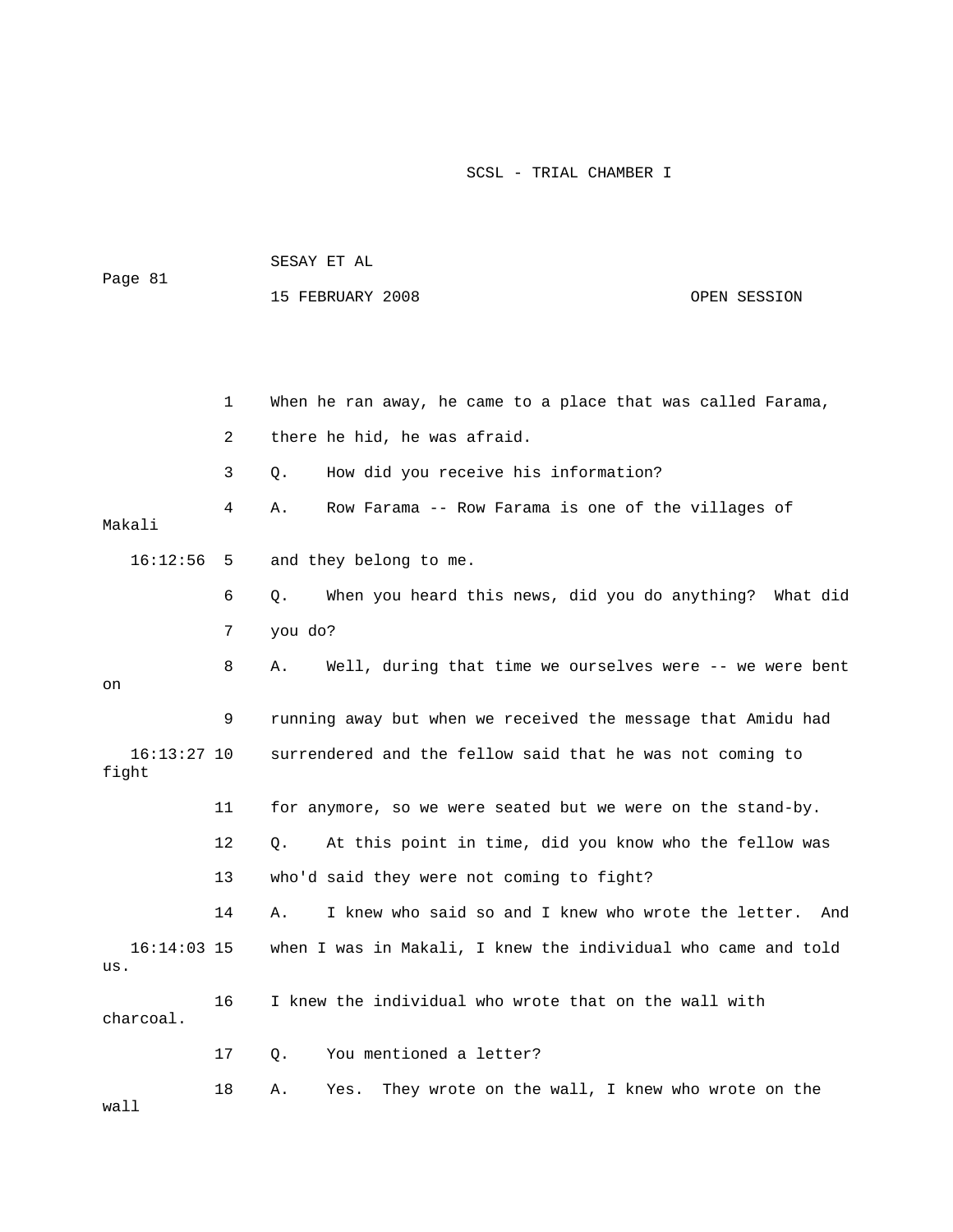|                    | 19 | and I knew the individual who told us not to run away.             |  |  |  |  |
|--------------------|----|--------------------------------------------------------------------|--|--|--|--|
| $16:14:35$ 20      |    | Did the RUF come into Makali?<br>$\circ$ .                         |  |  |  |  |
|                    | 21 | Yes, sir. When they came from Masingbi they came to<br>Α.          |  |  |  |  |
|                    | 22 | Makali.                                                            |  |  |  |  |
| men                | 23 | And were there armed men who came to Makali? Were the<br>$\circ$ . |  |  |  |  |
|                    | 24 | who came into Makali armed? Did they have weapons?                 |  |  |  |  |
| 16:15:17 25<br>did |    | When they were coming from Kono they had guns but they<br>Α.       |  |  |  |  |
| Kono.              | 26 | not shoot. But they had them. They did not leave them in           |  |  |  |  |
|                    | 27 | When they came into the town, what did they do?<br>Q.              |  |  |  |  |
| we                 | 28 | Well, our town, the other one was over the bridge, there<br>Α.     |  |  |  |  |
| people             | 29 | saw people coming, many of them and I told them that these         |  |  |  |  |

| Page 82 | SESAY ET AL      |              |
|---------|------------------|--------------|
|         | 15 FEBRUARY 2008 | OPEN SESSION |

|       |              | were coming. Let us don't run away but the people were very  |
|-------|--------------|--------------------------------------------------------------|
| the   | $\mathbf{2}$ | jittery so they run away. So those of us stayed in at one of |
| Road. | 3            | houses that was the last when you are coming to Magburaka    |
| the   | $4\degree$   | And what happened when you stayed and they arrived in<br>Q.  |
|       |              | $16:16:10$ 5 town; what did they do?                         |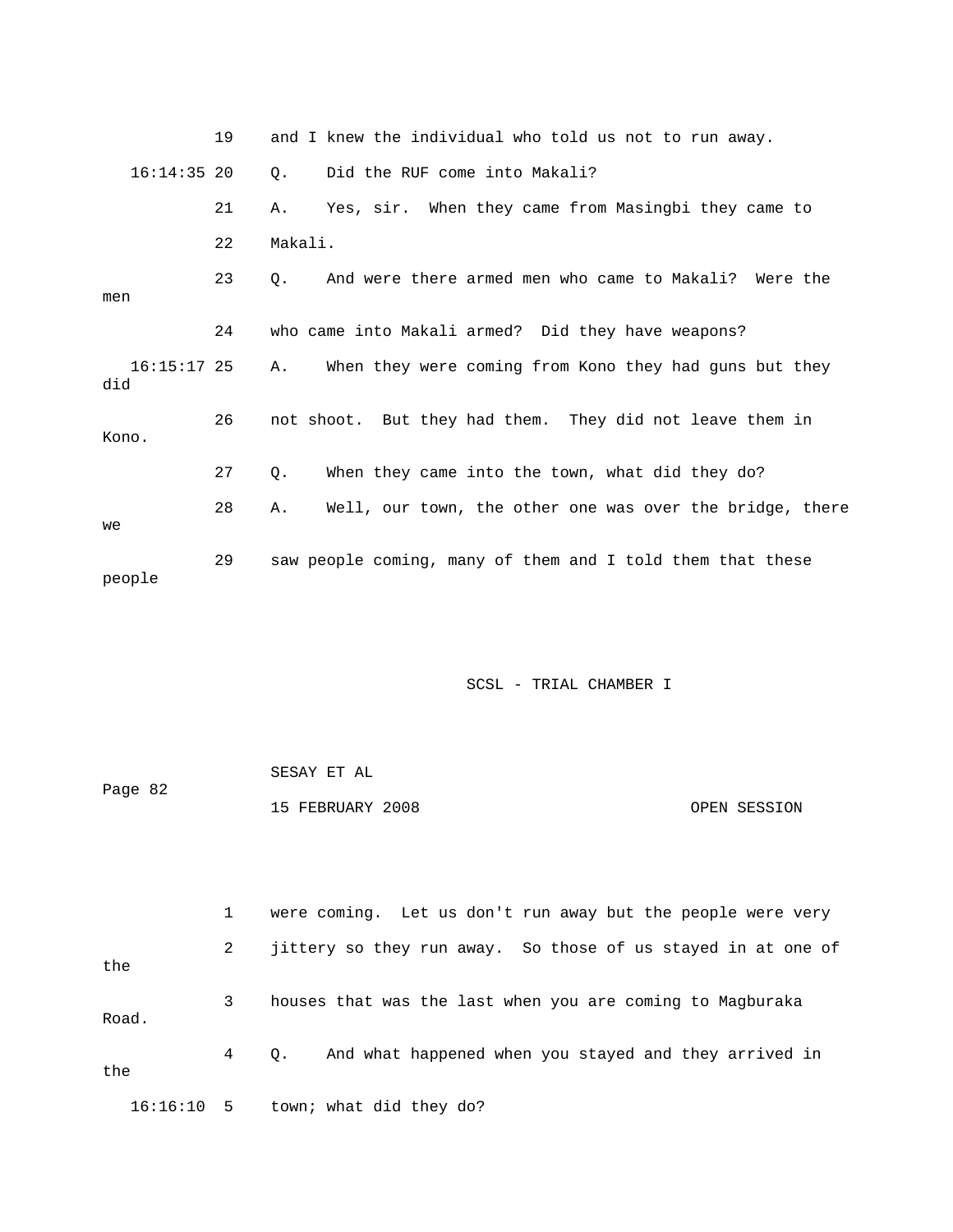6 A. It was not I alone. I stayed with some people so what 7 happened was that we did not go too close to them. They looked 8 at us and we looked at them and they asked us to go. So I moved 9 towards them but I was a little bit afraid. So it was Issa who 16:16:36 10 told me that this time around we've not come to shoot. We've not 11 come to fight. They had signed -- we had signed that we had 12 agreed for -- about the peace and that we did not want -- we do 13 not want you people to run away from us when you see us. If you 14 will see us and you start running away, we ourselves will not be 16:17:06 15 happy to come out from the bush, because we would know that you 16 still -- you people are still not agreed for us to be with you 17 people. You and people like us are brothers. So we wouldn't 18 like you to run away from us. So if you see us don't run 19 anymore. So I said, what would make the people to have 16:17:30 20 confidence when I call them that this was what he said that they 21 should not run anymore? One of them -- one commander was called 22 Bureh. Bureh, he said; I was going to write on this wall, so 23 that if the people came you would show them this writing and tell 24 them that it was I Bureh that wrote on this wall, that they 16:18:10 25 should not run anymore. So he wrote and he went away. 26 Q. And the men you saw who were with Issa Sesay, were there 27 any children with them? 28 A. The children run away. When they heard that during that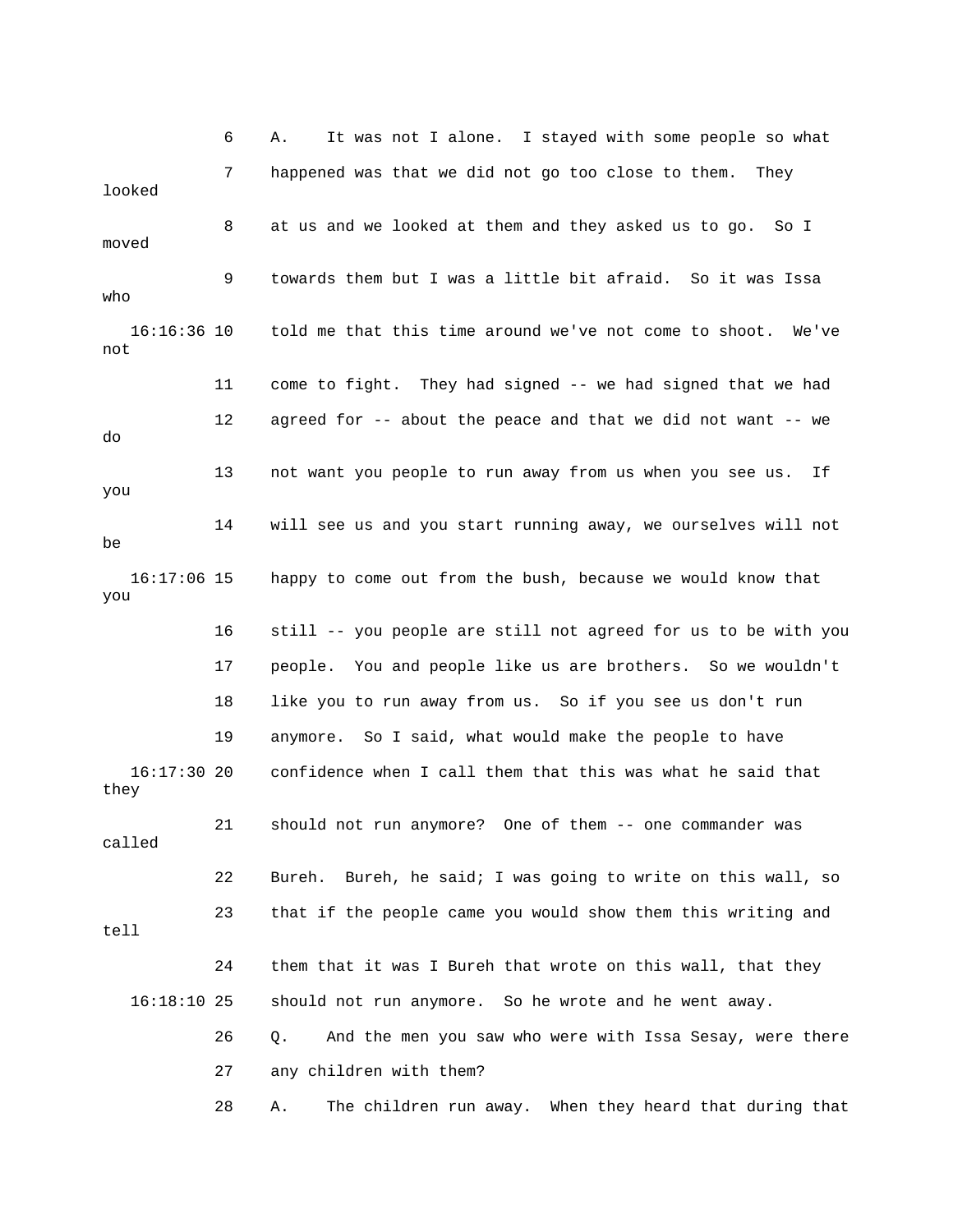29 time these people are coming, they would run away. There was

SCSL - TRIAL CHAMBER I

| Page 83 | SESAY ET AL      |              |
|---------|------------------|--------------|
|         | 15 FEBRUARY 2008 | OPEN SESSION |

no

|    | backs,        | $\mathbf{1}$ | child.  | In fact their own parents had taken them on their              |
|----|---------------|--------------|---------|----------------------------------------------------------------|
|    |               | 2            |         | they went away with them.                                      |
|    |               | 3            |         | PRESIDING JUDGE: He didn't understand the question.            |
|    |               | 4            |         | MR JORDASH:<br>No.                                             |
|    | 16:18:57      | 5            | $Q$ .   | Did you see any children with --                               |
|    |               | 6            | Α.      | Yes; what was the question.                                    |
|    |               | 7            | $Q$ .   | Did you see any children with guns?                            |
|    |               | 8            |         | JUDGE BOUTET:<br>With the RUF.                                 |
|    |               | 9            |         | MR JORDASH:                                                    |
|    | $16:19:15$ 10 |              | $Q$ .   | With the RUF. With Sesay?                                      |
|    |               | 11           | Α.      | Not at all, when they came from Kono I did not see any         |
|    |               | 12           |         | child with a gun.                                              |
|    |               | 13           | Q.      | Did some of the RUF fighters who came remain in Makali?        |
|    |               | 14           | Α.      | When they came initially they passed and they went and         |
| at | $16:19:41$ 15 |              |         | deployed at Makeni at Magburaka, before they went and deployed |
|    |               | 16           | Makali. |                                                                |

17 Q. And did they continue through Makali?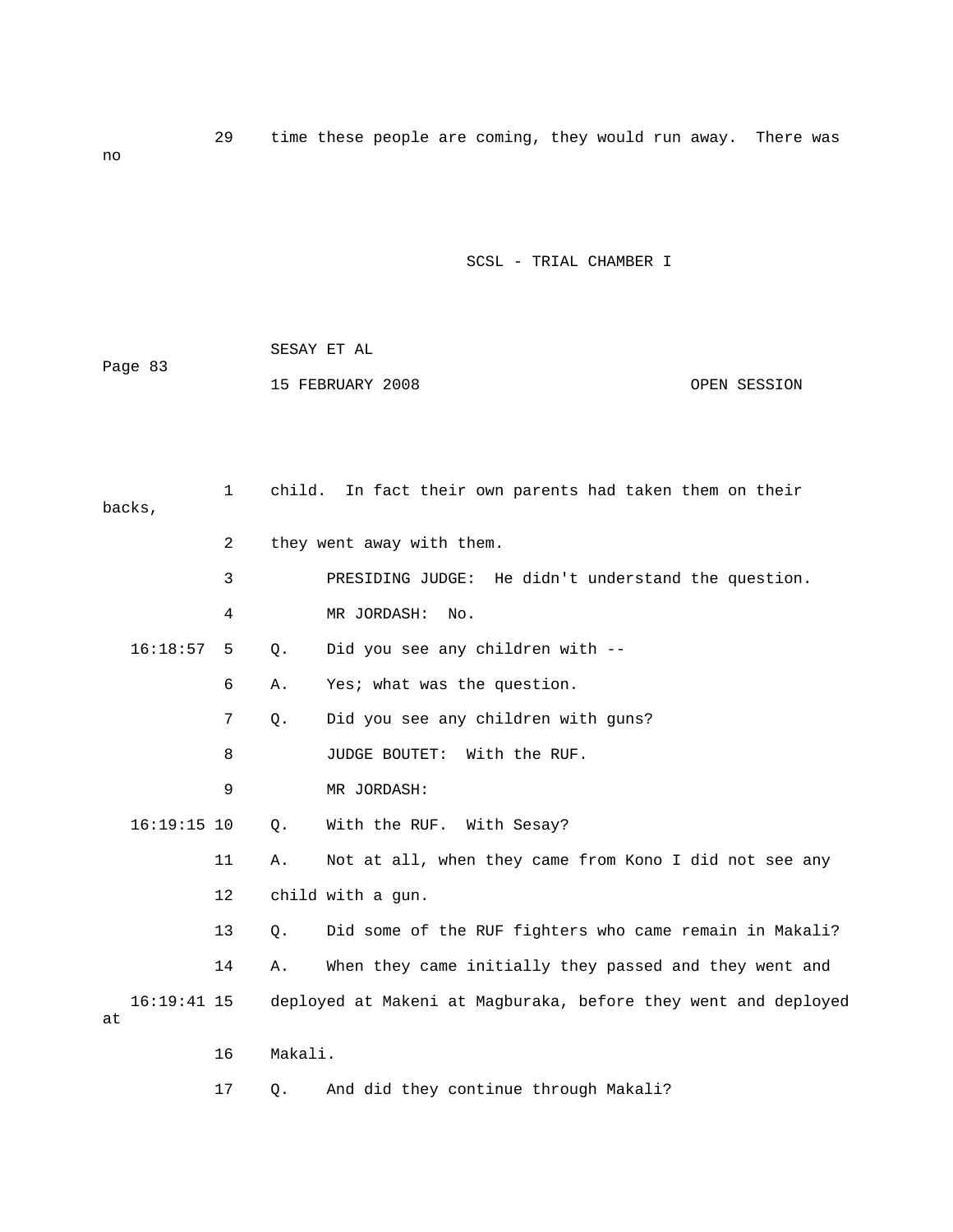|                          | 18 | When they are deployed at Magburaka, they -- the Mende<br>Α.  |
|--------------------------|----|---------------------------------------------------------------|
|                          | 19 | Kamajors, said that they were to come to Makali to do         |
| $16:20:21$ 20<br>not     |    | food-finding. And now we told them that; you people told us   |
| Makong                   | 21 | to run away but now these Kamajors had come, they went to     |
|                          | 22 | on food-finding and these people had been coming. We were     |
| people                   | 23 | afraid. And Issa said that he was going there to deploy       |
|                          | 24 | there.                                                        |
| $16:20:35$ 25<br>finding |    | Where were these Kamajors who kept coming on food-<br>О.      |
|                          | 26 | deployed? Where were they based?                              |
|                          | 27 | They came from Bo during that time. The villages around<br>Α. |
| commander.               | 28 | Their commander was called Alhaji. He was their<br>Bo.        |
|                          | 29 | And was there with -- did the RUF under Sesay in Makali<br>Q. |

| Page 84 |                | SESAY ET AL                                        |  |  |  |
|---------|----------------|----------------------------------------------------|--|--|--|
|         |                | 15 FEBRUARY 2008<br>OPEN SESSION                   |  |  |  |
|         |                |                                                    |  |  |  |
|         |                |                                                    |  |  |  |
|         | $\mathbf{1}$   | have concerns about these Kamajors?                |  |  |  |
|         |                |                                                    |  |  |  |
|         | $\overline{2}$ | Okay. They were trying to join the RUF --<br>Α.    |  |  |  |
| asked   | 3              | THE INTERPRETER: Your Honours, will the witness be |  |  |  |
|         | 4              | to go slow.                                        |  |  |  |

16:21:51 5 MR JORDASH: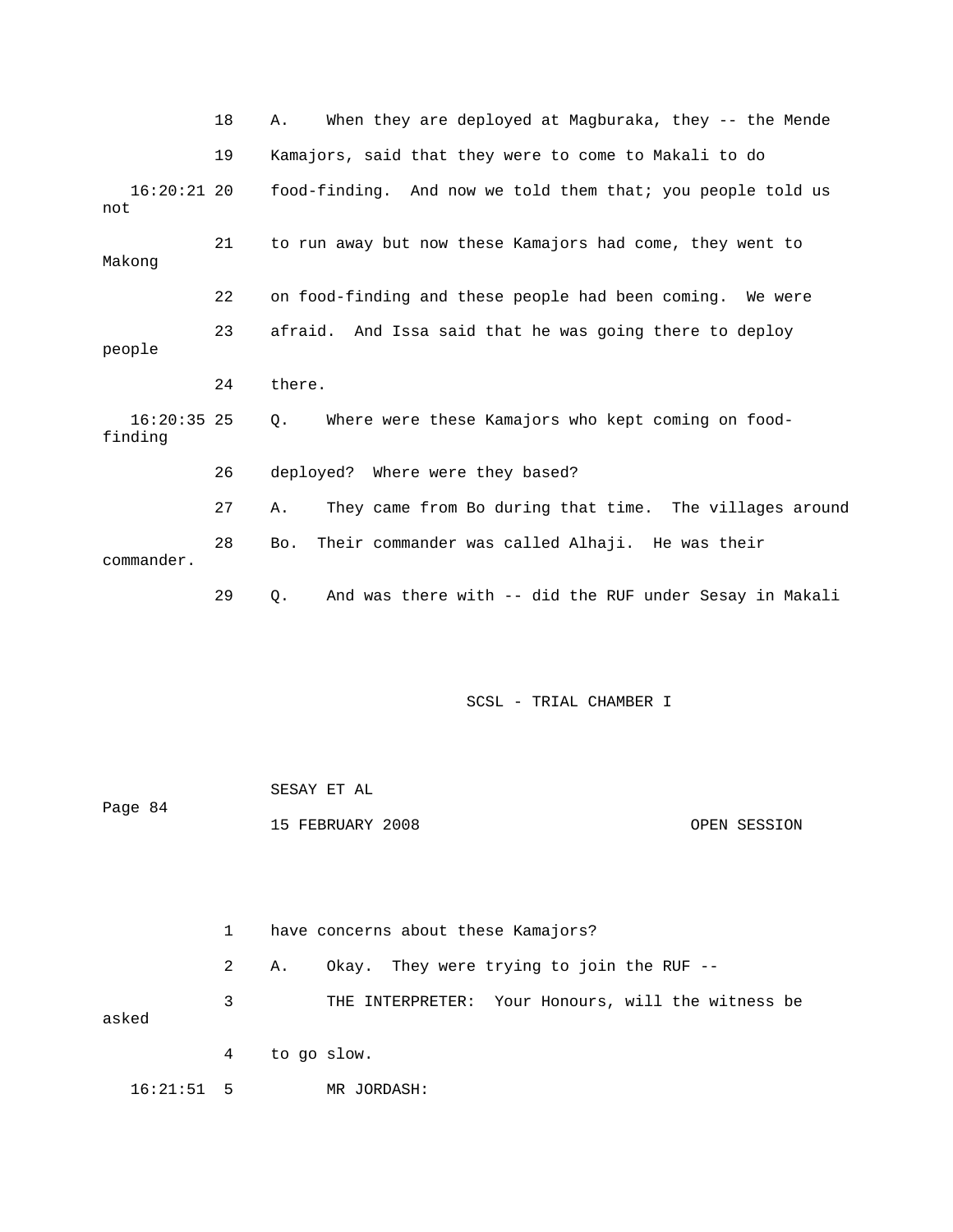6 Q. Pause, pause.

7 A. Okay.

 8 Q: Sorry to interrupt you. Just take it slowly 9 A: Okay. When the RUF came and attacked Makong, it was 16:22:12 10 them that Issa called us, I xxxxxx xxxxxx and the other elders in 11 town. He said; what was happening if I should say that my own 12 people should come and confront the others. Some were in Bo, 13 some were at Yele , if they should confront each other they would 14 say that 'we', the RUF, had disrupted the peace. He said that he 16:22:43 15 wanted us to make a chance to go and meet the Chief of Yele so 16 that the problem could be solved. Well, we left Makali at 17 5 o'clock. And we went through the -- a large forest and we 18 walked through the forest but during that time, I, when I wanted 19 to be afraid they gave me four people. So Foday Barrie went and 16:23:31 20 accompanied us, from Makali up to Makong, where they came and 21 attacked. Well, and I said that he was to go back and to take 22 care of the town. So when we went -- when we wanted to arrive at 23 a place that was called Baray-Nin, the people who had been taking 24 the guns, we asked them to keep these guns in the bushes. So we 16:23:58 25 went to Yele and we confronted -- the Yele chief was called 26 Baisudeba, and we explained the matter to him. When the matter 27 was discussed, we went once, we were not able to have any way 28 through. So they asked us to return and to come back the other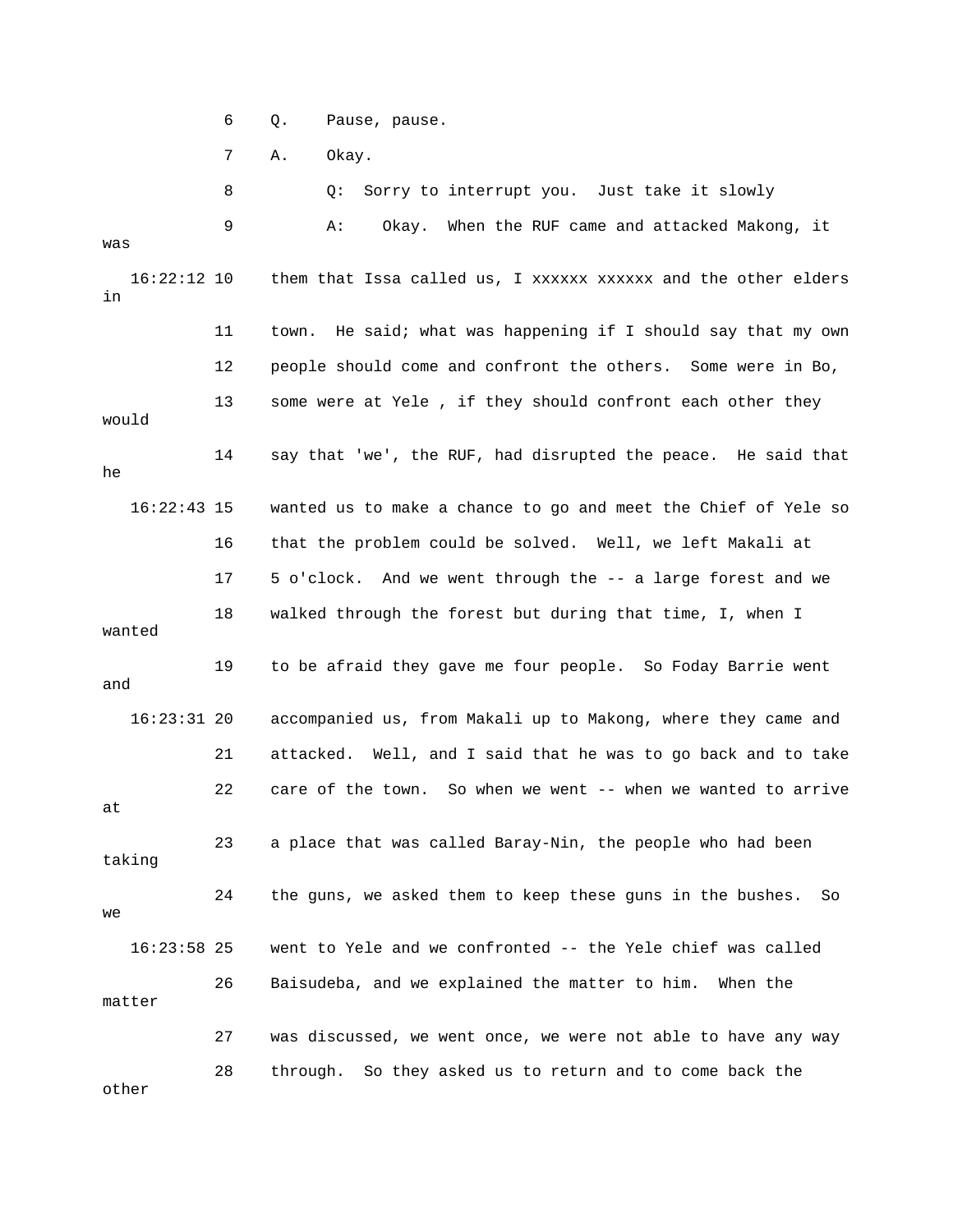29 day, for 15 days. And when 15 days had elapsed, we went to the

|         | SESAY ET AL      |              |
|---------|------------------|--------------|
| Page 85 |                  |              |
|         | 15 FEBRUARY 2008 | OPEN SESSION |

| the     |               | $\mathbf{1}$ | chief of Yele, Basudeba. Then they came and deliberated on     |
|---------|---------------|--------------|----------------------------------------------------------------|
| and     |               | 2            | matter. The Mendes did not have any right but when they came   |
| Behki,  |               | 3            | attacked Makong, they came through a town that was called      |
|         |               | 4            | it was between Matatoka and Makali. They went and axed -- one  |
|         | 16:24:54      | 5            | husband, a man, and his wife.                                  |
|         |               | 6            | Let me just stop you there.<br>Q.                              |
|         |               | 7            | Okay.<br>Α.                                                    |
|         |               | 8            | Who came from Makump and who came and attacked the wife?<br>Q. |
|         |               | 9            | The man was called Pa Samma Yorgboh, he was chief of the<br>Α. |
|         | $16:25:19$ 10 |              | poro society. He was wounded on the nose.                      |
|         |               | 11           | Which group?<br>$Q$ .                                          |
| Makong. |               | 12           | Samma Yorgboh. It was the Kamajors that attacked<br>Α.         |
|         |               | 13           | Are you saying Makong or Makump?<br>Q.                         |
|         |               | 14           | Makong. Makong. It's not Makump. Makong.<br>Α.                 |
| to      | $16:25:42$ 15 |              | I'll provide all these names later, some of them are new<br>Q. |
|         |               | 16           | me but I'll get the spellings. Was this the work -- you        |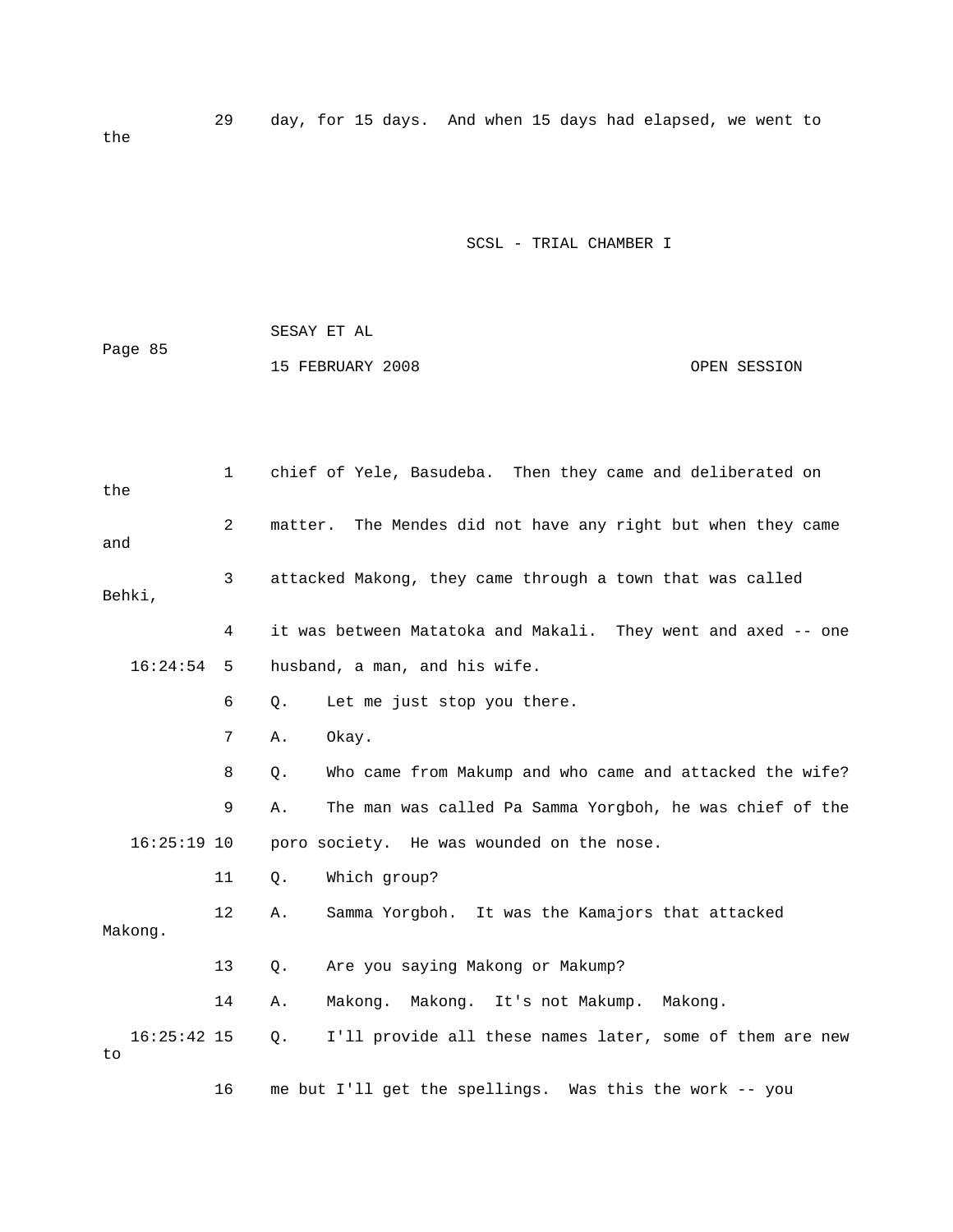| to                  | 17 | described earlier about the peace committee. Is this anything  |
|---------------------|----|----------------------------------------------------------------|
|                     | 18 | do with the peace committee?                                   |
| would               | 19 | Yes. Because wherever there was a problem we<br>Α.<br>Yes.     |
| $16:26:08$ 20<br>to |    | go there and stop it. So that the fighters will not be asked   |
|                     | 21 | go and fight.                                                  |
| Kamajors?           | 22 | So the peace committee would go to speak to the<br>Q.          |
|                     | 23 | Yes.<br>Α.                                                     |
|                     | 24 | To prevent --<br>Q.                                            |
| $16:26:27$ 25       |    | With their chiefs.<br>Α.                                       |
| who?                | 26 | Right. To prevent fighting between the Kamajors and<br>Q.      |
|                     | 27 | And the RUF.<br>Α.                                             |
|                     | 28 | Okay. Now, just so that we're clear, how did the RUF in<br>Q.  |
|                     | 29 | Makali behave besides this peace committee?                    |
|                     |    |                                                                |
|                     |    | SCSL - TRIAL CHAMBER I                                         |
|                     |    |                                                                |
|                     |    | SESAY ET AL                                                    |
| Page 86             |    | 15 FEBRUARY 2008<br>OPEN SESSION                               |
|                     |    |                                                                |
|                     |    |                                                                |
|                     | 1  | Well, when they came and they said that the civilians<br>Α.    |
| an                  | 2  | should be a civilian because Issa said that if they should ask |

 3 RUF to be a [REDACTED] the people would be afraid. They would 4 not come out of the bush. That was why I was asked to be the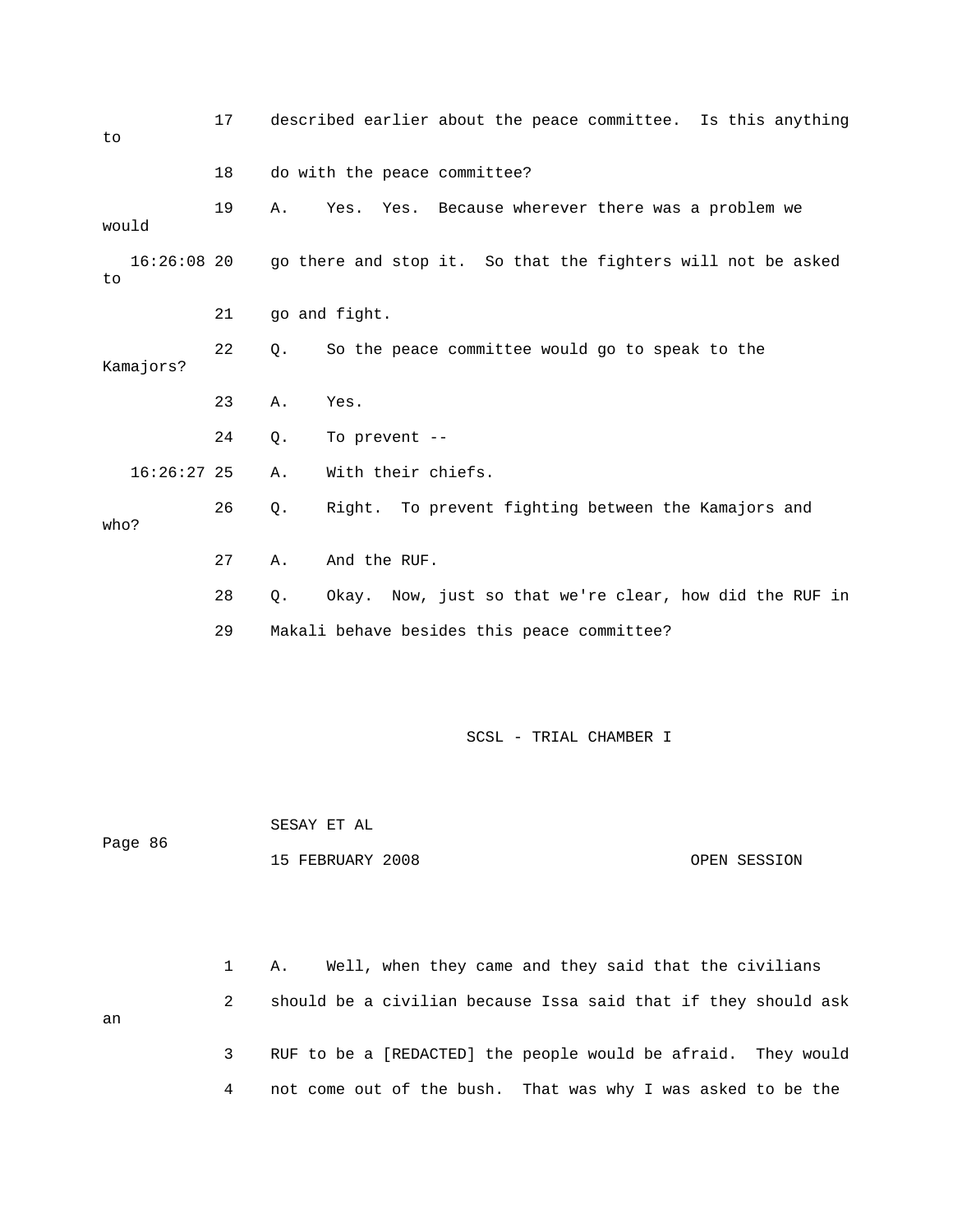| 16:27:12                 | - 5 |           | [REDACTED]. So this [REDACTED] Issa told him that --         |
|--------------------------|-----|-----------|--------------------------------------------------------------|
|                          | 6   |           | MR JORDASH: Mr Witness --                                    |
|                          | 7   |           | JUDGE BOUTET: This is an area that is a bit sensitive        |
|                          | 8   |           | given that we've been in closed session. So just advise your |
|                          | 9   |           | witness to be careful as to what he talks about.             |
| $16:27:33$ 10<br>please? |     |           | MR JORDASH: Yes, could I have that remark redacted           |
|                          | 11  |           | PRESIDING JUDGE: Yes, let it be redacted.                    |
|                          | 12  |           | MR JORDASH:                                                  |
|                          | 13  | О.        | Just be careful about what saying what your -- don't say     |
|                          | 14  |           | what your specific position was?                             |
| $16:27:47$ 15            |     | Α.        | Yes, sorry. Sorry. On that I say sorry.                      |
|                          | 16  | Q.        | Takes a while to get used to it.                             |
| your                     | 17  | Α.        | I'm sorry. Sorry, for -- I mean, to get something off        |
|                          | 18  |           | head it's difficult because I cannot read and write.         |
| occupied                 | 19  | Q.        | I've done it many times. You've told us that you             |
| $16:28:29$ 20<br>part    |     |           | a particular post which was part of this peace committee and |
|                          | 21  |           | of that was to get people out of the bush?                   |
|                          | 22  | Α.        | Yes.                                                         |
| оf                       | 23  | Q.        | What I want to ask you is this: Did the people come out      |
|                          | 24  | the bush? |                                                              |
| $16:28:44$ 25            |     | Α.        | Okay; the civilians?                                         |
|                          | 26  | Q.        | Yes.                                                         |
|                          | 27  | Α.        | The civilians?                                               |
|                          | 28  | Q.        | Yes.                                                         |
|                          | 29  | Α.        | Yes, they came from the bush.                                |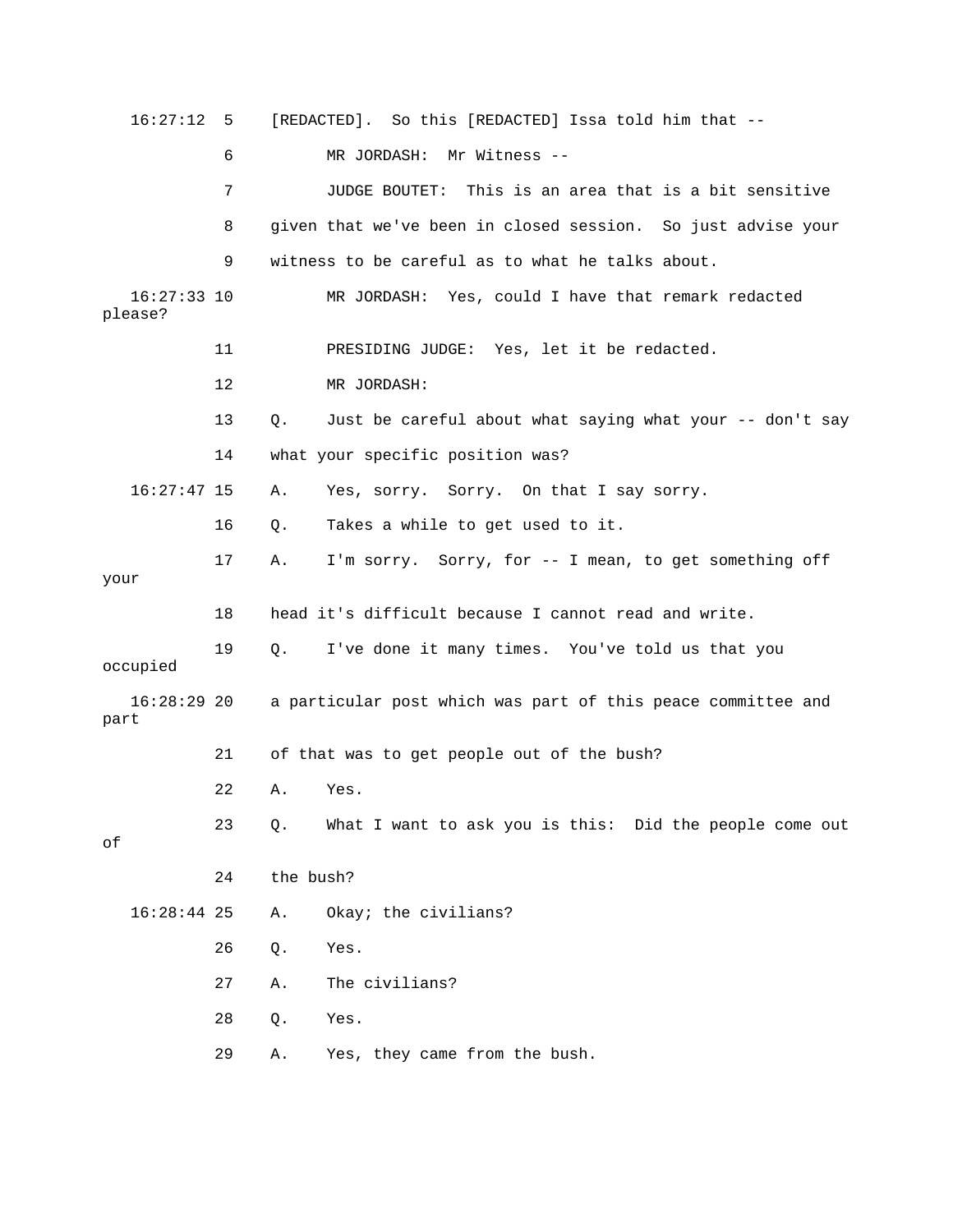|                 |              | SESAY ET AL |                                                               |              |  |  |
|-----------------|--------------|-------------|---------------------------------------------------------------|--------------|--|--|
| Page 87         |              |             | 15 FEBRUARY 2008                                              | OPEN SESSION |  |  |
|                 |              |             |                                                               |              |  |  |
|                 |              |             |                                                               |              |  |  |
|                 | $\mathbf{1}$ | $Q$ .       | And the committee and this --                                 |              |  |  |
|                 | 2            | Α.          | And the Kamajors.                                             |              |  |  |
| did             | 3            | Q.          | And this peace committee, did it cover just Makali or         |              |  |  |
|                 | 4            |             | it cover other areas?                                         |              |  |  |
| 16:29:17<br>for | 5            | Α.          | We went to even to Masingbi. We were also responsible         |              |  |  |
| problem         | 6            |             | maintaining -- because the leader of Masingbi also had a      |              |  |  |
|                 | 7            | $with$ $-$  |                                                               |              |  |  |
|                 | 8            |             | THE INTERPRETER: Your Honours, the witness is fast.           |              |  |  |
|                 | 9            |             | MR JORDASH:                                                   |              |  |  |
| $16:29:46$ 10   |              | Q.          | Take it slowly. Take it slowly. Repeat what you just          |              |  |  |
|                 | 11           | said.       |                                                               |              |  |  |
|                 | 12           | Α.          | Okay.                                                         |              |  |  |
|                 | 13           | Q.          | Repeat what you just said please. The last --                 |              |  |  |
| and             | 14           | Α.          | I was asked whether it was only related to Makali<br>Yes.     |              |  |  |
| $16:30:10$ 15   |              |             | I said no. It was not only Makali. We also covered Makali,    |              |  |  |
| to              | 16           |             | Masingbi, Matotoka and we stopped at Magburaka, we did not go |              |  |  |
|                 | 17           | Makeni.     |                                                               |              |  |  |
|                 | 18           | Q.          | And you said that Kamajors and civilians came out of the      |              |  |  |
|                 | 19           |             | bush; did they come out of the bush --                        |              |  |  |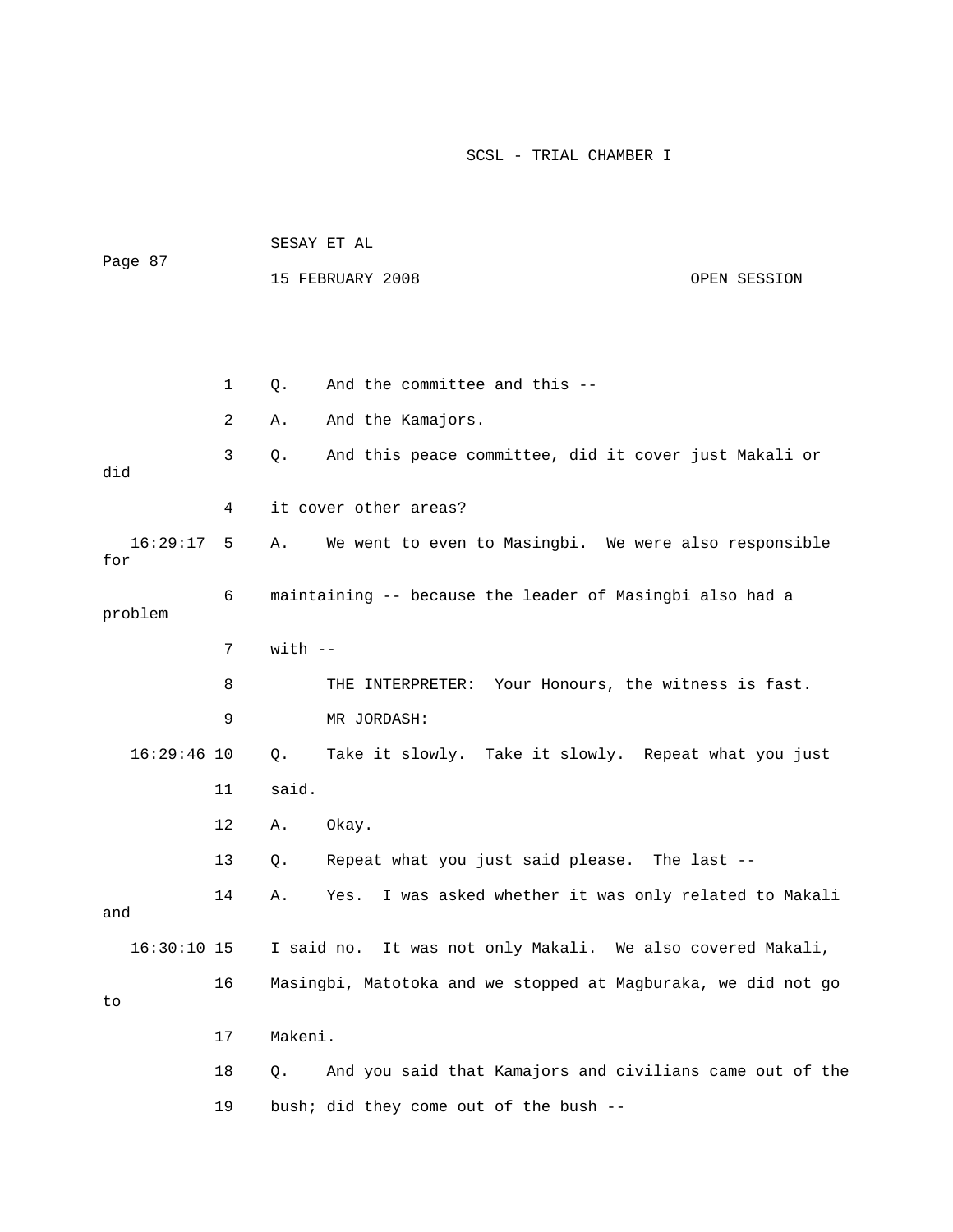|         | $16:30:41$ 20 |    | Α.<br>Yes.                                                    |
|---------|---------------|----|---------------------------------------------------------------|
|         |               | 21 | -- in these different places?<br>Q.                           |
|         |               | 22 | Yes. Everybody went to his or her own village, but when<br>Α. |
| because |               | 23 | Issa came and said that they wanted to see the Kamajors,      |
|         |               | 24 | if the Kamajors did not come to join them, there would be a   |
|         | $16:30:59$ 25 |    | problem. They would feel that when they would have settled in |
| So      |               | 26 | Makeni, in Makali, the Kamajors would come and attack them.   |
| in      |               | 27 | they said that we were to ask the Kamajors to come out. So,   |
| we      |               | 28 | order to make this arrangement, we spent about two weeks, so  |
|         |               | 29 | summoned a very big meeting. So when the meeting was summoned |

|         | SESAY ET AL      |              |
|---------|------------------|--------------|
| Page 88 |                  |              |
|         | 15 FEBRUARY 2008 | OPEN SESSION |

1 the Kamajors came and surrendered to the RUF.

 2 Q. In which places did the Kamajors surrender to the RUF? 3 A. It was at court barri. During that time everybody in the 4 chiefdom came, except the little children and the women and the 16:31:50 5 old people were the ones that remained, who did not come to this

6 meeting.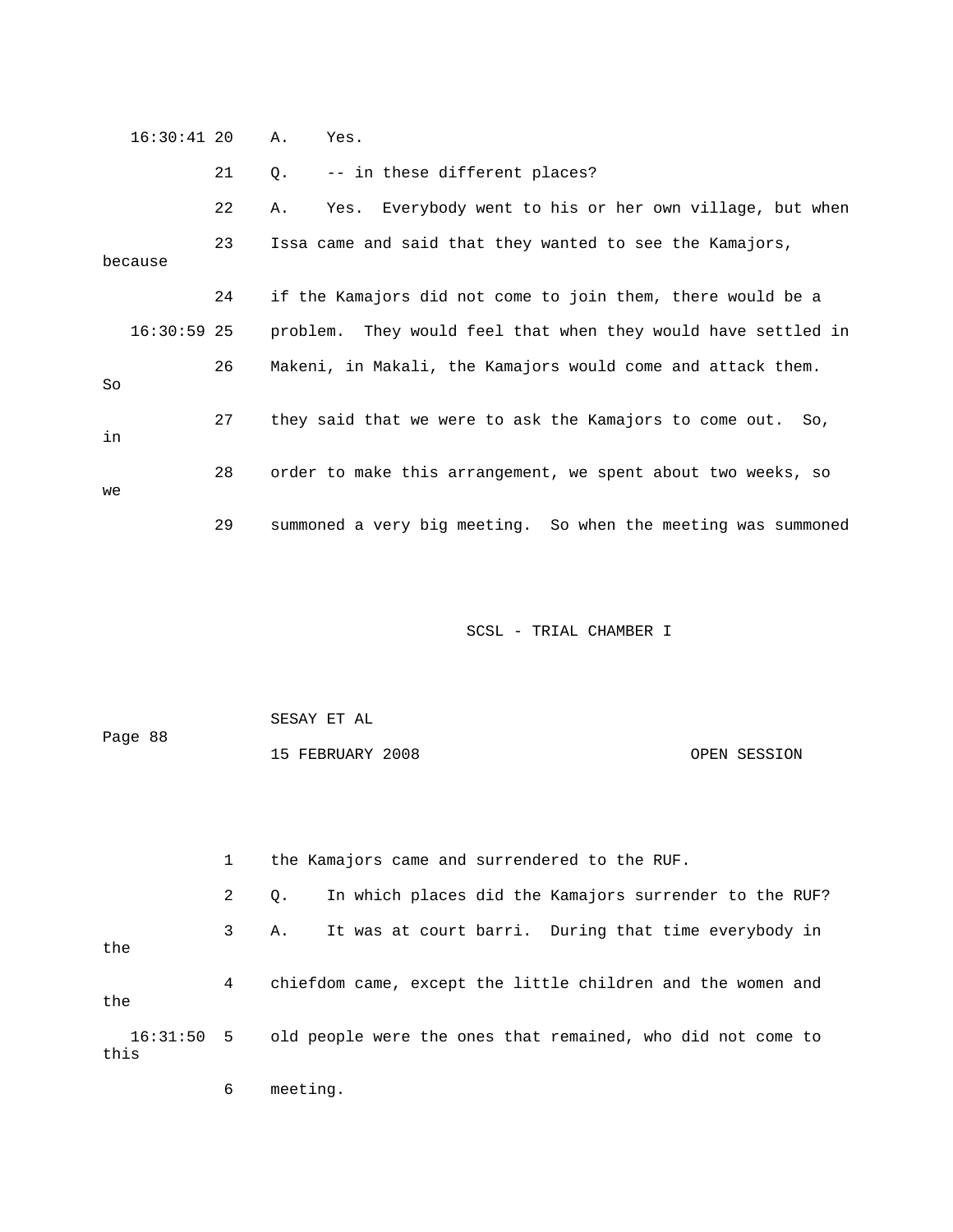7 Q. When the Kamajors surrendered, what did they do with their 8 guns? 9 A. When they surrendered their guns were taken to the 16:32:16 10 agriculture compound; there they packed them. And at the time 11 that Superman attacked Issa, he took all of them away. 12 Q. When the Kamajors surrendered and gave in their guns, how 13 were they treated by the RUF who came with Issa Sesay? 14 A. Well, they worked together. They ate together. They 16:32:55 15 enjoyed together and they played together. I would say that 16 during that time, you see, all of them became one. There was no 17 problem. There was no rift between them anymore in Makali. 18 Q. Did you know someone called Foday Thullah? 19 A. Fullah or Thullah? 16:34:20 20 Q. Thullah, the second one? 21 A. Yes, I know Foday Thullah. 22 Q. Who is he? 23 A. At the time that they -- they said that they were to 24 surrender, he was the very first individual who surrendered; the 16:34:20 25 other one ran away. He was afraid. He remained as a leader. 26 Q. Do you know someone called xxxxx xxxxxxxxx 27 A. xxxx xxxx, he was at Masingbi. He was the commander of 28 the Kamajors -- I mean of the Kamajors. Xxxx xxxx.

29 Q. Did he surrender or not?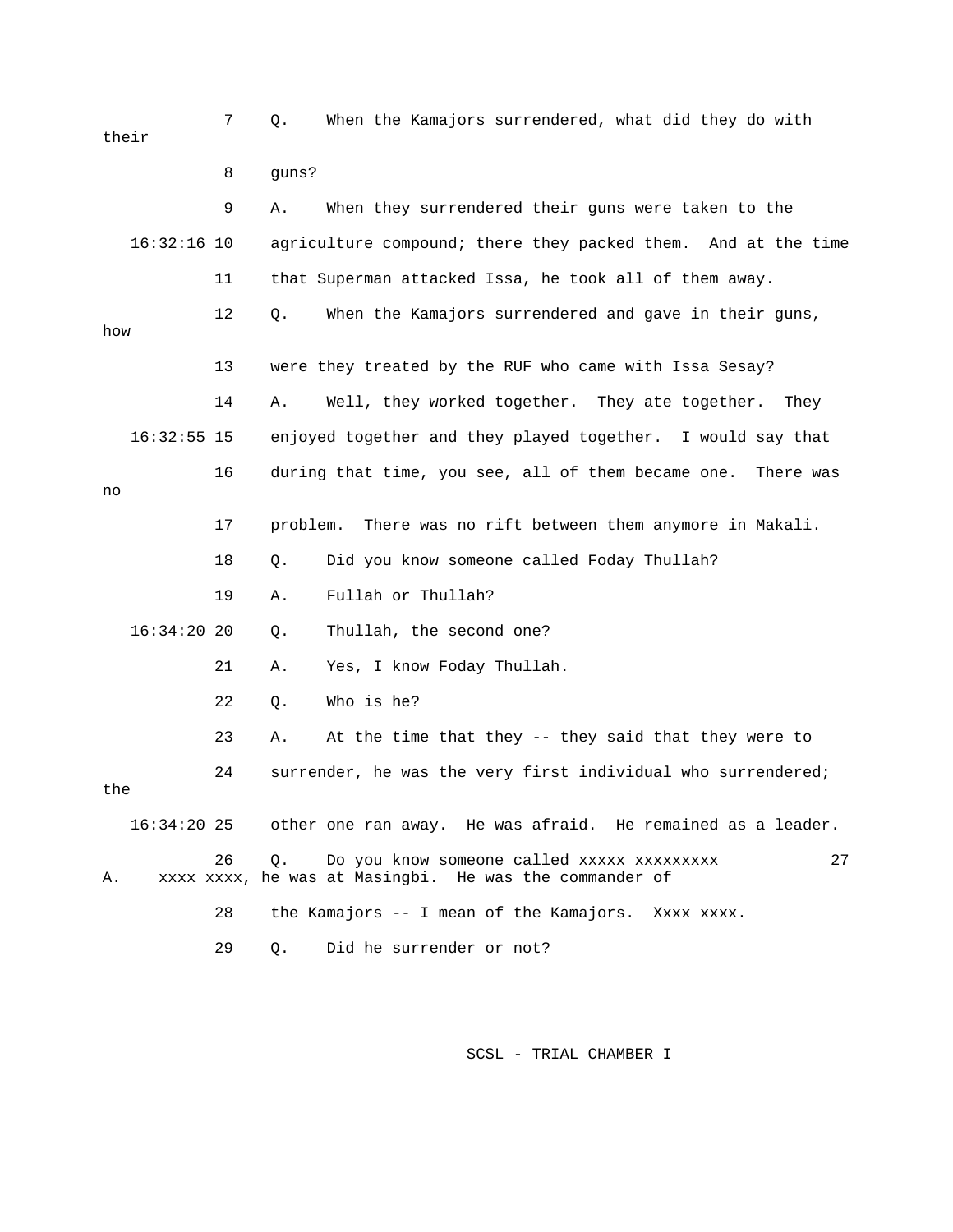| Page 89               |    | 15 FEBRUARY 2008<br>OPEN SESSION                               |
|-----------------------|----|----------------------------------------------------------------|
|                       |    |                                                                |
|                       | 1  | He surrendered.<br>Α.                                          |
|                       | 2  | After the RUF had settled in, or deployed in Makali, did<br>Q. |
|                       | 3  | you hear of an office, the G5 office?                          |
|                       | 4  | It was at the same time that they had formed the<br>Α.<br>Yes. |
| 16:35:07<br>also      | 5  | peace keeping meeting. We also had a G5. We had a MP.<br>We    |
| same                  | 6  | had the adjutant, but the adjutants, the G5, MP, all had the   |
|                       | 7  | office. It was later that it was split.                        |
|                       | 8  | Did they work in Makali in the surrounding areas?<br>Q.        |
|                       | 9  | Yes, they worked.<br>Α.                                        |
| $16:35:40$ 10         |    | Doing what?<br>Q.                                              |
| а                     | 11 | Well, if all the fighters had a problem like the RUF had<br>Α. |
| settled,              | 12 | problem, it would be taken to the G5. There it would be        |
| taken                 | 13 | but if the civilians with an RUF had a problem, it would be    |
|                       | 14 | to the peace committee, but if the Kamajor and the RUF had a   |
| $16:36:21$ 15<br>was  |    | problem, it would be taken to the peace committee because it   |
| So                    | 16 | people like us that said that they should come and surrender.  |
|                       | 17 | we should be witnesses amongst them.                           |
|                       | 18 | Now, you spoke about a time when Superman came to -- I<br>Q.   |
| to                    | 19 | think you said attack Issa and I want to ask you -- I want you |
| $16:37:05$ 20<br>with |    | think of that time and the period from when the RUF arrived    |

SESAY ET AL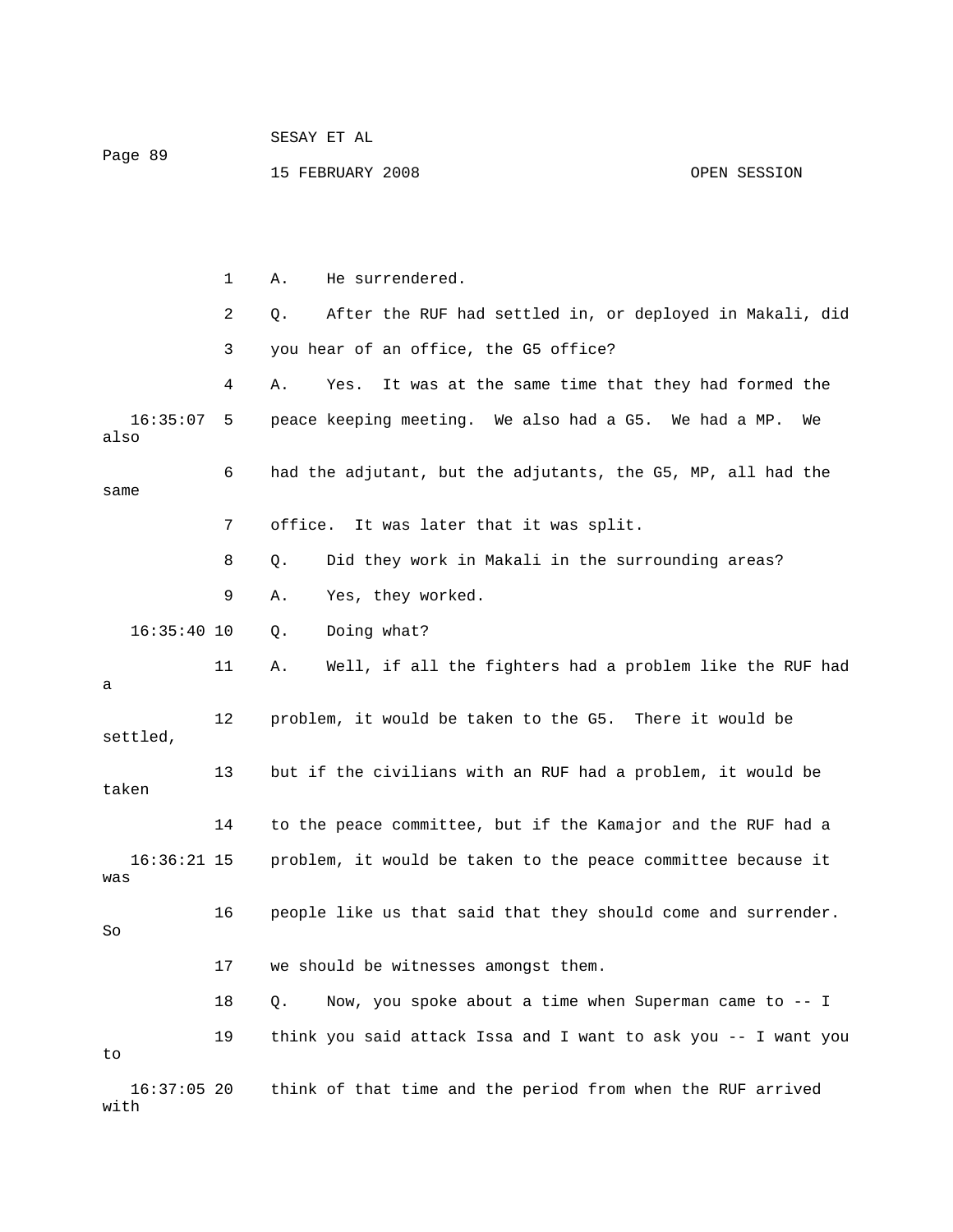| Did       | 21 | Issa Sesay until the time when Superman attacked Issa Sesay.             |
|-----------|----|--------------------------------------------------------------------------|
| those     | 22 | you hear of -- in that particular -- in those -- in between              |
|           | 23 | two events in these times, did you hear of any destruction or            |
| areas     | 24 | burning or bad behaviour by the RUF under Issa Sesay in the              |
|           |    | 16:37:49 25 you've spoken about?                                         |
|           | 26 | When he was being attacked by Superman, is that what you<br>Α.           |
|           | 27 | meant?                                                                   |
| RUF       | 28 | No. Before that $-$ - I'm talking about the time when the<br>$Q_{\star}$ |
| Masingbi, | 29 | came back from Kono, came through the various towns of                   |

 SESAY ET AL Page 90 15 FEBRUARY 2008 OPEN SESSION 1 Matotoka, Magburaka, Makali? 2 A. Okay. 3 Q. The men there that came from Issa Sesay, did you hear of

 4 any destruction in any of the towns you mentioned by Issa Sesay's 16:38:35 5 men. 6 A. When they are coming from Kono to come and tell people that

 7 they should not run, nobody -- Well, no beating of people. They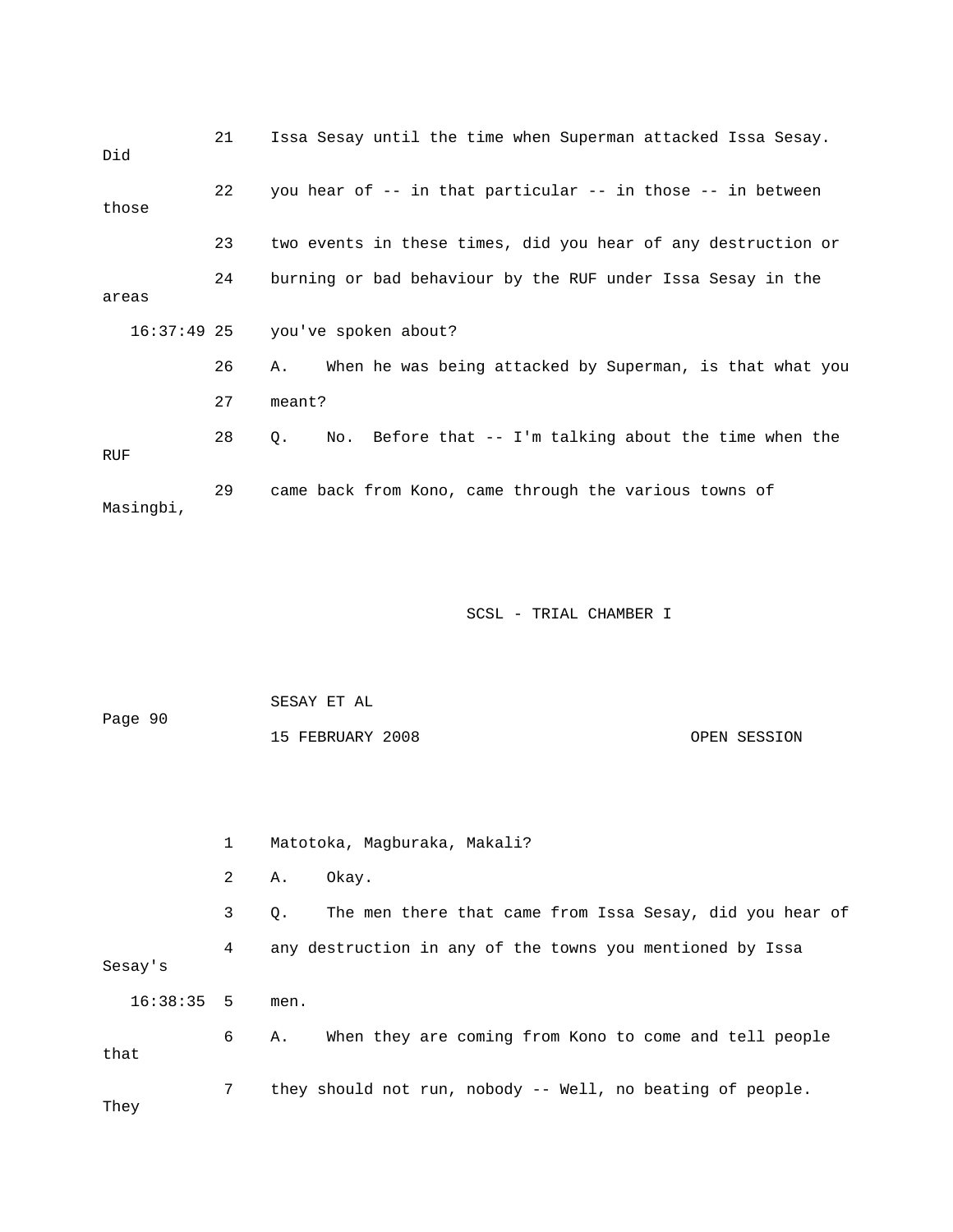|                        | 8  | came to tell the people that we were all one and the same.     |
|------------------------|----|----------------------------------------------------------------|
|                        | 9  | Please don't run away from us. If you -- if the people run     |
| away                   |    |                                                                |
| $16:39:00$ 10<br>still |    | from them, they will not -- they will feel that people have    |
|                        | 11 | not accepted them to settle amongst them.                      |
| you                    | 12 | Now, at the time when Superman attacked Issa Sesay, did<br>Q.  |
|                        | 13 | see Superman or did you hear of him coming through any of the  |
|                        | 14 | towns?                                                         |
| $16:39:23$ 15          |    | I saw him.<br>Α.                                               |
|                        | 16 | Where did you see him?<br>Q.                                   |
|                        | 17 | At that time I was at the peace committee office.<br>Α.        |
|                        | 18 | And where was the office?<br>Q.                                |
|                        | 19 | It was in town.<br>Α.                                          |
| $16:39:43$ 20          |    | Makali?<br>Q.                                                  |
|                        | 21 | Yes.<br>Α.                                                     |
|                        | 22 | What did he do when he came?<br>Q.                             |
|                        | 23 | I was standing there when I saw him. He was having<br>Α.       |
| it                     | 24 | something like about a [indiscernible] it was green.<br>He had |
| $16:40:04$ 25<br>to    |    | in his hand. His other men had guns, which they used to refer  |
| it,                    | 26 | as -- RPG. Some others had AK-47s. They came he was leading    |
| came                   | 27 | the group. I was standing at the veranda in the office.<br>He  |
| he                     | 28 | and said that they were searching for Issa. When Issa -- when  |
| So                     | 29 | went and he took his mother's cake he did not pay for that.    |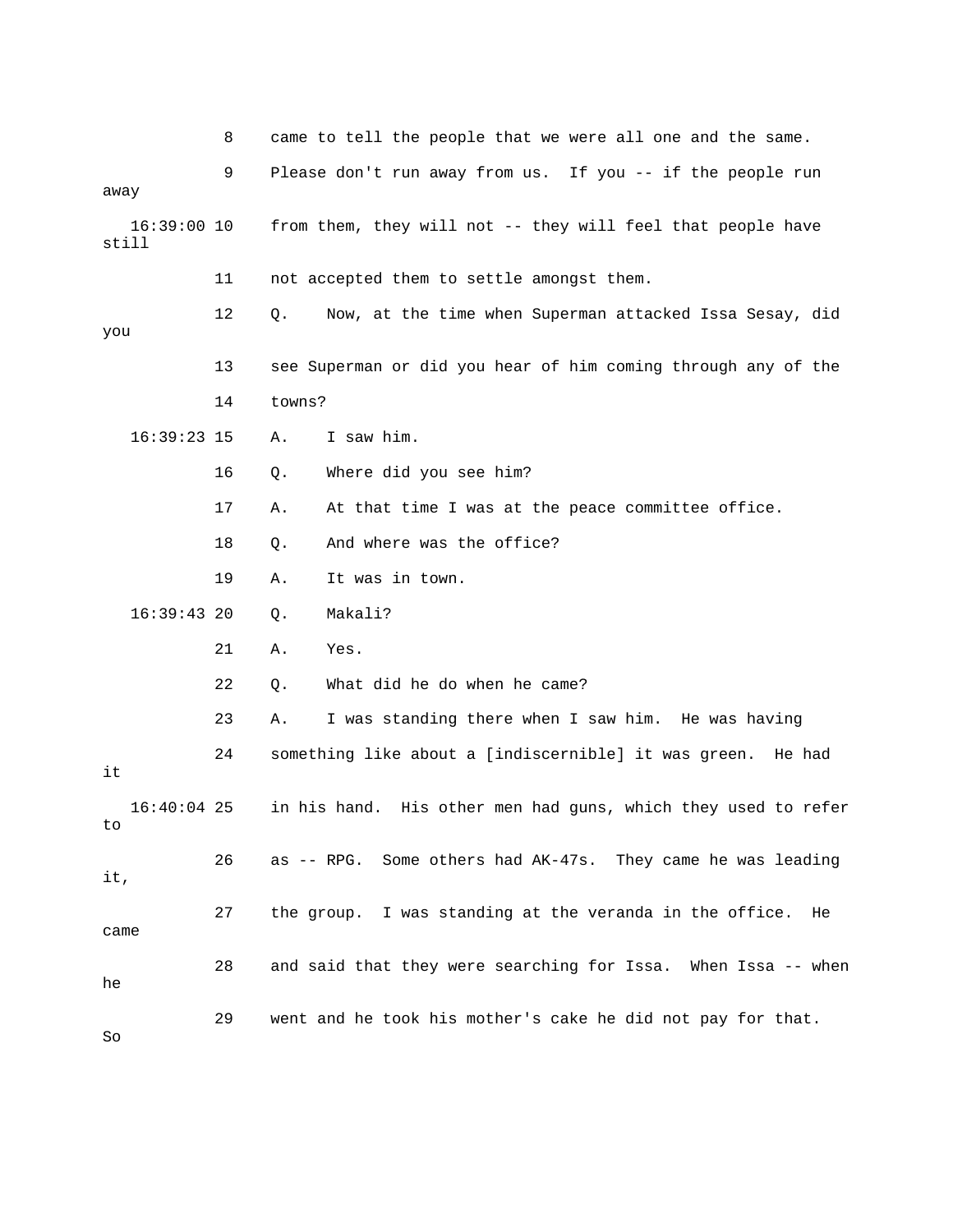| Page 91<br>15 FEBRUARY 2008<br>OPEN SESSION                                   |  |
|-------------------------------------------------------------------------------|--|
|                                                                               |  |
|                                                                               |  |
|                                                                               |  |
| they were searching for him. So that was what I heard him say<br>$\mathbf{1}$ |  |
| when he was coming.<br>2                                                      |  |

 3 Q. Did Superman do anything -- did Superman and his men do 4 anything in Makali?

16:41:00 5 A. Yes.

16:41:55 15 MR JORDASH:

6 Q. What did he do?

 7 A. At that time, by then Issa had boarded a vehicle because he 8 had a sore, you see, on his toe; when he attacked him in Makeni 9 that was the sore that he had. But when he came to Makeni, they 16:41:31 10 treated the wound. They boarded a vehicle to go to Masingbi so 11 as to cure himself. The vehicle came when he wanted to come to 12 the highway because it came from the compound. 13 THE INTERPRETER: Your Honours, the witness has mentioned a 14 name that's not understood by the interpreter.

 16 Q. Mr Witness, could I just -- sorry to interrupt you. Can I 17 just focus you back on the question. What did Superman and his

18 men do when they came to Makali?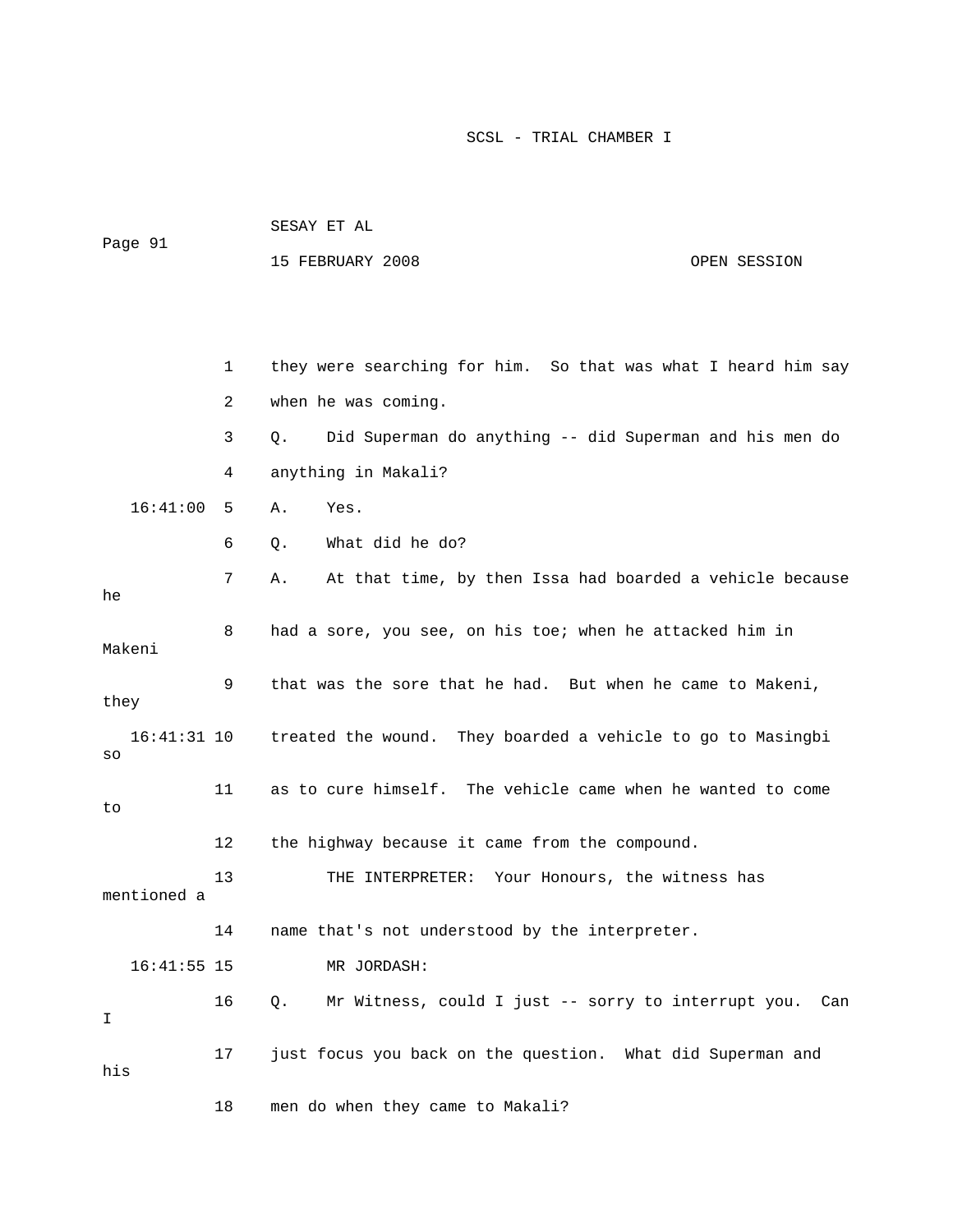19 A. They came and attacked Issa. He was in a vehicle. They 16:42:16 20 shot the RPG. Issa alighted from the vehicle and went into an 21 old house. And he went into the plot and they came and picked up 22 all the things belonging to the civilians in Makeni and they put 23 them into the vehicle and went away. 24 MR JORDASH: I don't know if this is a convenient time Your 16:42:39 25 Honour. If it helps. I think I've got probably ten or 26 15 minutes left and that's it. 27 PRESIDING JUDGE: That's fine. We'll go on our usual 28 recess and we'll resume in the next couple of minutes. The 29 Chamber will rise please.

## SCSL - TRIAL CHAMBER I

 SESAY ET AL Page 92 15 FEBRUARY 2008 OPEN SESSION

1 [Break taken at 4.43 p.m.] 2 [Upon resuming at 5.08 p.m.] 3 PRESIDING JUDGE: Yes, Mr Jordash you may proceed please. 4 MR JORDASH: Thank you, Your Honour. 17:19:02 5 Q. Mr Witness, a few more questions, did Issa Sesay say where

6 he was going after he came through Makali when Superman had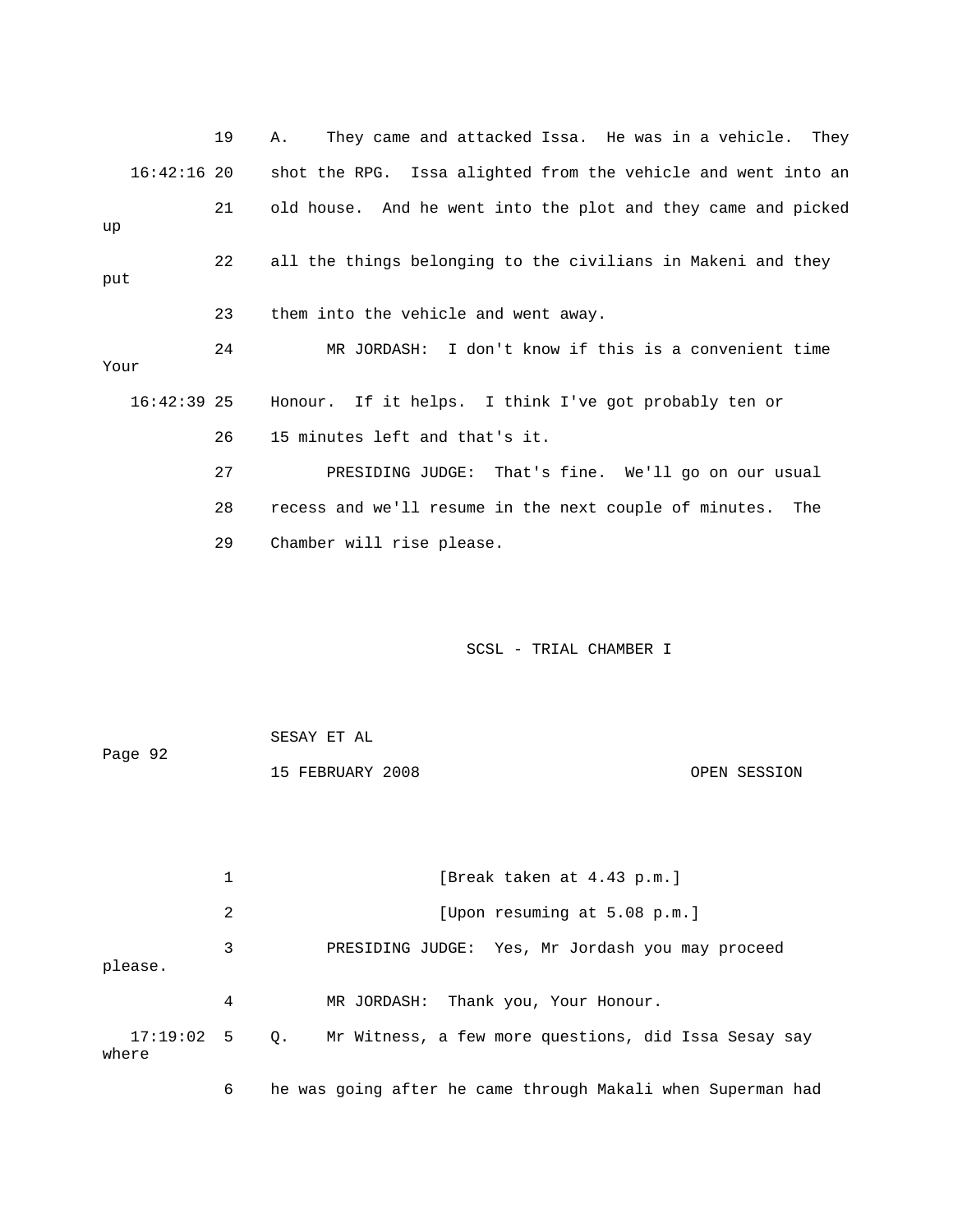7 attacked him? Mr Witness? 8 A. He did not tell me where he was going, but I heard that he 9 was going to Kailahun part. 17:19:51 10 Q. Before Issa Sesay was attacked in -- by Superman, were 11 civilians travelling from Makali in any direction were they would 12 travel? 13 A. Yes, during that time there were no vehicles but people 14 used to walk from Makeni, Magburaka and the surrounding villages 17:20:42 15 to go towards Kono 16 Q. And why did you observe were civilians travelling to Kono? 17 A. During that time when they came, they would come and lodge 18 in my house. They would spend the night there. Some would say 19 that: Old man I'm already late. Please let me spend the night 17:21:15 20 here, so that tomorrow I'd go and they would work. 21 Q. Do you know why the ones who went to Kono, would go to 22 Kono, do you know why? 23 A. No. The civilian, if he came and if he -- if he came and 24 asked you to lodge him, he would ask -- he would explain what he 17:21:50 25 wanted to do. Some would go to Kono to mine. 26 Q. And did -- did civilians tell you that they were going to 27 mine in Kono? 28 A. That was what they used to say. Some would go there to do 29 farming.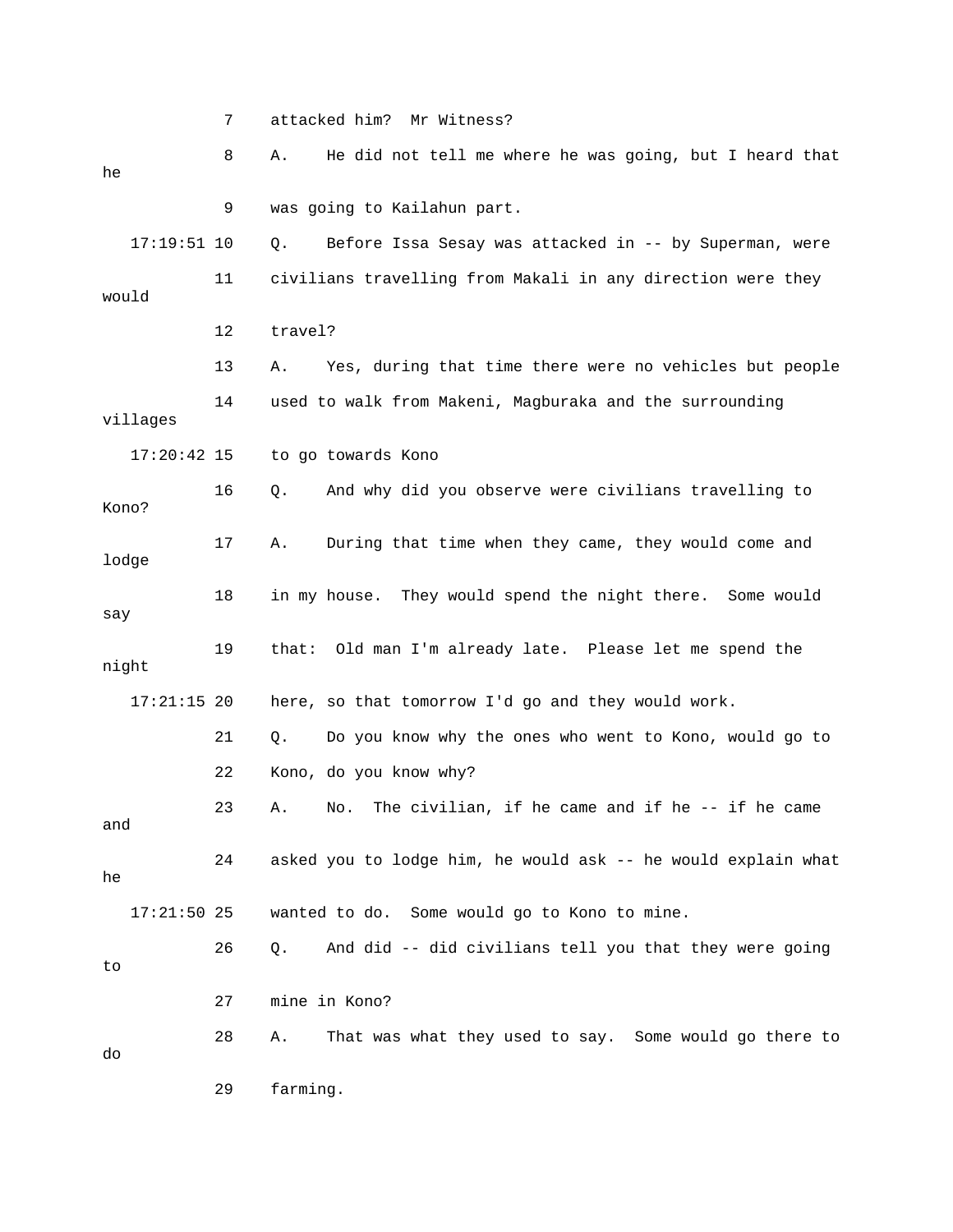| Page 93             |    | SESAY ET AL |                                                                |              |  |
|---------------------|----|-------------|----------------------------------------------------------------|--------------|--|
|                     |    |             | 15 FEBRUARY 2008                                               | OPEN SESSION |  |
|                     |    |             |                                                                |              |  |
|                     |    |             |                                                                |              |  |
|                     | 1  | Q.          | Did you ever go to Kono, Mr Witness, around this time?         |              |  |
|                     | 2  | Α.          | I went to Kono during the time of the war, I went there        |              |  |
|                     | 3  | once.       |                                                                |              |  |
| attacked            | 4  | О.          | Do you know whether this was before Issa Sesay was             |              |  |
| 17:22:51            | 5  |             | by Superman or after?                                          |              |  |
|                     | 6  | Α.          | Well, well, as regards to that I'm a little bit confused       |              |  |
|                     | 7  |             | but I feel that when he had been attacked and I do not know    |              |  |
|                     | 8  |             | whether it was before the attack or when he had been attacked. |              |  |
|                     | 9  |             | I'm a little bit confused. I cannot tell you precisely.        |              |  |
| $17:23:31$ 10       |    | Q.          | Was it in the same year?                                       |              |  |
|                     | 11 | Α.          | Yes, it is.                                                    |              |  |
|                     | 12 | Q.          | And when you went there, what did you go there for?            |              |  |
|                     | 13 | Α.          | Where it is sent to one of our colleagues he was called        |              |  |
|                     | 14 |             | Alimamy Kamara alias Boka. He said he wanted to see him.       | But          |  |
| $17:24:00$ 15<br>So |    |             | the one who came with the message, he was called, Protocol.    |              |  |
|                     | 16 |             | when he sent for Boka, Boka was afraid. He thought that he     |              |  |
|                     | 17 |             | should not go alone. He thought that he had a problem.         | So I         |  |
|                     | 18 | said:       | Well, since it was Issa that had sent for you, I will          |              |  |
|                     | 19 |             | accompany you. So we went.                                     |              |  |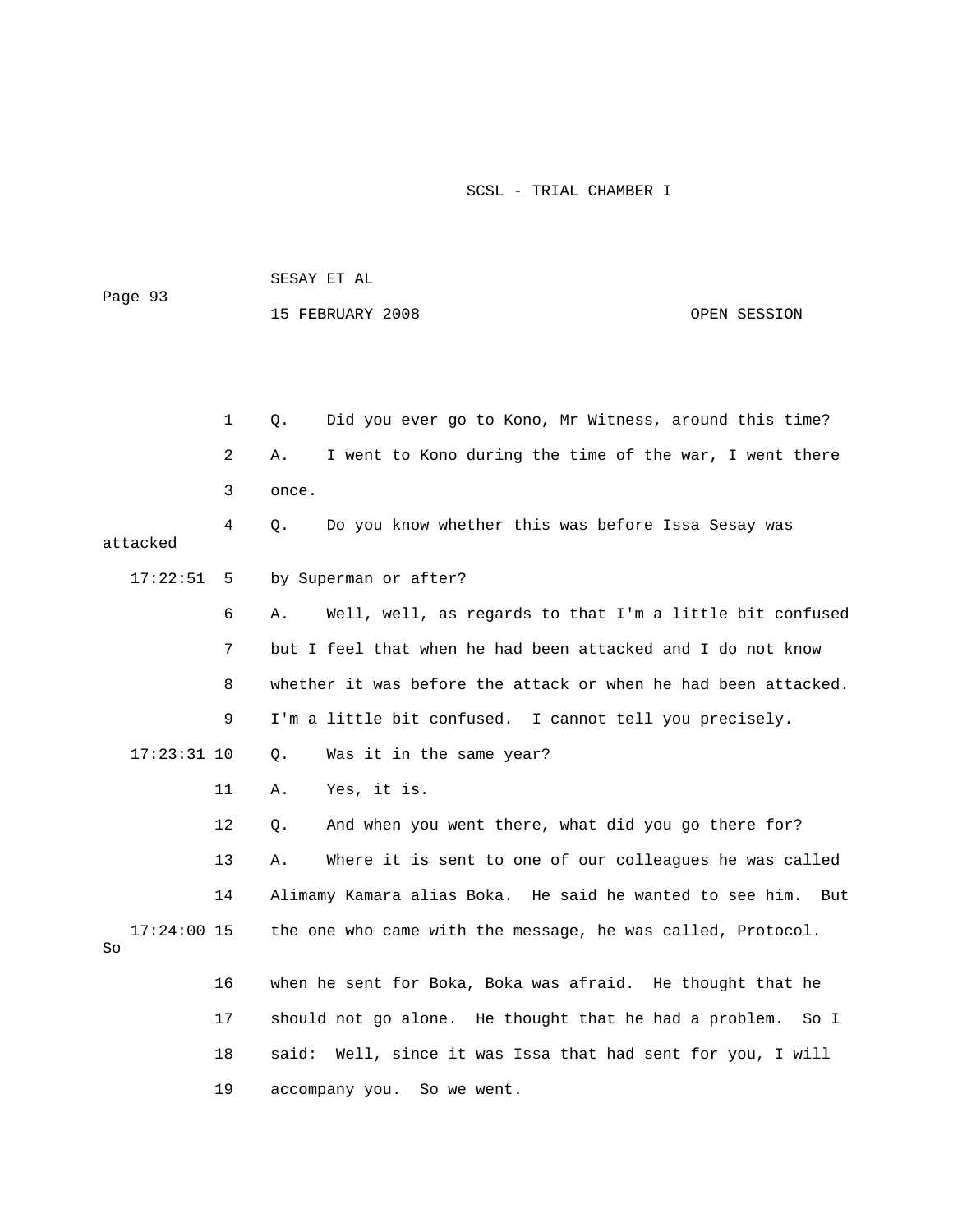17:24:29 20 Q. Where did you go?

- 21 A. To Kono.
- 22 Q. Which part of Kono?
- 23 A. We met him at his house at Lebanon.

24 Q. Were there any civilians in the Lebanon area?

17:24:53 25 A. Yes, there were so many civilians.

- 26 Q. What were the civilians doing to provide for themselves?
- 27 A. Well, I did not go there for long. I went there -- I

28 arrived in the evening and I left in the morning, so I do not

29 know how they were managing to get what to eat.

| Page 94 | SESAY ET AL      |              |
|---------|------------------|--------------|
|         | 15 FEBRUARY 2008 | OPEN SESSION |

|    |              | $\mathbf{1}$ | О.        | Did you see if there was any mining going on?                |
|----|--------------|--------------|-----------|--------------------------------------------------------------|
|    |              | 2            | Α.        | I saw the ditches but I did not see them mine.               |
| or |              | 3            | $\circ$ . | How did you travel to Koidu when you went, did you walk      |
|    |              | 4            |           | did you go in a vehicle?                                     |
| a  | $17:25:57$ 5 |              | Α.        | At the time when we had made the committee, Issa gave us     |
|    |              | 6            |           | tracker. It was this tracker that we used to travel to go to |
|    | tracker      | 7            |           | Kono. Then when the time that we went there it was the       |
|    |              | 8            |           | that we used.                                                |
|    |              | 9            | Q.        | Did you speak that year to Issa Sesay about farming?         |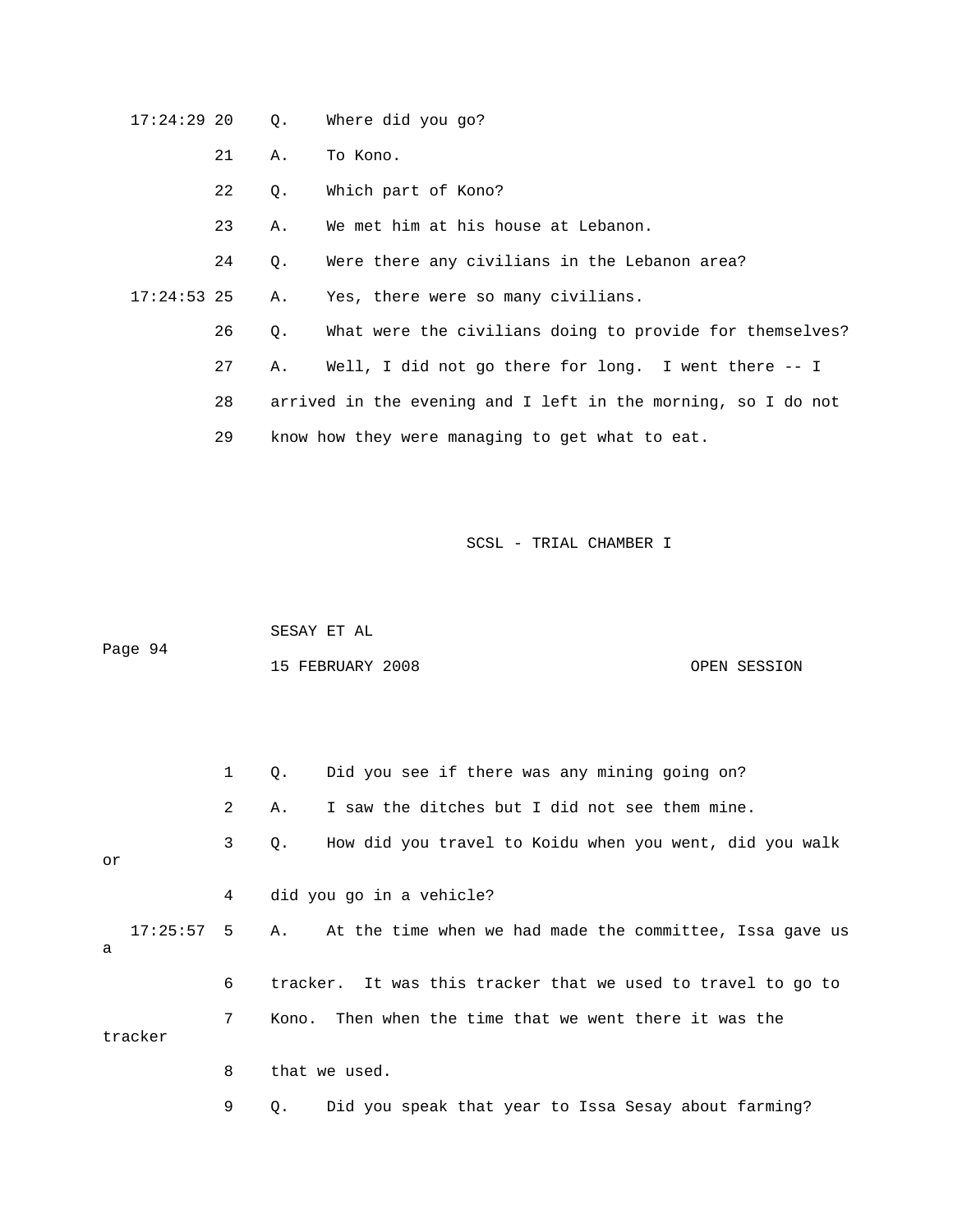17:26:34 10 A. Yes. 11 Q. What did you discuss? 12 A. Well, if you knew Makali, we had plots. The Chinese came 13 and made plots for us but the gutter through which the water 14 flowed had spoiled. So we went and spoke to Issa so that he 17:27:05 15 could help us. So that we could not just sit like that. So that 16 our own families would not sit by because there was no food. So 17 that we could lay farms on these plots, so that he could help 18 us -- to help us to reconstruct this gutter, this drainage. 19 Q. Did Mr Sesay provide any assistance? 17:27:38 20 A. Well, they gave us 60 bags of cement and they gave us a 21 power saw, the smaller one. 22 Q. What was the cement used for? 23 A. So as to reconstruct the drainage through which the water 24 flowed because it was -- a dam was constructed in this place. So 17:28:13 25 it was out of this dam that they made some drainages which had 26 been irrigating the water. It was this dam that was destroyed. 27 So that is why we asked Issa to help us to repair this dam so 28 that the water could get into these plots. 29 Q. And the plots were used for what?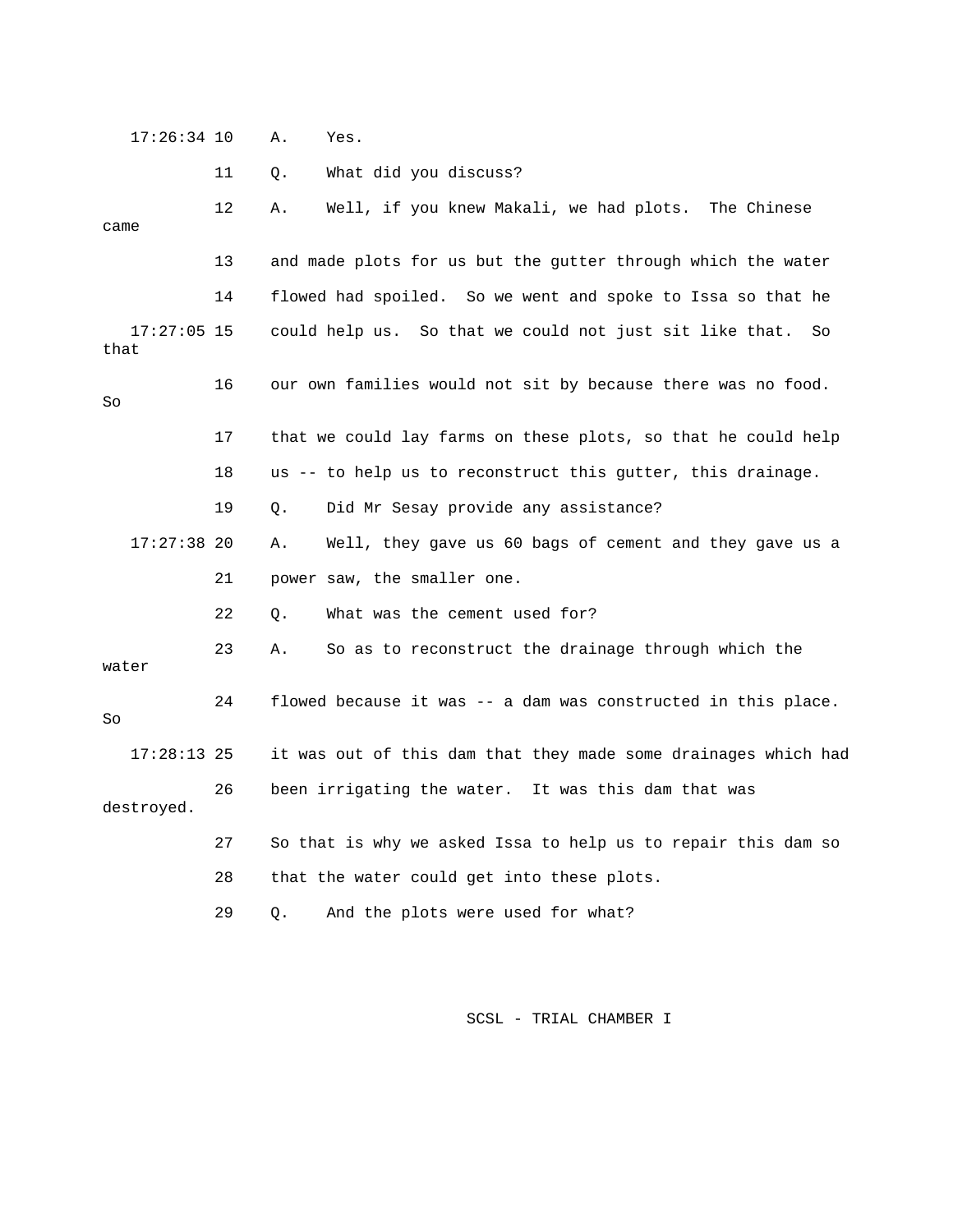| Page 95 | SESAY ET AL      |  |              |
|---------|------------------|--|--------------|
|         | 15 FEBRUARY 2008 |  | OPEN SESSION |

|               | 1  | Α.          | To grow rice.                                               |
|---------------|----|-------------|-------------------------------------------------------------|
|               | 2  | Q.          | Finally, last question, how many plots were there?          |
| but           | 3  | Α.          | The whole of a farm. There were more than 500 plots,        |
|               | 4  |             | where we were able to work, we only worked part of it.      |
| 17:29:12      | 5  | Q.          | For who's benefit?                                          |
|               | 6  | Α.          | The work that we did, the farms the plots that we laid      |
|               | 7  |             | during Issa's time or before Issa's time.                   |
|               | 8  | Q.          | During Issa's time?                                         |
|               | 9  | Α.          | Well, we benefitted and they also benefitted.               |
| $17:29:36$ 10 |    |             | MR JORDASH:<br>Thank you I've got nothing further.<br>Thank |
|               | 11 | you.        | Thank you, Mr Witness.                                      |
|               | 12 |             | THE WITNESS: You're welcome.                                |
|               | 13 |             | PRESIDING JUDGE: When you say they also benefitted, who     |
|               | 14 | were those. |                                                             |
| $17:30:02$ 15 |    |             | THE WITNESS: The RUF benefitted and also we benefitted.     |
| didn't        | 16 |             | PRESIDING JUDGE: Yes, Ms Mylvaganam, there any -- I         |
|               | 17 |             | see Mr Ogeto. Mr Ogeto, yes.                                |
| questions.    | 18 |             | MR OGETO: I'm back My Lords yes. No we have no              |
|               | 19 |             | PRESIDING JUDGE: Fine. Mr Cammegh.                          |
| $17:31:06$ 20 |    |             | Nor have I, thank you.<br>MR CAMMEGH:                       |
|               | 21 |             | Mr Wagona it's your witness is it.<br>PRESIDING JUDGE:      |
|               | 22 |             | My Lords.<br>MR WAGONA:                                     |
|               | 23 |             | I don't think we can move to anywhere<br>PRESIDING JUDGE:   |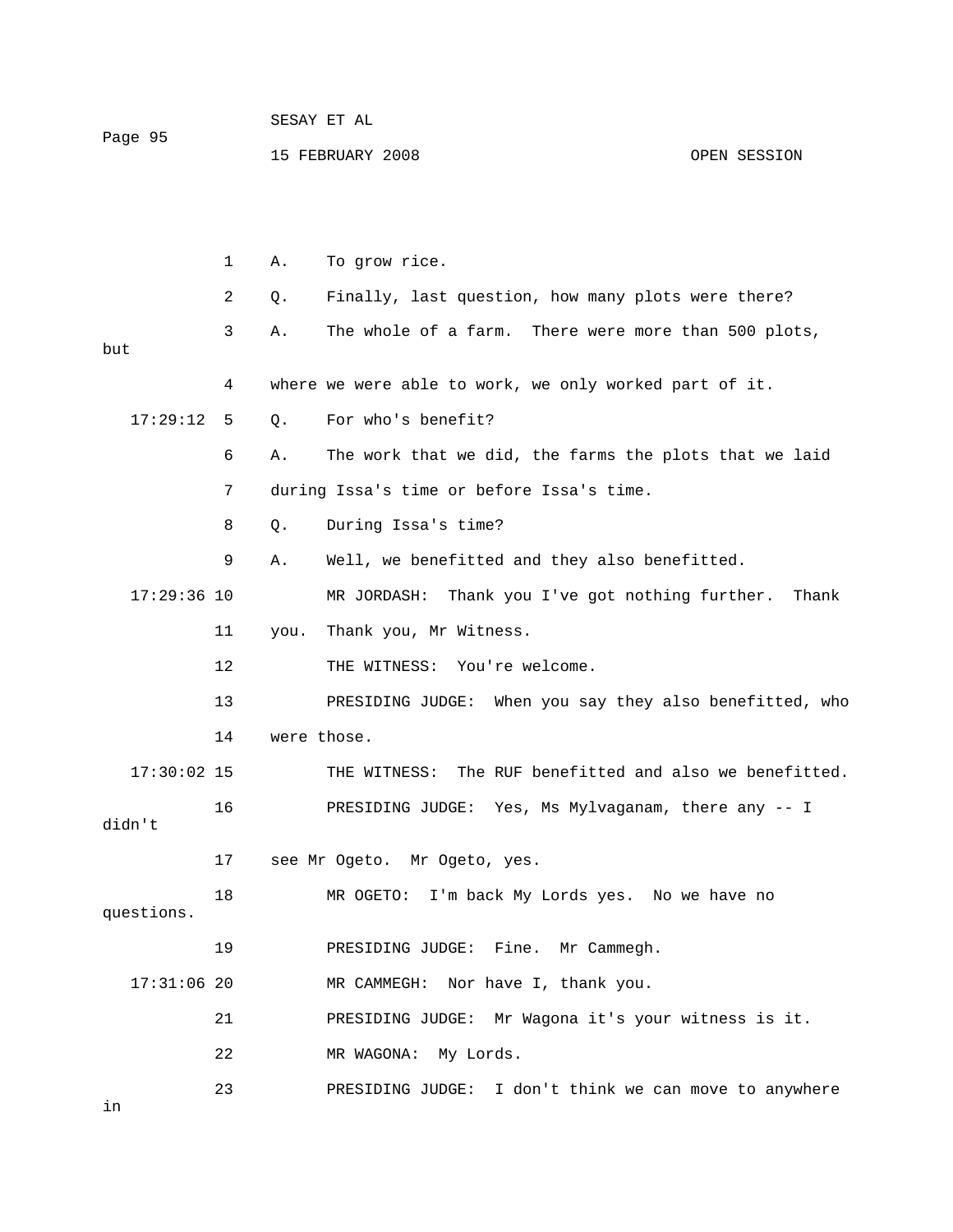24 five minutes. 17:31:41 25 MR WAGONA: It's understood My Lords. 26 PRESIDING JUDGE: Unless you have some preliminaries or so. 27 JUDGE BOUTET: Or no questions. 28 MR WAGONA: My Lords I do have some questions. I'll need 29 about 30 minutes.

SCSL - TRIAL CHAMBER I

 SESAY ET AL Page 96 15 FEBRUARY 2008 OPEN SESSION

 1 PRESIDING JUDGE: Yes, we'll do that, on Monday. 2 MR WAGONA: Okay My Lord. 3 PRESIDING JUDGE: Well, learned counsel we'll end the 4 session here. Mr Witness, we have not finished with you as yet. 17:32:43 5 You know, you have to -- 6 THE WITNESS: Okay. 7 PRESIDING JUDGE: You have to come back here Monday at 9.30 8 for us to -- 9 THE WITNESS: Okay. 17:33:03 10 PRESIDING JUDGE: So learned counsel, I think we should end 11 the proceedings here. A happy weekend to all of you. Thank you.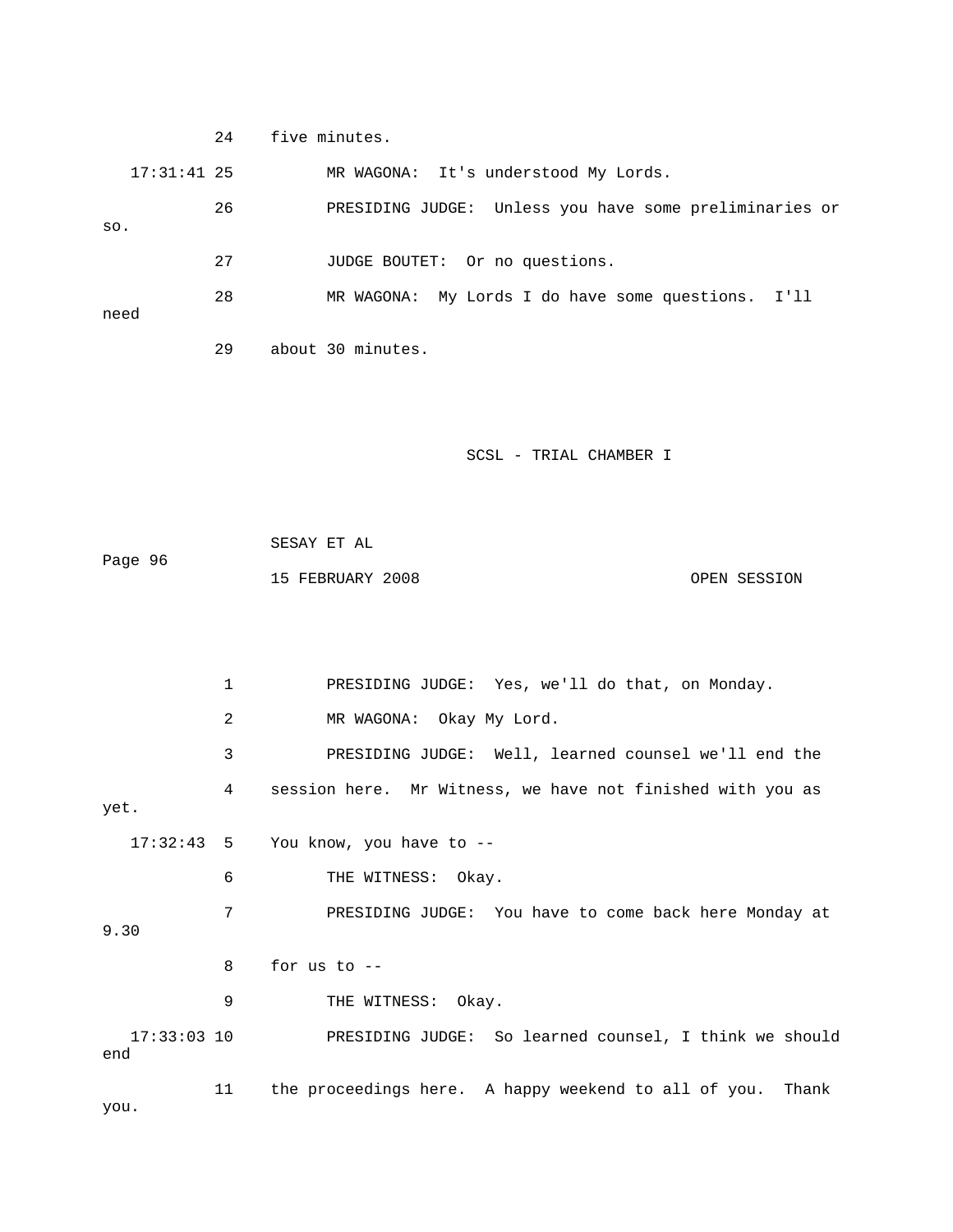12 And the Chamber will rise please.

|  | ×<br>۰. |  |
|--|---------|--|

|       | $13\,$      | [Whereupon the hearing adjourned at 5.33    |
|-------|-------------|---------------------------------------------|
| p.m., |             |                                             |
|       | $14$        | to be reconvened on Monday, the 18th day of |
|       | 15          | February 2008 at 9.30 a.m.]                 |
|       | 16          |                                             |
|       | $17\,$      |                                             |
|       | $18\,$      |                                             |
|       | 19          |                                             |
|       | $20\,$      |                                             |
|       | $21\,$      |                                             |
|       | $2\sqrt{2}$ |                                             |
|       | 23          |                                             |
|       | $2\sqrt{4}$ |                                             |
|       | $25\,$      |                                             |
|       | 26          |                                             |
|       | 27          |                                             |
|       | $2\,8$      |                                             |
|       | 29          |                                             |

SCSL - TRIAL CHAMBER I

EXHIBITS:

Exhibit No. 284 4